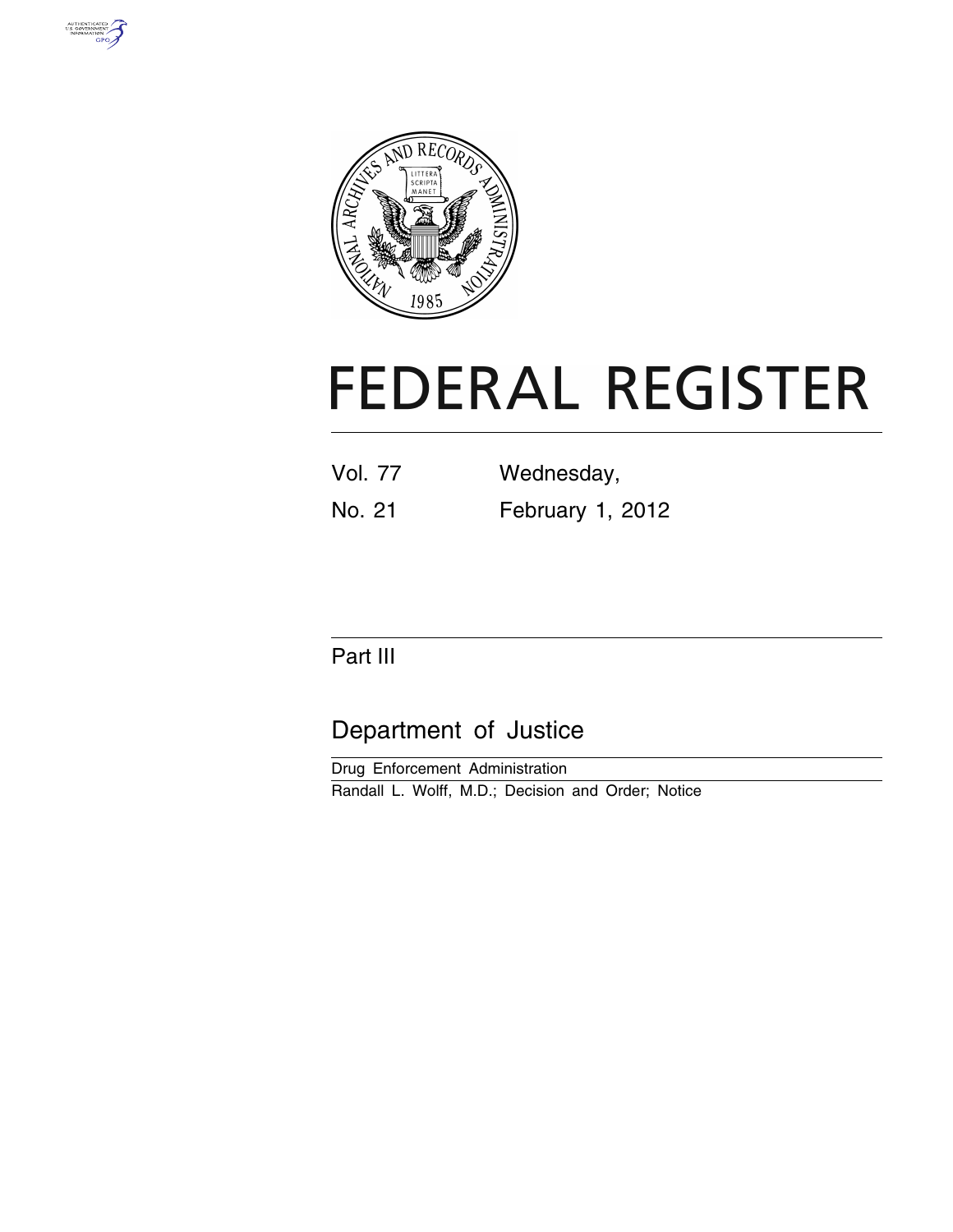# **DEPARTMENT OF JUSTICE**

#### **Drug Enforcement Administration**

# **[Docket No. 11–20]**

# **Randall L. Wolff, M.D.; Decision and Order**

On July 25, 2011, Administrative Law Judge (ALJ) Timothy D. Wing issued the attached recommended decision (also cited as ALJ). Respondent filed Exceptions to the ALJ's decision.

Having considered the record in its entirety, as well as Respondent's Exceptions, I have decided to adopt the ALJ's recommended ruling, findings of fact and conclusions of law with respect to each of the five public interest factors excepted as discussed below. While I reject some of the ALJ's findings of fact and legal conclusions, I conclude that the record as a whole supports the ALJ's ultimate conclusion that Respondent's continued registration would be inconsistent with the public interest and thus will adopt his recommendation that Respondent's registrations be revoked and that any pending applications be denied.

The ALJ made extensive findings of fact and legal conclusions with respect to Respondent's prescribing of controlled substances to eleven undercover officers (UCs); Respondent saw three of the UCs at a clinic known as Commercial Medical Group (CMG) and the remaining eight at a clinic known as Coast to Coast Healthcare Management (CCHM). *See* ALJ at 10–38; 44–93. With respect to the undercover officers Respondent saw at Commercial Medical Group, the ALJ found that the Government had not proved by substantial evidence that Respondent lacked a legitimate medical purpose and acted outside of the usual course of professional practice in prescribing oxycodone to Agents Miller and McClairie; with respect to Agent Bazile, the ALJ found that the Government had not proved that Respondent's prescription for oxycodone lacked a legitimate medical purpose but that a prescription he issued for Xanax did. *Id.*  at 92.

With respect to the undercover officers Respondent saw at CCHM, the ALJ found that the Government had proved by substantial evidence that Respondent lacked a legitimate medical purpose and acted outside of the usual course of professional practice in prescribing oxycodone to Agents Marshall, O'Neil, Doklean, Brigantty, Priymak, Zdrojewski, and Ryckeley. *See id.* at 44–92 (citing 21 CFR 1306.04(a)). Moreover, the ALJ also found that Respondent had violated various

provisions of the State of Florida's Standards for the Use of Controlled Substances for the Treatment of Pain, Fla. Admin Code 64B8–9.013, in prescribing controlled substances to each of the aforementioned UCs. *See*  ALJ at 44–92. However, with respect to Agent Saenz, the ALJ found that while the Government had proved that Respondent kept inaccurate records in violation of Florida's regulations, it had not proved that Respondent lacked a legitimate medical purpose in prescribing controlled substances to her.

Respondent filed Exceptions, most of which are variations on the same theme—that the ALJ erred in finding that he lacked a legitimate medical purpose and acted outside of the usual course of professional practice. He argues that each of the UCs presented as being ''[r]eal patients,'' who ''[c]omplain[ed] of chronic real pain,'' which was ''[b]ased on articulable causation.'' Exceptions at 6. According to Respondent, the ALJ ''fail[ed] to appropriately recognize or acknowledge that each of the [UCs] presented themselves with valid Florida driver's licenses, as well as authentic and verified MRI reports that articulated an objective finding that supported the claim of pain.'' *Id.* at 6–7 (citing various portions of transcript). Respondent also maintains that he ''believed that each [UC] was being truthful in their claim of real pain,'' ''that the Government failed to offer any evidence to rebut [his] testimony \* \* \* concerning [his] basis for writing each of the prescriptions,'' that he ''exercised his good faith medical judgment that the prescriptions \* \* \* were appropriate'' and that ''although presented as 'credibility' findings[,] the [ALJ's decision] merely disagrees with his professional judgments [and] crosses outside of the boundary that limits DEA from substituting its judgment for that of a physician.'' *Id.* at 7–9.1 Having

The record shows that the Government's Expert is a Diplomate of both the American Board of Anesthesiology and the American Academy of Pain Management and has twenty years of experience in practicing pain management. Tr. Vol. 7, at 12. The ALJ thus properly held that he was qualified to testify as an expert. *Id.* at 41. I further conclude that the ALJ properly evaluated the Expert's testimony and report declining to give weight to both the testimony and the report when it was factually inaccurate; however, with respect to Agent Saenz, I conclude that notwithstanding the Expert's factual considered the exceptions, I reject them for the reasons explained below in my discussion of the evidence pertaining to the various undercover patients.

# **The CCHM UC Patients**

SA Marshall was seen by Respondent on two occasions: On April 7 and May 4, 2010. However, Respondent refused to prescribe to him on the first occasion, when Marshall stated that he was homeless and lived on the street, said his pain was ''sometimes it's like a three or four \* \* \* How does it need [to] be?'' and added that a person in the lobby had filled out his intake forms. ALJ at 48 (citing GX 6, at 19–20; Tr. Vol. 4, at 62). Respondent asked ''is this a test?'' and stated that he thought it ''must be''; he then asked Marshall what being homeless had to do with needing pain medicine. GX 6, at 19–20. Respondent then escorted Marshall to the reception area, maintaining that ''we don't participate in such \* \* \* folly'' and told a staff member to discharge Marshall. *Id.* at 23. However, the staff member told Marshall that she would alter his chart and reschedule him to see another doctor the next day. *Id.* at 25– 26. The staff member further told Marshall to ''never, never say that you sell this, that, that on the street, ever. Because they think that you're an undercover, okay. And that you're trying to bust his nuts.'' GX 6, at 26. Marshall returned the next day and obtained controlled substances from another doctor. *Id.* 

On May 4, 2010, Marshall made another visit to CCHM and saw Respondent. The interaction lasted less than three minutes. GX 6 (audio and DVD recordings). After asking Marshall about his age and birthdate, Respondent questioned him as to how everything was working out for him, whether he was working, whether the medicine was helping, whether he was having any complications, whether he was smoking, and if he was doing any exercises and staying limber; Marshall answered ''no'' to each question. GX 6, at 39–40. Respondent then listened to his breathing and asked him to place his hands out with his palms up, after which Respondent asked Marshall if he had any back pain. *Id.* at 40. When Marshall answered ''no,'' Respondent asked ''Mostly in the Neck?'' to which Marshall said ''yes.'' *Id.* Respondent then asked: ''But overall you are doing

<sup>1</sup>Respondent also contends that the Government's Expert ''lacked qualifications or expertise and displayed a profound lack of knowledge concerning applicable Florida medical regulations, state and federal law, as well as the applicable standard of care.'' *Id.* at 3. It is acknowledged that both the Expert report and testimony contained several factual inaccuracies and misstated the law and state standards on several issues.

errors, other credible testimony supports the conclusion that Respondent violated 21 CFR 1306.04(a) when he prescribed Roxicodone and Xanax to her. In the individual patient findings I discuss in more detail those areas in which the ALJ erred in relying on the Expert's testimony regarding the requirements of federal and state rules.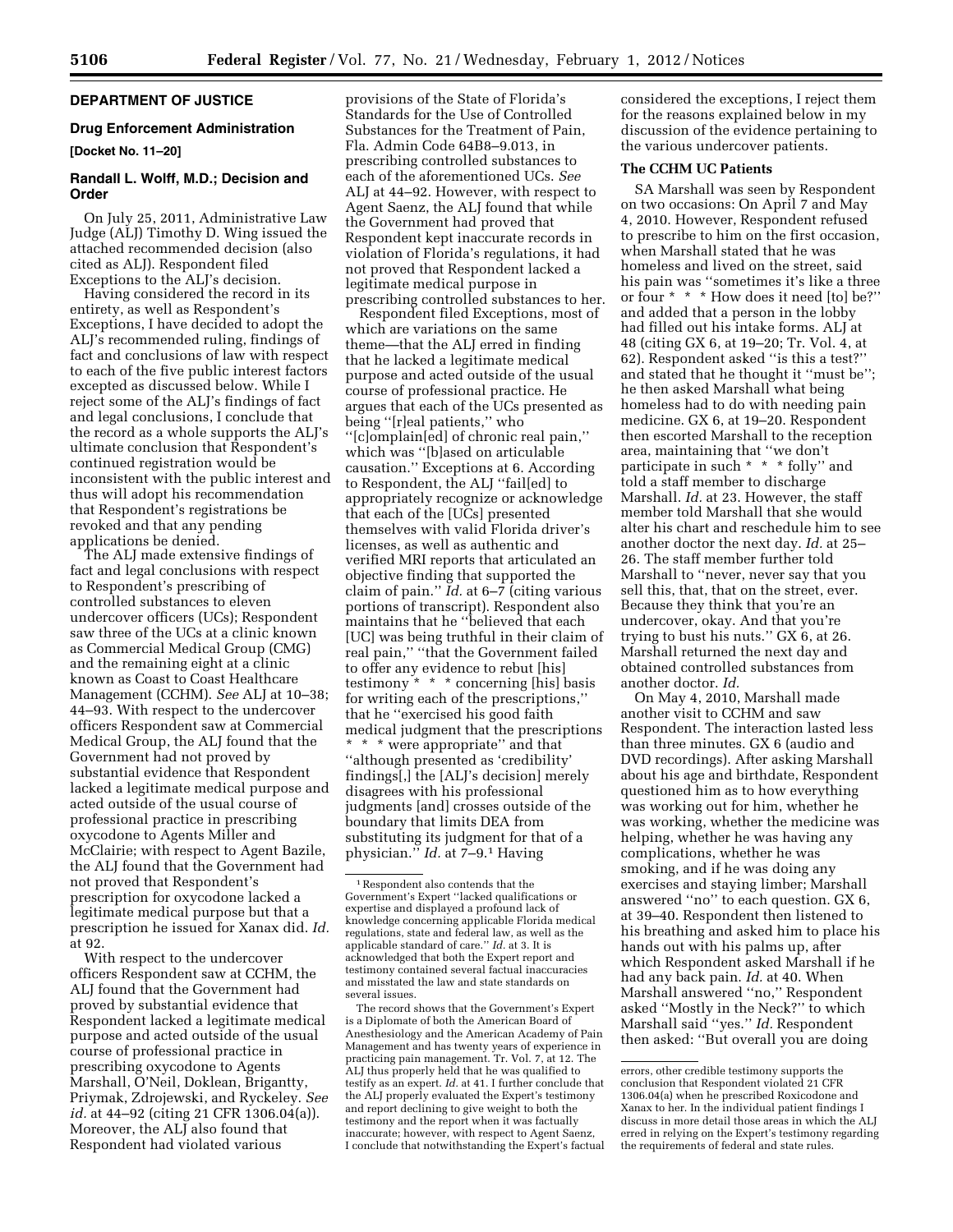okay?''; Marshall answered: ''Yeah.'' *Id.*  at 41. Respondent replied: ''That's great,'' and after apparently asking Marshall to confirm his date of birth (notwithstanding that he had already asked it), stated: ''Alright, we got you all set.'' *Id.* Respondent then issued Marshall a prescription for 120 dosage units of Roxicodone (oxycodone) 30mg, a schedule II controlled substance (for a daily dose of 120 mg), and 30 Xanax (alprazolam) 2mg, a schedule IV controlled substance.

It is true that the ALJ credited Respondent's testimony that he did not recognize Marshall notwithstanding the incident one month earlier. However, this provides no comfort to Respondent as there is ample evidence establishing that the prescriptions he issued lacked a legitimate medical purpose. For example, on the progress note for the May 4 visit, Respondent noted Marshall's pain level as a ''5'' with medication and apparently a ''9'' without it. GX 21, at 2. Yet there is no evidence that Respondent, during the brief encounter he had with Marshall, asked him to rate his pain either with or without medication.

Likewise, on the medical history form, Marshall checked ''Yes'' for whether he had emphysema/asthma, bipolar disorder, and recent depression. *Id.* 21, at 10. Yet Respondent did not ask Marshall any questions about these conditions and the chart contained no evidence of a psychiatric consultation. Tr. Vol. 4, at 37; Vol. 7, at 67. As the Government's Expert explained: ''It's very dangerous to treat people with depression or bipolar disorder with a combination of [an] opioid and [a] benzodiazepine, because they potentiate each other, and you could end up having a patient very, very depressed or even suicidal or even die accidentally from that combination.'' *Id.* at 180.

The Government's Expert further noted that Marshall's file contained an MRI from two days before his first visit at the CCHM, yet there was no indication as to which physician had ordered it. *Id.* at 64; *see also* GX 21, at 27. Moreover, CCHM's Pain Assessment Form asked: ''What *Current* medications have you been PRESCRIBED to help your pain?'' GX 21, at 12. Marshall wrote that he was taking Roxicodone (oxycodone) 30mg, eight times a day; oxycodone 15mg, three times a day; and Xanax 2mg, two times a day. *Id.*  However, nothing in the file indicates who had previously prescribed these drugs to Marshall nor documents how long he had been taking these drugs.

In addition, the Government's Expert noted that although the records for Marshall's first visit indicated that his

cervical spine was ''mildly painful to touch,'' he was assessed as having ''chronic severe back pain.'' *Id.* at 6–7; *see also* Tr. Vo. 7, at 64. Moreover, with respect to Marshall's April 8 visit, the Expert observed that the progress note indicated ''yes'' for whether his pain was ''under control,'' yet also included the notation that ''pain was not well controlled [on] present regimen.'' Tr. Vol. 7, at 69–70; GX 21, at 4. The Expert further explained that ''there were no objective findings \* \* \* to really substantiate the level of pain'' and that there was ''also no mention about the activities that the patient is being precluded from doing.'' Tr. Vo. 7, at 70.

According to the Government's Expert, ''there is no legitimate reason[] why a physician would choose to treat a patient with such large doses of narcotics without going through other channels first, which would include the review of his prior medical records from wherever he was treated to other diagnostic tests that may have been performed to finding out what other drugs had been tried in the past and mentioning in the history of present illness how they were effective or not effective in treating this pain'' and ''getting more in the way of diagnostics such as x-rays, nerve conduction studies'' and an orthopedic consult. *Id.*  at 116. The Expert further explained that ''[t]here [wa]s nothing \* \* \* that warrants going to the 'big guns' of narcotics so aggressively and bypassing the conservative treatment that is recommended in the majority of the places [that] practice safe medicine.'' 2 *Id.* 

Based on the above, I agree with the ALJ's conclusion that Respondent acted outside of the usual course of professional practice and lacked a legitimate medical purpose in prescribing oxycodone and Xanax to Agent Marshall. ALJ at 51–52. However, because there is no evidence that Respondent (as opposed to the doctors Marshall saw on his previous visits)

completed the form (GX 21, at 8) in which various discussion items were checked off but which is neither dated nor signed, I reject the ALJ's finding that Respondent violated Fla. Admin Code r. 64B8–9.013(3) by failing to maintain accurate records.

Agent Saenz also visited CCHM on multiple occasions including twice on March 10, as well as on April 8 and May 4, 2010. GX 24. However, Agent Saenz did not see Respondent until May 4, 2010. *Id.* Agent Saenz testified that she first saw Dr. L.C. on March 10, but he declined to prescribe to her because ''he didn't want [her] to be a drug addict'' and ''didn't think [she] needed it.'' Tr. Vol. 2, at 300. However, her patient file contains no documentation of Dr. L.C.'s findings. *See* GX 24.

At her March 10 visit, Agent Saenz presented an MRI which showed that two posterior discs were bulging and that there was bilateral neural foraminal narrowing. *Id.* at 28–29. She also completed a medical history form in which she checked the ''yes'' box for whether she had recent depression, *id.*  at 11; on a pain assessment form she submitted, Saenz wrote, with the coaching of a CCHM employee (Tr. Vol. 2, at 271), that her pain was a ''9'' on a scale of 0 to 10, and that she was currently being prescribed 240 tablets of Roxicodone 30mg (8 tablets per day), 40 tablets of oxycodone 15mg (3 tablets per day), and 60 tablets of Zanax[sic] 2mg (2 tablets a day). *Id.* at 13. However, the note for Saenz's second visit on March 10, which was with Dr. R.C., indicates that her pain did not ''irradiate'' [sic], that it did not interfere with her daily activities, that she did not need medication to function or work, and that her pain was in control. *Id.* at 6. In addition, the form noted the intensity of her "pain without meds" as a "3," but that the intensity of her pain ''arter[sic] taken meds'' was ''5–6.'' *Id.* Finally, the note documents that Agent Saenz had not been taking opioids and ''[n]o drugs'' under toxic habits. At this visit, Dr. R.C. issued her prescriptions for 90 tablets of Vicodin 5/500mg, a schedule III control substance which combines hydrocodone and acetaminophen, and a 21-tablet Medrol dose pack (a noncontrolled steroid) based on a diagnosis of LBP (lower back pain).

As the Government's Expert testified, the information in her file was ''very inconsistent'' and this is ''a tip-off to a pain specialist that the patient isn't being forthright and may not be a suitable candidate for controlled substance prescriptions.'' Tr. Vol. 7, at 133–34. The Expert further explained that ''[w]hen somebody is changing their story, whatever it is, medication,

<sup>2</sup> It is noted that Respondent issued the same prescriptions as had Dr. C.N. on April 8, 2010, and that Dr. L.C. (another CCHM doctor) had prescribed 120 Oxycodone 15mg and 30 Xanax 2mg. The fact that these two physicians also prescribed both oxycodone and Xanax does not aid Respondent. As the Government's Expert testified, ''it was incumbent upon [Respondent] to do his own assessment  $\stackrel{*}{\textstyle\cdot}^*$  \* and not just perpetuate narcotic prescriptions where there may have been other treatments that may have been warranted or may have actually diminished the patient's need for narcotics.'' Tr. Vol. 9, at 93. The Government's Expert further explained it ''would not be within the standard of care in Florida'' for a physician to ''perpetuate[] the issuance of controlled substances ordered by another doctor without first establishing his own valid doctor-patient relationship.'' *Id.* at 135.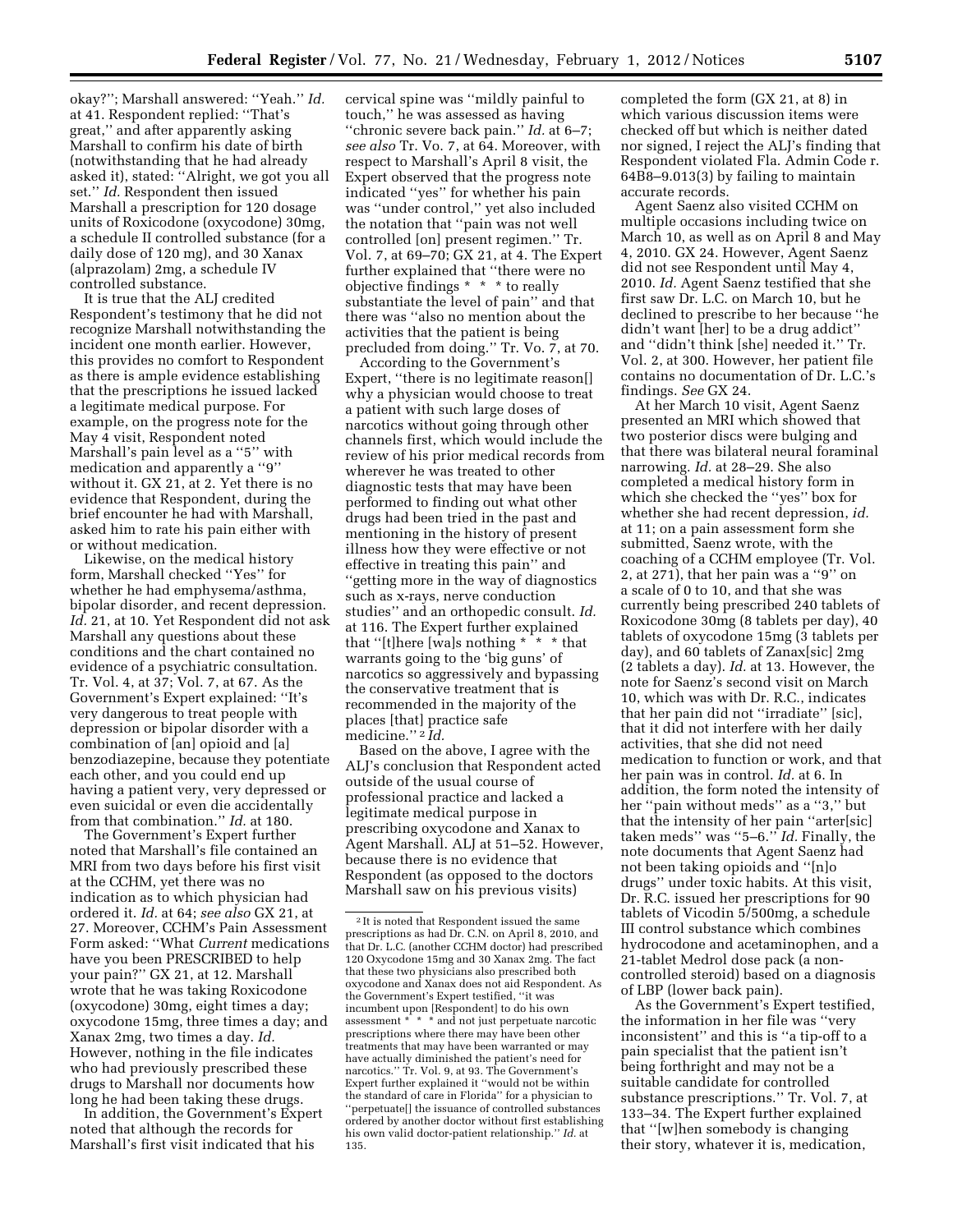how much they're in pain, whether or not it affects them a certain way, it really \* \* \* shows that they are not a reliable person, and they're not being truthful with their physician.'' *Id.* at 134. According to the Expert, this ''would make them a poor candidate to receive \* \* \* controlled medication prescriptions.'' *Id.* 

On April 8, Agent Saenz returned to CCHM and saw Dr. N., who noted that she was ''still having moderate amount of lumbar pain'' but with ''no radiation.'' GX 24, at 4; Tr. Vol. 2, at 283. Dr. N. also noted that Saenz had said that the Vicodin ''didn't do 'much for her.'" GX 24, at 4. Dr. N. prescribed 90 oxycodone 30mg (one tablet every six hours as needed for a pain) and added 30 Xanax 2mg. *Id.* However, the note for the visit contains no indication as to Dr. N.'s justification for prescribing the Xanax. *See id.* 

On May 4, Agent Saenz returned to CCHM and saw Respondent. Agent Saenz testified that her entire encounter with Respondent lasted ''no more than ten minutes,'' during which Respondent asked her twice how she was doing (with Saenz responding that she was doing ''fine''), what was bothering her, whether her current medications were helping, and whether she had a job.3 Tr. Vol. 2, at 242, 244. Saenz replied that she worked at a day care center and that the prescriptions were helping; she then asked if she could take one more oxycodone 30mg pill a day which Respondent agreed to. *Id.* at 242–43. Respondent's physical examination was limited to listening to Saenz's heart with his stethoscope; he did not palpate her spine or require her to perform any movements. *Id.* at 245. Also, Respondent did not discuss Saenz's need for Xanax. *Id.* at 245–46. Respondent then issued Saenz prescriptions for 30 Xanax 2mg, indicating on the prescription that it was ''for sleep,'' and 120 Roxicodone 30mg ''for pain.'' GX 24, at 24.

In the record for this visit, Respondent wrote that Saenz's pain level was a ''7'' out of 10 ''with medication'' and a ''9'' out of 10 ''without medication.'' GX 24, at 2. He also noted that the ''Meds helping but not yet relieved @ present dose'' and that Saenz was ''sleeping better [on] Xanax.'' *Id.* The ALJ did not specifically address whether Respondent's notations as to Saenz's pain level with and without medication and whether she was sleeping better were accurate

representations of what occurred during the encounter.4 Based on the testimony of Agent Saenz, which the ALJ found to be ''fully credible,'' ALJ at 9, I find that Respondent falsified the May 4 visit note with respect to the pain levels he documented and whether the Xanax was helping her sleep better.

While Respondent testified that Saenz had been seen previously by two other doctors who had prescribed medication without obtaining relief and had an MRI which showed abnormalities in her lower back, unlike the ALJ, I find that substantial evidence supports the conclusion that he acted outside of the usual course of professional practice and lacked a legitimate medical purpose in prescribing Roxicodone and Xanax to her. As the Government's Expert testified with respect to Agent Marshall, it ''would not be within the standard of care in Florida'' for a physician to ''perpetuate[] the issuance of controlled substances ordered by another doctor without first establishing his own valid doctor-patient relationship.'' Tr. Vol. 9, at 135. Thus, I find unavailing Respondent's attempt to justify his prescribing on the ground that he simply replicated what Dr. N. had prescribed to Agent Saenz. *See* Tr. Vol. 10, at 180. While it is true that Government's Expert misstated the evidence in attributing the April 8 prescriptions issued by Dr. N. to Respondent and by misreading a urine drug test as confirming the presence of various drugs when, in fact, they were not tested for, *see* ALJ at 21, this does not undermine the validity of the Expert's testimony regarding the obligation of a physician to establish ''his own valid doctor-patient relationship'' before prescribing large doses of narcotics. Tr. Vol. 9, at 135. In addition, the Expert explained that it was ''below the standard of care to treat a patient with her pathologic findings on her MRI and her symptoms primarily only with narcotics and escalating narcotics and [to] not treat [her] with more conservative therapy [such as] physical therapy, anesthesia for nerve block treatments, \* \* \* some other nonhabituating medications, [and] behavior modification.'' Tr. Vol. 7, at 143.

Also unavailing is Respondent's testimony that he relied on the truthfulness of the information contained in Saenz's patient file, and that if he had been aware of her misrepresentations, he would not have prescribed to her. Tr. Vol. 10, at 180. Given that Saenz's patient file contained numerous material inconsistencies, Respondent's testimony begs the question of which information he believed was truthful. For example, on the Pain Assessment Form, Saenz wrote that her pain was a ''9'' on a ''0'' to ''10'' scale and that she was currently being prescribed 240 Roxicodone 30mg (a daily dose of eight tablets or 240mg), along with 40 tablets of oxycodone 15mg (for a daily dose of 3 tablets), and 60 Xanax 2mg, with a daily dose of two tablets a day. GX 24, at 13. Yet there was no indication in the file of which physician was prescribing these drugs to her and the note for her first visit indicated that she had not seen another doctor, that she had not been taking opioids, and listed her pain levels as a ''3'' without meds and ''5–6'' with meds. *Id.* at 6. As found above, Respondent did not question Agent Saenz about any of these inconsistencies and falsified the record he created for the May 4 visit. Thus, I do not find credible Respondent's testimony that he believed Saenz to be a legitimate patient.5

Agent O'Neil also visited CCHM on three occasions (March 10, April 7, and May 4, 2010), meeting with Respondent only at the last visit. GX 23. At the first visit, O'Neil wrote on the Pain Assessment Form that his ''tummy'' was the location of his pain and circled all of the numbers from 0 to 10 for his pain rating; he also wrote that OxyContin 30mg was being currently prescribed to him. GX 23, at 13. Yet the patient record for O'Neil's first visit documents that he complained of having low back pain for twelve years and that Respondent found that he had mild tenderness in his lumbosacral spine and that his right elbow was tender to palpation. *Id.* at 6– 7. In addition, the record states that O'Neil was not seeing another doctor, that he drank six beers a day, that he had been taking opioids for twelve years and that it had been two weeks since his

<sup>3</sup>Agent Saenz testified that while she was equipped with an audio recording device, the device failed to record the encounter. Tr. Vol. 2, at 231.

<sup>4</sup>The ALJ did, however, find that Respondent had documented having discussed various matters such an anti-inflammatory diet, yoga/stretching exercise, the use of fish oil/omega-3, and glucosamine/ chondroitin even though Agent Saenz testified that no such discussion occurred. The ALJ found that Respondent violated the State's regulation by failing to maintain accurate records. ALJ at 54 (citing Fla. Admin. Code Ann. R. 64B8–9.013(3)(f)). However, because the evidence shows that Saenz saw other doctors at CCHM and the form on which the ALJ's finding was based on is neither signed, nor dated, and no other evidence establishes that he (as opposed to the other doctors) completed the form, once again, I reject his conclusion as not supported by substantial evidence.

<sup>5</sup>The ALJ also noted Respondent's testimony that the two strengths of oxycodone which Saenz listed on her Pain Assessment Form ''might reasonably be prescribed together'' for ''breakthrough pain.'' ALJ at 54–55. That may be true, yet as found above, Saenz's patient file contains no indication of who might have prescribed this to her and the note for her first visit indicates that she had not previously seen a doctor or taken opioids.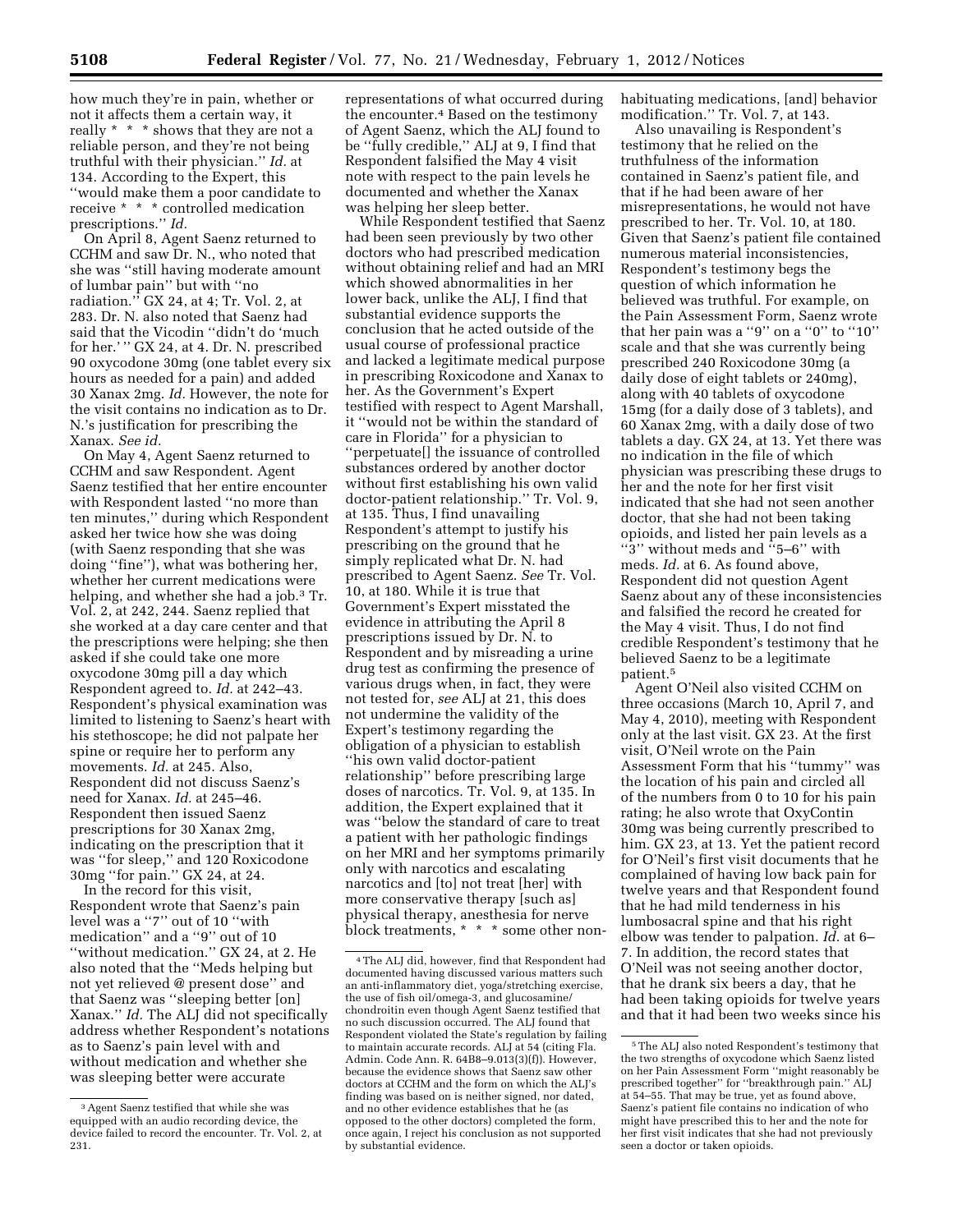last dose. *Id.* at 6. A urine test given on that date reported the presence of benzodiazepines. *Id.* at 27. The attending physician diagnosed O'Neil as having ''severe'' low back pain, as well ''opiate tolerance'' and ''dependence.'' 6

At the May 4 visit, Agent O'Neil arrived with three Agents and asked if they could be seen together. Tr. Vol. 3, at 305. During the triage procedure, a clinic employee asked him if he took the pills. GX 14, at 24. O'Neil answered ''Nah,'' to which the employee laughed and replied: ''I know you don't take them.'' *Id.* at 25. O'Neil asked: ''How can you tell?'' and the employee answered: ''What you mean how can I tell? I'm stupid?'' 7 *Id.* 

Later, O'Neil was seen by Respondent and was asked how it was going, his age and birthdate, and ''what have we got you on here today?'' *Id.* at 26. O'Neil replied that he took the thirties; that he usually took about 180 fifteens, but the prescription was written ''too low last time''; as well as Xanax 2mg ''and sometimes Soma.'' *Id.* Respondent stated: ''Okay, last time he wrote you one-twenty thirties,'' to which O'Neil interrupted him, stating: ''Yeah, it was too low.'' *Id.* at 26–27. Respondent continued to note the other drugs (oxycodone 15mg and Xanax 2mg) that had been prescribed at O'Neil's previous visit and asked if he was ''[t]aking a blood pressure medicine?'' *Id.* at 27. O'Neil answered ''No,'' and when asked ''why,'' said he ''just never filled it.'' *Id.*  Respondent noted that O'Neil's blood pressure was ''up again.'' *Id.* 

Respondent then asked O'Neil if he had ''been on medicine for a while?''; O'Neil stated: ''Yeah.'' *Id.* Respondent then asked what O'Neil had been ''on when you got here?'' *Id.* O'Neil stated 210 thirties and 180 fifteens. *Id.* O'Neil

I agree with the ALJ that while this incident by itself would not establish knowledge on the part of Respondent that the CCHM employees were facilitating diversion, the record here contains evidence establishing multiple incidents where employees knew that the undercover patients were seeking drugs either to abuse or sell. To make clear, where, such incidents are as pervasive as they were at CCHM, a registrant cannot reasonably claim ignorance of them.

replied that Dr. C. (who had written O'Neil's previous prescriptions at his April visit) had said the day before: ''start, and you can go up each time,'' and that while Dr. C. only worked Wednesdays, ''he said you'd gonna increase it.'' *Id.* Respondent then asked how O'Neil was ''doing on the present dose''; O'Neil said ''[f]ine.'' *Id.*  Respondent followed by asking ''so you're doing okay?'' *Id.* at 28. O'Neil then stated: ''No, no. I need more. But I don't need any less. The present dose is not \* \* \* it would be better if it was more. It's not, you know, not making me feel worse.'' *Id.* Respondent stated that he understood and added: ''You ran out, or it wasn't enough?'' *Id.* O'Neil answered: ''Yeah, I ran out.'' *Id.* 

After O'Neil and Respondent discussed the former's employment status, Respondent asked: ''Where is most of your pain?''; O'Neil replied: ''Lower back.'' *Id.* at 29. Respondent asked ''what happened?''; O'Neil said ''[i]t was from football,'' that he had had back pain since ''98'' and that Dr. C. ''had it in my chart.'' *Id.* After the two discussed whether O'Neil could see Respondent or Dr. C., Respondent conducted a physical exam. *Id.* 

During the exam, which lasted thirtytwo seconds,8 Respondent told O'Neil to take a deep breath and then breathe normally, to hold his arms up with his palms up and then put them down, and then had him raise each leg straight up. *Id.; see also* GX 14 (DVD, Excerpt 2). Upon completing the exam, Respondent stated that he could bump up O'Neil's medicine ''a little'' but rejected his request to give him 210 tablets, stating that he might do it ''eventually'' but could not do it ''now.'' GX 14, at 29–30 and DVD Excerpt 2. Of further note, at no point during the exam did O'Neil complain of pain.

O'Neil then told Respondent that he was also taking ''the liquid drops,'' a reference to a liquid form of OxyContin, which he had obtained from a friend. GX 14, at 30, Tr. Vol. 3, at 312. Respondent replied, ''Don't even tell me that,'' 9 and told him that it was ''high abuse,'' that it could be deadly, and ''don't take it.'' *Id.* Respondent further

told O'Neil to take the oxycodone ''just as it says on the bottle'' and not to ''take anyone else's medicine,'' or to sell it or share it, noting that ''[t]his is serious medicine'' and was ''not for experimentation.'' *Id.* at 31. After a further discussion of the risks of taking someone else's medicine, Respondent added that when ''[m]ost pain clinics \* \* \* find out that \* \* \* patients [are] taking other people's stuff,'' they ''instantly'' discharge them. *Id.* at 32. Following a short discussion of the weather, O'Neil asked Respondent if he should just make his next appointment with Respondent, who replied "I'm here for you.'' *Id.* at 33. O'Neill thanked Respondent, who replied: ''Yeah. We got a bond now'' and added that ''the goal is not to get up to the highest number possible'' but ''to get pain relief.'' *Id.* 

During the above conversation, Respondent printed out and signed prescriptions for 150 Roxicodone 30mg, 90 Roxicodone 15mg, and 30 Xanax 2mg, which he gave to O'Neil, notwithstanding the latter's statement about using liquid oxycodone which he had obtained from a friend. *See* GX 14, at 54. Moreover, as the ALJ found, Respondent noted on the record for this visit that there was ''[n]o indication of substance abuse or diversion.'' GX 23, at 2. In addition, Respondent noted on the chart that O'Neil's ''pain level with medication [was]  $7/10$ " and "without medication 9/10.'' *Id.* at 4. Here again, this was a blatant falsification of O'Neil's record as there is no evidence that Respondent asked O'Neil either to rate his pain numerically or had any discussion regarding the intensity of his pain and whether it was affecting his ability to function.

Based on O'Neil's statement that he had been using liquid OxyContin which he obtained from a friend, and Respondent's response to it, the ALJ concluded that ''Respondent's failure to reject SA O'Neil as a patient and his decision to issue him controlled substance[] prescriptions is inconsistent with state and federal law.'' ALJ at 59 (citing and quoting Fla. Admin Code Ann. r. 64B8–9.013(1)(d) (''Physicians should be diligent in preventing the diversion of drugs for illegitimate purposes.'') and 21 CFR 1306.04(a)). As further support for his conclusion, the ALJ also cited Respondent's statement that ''most pain clinics'' would discharge a patient when they found out they were ''taking other people's stuff'' and reasoned that this ''demonstrate[d] [his] awareness of the impropriety in the medical community about prescribing to a patient known to be diverting or abusing controlled substances.'' *Id.* 

<sup>6</sup>The chart also records that O'Neil had ''HTN,'' GX 23, at 8; an abbreviation for hypertension.

<sup>7</sup>As the ALJ explained, ''[t]his conversation constitutes evidence that Respondent's staff in this instance possessed actual knowledge of diversion by patients. The staff's open indifference, if not encouragement, of patients seeking controlled substances for no legitimate medical purpose is inconsistent with Respondent's claim that he was unaware of the problems plaguing CCHM.'' ALJ at 56. As the ALJ explained, ''[e]pisodes such as this, while perhaps not on their own dispositive as to Respondent's specific knowledge of staff misconduct, \* \* \* in the aggregate'' support a finding that he was ''willfully blind to the flagrant indications of diversion and abuse at'' CCHM. *Id.*  at 57.

<sup>8</sup>This was from the moment Respondent got out of his chair (prior to asking O'Neil to breathe deeply) until he returned to it. The DVD also shows that Respondent had turned around and was returning to his chair when he told O'Neil to raise his other leg up. *See* GX 14 (DVD Excerpt 2).

<sup>9</sup>At the hearing, Respondent testified that he had made this statement, because he ''was very disturbed that he would do such a thing'' and what he meant was that ''it hurt me to hear that because I don't like to hear patients using that because I think it's a dangerous product.'' Tr. Vol. 10, at 155. The ALJ did not find Respondent's explanation credible. ALJ at 59. I agree with the ALJ's finding.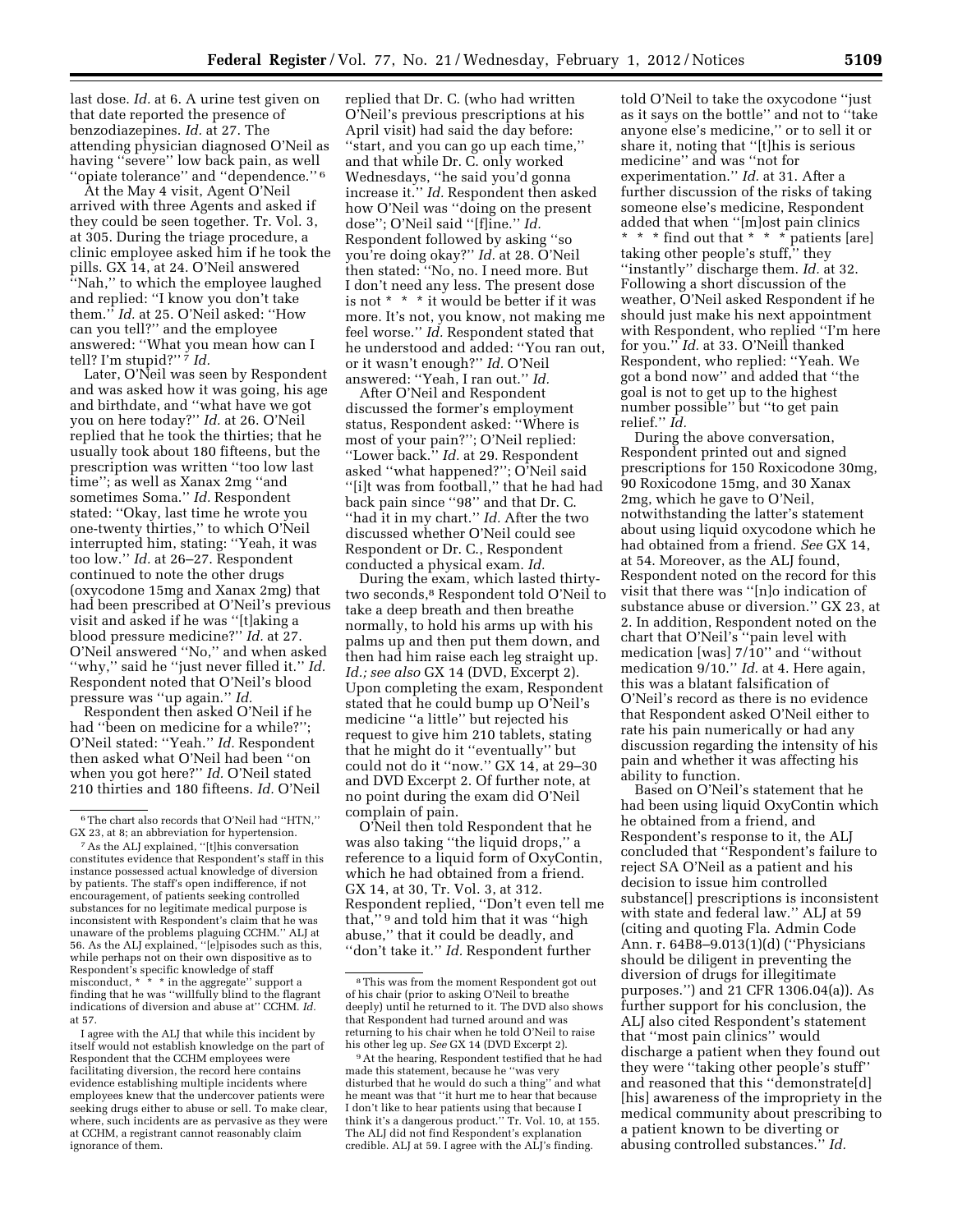While I agree with the ALJ's ultimate conclusion that Respondent violated 21 CFR 1306.04(a) in prescribing to Agent O'Neil, I conclude that it is unnecessary to wade into the controversy within the medical community as to the propriety of prescribing controlled substances to a person who reports having obtained them illicitly. Instead, I conclude that the entire body of the evidence with respect to Agent O'Neil's prescriptions establishes that Respondent lacked a legitimate medical purpose and acted outside of the usual course of professional practice in prescribing to him. 21 CFR 1306.04(a).

As previously held, Respondent is not excused from the obligation of establishing a valid doctor-patient relationship because O'Neil had previously received prescriptions from another doctor at the same clinic. As the Government's Expert testified, it ''would not be within the standard of care in Florida'' for a physician to ''perpetuate[] the issuance of controlled substances ordered by another doctor without first establishing his own valid doctorpatient relationship.'' Tr. Vol. 9, at 135. Notably, while O'Neil's record documented that he had been taking opioids for twelve years and had done so as recently as two weeks before his first visit to CCHM, there was no further documentation of how O'Neil had obtained the drugs, nor any history documenting any prior treatments for his injury and treating physicians. Moreover, more than two months had passed since O'Neil's initial visit to CCHM and yet none of O'Neil's medical records had been obtained.

Finally, as the Expert noted, during O'Neil's visit with Respondent, he did not complain of any pain or symptoms, Tr. Vol. 7, at 120; and Respondent neither asked O'Neil to rate his pain numerically nor questioned him regarding the nature and intensity of his pain. Nonetheless, Respondent falsified O'Neil's medical record by noting that his pain level was a "7/10" with medication and a ''9/10'' without medication. Similarly, as found above, Respondent's physical exam took all of thirty-two seconds during which O'Neil did not complain of any pain. Indeed, Respondent had already turned around and was in the process of returning to his chair when he told O'Neil to raise his other leg.10 Given the totality of the evidence, it is clear that Respondent

lacked a legitimate medical purpose and acted outside of the usual course of professional practice in prescribing oxycodone and Xanax to Agent O'Neil.11 21 CFR 1306.04(a).

Agent Priymak was also among the Agents who also visited CCHM on April 7, 2010 and May 4, 2010. Upon his arrival, Priymak presented his undercover driver's license and an MRI, paid for the visit and was given several forms to fill out. Tr. Vol. 2, at 319. On the Pain Assessment Form, Priymak did not circle any word to describe his pain and drew two circles around the numbers 2 and 3, and 3 and 4, on the pain scales. GX 22, at 10. Priymak also wrote that his pain was ''between'' being ''occasional'' and ''continuous'' and listed his current prescriptions as OxyContin 40mg, four times a day; Xanax, 2 times a day; and Soma, once per day. *Id.* He also circled ''Yes'' for whether he was having side effects from the medications and explained that ''It Feels Good!'' *Id.* On his Medical History Form, Priymak drew a squiggly line, which for the most part ran through the various ''no'' boxes for the listed conditions. *Id.* at 8. However, Priymak clearly checked the ''yes'' box for whether he drank alcohol and again listed his current medications as OxyContin, Soma, Xanax, and another drug which is indecipherable. *Id.* at 9. However, below this listing, Priymak did not check either the ''yes'' or ''no'' box for the questions: ''Are all meds prescribed by a physician?'' *Id.* 

Agent Priymak's file also contains a Drug Screen Result Form with the date of his first visit. GX 22, at 25. While this form indicates that opiates, oxycodone, and benzodiazepines were present in his urine specimen, *see id.,* Priymak testified that he was not taking these drugs and did not ''recall taking a drug test.'' Tr. Vol. 3, at 33–34, 37–38. Priymak did, however, recall that while being seen in the ''triage room, the staff member checked something in his file and ''indicate[d] that 'Yes, you have drugs in your system.''' Tr. Vol. 3, at 37– 38. I agree with the ALJ's finding that Respondent's staff falsified Agent Priymak's Drug Screen to document that he was taking drugs when he was not. ALJ at 75.

Priymak was called by Respondent who asked him if it was his first visit; Priymak said it was. GX 5, at 34. Respondent then stated ''Let's see. We gonna help with your pain in your neck.'' *Id.* Priymak replied ''[y]eap'' and then complained that his shoulder was ''kind [of] tight'' and that the pain had been going on "like \* \* \* since 2001." *Id.* 

After discussing Priymak's age and employment status (he was between jobs), Respondent asked him how he hurt his neck. *Id.* at 35. Priymak explained that he had ''tweak[ed]'' his neck ''playing basketball,'' and that ''since then [he had] tightness in [his] neck.'' *Id.* Priymak further stated that his pain was in the middle of his neck and when asked how bad it was, replied: ''[w]ell[,] [i]t depends.'' *Id.*  Upon further questioning by Respondent, Priymak stated that his pain was a ''two or three'' if he did not take medication and that he currently was not taking any drugs. *Id.* 

Respondent then commented that Priymak's pain level didn't ''sound too bad.'' *Id.* at 36. Priymak replied that ''for the last ten years or so,'' he had been ''taking medication on and off'' because his shoulder got tight. *Id.* Respondent then asked Priymak what medicines he had ''been taking.'' *Id.* Priymak replied that he had been taking oxycodone 40mg, prompting Respondent to state: ''for mild pain.'' *Id.* 

Respondent and Priymak then discussed the location of the latter's condition. *Id.* Priymak stated that ''it gives me like tightness between my shoulder blades and then goes to my shoulder'' and complained that when he played basketball his shoulder got ''really tight.'' *Id.* Respondent then asked if Priymak's condition ''mostly \* \* \* affect[ed]'' him when he was ''playing basketball?'' *Id.* Priymak stated that he also did construction, suggesting that his shoulder bothered him when he ''lift[ed] it'' and added that he was also ''taking some Somas,'' a non-controlled drug, but this drug was ''not helping.'' *Id.* at 37.

Respondent then stated ''maybe we're not communicating,'' emphasizing that Priymak had stated that his pain was ''mild about two or three and mostly you \* \* \* when you play basketball. Is that right?'' *Id.* Priymak answered ''yes,'' and Respondent stated: ''otherwise you're okay, I mean \* \* \* otherwise you do pretty good?'' *Id.* Priymak then stated: ''No. I just \* \* \* I need that \* \* \* to get through the day.'' *Id.*  Respondent asked ''why?'' and Priymak answered, ''because of the pain,'' which prompted Respondent to ask: ''I mean how bad is the pain?'' *Id.* Priymak

<sup>10</sup>As the Government's Expert also testified, it is ''definitely below the standard of care to leave out a history and physical in a first-time patient that you're prescribing large doses of narcotics [to]. To not have a history and physical on the chart is absolutely below the standard of care.'' Tr. Vol. 7, at 117.

<sup>11</sup>Here again, the ALJ found that Respondent violated Florida's regulation requiring the maintenance of accurate records by checking off the boxes of a form which contain various discussion items. *See* ALJ at 60 & n. 62 (discussing GX 23, at 9). Once again, the form is neither signed, nor dated, and given that O'Neil had previously seen other doctors at the clinic, there is an insufficient basis to conclude that Respondent completed the form. However, it is clear that Respondent violated the regulation by falsely documenting O'Neil's pain levels on the record for the latter's May 4 visit.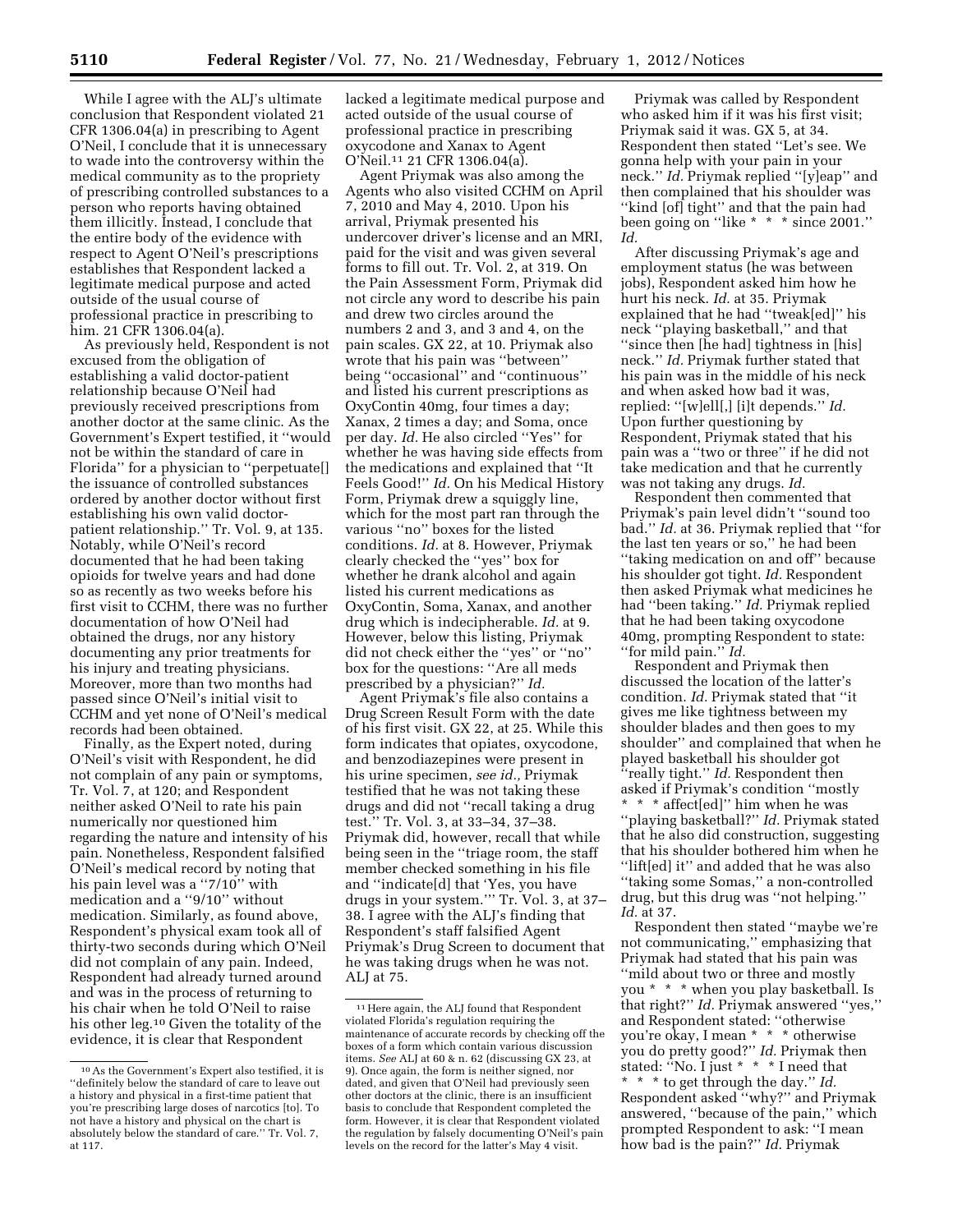answered: ''[I]t depends. It comes, it comes and goes. Goes up and down.'' *Id.*  Respondent then asked: ''from what to what? Two or three, maybe?'' *Id.*  Priymak answered that it ''must be higher than that.'' *Id.* Respondent replied: ''I don't know. You tell me, I'm listening.'' *Id.* Priymak stated: ''Ah \* \* \* five.'' *Id.* 

Respondent then asked Priymak if he was ''sleeping [o]kay?'' *Id.* Priymak said ''[n]o'' and explained that he was waking up three or four times a night and that he had been taking between one half to two bars of Xanax. *Id.*  However, at no point in the visit did Respondent ask how Priymak was getting the Xanax.

Respondent then questioned Priymak regarding various medical issues including whether he had ''used intravenous drugs.'' *Id.* at 38. Priymak stated he had ''a long time ago,'' and upon being asked how long ago, stated ''like five or six years ago.'' *Id.*  Respondent then asked: ''Is there any history of drug abuse or drug dependence?'' *Id.* Priymak answered that he had been ''taking Oxies for \* \* \* a while.'' *Id.* Respondent then asked how much oxycodone Priymak was taking; Priymak stated that it depended, that the drugs were ''kind of expensive,'' that he bought the forties and that he was taking up to four pills a day. *Id.* at 39; *see also* GX 5 (DVD). Respondent asked if Priymak had seen a doctor ''lately?'' GX 5, at 39. Priymak said ''no,'' and acknowledged that he was getting the drugs off the street. *Id.*  Priymak also admitted that he drank three or four beers, three times a week, and emphasized that he was doing so because he did not have a job. *Id.* 

Respondent then asked Priymak what other drugs he was taking; Priymak said he was ''taking Xanax and Soma sometimes to like relax me,'' but added that he did not think it was helping him. *Id.* Respondent and Priymak discussed how much of each drug he was taking and why he was taking Xanax; Priymak said he was taking one half to one and a half Xanax and doing so ''to sleep.'' *Id.*  at 40.

Respondent then conducted a physical exam, which lasted approximately one minute, during which he listened to Priymak breathe in and out, had him do several motions with his arms and turn his neck. *Id.*  During the exam, Respondent asked him what drug he took intravenously (which Priymak did not answer) and whether he still played basketball (with Priymak saying that it was hard for him because his shoulder got tight). *Id.* 

Upon conclusion of the exam, Respondent told Priymak that he

thought Priymak was ''taking a lot of medicine for mild pain.'' *Id.* Priymak asserted that he was big and that taking one pill did not ''help'' him. *Id.*  Respondent replied that ''we don't write OxyContin'' and that ''we write \* \* \* what's appropriate.'' *Id.* at 41. Respondent then added: ''And sounds to me like your requirements for medication are way out of proportion for the degree of pain you have. I don't think I'm going to be able to help you.'' *Id.* 

Priymak replied: ''Are you serious Doc?" GX 5 (DVD).<sup>12</sup> Respondent answered: ''Yeah. Your pain is way less than what would be indicated to be on what you're on. Does that make sense to you?'' GX 5 (Tr. at 41). After Priymak answered ''No,'' Respondent explained that ''somebody who has pain two or three doesn't need to be on one hundred and sixty milligrams of OxyContin. It's just way out of proportion.'' *Id.* Priymak asked why it was ''way out of proportion,'' prompting Respondent to answer: ''Because in my judgment it is.'' Respondent then explained: ''You're on way too much and I, I can't imagine that \* \* \* I wouldn't even write anything for somebody who has pain at a two or three.'' *Id.* Priymak reminded Respondent that they had talked about his ''pain as five.'' *Id.* Respondent replied: ''Yeah, whatever it is. I just think that this is too many problems here \* \* \* too many bottles of beer and \* \* \* a history of \* \* \* drug abuse.'' *Id.* 

Priymak asked ''what do you mean?'' *Id.* Respondent answered: ''I just don't think that I'm gonna be able to help you.'' *Id.* at 42. Priymak then asked: ''Can you help me with something less than that amount?'' *Id.; see also* GX 5 (DVD). Respondent asked ''Like?'' and Priymak replied: ''I won't be able to function, like thirties, like twenties.'' *Id.*  Respondent advised that ''thirties is all we write,'' and Priymak asked for thirties. *Id.* Respondent then stated: ''I just don't see it for \* \* \* what you have.'' *Id.* Priymak asked: ''Can you give me fifteens?'' and Respondent stated: ''You know, maybe I'll give you some fifteens.'' *Id.* Priymak then thanked Respondent. *Id.* 

Next, Respondent told Priymak that he should go ''to some sort of rehab facility and get on Suboxone.'' *Id.*  Priymak then maintained that he needed the drugs ''to get through the day and work.'' *Id.* Respondent stated that he understood but that it was still his ''suggestion'' that Priymak go to

rehab. *Id.* However, Respondent then asked Priymak if he ''want[ed] some Xanax?'' *Id.* Priymak answered ''yeah,'' Respondent said ''okay,'' and then asked Priymak if he was ''allergic to anything.'' 13 *Id.* 

On the History and Physical Examination on which Respondent checked his diagnosis and plan, Respondent wrote that ''PT has been on OxyContin 40 4x/day which is out of proportion to amt of pain. Will give Pt Rx for oxycodone 15 # 150 and refer to rehab. Rec. pt see MD for Suboxone.'' GX 22, at 6. However, as found above, while Respondent did suggest that Priymak go to rehab, he did not refer him to any rehab center or a physician who is authorized to prescribe Suboxone to treat addiction. Instead, Respondent issued Priymak prescriptions for both 150 tablets of Roxicodone (oxycodone) 15mg and 30 Xanax 2mg. GX 22, at 24.

On May 4, 2010, Agent Priymak returned to CCHM and again saw Respondent. Tr. Vol. 2, at 237; GX 22, at 22. After paying for the visit and completing the triage procedure, Respondent called Priymak's name and the two went to the former's office. Tr. Vol. 2, at 328. According to Agent Priymak, "[i]t was a very short visit" during which Respondent asked him how he was, if he had any problems or complications, if the medication was helping, and if he was smoking. *Id.* at 328–29; GX 5, at 54–56.

Respondent then asked Priymak ''[w]here is most of your pain?'' GX 5, at 56. Priymak answered that it was on the ''right side'' of his ''neck,'' but that it was ''going on and off[,] [k]ind of between my shoulders. *Id.* Respondent then asked: ''Before you were having back[,] uh, neck pain?'' *Id.* Priymak stated that back in 2000, 2001, he had ''kind of like tweaked my neck roll.'' *Id.*  Respondent stated ''yeah,'' instructed Priymak to ''take some breaths in and out,'' had him do something with arms and hands,'' *id.* at 56; and then ''move [his] head from left to right." Tr. Vol. 2, at 329–30. Priymak testified that he

<sup>12</sup>Having reviewed both the transcript and the DVD of this visit, I find that Priymak made this statement.

<sup>13</sup>Respondent and Priymak also discussed the latter's use of Soma (carisoprodol), a drug which is currently not controlled under federal law. GX 5, at 43. However, Respondent did not prescribe this drug.

Priymak also sought some Viagra, stating that he wanted to try it because he was going to a party and would like to try it. ALJ at 76 (discussing GX 5, at 43–44). Respondent asked Priymak if he had ''some problems'' for which the drug would be prescribed and whether it was ''just for the party.'' *Id.* at 44. After Priymak acknowledged that it was, Respondent said ''good try'' and did not prescribe the drug. Because Viagra is not a controlled substance and DEA is not a medical board, I do not adopt the ALJ discussion regarding the propriety of Respondent's decision. *See* ALJ at 77.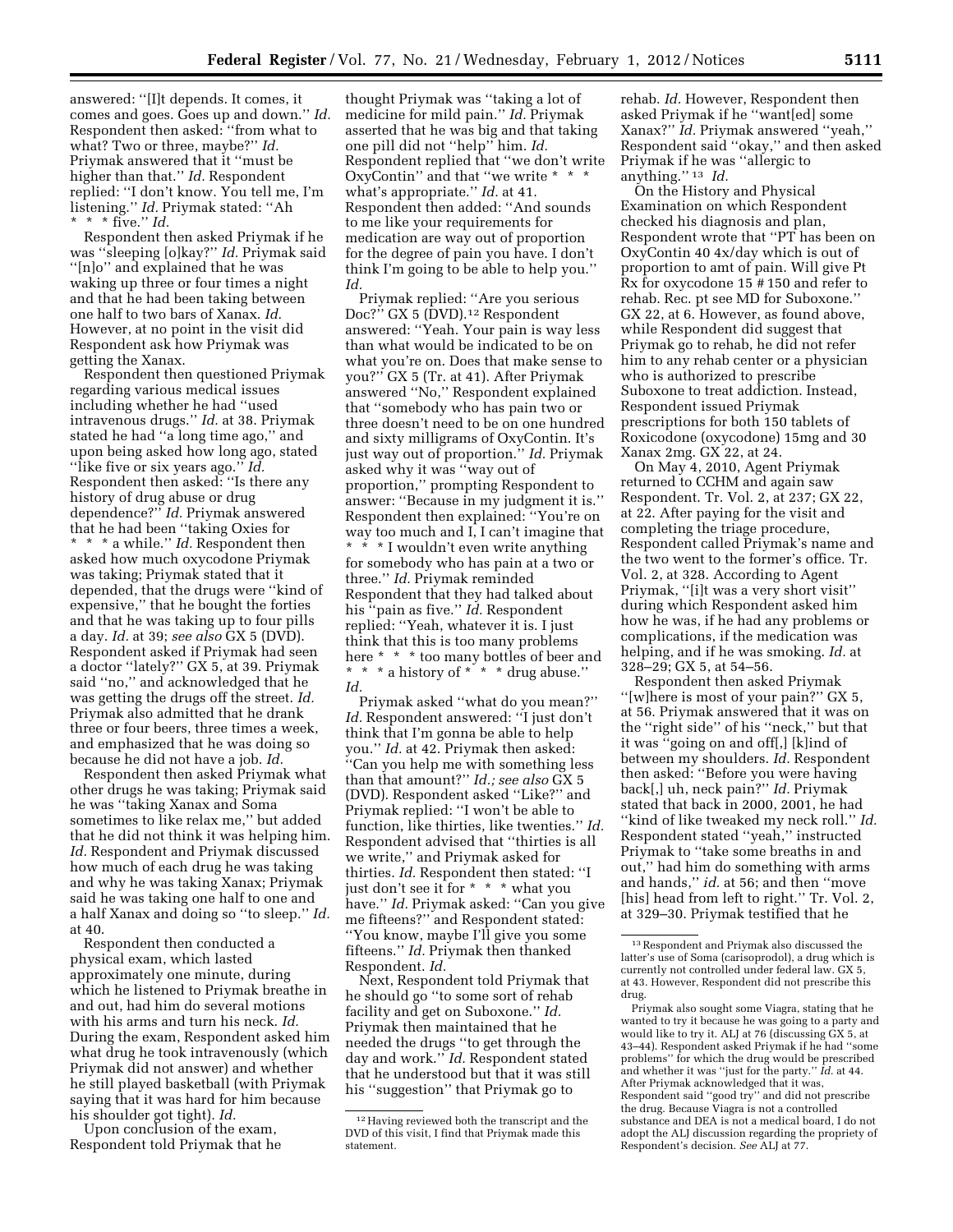completed the movements without showing pain, *id.* at 330, and the rest of the visit was spent discussing where Priymak was from (the Ukraine), the city of Kiev, and the time it took to travel to Kiev and Moscow. GX 5, at 57–58.

Respondent did not ask Priymak to rate his pain even though he documented on the form for the visit that Priymak's pain was a ''5/10'' with medication and ''9/10'' without it. GX 22, at 22. He also checked the box indicating that there was ''[n]o indication of substance abuse or diversion,'' notwithstanding the information he had obtained and documented at the first visit. *Id.*  Moreover, Respondent did not engage in any further discussion with Priymak regarding the latter's entering rehab. Nonetheless, Respondent issued Priymak two more prescriptions for 150 tablets of Roxicodone 15mg and 30 tablets of Xanax 2mg. *Id.* at 338; *see also*  GX 22, at 21.

Regarding the April prescriptions, Respondent testified that he had prescribed less than half the dosage of oxycodone that Priymak had told him he had been taking and that he made a ''medical judgment based on [his] interpretation and assessment'' as to the degree of pain Priymak had and that ''he tr[ied] to correlate that with a commiserate[sic] dose of medication'' which would be ''more appropriate.'' Tr. Vol. 10, at 108. Respondent further maintained that Priymak was ''convinc[ing] and represented that he had significant pain.'' *Id.* He also asserted that there had been a ''considerable period of time'' since Priymak had stated that he had used intravenous drugs, *id.* at 113, and that he ''didn't want to totally cut [Priymak] off of medication and have him go into withdrawal, but thought it would be more appropriate that he be on a lower dose, something that I thought [was] more reasonable.'' *Id.* at 128. Respondent also asserted that Priymak's MRI shows ''a lot of changes \* \* \* that would be consistent with a patient having significant neck pain.'' *Id.* at 138.

With respect to Priymak's second visit, Respondent testified that ''there was no immediate reason to refer him to rehab'' or to even discuss the issue because Priymak ''made no representation \* \* \* that he had any withdrawal problems or that his pain was not sufficiently addressed by the dose'' he had prescribed. *Id.* at 140–41. Respondent further justified his prescribing, stating that Priymak ''was no longer having to get his medicine on the street'' and that ''he was in a more controlled environment'' because he

was being ''taken care of by a doctor.'' *Id.* at 141.

The ALJ addressed the credibility of only a part of Respondent's testimony, apparently finding credible that he prescribed at the first visit because did not want SA Priymak to suffer from withdrawal symptoms, while finding not credible his testimony regarding why, at the second visit, he did not discuss Priymak's entering rehab. ALJ at 77. While I agree with the ALJ's finding as to Respondent's testimony regarding the second visit, I do not find credible his testimony regarding his prescribing at the first visit because the transcript and recording of that visit make clear in Respondent's own words—that Priymak complained only of ''mild pain,'' notwithstanding Respondent's successful efforts to coach him to eventually provide a higher pain level, and that Priymak's ''requirements for medication [were] way out of proportion for the degree of pain'' Priymak had. As Respondent further stated during the visit, ''I wouldn't write anything for somebody who has pain at a two or three.'' Thus, Respondent's own statements during Agent Priymak's visit manifest that his testimony—that he believed that Priymak ''had significant pain'' and made a medical judgment to prescribe something more appropriate to Priymak's pain level—is patently disingenuous. As for Respondent's testimony that he did not ''want to totally cut [Priymak] off of medication and have him go into withdrawal,'' even if this is credible, it provides no comfort to Respondent because federal law clearly prohibits prescribing a schedule II narcotic drug for this purpose. *See* 21 CFR 1306.07.14

Given the evidence of the undercover visits, expert testimony is hardly necessary to conclude that Respondent lacked a legitimate medical purpose in prescribing controlled substances to Agent Priymak. Nonetheless, it is further noted that the Government's Expert testified that Respondent's prescriptions to Priymak were not ''warranted as [a] first-line, first-day treatment with this particular patient, who gave a history of being an intravenous drug abuser and purchasing drugs illicitly on the street.'' Tr. Vol. 7,

at 92. The Expert further explained that there were other forms of treatment including ''physical therapy,'' a ''short course'' of ''anti-inflammatory medications,'' and possibly ''injection therapy'' which were never discussed. *Id.* Finally, the Expert observed that there was no significant information documented in Priymak's patient file for his second visit to justify the additional prescriptions. I therefore conclude that Respondent lacked a legitimate medical purpose and acted outside of the usual course of professional practice in prescribing controlled substances to Agent Priymak at both visits.15 21 CFR 1306.04(a).

On July 23, 2010, Agent Doklean, along with nine other Agents, went as part of a ''crew'' to CCHM for the purpose of obtaining controlled substances. Tr. Vol. 1, at 179. Upon her arrival, Doklean paid a clinic employee \$300 for the office visit and gave her an MRI report (of her lumbar spine) and her undercover driver's license. *Id.* at 186. Several minutes later, another Agent, who posed as the crew's ringleader and sponsor, discussed with a clinic employee what the charge would be to obtain expedited or VIP service; the Agent then told the other Agents to pay the clinic employee an additional \$200 for VIP service. *Id.* at 187.

Agent Doklean testified that she had intentionally left blank various questions on the patient forms she had been given, and that subsequently, another clinic employee told her that she ''needed to fill everything out.'' *Id.*  This employee also gave Doklean ''examples of words to put on'' the form. *Id.* Doklean also testified that following her visit with Respondent, she had a conversation with another CCHM employee, R.M. *Id.* at 188. R.M. related to Doklean that Respondent ''had concern over the fact that we \* \* \* were not putting the proper things [on] our paperwork, that we needed to say that we were in pain on the paperwork and that any other undercover that had not been seen yet \* \* \* needed to make sure that they put on the paper work and \* \* \* needed to tell the doctors

<sup>14</sup>To make clear, Respondent was not registered to provide maintenance or detoxification treatment under 21 U.S.C. 823(g). Under federal law, a practitioner who lacks such a registration is authorized only to administer (and not prescribe) a schedule II narcotic drug ''to a person for the purpose of relieving acute withdrawal symptoms when necessary while arrangements are being made for referral to treatment'' and may administer no more than one day's dose of medication ''at one time,'' and do so for no more than three days. *See*  21 CFR 1306.07(b).

<sup>15</sup> I also do not adopt the ALJ's rumination that ''Respondent's testimony that he didn't want SA Priymak to suffer from withdrawal symptoms and the fact that Respondent's prescription of oxycodone was less than half of the dosage that SA Priymak represented he was previously taking perhaps mitigate[s] in Respondent's favor.'' ALJ at 77. As explained above, Priymak never complained of anything more than mild pain, which Respondent recognized did not warrant oxycodone, and clearly presented as a drug abuser. Thus, Respondent cannot credibly claim to have been duped by Priymak. In short, this was a blatant drug deal.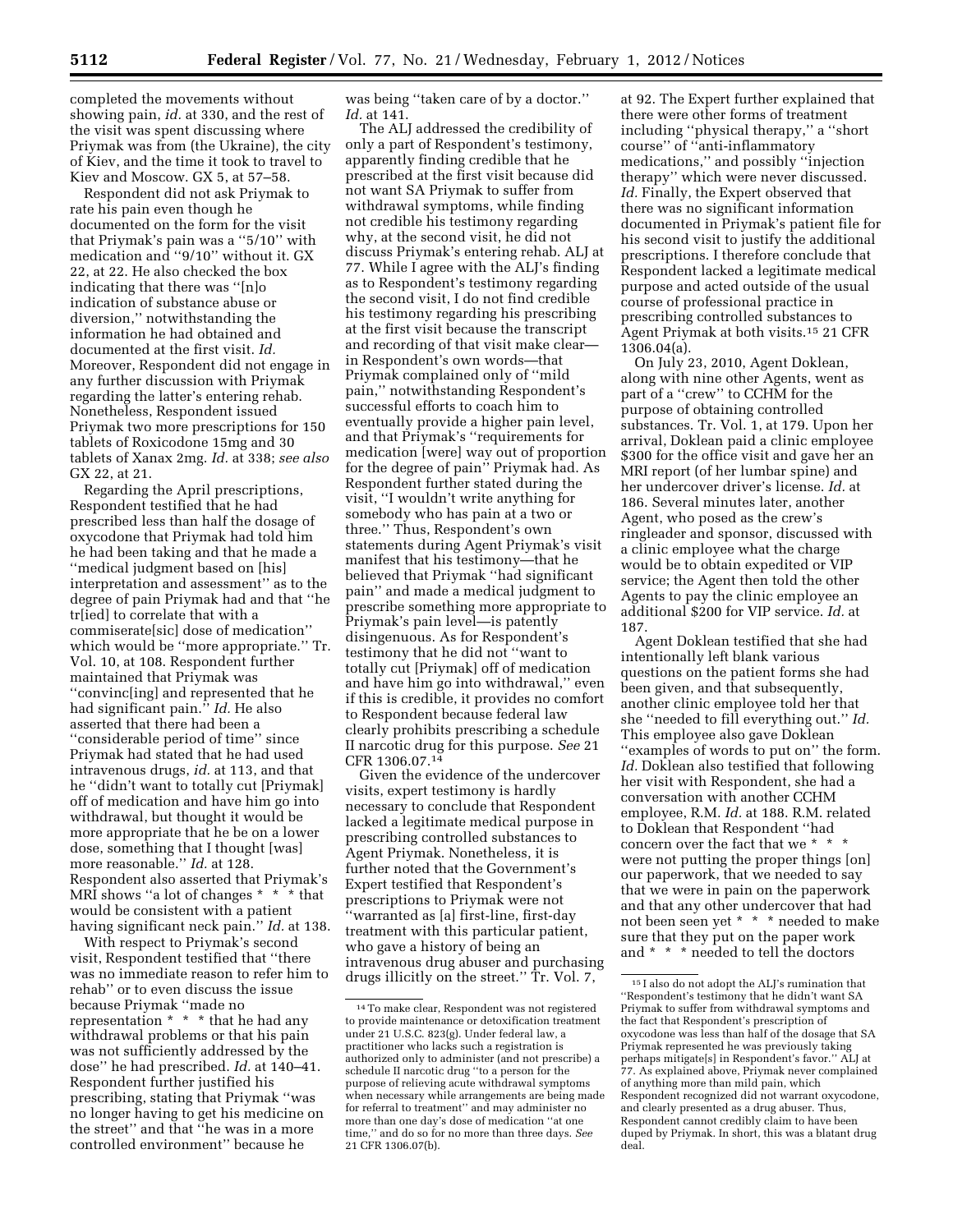that they were in pain even if they were not.'' *Id.* 

On her pain assessment form, Agent Doklean wrote that her pain was located in her ''neck'' and circled the words: ''Tiring,'' ''Evening/Night,'' and ''Occasional.'' GX 25, at 9. Doklean did not circle any number on the pain scale and wrote that she was not on any current medications. *Id.* On a separate medical history form, Doklean again noted her pain was located in her ''Neck'' and checked ''Yes'' for whether she drank alcohol and had ''ever been treated for addiction.'' *Id.* at 7–8.

Upon meeting Agent Doklean, Respondent asked her ''what is your pain that we're going to help you with today?''; she answered: ''over my neck.'' GX 4, at 31. Respondent asked how long the pain had been going on; Doklean replied ''six months.'' *Id.* Respondent then asked if she had hurt herself; Doklean replied ''No. I don't know where it came from.'' *Id.* After again confirming with Doklean that she was having neck pain, Respondent asked, ''what are we doing with an MRI of your back?'' *Id.* Doklean answered: ''That's what the other \* \* \* you know, what a doctor prescribed for. So \* \* \* that's what I went for.'' *Id.* Respondent noted: ''But your pain is in your neck.'' *Id.*  Doklean replied ''Well, I mean it, it, it starts in the neck and towards the end of the day \* \* \* it moves.'' *Id.* Referring to her MRI, Doklean then asked: ''Well, I mean, I don't know how to read that, what does that say?'' *Id.* Respondent replied that ''this just has to do with your back'' and explained that the MRI was of Doklean's lower back. *Id.* at 31– 32. Notably, Respondent did not ask for the name of the doctor who had ordered the MRI.

After taking a phone call, Respondent again asked Doklean if she had neck pain, and after she said ''yes,'' Respondent told her: ''I guess I'm confused. You have pain in your neck but you have an MRI of your back.'' *Id.*  at 32. Doklean interrupted Respondent saying that she thought the pain ''kind of radiates''; Respondent explained that there was a ''disconnect'' and that ''we need to get an MRI of your neck.'' *Id.* at 32–33. Doklean then explained that ''[b]y the end of the night it goes up and down'' and that ''sometimes it goes all the way through'' and she felt ''stiffness \* \* \* down at the bottom.'' *Id.* at 33.

After asking Doklean about her employment status (she was unemployed), Respondent then confirmed that there was no trauma, with Doklean explaining that: ''maybe, running after the kids'' and that she had ''two small kids.'' *Id.* Respondent then asked her how bad her pain was on a

scale of one to ten. *Id.* Doklean answered:

It fluctuates. Sometime is down, you know like a two or three, sometimes it goes up. I mean, it really depends on the day \* \* sometimes I feel more than others if it's a cloudy day or if it's a rainy day it'll go up, if not, I'm running after the kids \* \* \* if out running around, it, it fluctuates. Sometime, you know, it's getting to a point where  $^{\star}$ I can't even. Sometimes even \* \* \* hang out with the kids or like do anything with them. *Id.* 

Respondent then asked Doklean if she was allergic to any medicines, with Doklean answering ''no,'' and how much she smoked, with Doklean stating that she did not. *Id.* However, upon being asked whether she drank, Doklean stated that she had been in rehab in November of the previous year (eight months earlier) but that she was now clean and sober. *Id.* at 33–34. However, Respondent did not inquire further as to where she had been treated and who were her physicians. *Id.* at 34; *see also*  Tr. Vol. 1, at 204.

After a question about her medical history, Respondent asked Doklean if she had been taking medication. GX 4, at 34. Doklean stated that she would ''take some Advils,'' but added that ''every now and then \* \* \* I have a friend who would help me out a little bit with some of the blues'' (a term which is street slang for oxycodone 30 mg, *see* Tr. Vol. 1, at 204) that seemed to help, so she decided to go ''see a pain doctor.'' GX 4, at 34. Respondent then asked Doklean ''how long'' she had ''been taking the blues?'' *Id.* Doklean stated that she had been taking them ''on and off for like six months,'' but it was ''kind of hard'' because ''it's expensive.'' *Id.* Next, Respondent asked Doklean if ''you just take a few of those?'' *Id.* Doklean answered that she did so ''every couple of days, when thing get really bad'' and that they seemed to help her. *Id.* 

Respondent then asked Doklean to ''describe the pain.'' *Id.* at 35. Doklean replied: ''It radiates. I mean, sometimes I get like massive headaches \* \* \* and it'll start up in my head and it'll go like from \* \* \* here and towards in here and it'll go back down and then, that's why I say I feel it in the neck and it'll go, it'll shoot down.'' *Id.* 

Respondent then proceeded to perform a physical exam (which took fifty seconds); the exam consisted of his placing his stethoscope on her back and instructing her to breathe in and out, as well as several range of motion exercises including having her move her arms, open her fingers and then make a fist, raise each of her legs straight up, then stand up and bend over. *Id.* at 35; GX

4 (recording of visit); Tr. Vol. 1, at 206– 08. According to the credited testimony of Agent Doklean, she was able to completely bend over and touch the ground in ''a swift maneuver,'' which prompted Respondent ''to chuckle.'' Tr. Vol. 1, at 206.

Next, Respondent had Doklean turn her head both left and right as well as up and down. GX 4, at 35. Respondent asked if doing this caused her any pain; Doklean stated ''not right now'' and added that ''[t]oday is a good day.'' *Id.*  Respondent stated ''[t]hat's good,'' and asked Doklean if she had pain ''in [her] back occasionally?'' *Id.* Doklean replied ''Do I? Yeah, It goes, like I said, it, it radiates. It goes different ways. Sometimes it starts up from \* \* \* I get \* \* \* most I get the headaches and then it, it just goes all the way down.'' *Id.* at 36. Respondent did not, however, palpate either her neck or lower back. Tr. Vol. 1, at 208.

Respondent then asked Doklean if she was ''[t]aking anything now?'' GX 4, at 36. Doklean said ''No'' and Respondent replied ''[w]ell, let's just get you started on some medicine and see if we can't get you some relief'' and instructed her to ''[t]ake the medicine just as it says on the bottle,'' and not to buy, sell or share it. *Id.* Doklean then asked: ''Do I get some of the blues?'' *Id.* Respondent answered: ''Yeah. Let's \* \* \* let me look at your chart, we'll see how we're gonna help you today'' and told her to ''[h]ave a seat out front. We'll \* \* \* see what we can do for you.'' *Id.*  Subsequently, Respondent issued Doklean a prescription for 120 tablets of Roxicodone 30mg and a prescription for an MRI of her cervical spine. GX 4, at 59.

On the History and Physical Examination Form, Respondent noted that ''upon questioning,'' Doklean had reported that her pain was an ''8 throughout the day, [with] flareups of \* \* \* 10'' on a scale of 0 to 10. GX 25, at 2. Respondent also put check marks indicating that her pain was ''aggravated by" "lifting," "twisting," and "sitting or standing in one position too long.'' *Id.*  He also checked the ''yes'' box indicating that ''the pain deplete[d] [her] energy/motivation," that she was irritable and moody because of it, that it ''affect[s] [her] relationship,'' and that ''it cause[d] problems at work.'' *Id.*  While Respondent noted that Doklean ''has taken Roxi'' and gotten drugs from friends and the street, he also wrote that she was ''off any meds now and having great difficulty.'' *Id.* 

As shown by the recording and transcript of her visit, Doklean never complained of having pain at the level Respondent documented and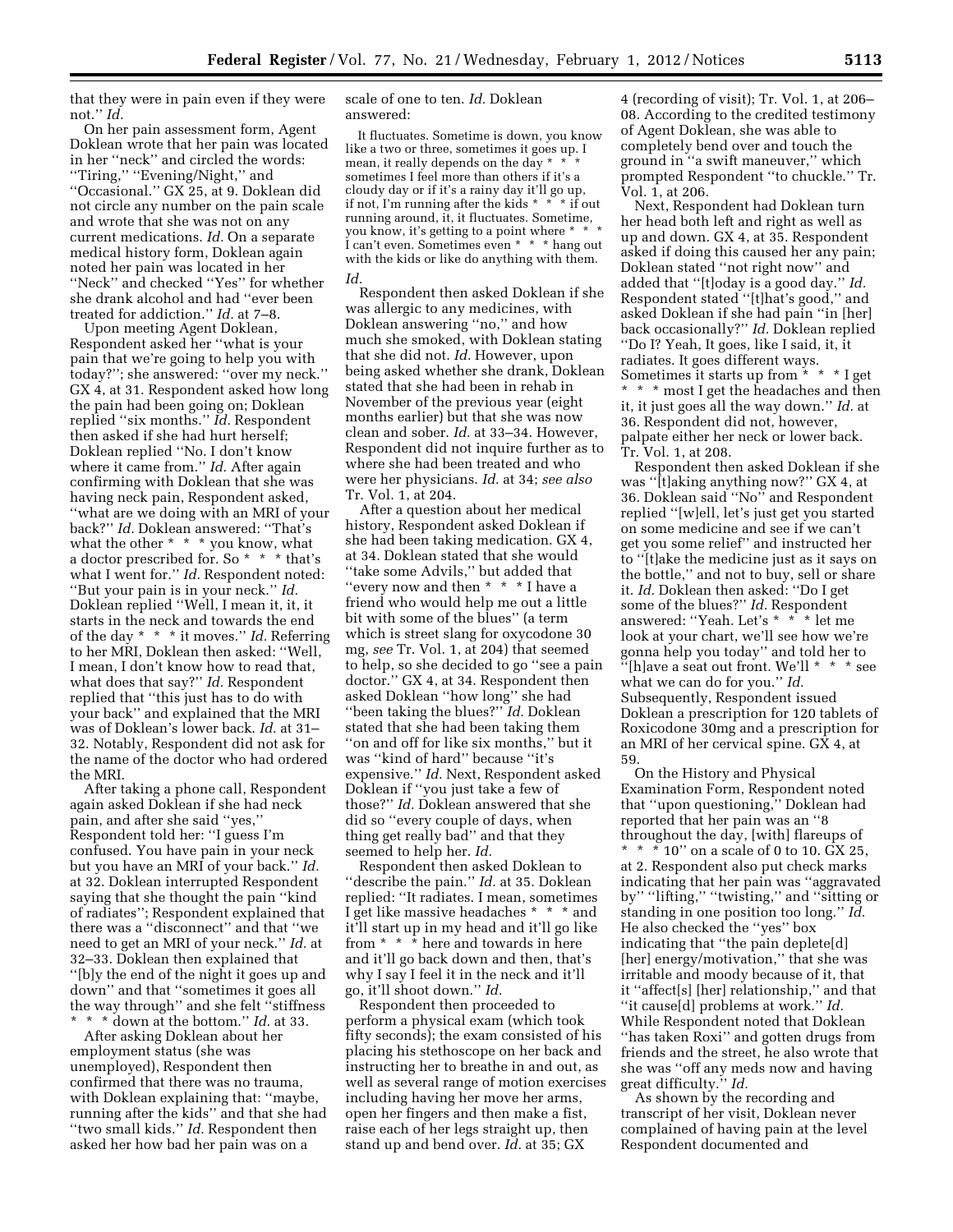Respondent never asked whether her pain was aggravated by any of the activities which he checked as doing so. Moreover, Respondent did not question her about whether the pain affected her energy, made her irritable and moody, affected her relationships and caused problems at work. Indeed, Doklean had told him that she was unemployed.

In addition, on pages two and three of the form, Respondent made numerous notations as to his purported findings of his physical examination. GX 25, at 3– 4. As the Government's Expert observed, there were ''extremely serious improprieties'' as Respondent fabricated in the medical record ''numerous findings, such as HEENT exam, heart exam, abdominal exam, cervical and lumbar spine exams, range of motion testing, reflex testing, sensory testing, peripheral pulses palpation, neurological testing [and the] presence of muscle spasm.'' GX 32, at 18–19.

In his testimony, the Government's Expert further explained that Doklean ''came in complaining of neck pain but had a lumbar MRI spine report, not a cervical MRI, so [Respondent] really was prescribing her medication prior to a definitive diagnosis of what was going on in her neck.'' Tr. Vol. 7, at 148. Moreover, when Respondent questioned why her MRI was for her lower back and not her neck, the Expert observed that Doklean had ''pointed to her entire spine, in a diffuse manner'' and that ''this is a common maneuver in a malinger patient.'' GX 32, at 14. The Expert also noted ''that while the patient also was complaining of 'massive' headaches, he never performed a cranial evaluation, such as cranial nerve testing.'' *Id.* at 17.

Additionally, the Expert testified that Doklean's ''MRI shows just mild bulging of three disks in her lumbar spine, which is normally treated conservatively with non-steroidal antiinflammatory medications and physical therapy.'' *Id.* at 148–49. The Expert further observed that Doklean had ''stated that her pain rating was a '2 or 3,' but could increase during the day and vary with the weather. Certainly this pain is not of the severity that usually requires high-dose narcotic therapy."  $\dot{G}X$  32, at 14.

The ALJ found ''dubious'' Respondent's testimony that he interpreted Doklean's pain as actually being higher. ALJ at 63 (citing Tr. Vol. 10, at 190–91 & 201). I go a step further and find that it is not credible. In addition, the ALJ was not impressed by Respondent's testimony that he thought Doklean had gotten ''controlled substances from friends because 'she didn't have the money to see a doctor

previously''' and that he would be ''prescrib[ing] medication for her in a controlled way \* \* \* [t]hat prevents diversion and prevents her from continuing to have to get medicine in an illegitimate way.'' *Id.* at 64.

As the ALJ found, after Doklean's meeting with Respondent, R.M., a clinic employee, related that Respondent ''had concern over the fact that we \* \* \* were not putting the proper things [on] our paperwork, that we needed to say that we were in pain on the paperwork and that any other undercover that had not been seen yet \* \* \* needed to make sure that they put on the paper work and \* \* \* needed to tell the doctors that they were in pain even if they were not.'' Tr. Vol. 1, at 188; *see also* ALJ, at 64. As this statement makes plain, Respondent's concern was not with prescribing only for legitimate medical purposes, but rather, with being able to justify illegitimate prescribing. In any event, even were I to give no weight to R.M.'s statement, there is overwhelming evidence that Respondent lacked a legitimate medical purpose and acted outside of the usual course of professional practice in prescribing to Agent Doklean. 21 CFR 1306.04(a).16

Agent Zdrojewski was another member of the ''crew'' which visited CCHM on July 23, 2010. As with the other Agents, Zdrojewski testified that upon his arrival at the clinic he paid \$300 for the visit and submitted an MRI and his undercover driver's license, that he received forms to fill out, and that another Agent, who posed as the ringleader, had a discussion with a clinic employee after which the ringleader told the other agents to pay over another \$200 for VIP treatment, which Zdrojewski did. Tr. Vol. 3, at 72. Zdrojewski testified that after the Agents paid the additional fee for VIP treatment they joked around and made comments in front of clinic employees that they were not going to make any money off of the visit. *Id.* at 73. Agent Zdrojewski further testified that he was required to provide a urine sample, but was not supervised in doing so, and that when he turned over his sample, he told clinic employees that he had put water in his sample and was laughing about it, but that none of the employees said anything to him about this. *Id.* at 78–79.

On the pain assessment form, Agent Zdrojewski wrote that his head was the location of the pain and that his pain was ''bothersome''; while he also circled that his pain was ''Occasional,'' he did not circle any of the other descriptors printed on the form. GX 28, at 9. On the numeric pain scale, Zdrojewski drew a single circle around the numbers ''O'' and ''1'' and wrote that ''offshore boating'' made his pain worse. *Id.*  Zdrojewski listed his current medications as 90 OxyContin 80mg, 240 oxycodone 30mg, and Xanax, and indicated that he was not having any side effects from the medications. *Id.* 

Agent Zdrojewski also completed a medical history form. On this form, Zdrojewski checked the ''yes'' box indicating that he had high blood pressure, bipolar disorder,17 and headaches. GX 28, at 7.

Upon meeting Respondent, Zdrojewski was asked if it was his first visit; Zdrojewski said it was and that he had gone to Tampa Bay Wellness, a clinic which was now closed. GX 8, at 11. Respondent then asked Zdrojewski where his pain was and how long it had been ongoing; Zdrojewski replied that he had ''neck'' pain and that it had been probably going on for ''a year and a half.'' *Id.* Respondent asked Zdrojewski about his employment status; the latter said he worked as a ''charter captain.'' *Id.* 

Next, Respondent asked Zdrojewski how he had hurt his neck. *Id.*  Zdrojewski replied that he did not know and that ''it just \* \* \* over time \* \* \* There's a bump here and its kind [of] in here and it goes up.'' *Id.* at 12. Zdrojewski further explained ''that this comes on. It's like, it doesn't always \* \* \* If it moves a certain way it gets better.'' *Id.* After stating that he had ''gone through chiropractor stuff and traction,'' Zdrojewski explained that ''[t]he last doctor was giving me crazy amounts but I didn't even fill [all those]. Dude was giving me ninety count eighties.'' Respondent confirmed with Zdrojewski that he had gotten eighties, with the latter adding that the clinic was ''closed now. So, I put down on the sheet what I was getting. They were giving me sixty-two milligrams Xanax[,] and two hundred forty Thirties[,] and then ninety count eight[ies].'' *Id.*  Zdrojewski added that he didn't ''need all that.'' *Id.* 

Respondent then asked Zdrojewski to describe his pain; Zdrojewski replied that it ''comes and goes'' and was ''intermittent'' but ''the word wasn't on there.'' *Id.* Respondent then asked

<sup>16</sup> I also adopt the ALJ's finding that Respondent violated Florida's regulation by failing to maintain accurate records regarding Agent Doklean. *See* ALJ at 65. In addition, while the ALJ found that Respondent violated 21 CFR 1306.04(a) in prescribing to Agent Doklean, he also opined that the prescription ''was not wholly without some indicia of medical purpose.'' ALJ at 66. Because the ALJ provided no further explanation as to the meaning of this statement, and the basis for it, I do not adopt it.

<sup>17</sup>Zdrowjeski checked both the ''yes'' and ''no'' boxes for bipolar disorder. GX 28, at 7.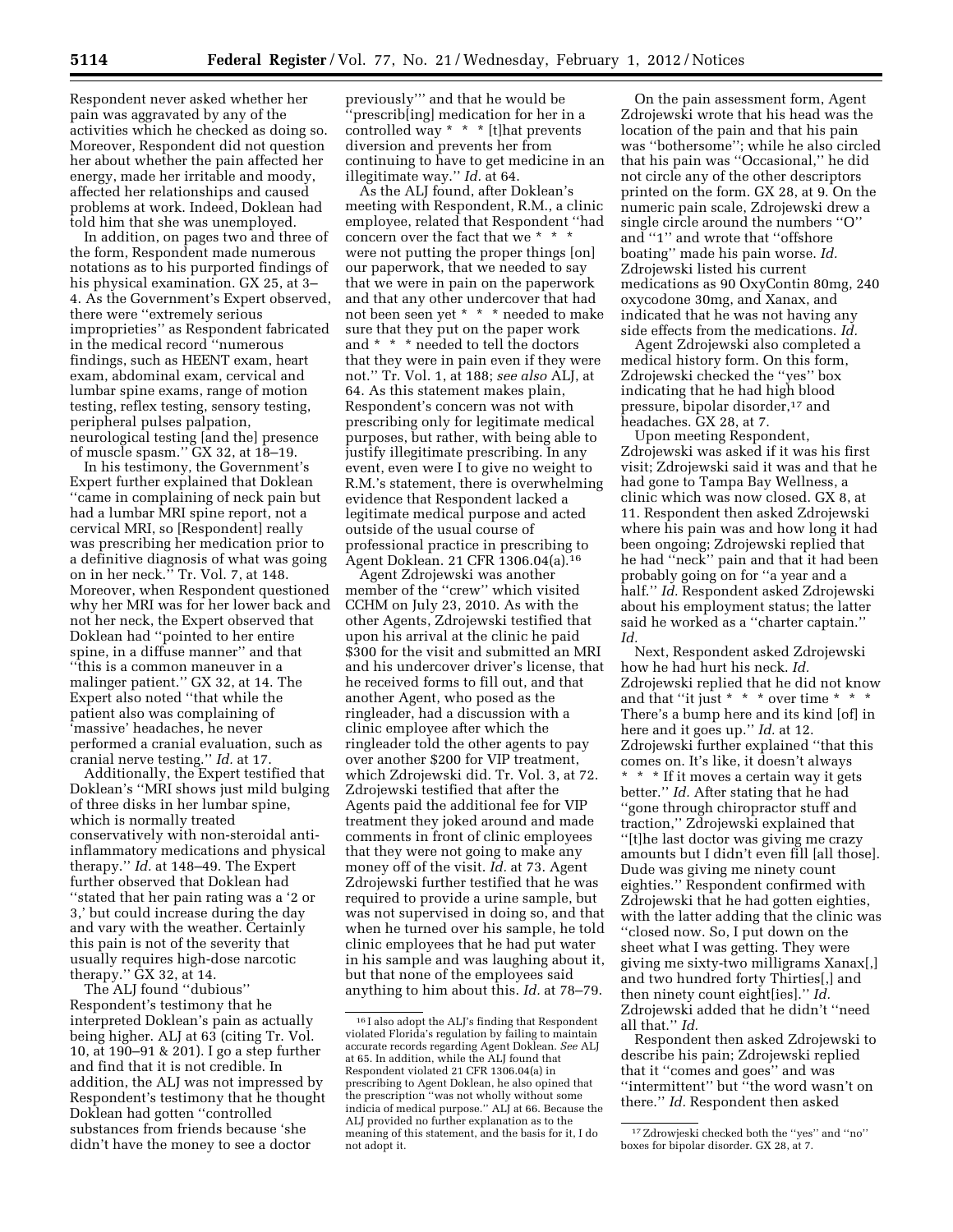Zdrojewski how his pain was on a one to ten scale with ten being severe, and added: ''You got zero to one, is that right?'' *Id.* Zdrojewski said ''Oh,'' and Respondent said ''that means \* \* \* you don't have pain.'' *Id.* According to the credited testimony of Agent Zdrojewski, he then told Respondent to ''top it'' and Respondent circled the numbers 8 through 10 on the pain assessment form. Tr. Vol. 3, at 97.

Respondent then asked: ''So the pain's been pretty bad?,'' to which Zdrojewski said ''[it] can be.'' GX 8, at 12. Respondent asked if ''it pretty much stays there on the neck?'' *Id.* at 13. Zdrojewski said: ''You can say stay.'' *Id.*  Upon further questioning, Zdrojewski stated that the pain did not go into his arms. *Id.* Respondent then asked how the pain affected his life, work and home. *Id.* Zdrowjewski stated that he ''control[ed] it'' and that he had ''to function, so I function \* \* \* I'm just not gonna sit around.'' *Id.* 

Next, Respondent asked: ''what makes you want to be on pain medicine?'' *Id.*  Zdrojewski answered that it ''makes me feel better. It's not illegal like weed or something like that.'' *Id.* Respondent then asked if when he took it before, it allowed him to function; Zdrojewski answered ''Yeap.'' *Id.* Respondent then said: ''Meaning that without it you have difficulty functioning?'' *Id.* Zdrojewski replied: ''Without it, I've got pain.'' *Id.* 

Upon questioning by Respondent, Zdrowjeski stated that he did not know of any allergies to medicines and that he had quit smoking six years earlier. *Id.*  However, upon Respondent's questioning him about his use of alcohol, Zdrojewski said that on weekends, he drank a case of beer but that he was ''trying to stay off the hard liquor.'' *Id.* at 14. Respondent then asked him if he had ''any medical problem'' such as high blood pressure or diabetes and whether he had had any surgeries. *Id.* Zdrojewski stated that he had high blood pressure and was taking a drug for that; he also stated that he had had knee surgery and eye surgery when he ''was a kid.'' *Id.* 

Respondent then asked Zdrojewski if he used any recreational or IV drugs and if he had ever had any drug abuse or dependence problems. *Id.* Zdrojewski asked if ''it's between us?'' and when Respondent said ''yeah,'' stated that he used ''marijuana.'' *Id.* at 14–15. Respondent then asked him where had been going for his pain medicine, when he had last been there, and ''[h]ow long were you over there?'' *Id.* at 15. Zdrojewski again said that he had gone to Tampa Bay Wellness, that he had gone there for three or four months and that he had last been there ''maybe''

''two months ago.'' *Id.* Respondent again asked what drugs they (Tampa Bay Wellness) had him on; Zdrojewski again said 90 count of 80 milligrams, 240 count of thirty milligrams, and 60 count of Xanax two milligrams. *Id.* 

Respondent then asked: ''And you're not taking anything now?'' *Id.*  Zdrojewski replied that he did not ''have anything,'' and Respondent asked: ''Then, how are you doing?'' *Id.*  Zdrojewski answered that he was ''selfmedicating,'' and when asked what ''with,'' Zdrojewski asked if we can ''wait till there is nobody in here?'' *Id.*  Respondent said ''yeah,'' and eventually, Zdrojewski again said marijuana. *Id.* 

Respondent then conducted a physical exam, which involved his listening to Zdrojewski's breathing, followed by various movements of his arms, legs, and fingers. *Id.* at 16. The exam lasted a total of 38 seconds. GX 8 (recording of visit). During the exam, Zdrojewski did not complain that any of the movements caused him pain. *Id.* at 16.

After the exam, Respondent asked Zdrojewski if anyone had ever reviewed his MRI with him; Zdrowjeski said ''No.'' Respondent then explained:

You've got a little inflammation going on in the joints between your vertebrae and your neck but it's very minimal. That they described it as trace. \* \* \* [T]hat's what your MRI says. Other than that it's normal. There's no disc herniations, everything else is in place. So that's good. That there's nothing else going on.

#### *Id* . at 16.

Zdrojewski then asked what was causing his headaches. *Id.* Respondent stated: ''Oh, my God, there's nothing. I \* \* \* I don't know. There's nothing around here that \* \* \* explains that.'' *Id.* Zdrojewski stated that ''the last doctor said it radiated up and can cause it.'' *Id.* Respondent stated: ''[Y]es if you have significant problems in your neck, it then \* \* \* it could do that, but I'm just saying, you[r] MRI doesn't show that.'' *Id.* Respondent then asked Zdrojewski to stand up and apparently to bend over, but Zdrojewski stated that he could not do so. *Id.* 

Respondent then said: ''Well \* \* \* we have a little issue here. First of all your MRI doesn't show much of anything and secondly, drinking a case of beer is not compatible with taking a strong medicine like this.'' *Id.* at 17. Zdrojewski asserted that he could ''pull that off.'' *Id.* Respondent then stated he was ''not sure how you lived through all of this Oxy,'' and Zdrojewski replied: ''I told you I didn't take, I didn't take all of that.'' *Id.* 

Respondent explained that he ''would feel very uncomfortable prescribing all this strong medicine \* \* \* when I have knowledge that beer is being consumed.'' *Id.* Continuing, Respondent stated that beer ''has alcohol and that coupled with OxyContin and oxycodone and Xanax is being [a] very bad combination, as in you need to worry about death.'' *Id.* After Zdrojewski said "okay," Respondent explained that he had some people who told him that they ''drink three or drink four cans of beer and I say, 'Listen, you need [to] drink or you take medicine.' They say, 'Fine, I, I won't drink but it's going to be hard for me to give up a case of beer a weekend.' That's some serious drinking.'' *Id.* After Zdrojewski said: ''Well to make the headaches go away,'' Respondent asked: ''You understand what I'm saying?'' *Id.* Zdrojewski said, ''I get it'' and that he would ''stop drinking.'' *Id.* 

Respondent then asked Zdrojewski: ''So you rather take the medicine than to be drinking, is that right?'' *Id.*  Zdrojewski said ''yup,'' and Respondent said: ''let me look at your chart to see what we can do to help you.'' *Id.*  Respondent then asked Zdrojewski what he was ''taking the Xanax for?'' *Id.*  Zdrojewski answered: ''they just gave them to me.'' *Id.* Respondent then said: ''You don't really need them,'' to which Zdrojewski replied: ''I'll take them.'' *Id.*  Respondent then said that if ''you're not \* \* \* riddled with anxiety and you're not having a \* \* \* large amount of sleep problems, then we don't want to give you medicine you don't need.'' *Id.*  Zdrojewski replied: That'll work with me doc,'' and Respondent stated ''I just don't give you medicine just to write a prescription. So \* \* \* so let me look at this.'' *Id.* After Respondent told Zdrojewski to lock up his medicine in a safe place, the latter thanked him and the visit concluded. *Id.* Respondent then issued Zdrojewski a prescription for 150 tablets of Roxicodone 30mg. GX 28, at 19.

On the history and physical examination form documenting the visit, Respondent wrote that on a zero to ten scale, Zdrojewski's pain was an ''8 throughout the day,'' with ''flare-ups of \* \* \* 9–10.'' *Id.* at 2. Respondent also wrote that Zdrojewski ''was confused by pain scale on assessment form'' and indicated that his pain was ''aggravated by'' lifting, bending and twisting. *Id.* Respondent also wrote that Zdrowjeski had "severe pain in neck" and that ''at times pain [is] so severe he is unable to do his work'' and that his pain was ''sharp.'' *Id.* Respondent also documented that he noted a muscle spasm in Zdrojewski's cervical area;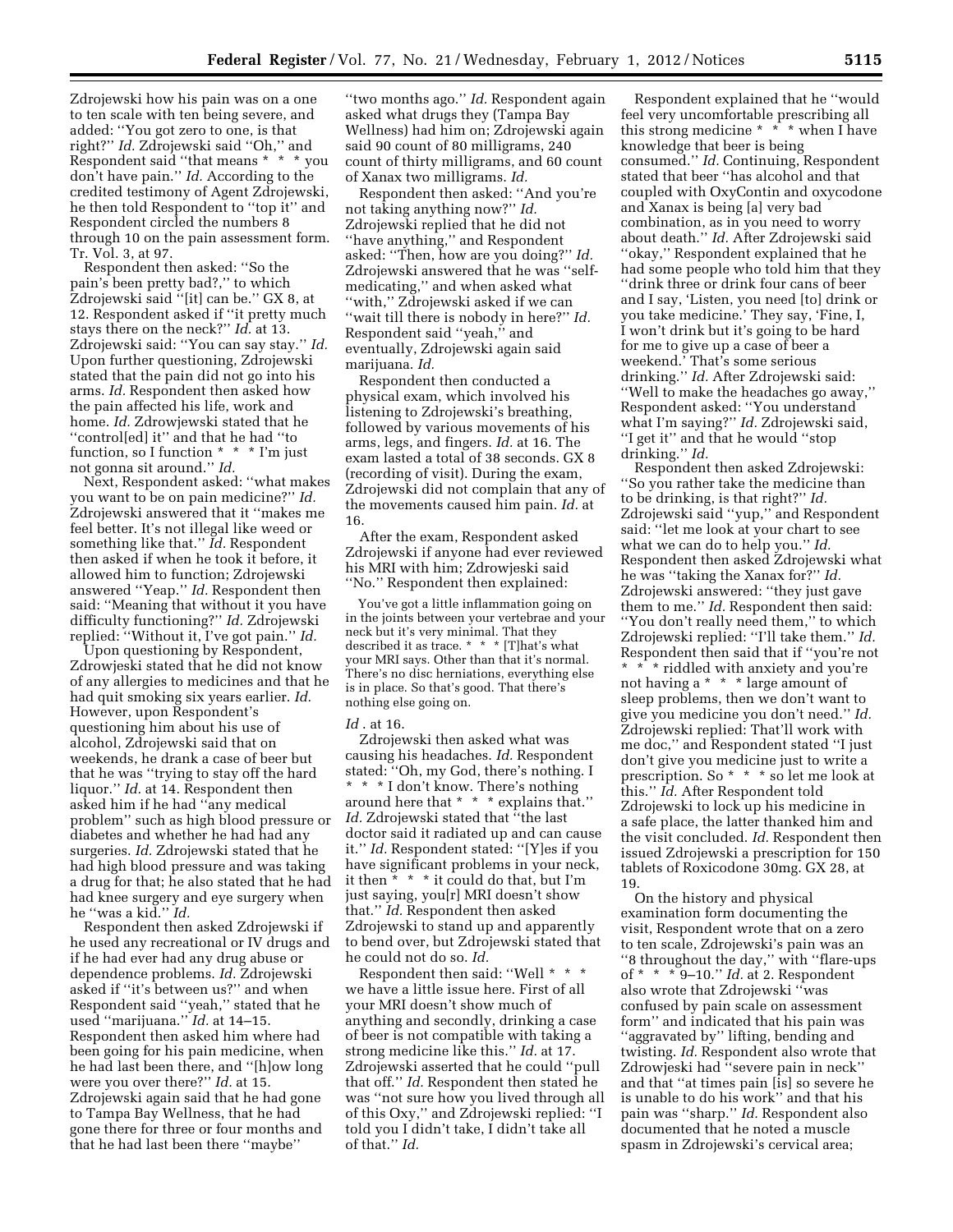however, Zdrowjeski testified that Respondent never touched his neck. Tr. Vol. 3, at 107.

Under his treatment plan, Respondent wrote:

When pt returns pt will need to have seen NSG who will need to have concurred that pain meds are justified. During this visit pt expresses that pain was severe, so I Rx'ed meds sufficient to control his pain. He previously was on a much higher dose including OC. But in light of the MRI findings, I would not expect that pt would have such severe \* \* \* therefore, must obtain referral [with] NSG and probably refer to bd cert pain mgmt before continuing care. Most likely will be D/C if \* \* \* he doesn't follow above plan.

#### *Id.* at 6.

In his testimony, Respondent explained that his plan was that ''when patient returns, patient will need to have seen or will need to have seen neurosurgery who will need to have concurred that pain medicines are justified. So my plan was to send him to neurosurgery.'' 18 There is, however, no evidence that Respondent even discussed with Agent Zdrojewski that he needed to be evaluated by a neurosurgeon, let alone referred him to one. *See* GX 8; *see also* Tr. Vol. 3, at 102.

The Government's Expert observed that it was significant that Agent Zdrojewski represented that he smoked marijuana and engaged in ''excessive alcohol use'' and ''was bipolar.'' The Expert further testified that prescribing Roxicodone 30mg to someone who admitted to marijuana use was not an appropriate ''first-line treatment'' and was not within the standard of care in Florida. Tr. Vol. 7, at 176.

Notwithstanding that Respondent did not prescribe Xanax to Agent Zdrojewski, I conclude that the evidence as a whole supports a finding that Respondent lacked a legitimate medical purpose and acted outside of the usual course of professional practice in prescribing Roxicodone to him. 21 CFR 1306.04(a). More specifically, Zdrojewski presented with vague complaints, completely altered his pain rating from one end of the scale to the other and yet at no point related other symptoms which would be consistent with severe pain, and represented that he abused both marijuana and alcohol. Moreover, Respondent acknowledged that Zdrojewski's MRI was not significant, and while he conducted a physical examination (which lasted all of 38 seconds), Respondent proceeded to falsify the medical record by

documenting findings for which he clearly had no basis, as well as a referral which never occurred. Finally, the Expert gave unrebutted testimony (which the ALJ credited) that prescribing Roxicodone 30mg was not within the appropriate first-line treatment under the standard of care. I also adopt the ALJ finding that Respondent failed to maintain accurate records as required by Florida's regulation.19 *See* ALJ at 84.

Agent Ryckeley was another member of the ''crew'' which visited CCHM on July 23, 2010. Ryckeley likewise testified as to the monetary payments that were made for the office visit and to receive expedited service, and that he was given several forms to complete. Tr. Vol. 3, at 201.

On his pain assessment form, Agent Ryckeley wrote ''back discomfort'' as the location of his pain, put a question mark in the entry for the pain's duration. GX 27, at 9. Ryckeley also indicated that his pain was ''occasional'' and not ''continuous,'' and circled ''2'' on the numeric pain scale. *Id.* Finally, Ryckeley wrote that he was currently on 180 oxycodone 30mg, that he had no side effects, and that ''fishing'' made his pain worse. *Id.* 

On the medical history form, Agent Ryckeley did not indicate that he had any of the listed conditions or diseases. *Id.* at 7. However, in the ''location of pain'' block, he wrote ''Back Discomfort''; he also indicated that he was not under the care of a physician for the condition, and that he drank alcohol. *Id.* at 7–8. Moreover, he then listed his current medications as ''None.'' *Id.* at 8.

Upon entering Respondent's office and exchanging pleasantries, Respondent asked Agent Ryckeley if it

At its text make plain, this version of the rule which was in effect at the time of the events at issue here—did not make such referrals mandatory. Most significantly, there is no evidence in this record establishing that the standard of care required that a patient presenting in the same manner as did SA Zdrojewski be referred at the first visit. Accordingly, I do not adopt the ALJ's finding.

was his first visit (it was) and where his pain was. GX 7, at 18. Ryckeley said ''back discomfort'' and added: ''I came in with \* \* \* David Hays and all those guys.'' GX 7, at 18. Respondent said ''right,'' and asked: ''How long have you been having back pain?'' *Id.* Ryckeley responded: ''Uh, started in, uh, I got an MRI in May.'' *Id.* Respondent again asked when the pain started; Ryckeley replied: ''Mid May is when the \* \* \* discomfort started'' and added that ''it was just before the date on the MRI.'' *Id.* 

Respondent then asked: ''And what have you done to yourself?'' *Id.* Agent Ryckeley stated that he had been on a sport fishing charter and ''caught a decent size albacore'' which he ''was trying to land.'' *Id.* Respondent then asked: ''And after that things started?'' *Id.* Ryckeley stated that ''what would happen after that'' is that his girlfriend danced and ''was taking some thirties,'' and that he ''took some of her thirties and \* \* \* it put me in a state where, where I liked it, it made me feel better.'' *Id.* Continuing, Ryckeley stated: ''So I experimented with that, I know I probably shouldn't have done that \* \* \* but \* \* \* I liked how it made me feel and I said, 'You know, best thing to do is come in and get evaluated by a doctor,' and \* \* \* get your recommendation.'' *Id.* at 20.

Respondent then asked Ryckeley how he would ''describe the pain'' and noted that he needed Ryckeley to fill out the Pain Assessment Form, saying the words ''sharp, shooting, stabbing, throbbing, aching.'' *Id.* Ryckeley stated: ''It aches, I guess,'' and when Respondent asked: ''Anything else?'' answered: ''I'm not good with words.'' *Id.* 

Respondent then told Ryckeley to ''stand up, turn around, and show where the pain is.'' *Id.* Ryckeley said ''okay,'' and apparently did not initially comply, as Respondent then said: ''No, show it, I mean can you touch where it hurts?'' *Id.* Ryckeley asked: ''Oh, point?''; Respondent said ''yeah,'' and Ryckeley stated ''it's in \* \* \* my lower back area.'' *Id.* Respondent then asked if ''the pain is there all the time?'' *Id.*  Ryckeley replied: ''[I]t comes and goes, mostly comes when I fish.'' *Id.*  Respondent then asked if the pain ''stay[s] there or does it travel anywhere?'' *Id.* Ryckeley answered: ''Nope, it stays \* \* \* in my back. Every, occasionally I get \* \* \* headaches and stuff like that.'' *Id.* at 21. Upon a further question by Respondent, Ryckeley stated that the pain did not go into his buttocks and legs.

Respondent then asked Ryckeley ''how bad'' his pain was, apparently noting that the latter had circled the

<sup>18</sup>Based on Respondent's testimony, I conclude that the abbreviation ''NSG'' refers to Neurosurgeon.

<sup>19</sup>The ALJ also found that ''Respondent's failure to refer SA Zdrojewski to rehabilitation for his use of recreational and illicit controlled substances, and what may well have been his excessive use of licit controlled substances, is also inconsistent with Florida standards.'' ALJ at 84–85 (citing Fla. Admin. Code Ann. R. 64B8–9.013(e) (prior to Nov. 28, 2010 amendment) (''The physician should be willing to refer the patient as necessary for additional evaluation and treatment. \* \* \* Special attention should be given to those patients who are at risk for misusing their medications [or] \* \* \* pose a risk for medication misuse or diversion. The management of pain in patients with a history of substance abuse or with a comorbid psychiatric disorder requires extra care, monitoring, and documentation, and may require consultation with or referral to an expert in the management of such patients.'').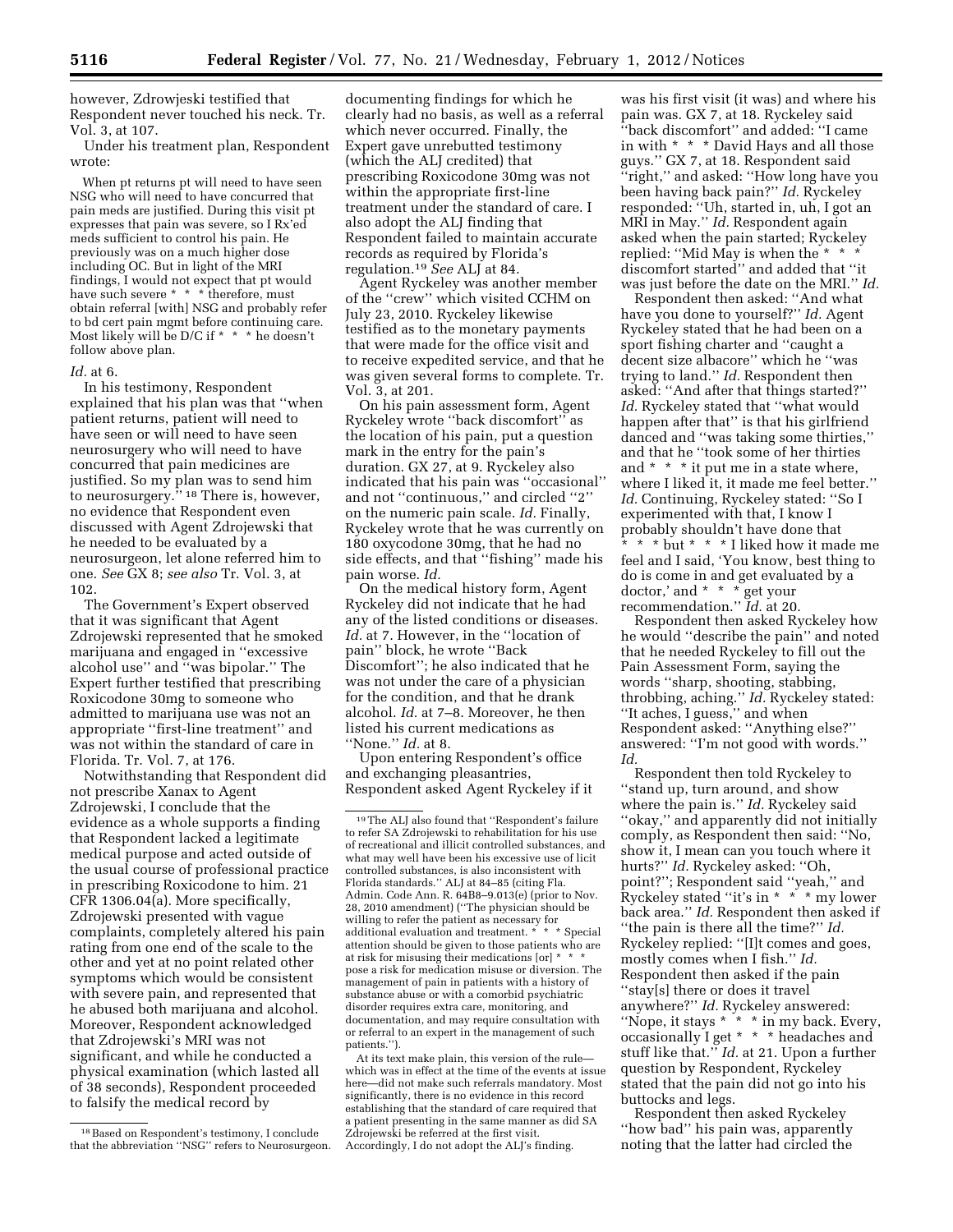number 2 ''on a scale of one to ten.'' *Id.*  Ryckeley said: ''probably around two.'' *Id.* Respondent asked: ''A two?,'' and Ryckeley said ''Uh-huh.'' *Id.*  Respondent then asked Ryckeley if he had ''ever tried anything else other than all of this fancy medicine?''; Ryckeley said ''Oh, I really,'' but did not complete his answer before Respondent noted, ''A two here, here's the pain scale, I'm not sure, you maybe don't understand the pain scale.'' *Id.* Ryckeley said ''okay,'' and Respondent stated: ''a one and two is \* \* \* just sort of \* \* \* a very mild kind \* \* \* of a problem, ten is where you're screaming.'' *Id.* Ryckely replied ''okay,'' and Respondent asked ''would you characterize it as mild? Which is about one or two, or moderate? You know, five or six, or is it pretty severe, like eight or nine or ten.'' *Id.* Ryckeley stated: ''Well, I guess it, it could be moderate, I would imagine \* \* \* middle of the road.'' *Id.* Respondent stated ''see,'' and Ryckeley explained: ''like I said, I took my girl's pills and it made me feel good \* \* \* so I never, I've really never thought about it after that.'' *Id.* at 22. Ryckeley added that he was no longer taking the pills because he was applying for a new job and had to take a urinalysis and that if he was ''taking something, [and] didn't have a prescription,'' he ''might not get the job.'' *Id.* Ryckeley then told Respondent that he had been taking the pills ''about six times a day.'' *Id.* 

Respondent asked Ryckeley: ''How's [the pain] affected your life, your work, your home, has it?'' *Id.* Ryckeley stated: ''not, not really no. Especially now since I've been on \* \* \* my girl's medication.'' *Id.* Respondent then asked Ryckeley about when he was not ''on medication.'' *Id.* Ryckeley answered: ''it makes it more difficult to fish.'' *Id.*  Respondent laughed and said: ''You're underwhelming me,'' and added ''you're sort of telling me, you do okay.'' *Id.* at 22–23. Respondent then told Ryckeley to ''just listen'' and added:

If I came to you and I wanted pain medicine right? Cause I have pain. And I told you that, 'Um, it's just like a one or a two and it only bothers me when I fish and it hasn't affected my life.' You think that would be an appropriate patient for pain medicine?

*Id.* at 23. Ryckeley replied: ''[W]ell, it bothers me.'' *Id.* 

Respondent then stated: ''You're, you're like telling me that's there's nothing going on.'' *Id.* Ryckeley attempted to interject, but Respondent continued, stating: ''I'm writing you the strongest medicine available. So I'm like, I'm thinking \* \* \* what are we doing here?'' *Id.* Ryckeley stated ''yea, I think I missed,'' and Respondent

replied: ''You're, I think, either I'm missing the point or you're missing the point.'' *Id.* 

Ryckeley said: ''I think I'm missing the point.'' *Id.* Respondent then added: ''[B]ut you [are] telling me that the pain is a two and it doesn't affect you very often and you're doing fine.'' *Id.* After Ryckeley interjected that he was ''talking on medication,'' Respondent asked: ''it means to me \* \* \* you know what that means to me?" *Id.* at 24. Ryckeley replied ''No,'' and Respondent said: ''You should just take Tylenol \* \* \* Because\* \* \* You don't have anything wrong, I don't get it.'' *Id.*  Respondent asked: ''What are you doing here?'' and Ryckeley again insisted his pain level was ''a two on the medication.'' *Id.* 

Respondent and Ryckeley then discussed the latter's employment as a charter boat captain, followed by how long he had taken his girlfriend's medicine. *Id.* at 24–25. Ryckeley mentioned that he had broken up with his girlfriend and added that ''sometimes people gave me two at the club and stuff like that.'' *Id.* at 25.

Respondent then asked Ryckeley if the pain depleted his energy, with the latter stating that it made him ''less willing to do what I like to do'' because he was ''in discomfort.'' *Id.* Next, Respondent asked Ryckeley if he was ''irritable or moody because of the pain?'' Ryckeley answered: ''Yeah, I guess I would cause I feel a lot better on the pills than I'm at, a lot better mood when I'm not in a discomfort.'' *Id.*  Respondent followed this by asking if it affected his relationship in ''any way.'' *Id.* Ryckeley answered: ''I think it makes it better, the medicine.'' *Id.* 

Respondent then asked Ryckeley: ''[D]o they cause you problems at work?'' *Id.* Ryckeley said ''Nope,'' prompting Respondent to ask: ''I mean, you're able to work with the pain?'' *Id.*  at 26. Ryckeley replied: ''with the medicine, I misunderstood that question. I'm able to work with, \* \* \* with the medicine.'' *Id.* Respondent then asked: ''But you're now without the medicine, are you able to work without the medicine now?'' *Id.*  Ryckeley replied: ''It makes it more difficult. Significantly more difficult.'' *Id.* 

Respondent then asked Ryckeley whether he was allergic to any medicine (Ryckeley answering that he was not aware of any), whether he smoked (answering ''no''), and whether he drank, with Ryckeley stating he was a social drinker. *Id.* Respondent then discussed with Ryckeley the danger of mixing alcohol with oxycodone, with the former saying ''I'm not sure you yet

have \* \* \* an appreciation of how strong this medicine is, but medicine and alcohol, this medicine and alcohol is not to be mixed.'' *Id.* at 27.

Next, Respondent asked Ryckeley if he had any medical problems or surgeries; Ryckeley answered in the negative except for his having broken his nose three times. *Id.* Respondent then asked if he had ever ''seen a doctor for this?'' *Id.* Ryckeley said ''no.''

Respondent then asked: ''But the thirties seem to work good for you?'' *Id.*  at 28. Ryckeley answered: ''Yeah, I like them,'' leading Respondent to ask: ''You like them?'' *Id.* Ryckeley stated: ''Well, which I mean, I think they, they work good.'' *Id.* 

Respondent replied: ''You know, you're killing me, I can't even believe I'm having this conversation.'' *Id.*  Ryckeley maintained that he had ''never been [an] educated man," prompting Respondent to state: ''killing me.'' *Id.* 

Respondent then proceeded to perform a physical examination, telling Ryckeley to perform various movements including raising his arms and legs, standing up, and walking across the room. *Id.* at 28. He also told Ryckeley to have a seat and to show him where he was sore. *Id.* In total, the exam took less than one minute. *Id.; see also* GX 7 (audio recording).

Respondent again asked Ryckeley whether he was on any medicines "right now'' and how bad his pain was ''right now.'' GX 7, at 29. Ryckeley now claimed that it was ''a five or seven \* \* \* after you explained the chart to me'' and asserted that there were ''a lot [of] words'' on the forms that he ''didn't understand.'' *Id.* Respondent expressed his understanding, and asked ''[w]hat makes you hurt the most?'' *Id.* Ryckeley replied that in charter fishing there was ''running lines'' and ''a lot of standing out there.'' *Id.* 

After a short discussion of sport fishing, Respondent said: ''Alright  $* * * !$  let's  $* * *$  get you started on some medicine, we'll see how you do.'' *Id.* at 30. Respondent then proceeded to discuss Ryckeley's MRI, which showed a bulging disc with ''some inflammation'' at L–3, and another bulging disc between L–5 and S–1. *Id.*  at 30–31. Respondent then told Ryckeley not to take the medication other than as it said on the bottle; not to buy, sell or share them; and to keep his medicine locked up. *Id.* at 31. Respondent also said that it was serious medicine, and that ''if you don't need it[,] I don't want you to take it but if your pain is such that \* \* \* you can't function without it then \* \* \* that's a reasonable indication.'' *Id.* at 32. Respondent then asked Ryckeley if his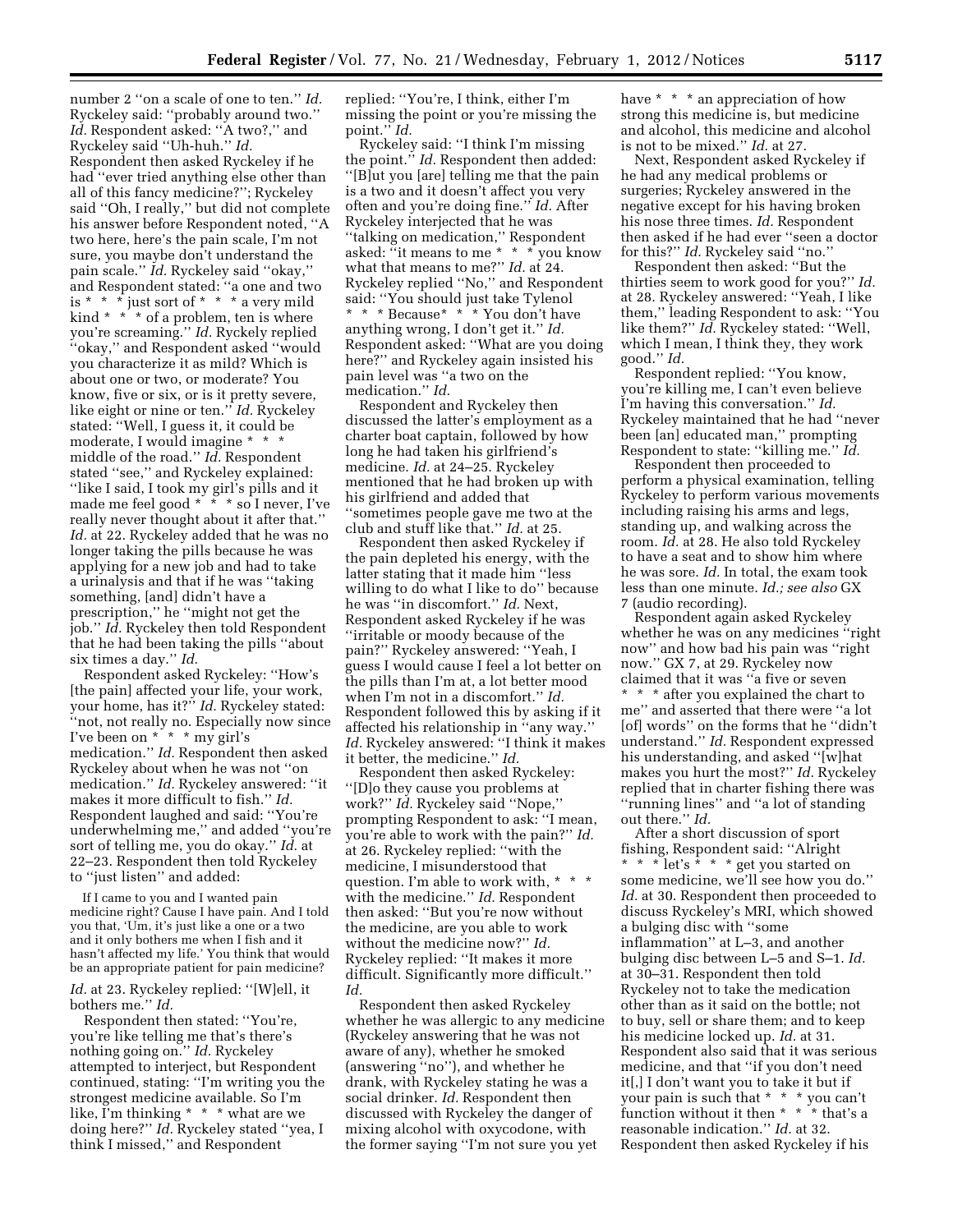work was slow, and the visit ended. *Id.*  at 32–33.

Regarding the discussion with Respondent as to his pain level, Agent Ryckeley testified that he believed Respondent was coaching him to increase his pain level to justify prescribing oxycodone 30mg. Tr. Vol. 3, at 209, 269. Agent Ryckeley also testified that Respondent ''was a boxchecker \* \* \* and he was going through and checking the boxes and making sure [there was] every element to justify writing me  $* * * \circ$  one of the strongest pain level—pain medicines available. He wanted to make sure all his Is were dotted and his Ts were crossed.'' *Id.* at 209–10. Respondent maintained, however, that Ryckeley presented as a person who ''was not very educated'' and ''had difficulty in \* \* \* grasping his description of his

pain, his degree [of] pain.'' Tr. Vol. 10, at 229. Respondent further testified that he ''spent the time to try to explain to him the pain scale and  $* * *$  give[] him him the pain scare and<br>an opportunity to express himself fully so that \* \* \* we were communicating. *Id.* Respondent further maintained that he ''had every indication he was a real patient with pain.'' *Id.* 

Although it is not entirely clear, the ALJ apparently credited Agent Ryckeley's testimony. *See* ALJ at 87. In any event, as ultimate factfinder, I find that the transcript of the visit—in particular Respondent's statements to Ryckeley that the latter was ''underwhelming him,'' his asking Ryckeley ''if I came to you and I wanted pain medicine'' and ''it's just like a one or a two \* \* \* You think that would be an appropriate patient for pain medicine?,'' and his further statements that ''you're like telling me that there's nothing going on'' and ''I think either I'm missing the point or you're missing the point''—fully support Ryckeley's interpretation of the conversation and demonstrates the utter implausibility of Respondent's testimony.

I therefore find that Respondent coached Agent Ryckeley to provide a pain level sufficient to justify prescribing oxycodone. This finding provides reason alone to conclude that Respondent lacked a legitimate medical purpose and acted outside of the usual course of professional practice when he prescribed oxycodone to Agent Ryckeley.20 21 CFR 1306.04(a).

SA Brigantty also visited CCHM on July 23, 2010. However, in contrast to the other undercover patients, Agent Brigantty's complaint was generally neither vague nor inconsistent and he presented an MRI which reported that he had three bulging disks in his lumbar spine. GX 26, at 22.

Respondent asked Agent Brigantty where his pain was (Brigantty answering ''his lower back''), how long it had been going on (Brigantty answering ''about fifteen years''), how he hurt his back (''lifting heavy objects''), and whether he had been in an accident or fallen off a scaffold (''No''). GX 9, at 35–36. When asked to describe his pain, Brigantty initially complained that his back was ''very stiff,'' but then added that ''right now, it's going down \* \* \* my leg, sometimes in on my [U/I], but for the most part, the left side hurts.'' GX 9, at 36. Upon questioning by Respondent as to whether his pain was ''sharp,'' ''shooting,'' ''aching,'' ''throbbing,'' or stabbing,'' Brigantty answered: ''It depends on what's happening. Most of the time it's sharp.'' *Id.* at 36–37.

Moreover, when asked to rate his pain on the numeric scale, Brigantty stated that with the shooting it was ''about six,'' and that ''[i]f it's the other pain, it's going to debilitate for a little while, it's pretty f---ing bad.'' *Id.* at 37. After being told by Respondent that he would have to figure out what number corresponded to that, Brigantty again related that it could be ''pretty f—ing bad'' and that the pain went down his left leg although it was more like ''on the lower back but towards'' his buttocks. *Id.* Brigantty then related that he felt the pain ''sometimes even in the middle back, [and] you feel like someone just punched you in the stomach and you can't breath for a little while.'' *Id.* After being interrupted by an unidentified female, Respondent then asked Brigantty what the pain felt like when it went down his leg. *Id.* at 38. Brigantty replied ''it feels like electricity, I guess.'' *Id.* 

Respondent then asked how the pain interfered with his work and life; Brigantty explained that he did odd jobs and that the pain interfered with his

work (''Yeah, of course it does'') and with the kids. *Id.* at 38–39. Respondent then explained that Brigantty had several bulging disks and that ''when the disk is bulging, it means it's pushed back here, pushed back into the nerve,'' and ''[t]hat's what gives you the pain.'' *Id.* at 39.

Agent Brigantty asked Respondent if there was ''anything you can do for that?'' *Id.* Respondent replied that other than surgery, ''there's nothing you can do to push the disk back.'' *Id.* at 40. Brigantty then asked how successful the surgeries are; Respondent answered that ''if you have severe disease that \* \* \* you know, [is] affecting you or giving you severe numbness or not letting you perform your work \* \* \* then they can do the surgery,'' but ''[n]obody will give you a guarantee.'' *Id.* Next, Respondent asked Brigantty if he smoked (with Brigantty answering ''No''), drank (''occasionally''), was using either IV drugs (''No'') or recreational drugs (''No''), as well as whether he had ''any medical problems.'' *Id.* Brigantty said that the ''girl told me my blood pressure was high today.'' *Id.* Respondent then stated that Brigantty's blood pressure was ''very high'' and asked if this was the first time he had been told this. *Id.*  at 41. Brigantty answered: ''They mentioned it in the past, but, I feel fine.'' *Id.* 

Respondent then asked Brigantty where he had gone previously for pain medicine; Brigantty replied that he went to Jacksonville, but ''didn't like that experience'' and ''for the most part,'' he purchased them on the street. *Id.* When asked what he had been taking and how often, Brigantty said that he took Oxy thirties, but not often because ''they are pretty expensive'' and that someone had given him ''a Xanie bar.'' *Id.* Respondent then asked how long Brigantty had been taking the medicine; Brigantty said for about two to three years. *Id.* at 42. Respondent then asked if the oxycodone seemed to help him; Brigantty replied: ''Yeah, I was feeling good.'' *Id.* 

Respondent then told Brigantty that his blood pressure was high and that he needed to get himself re-evaluated. *Id.*  Respondent further explained: ''Meaning you need to find a regular medical doctor as soon as possible and have that re-checked.'' *Id.* Brigantty asked, ''Is that bad?''; Respondent said ''yes.'' *Id.* Brigantty then asked if the condition was ''life threatening bad?'' *Id.* Respondent answered: ''It could be if this persists, it can give you a stroke, heart attack, so it must be re-checked, if it remains at this level you probably need to be on medication.'' *Id.*  Respondent added that ''[i]t sounds like other people have mentioned it to you

<sup>20</sup>As the Government's Expert also testified, Agent Ryckeley '''had stated he had received these drugs from a girlfriend, so he was not receiving them appropriately,'' Tr. Vol. 7, at 166, and told Respondent that the drugs ''put me in a state were, were I liked it, it made me feel better'' and he liked how the drugs made him feel. GX 7, at 19–20. Agent Ryckeley clearly presented as a drug-seeking

patient, as Respondent himself recognized in his note for the visit in which he wrote: ''I want to make sure pt is legitimate pain patient with chance of diversion.'' GX 27, at 6.

Moreover, in light of the clear evidence that Respondent coached Ryckeley to justify his prescribing, and the latter's presentation of as a substance abuser, I do not find that Respondent's discussion of the risks of combining alcohol and oxycodone mitigates his misconduct. I do, however, adopt the ALJ's finding that Respondent failed to maintain accurate records as required by State regulations. *See* ALJ at 90.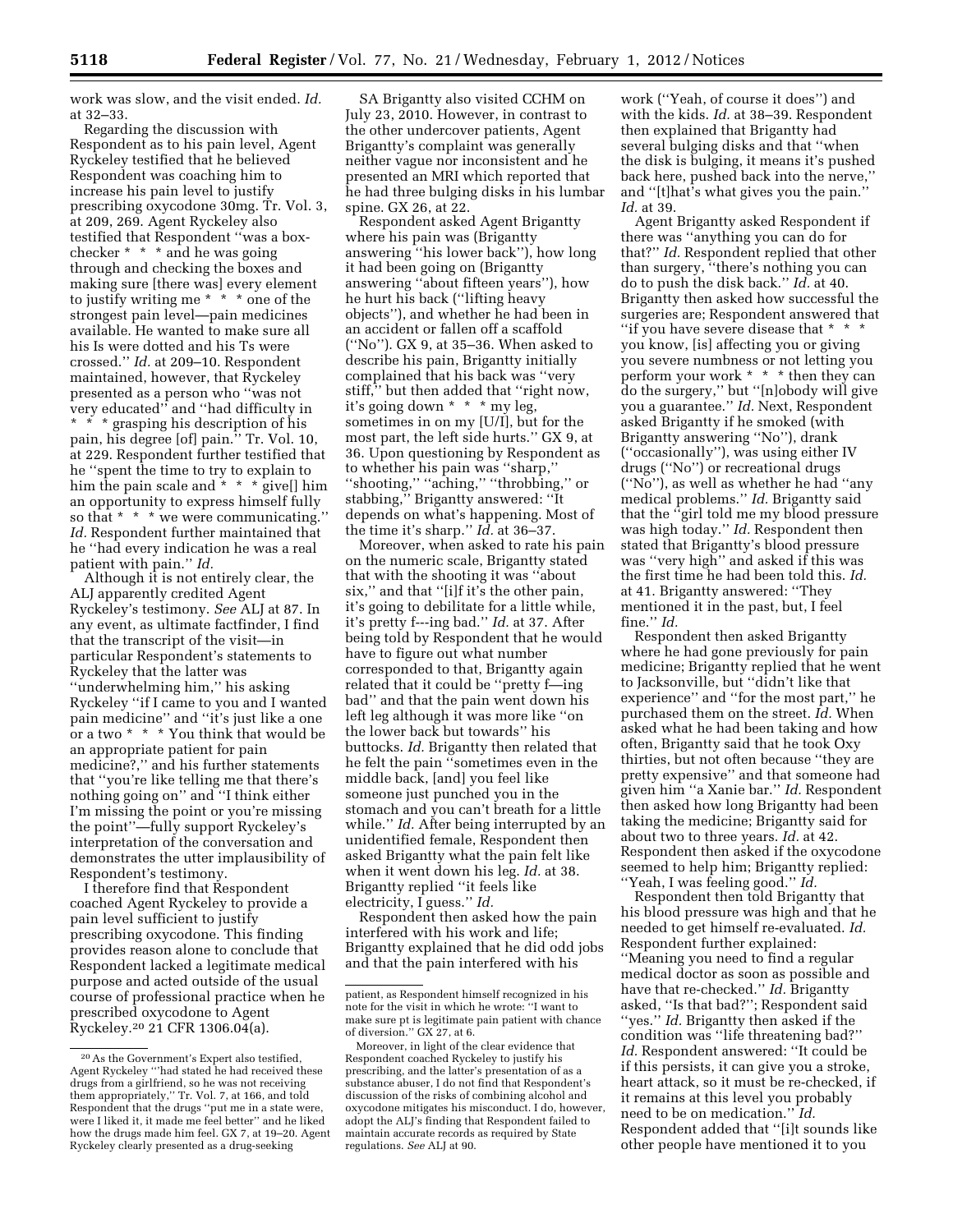but you haven't taken it too seriously.'' *Id.* Brigantty answered ''yeah'' and Respondent added that ''it's very serious. It's a serious problem.'' *Id.* at 43.

After a further discussion of Agent Brigantty's blood pressure, Respondent performed a physical examination during which he had Brigantty breathe in and out and perform various exercises. *Id.* During the course of the examination, Respondent asked: ''[a]nd the pain \* \* \* just goes down that \* \* \* that left leg?'' *Id.* Brigantty answered: ''Yeap.'' *Id.* 

Brigantty then asked if ''[t]his can get worse?'' *Id.* Respondent said it could, and when asked if there were ''things you could do,'' replied that Brigantty ''could do some stretching exercises to try to \* \* \* increase your muscle strength.'' *Id.* at 44. He then added that there was no ''medicine to like move those discs back in place.'' *Id.* 

Respondent then asked Brigantty what he had been given in Jacksonville; the latter again said ''Oxy Thirties, a while ago,'' but that the ''place was \* \* \* disgusting.'' *Id.* Respondent asked if Brigantty ''use[sic] to go to American?'' *Id.* Brigantty stated:

Well they wanted me to \* \* \* they wanted \* \* \* the girls outside told me they want a physician that I was seeing, and I'm like, ''I'm not seeing a physician.'' Then they went, ''You need to write something.'' Someone said American, I was like, ''F—it, I'll put American.'' But I don't see doctors, doc. I can't afford constantly going to the doctor. I barely could come in here today.

*Id.* Respondent acknowledged this statement, and Brigantty added that ''that's the only reason I put that down, cause \* \* \* I didn't even know that I had high blood pressures. You know?'' *Id.* at 45. Respondent replied that he ''want[ed] to make sure that you get that under control,'' and asked if Brigantty was ''sleeping ok?'' *Id.* Once again, Brigantty represented that he had pain, stating, ''It hurts, you know what I mean?'' *Id.* Respondent replied, ''Right, but if the pain is under control you'd sleep better.'' *Id.* Brigantty said that he thought so and ''absolutely.'' *Id.*  Respondent then stated: ''Well, we'll get you started on some medicine and we'll see how you do? You're not on anything now?'' *Id.* Brigantty said he was not. *Id.*  Respondent then prepared a prescription for 150 Roxicodone 30mg, which he gave to Brigantty, telling him to take the medicine as it was prescribed and adding: ''Don't buy it, sell it, share it, keep it locked up in a safe place.'' *Id.*  at 46; GX 26, at 19.

Citing ''numerous violations of applicable standards and regulations,'' the ALJ concluded that Respondent

acted outside of the usual course of professional practice and lacked a legitimate medical purpose in issuing the prescription to Agent Brigantty. ALJ at 72–73. More specifically, the ALJ noted that ''[g]iven SA Brigantty's confessed illicit use of controlled substances, Respondent failed to 'refer the patient as necessary for additional evaluation and treatment,' notwithstanding the Florida regulations provided that '[s]pecial attention should be given to those pain patients who are at risk for misusing their medication' or who 'pose a risk for medication misuse or diversion. \* \* \*'' ALJ at 68 (quoting Fla. Admin Code Ann. R. 64B8– 9.013(3)(e)).

The ALJ further noted that ''[t]he record reveals interactions between Respondent and SA Brigantty that reflect poorly both as to Respondent's standard of care as a physician and as to Respondent's knowledge of operations at CCHM.'' *Id.* at 68–69. Among other things, the ALJ faulted Respondent because he ''did not offer to prescribe blood pressure medication or perform any diagnostic testing for blood pressure,'' *id.* at 68–69; and ''did not refer SA Brigantty to any particular 'regular doctor,''' which the ALJ concluded ''is inconsistent with the referral standard contained in Fla. Admin Code Ann. R64B8-.013(3).'' *Id.* at 70. The ALJ further found that Respondent gave inconsistent testimony as to why he did not prescribe blood pressure medication, noting that Respondent initially testified he ''didn't want to prescribe medication for people I was only going to see one time,'' ALJ at 69 (citing Tr. Vol. 2, at 169, 214–15), yet later testified that his goal was to put Brigantty ''on a therapeutic trial of'' pain medication, and that ''I was going to see him back in a month'' and see how he did. Tr. Vol. 2, at 177–78; 215 (cited at ALJ 69–70).

As for the ALJ's various criticisms of Respondent's handling of Brigantty's high blood pressure, there is no evidence in this record establishing that prescribing oxycodone is contraindicated for a patient with this condition. Moreover, even if Respondent's failure to treat Brigantty's blood pressure 21 constitutes civil negligence—and there is no evidence that it does—this alone does not

establish a violation of the CSA's prescription requirement. *See Laurence T. McKinney,* 73 FR 43260, 43266 (2008) (citing cases). Nor is the ALJ's conclusion that Respondent's failure to refer Brigantty ''to any particular 'regular doctor' \* \* \* is inconsistent with the referral standard'' of the Florida pain regulation, ALJ at 70 (citing Fla. Admin. Code Ann. R.64B8– 9.013(3)), supported by either the Expert's testimony or citation to any decision of the Florida courts or Board of Medicine.

To be sure, Respondent's prescribing of oxycodone to a patient who told him he had obtained the drug on the street and whom he did not expect to see again, raises the issue of how he would effectively monitor his patient. However, while the Government's Expert acknowledged on crossexamination that controlled substances can be prescribed to a patient who presents with a history of drug abuse if it is done ''very carefully with proper monitoring in place," Tr. Vol. 8, at 68; the Expert did not further explain what measures are required to properly monitor a patient under the standard of professional practice nor testify that it exceeds the bounds of professional practice to a prescribe to a person under these circumstances.

Indeed, with respect to Agent Brigantty (as opposed to the other patients), the testimony of the Government's Expert was not particularly illuminating on the ultimate issue of whether Respondent complied with 21 CFR 1306.04(a) in prescribing Roxicodone to him. *See* Tr. Vol. 7, at 157–162. When asked by Government counsel what information ''was significant in considering whether controlled substances should have been \* \* \* prescribed,'' the Expert noted that Brigantty ''saw [Respondent] complaining of sharp, shooting pain in his lower back with radiation into his left leg and buttock. Pain is severe.'' *Id.*  at 157. While the Expert observed that ''the physical exam portion \* \* \* is a lot of check marks involving various portions of the fill-in places for the physical exam,'' the Expert offered no further testimony to the effect that the Respondent's physical exam did not support the findings and diagnosis that were documented. Likewise, the Expert testified that Respondent noted ''bony tenderness being present from L1 to L5 over the entire lumbar spine into the buttock,'' yet offered no testimony that this finding could not have been made based on the physical exam that was performed. *Id.* at 158. Moreover, Agent Brigantty did not remember if

<sup>21</sup>As for the ALJ's criticism that Respondent did not ''perform any diagnostic testing for blood pressure,'' ALJ at 69, here again, the record is devoid of any evidence establishing what tests are required under the standard of care, and in any event, the issue of the adequacy of Respondent's evaluation and treatment of Agent Brigantty's blood pressure is for the state medical board and not this Agency.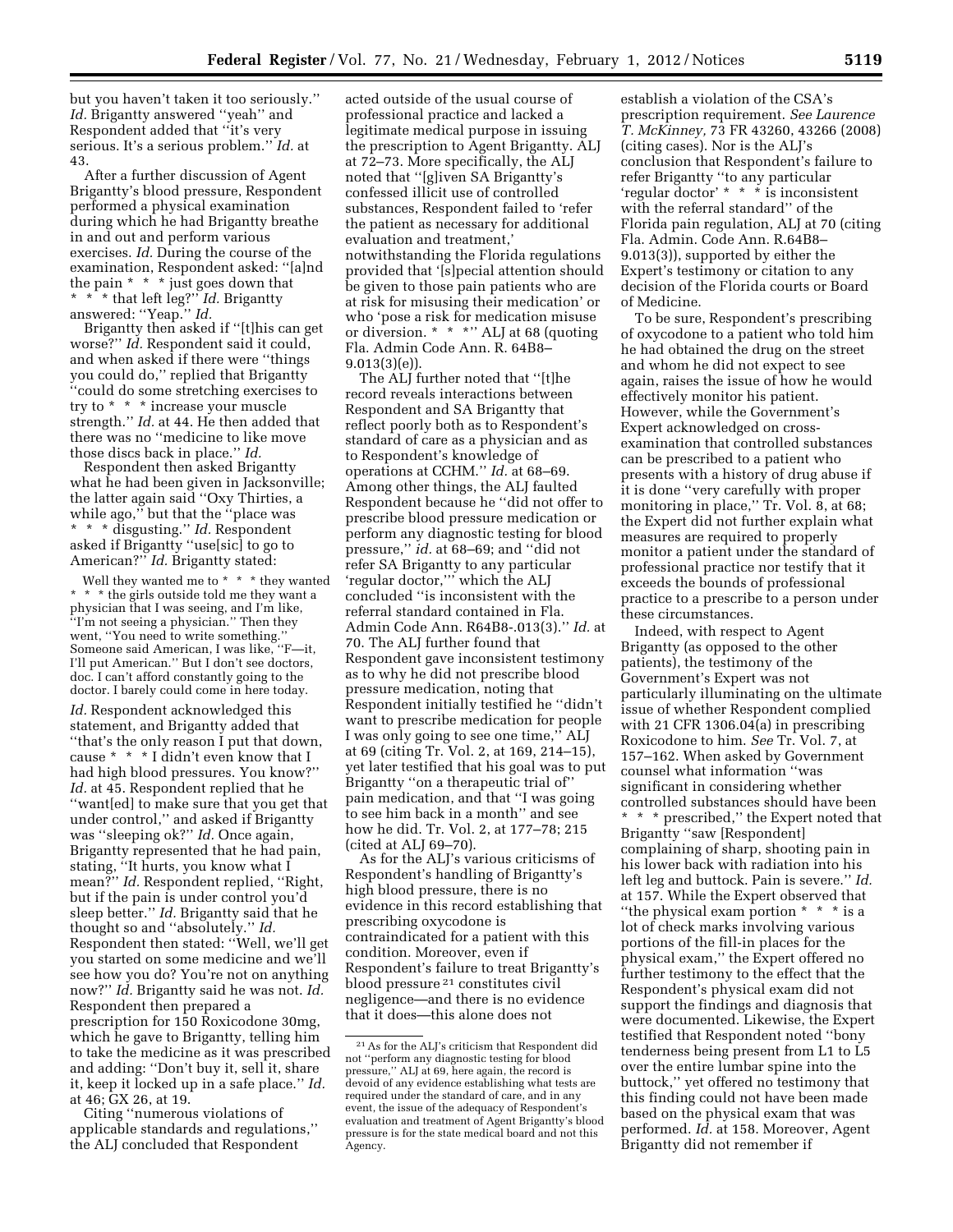Respondent had palpated his back. Tr. Vol. 2, at 41.

Later, Government Counsel asked the Expert ''what, if any, information did [Agent] Brigantty give to [Respondent] that's of significant importance?'' Tr. Vol. 7, at 159–60. The Expert replied:

Well, he stated he had low back pain for 15 years duration. He wasn't sure of the cause. It may have occurred lifting at work. He noted it shooting down into his leg, into the left leg and buttock, and stated it was severe. He rated the pain as six throughout the day and with flare-ups a ten, aggravated by lifting, bending, twisting, relieved by resting.

#### *Id.* at 160.

Subsequently, the Government asked the Expert if he saw in Agent Brigantty's Patient File ''any significant medical information that justifies the issuance of controlled substances prescriptions?'' *Id.* at 162. The Expert answered, ''I do not'' and provided no further explanation as to why the information he had previously related regarding Brigantty's complaint, history and physical exam did not support Respondent's diagnosis and the prescription. *Id.* Indeed, the Expert did not even acknowledge the MRI report Brigantty presented, let alone explain why the MRI's findings combined with the other information, did not justify the diagnosis and the issuance of the prescription.22 In short, substantial

The Government and the ALJ also noted that there was no evidence that Respondent discussed the risks and benefits of controlled substances notwithstanding that he documented in the medical record that he did so. While this may constitute a violation of the State's regulations (which require both that he do so and document having done so), as well as some evidence that a practitioner exceeded the bounds of professional practice, by itself it is not conclusive proof that a prescription was issued as part of a drug deal.

Finally, the ALJ found it significant that Respondent prescribed to Agent Brigantty notwithstanding that he had told Respondent that he had falsified his medical record by listing on his history that he had gone to a clinic to which he had not gone. *See* ALJ at 71. According to the ALJ, ''[a]pplicable Florida regulations are clear about the mandatory weight of the recordkeeping guideline: 'The physician is required to keep accurate and complete records' before prescribing controlled substances.''' *Id.* (citing Fla. Admin. Code Ann. r. 64B8–9.013(f)). The ALJ then reasoned that ''Respondent's acquiescence in recordkeeping inaccuracies weighs heavily against [his] continued registration.'' *Id.* 

While I agree that there are numerous other apparent violation of the State's regulations

evidence does not support a finding that Respondent acted outside of the usual course of professional practice and lacked a legitimate medical purpose in prescribing to Agent Brigantty.

Accordingly, with the exception of the visit of Agent Brigantty, I reject Respondent's Exceptions to the ALJ's findings that he acted outside of the usual course of professional practice and lacked a legitimate medical purpose when he prescribed controlled substances to Agents Marshall, O'Neill, Doklean, Priymak, Zdrojewski and Ryckeley and thus violated both federal and state law. 21 CFR 1306.04(a), 21 U.S.C. 841(a)(1); Fla. Stat. Ann. § 458.331(1)(q). I further find that substantial evidence supports a finding that Respondent acted outside of the usual course of professional practice and lacked a legitimate medical purpose when he prescribed controlled substances to Agent Saenz. *See id; see also* 5 U.S.C. 557(b) (''On appeal from or review of the initial decision, the agency has all the powers which it would have in making the initial decision. \* \* \*''). I also adopt the ALJ's findings and legal conclusions with respect to each of the Agents who saw Respondent at Commercial Medical Group, including his finding that Respondent acted outside of the usual course of professional practice and lacked a legitimate medical purpose when he prescribed Xanax to Agent Bazile. *See*  ALJ at 92 (citing 21 CFR 1306.04(a)). In addition, substantial evidence also supports the ALJ's numerous findings that Respondent failed to maintain accurate records in violation of Florida's regulations, *see* ALJ at 93 (citing Fla. Admin. Code r.64B8–9.013(3)(f)), and that he falsified numerous patient records to support the prescribing of controlled substances.23

23 In his Exceptions, Respondent argues that ''[t]he Government successfully prevented Dr. Wolff from inquiring whether undercover patients had made subsequent visits to the clinic and whether [they] had been unsuccessful in acquiring controlled substances from Dr. Wolff.'' *Id.* at 12. In his Exceptions, Respondent does not identify which of the Agents the ALJ precluded him from asking whether they had returned to the clinic. Upon reviewing the record, it is noted that while the ALJ sustained the Government's objection to Respondent's asking this question on crossexamination of two of the Agents, he did so on the ground that the question was beyond the scope of the direct examination. *See* Tr. Vol. 3, at 183, 276–

In his Exceptions, Respondent further contends that he ''was denied the opportunity to review and produce files of patients that he had discharged from the clinic'' which ''had been seized by [the Agency] pursuant to a federal search warrant.'' Exceptions at 9–10. Respondent contends that ''[t]he discharge files evidence [his] compliance with Florida Standards of Care, Florida Medical Regulations, as well as state and federal law.'' *Id.* at 10. He further contends that the files ''would also permit [him] to [show his] methodology in determining whether or not to write prescriptions for persons claiming to have pain'' and ''that he would not automatically write prescriptions merely because individuals claimed to be suffering from pain.'' *Id.* 

As for the contention that these files would permit him to show his methodology in determining whether to write prescriptions and that he would not automatically write prescriptions merely because a person complained of pain, these files are not relevant in assessing Respondent's compliance with federal and state standards in prescribing to the undercover CCHM patients. With respect to these patients, Respondent had ample opportunity to testify as to his methodology in determining whether to prescribe to the Agents as he was provided with the files of each of the Agents whose prescriptions form the bulk of the Government's case against him.24

As for the contention that the discharged patient files would show his compliance with applicable standards, I will credit his testimony that he has discharged hundreds of patients. Tr.

24 It is acknowledged that the Government did not turn over the patient file for Agent Bazile, who saw Respondent at CMG. However, the ALJ's finding that Respondent violated 21 CFR 1306.04(a) when he prescribed Xanax to her was based on Agent Bazile's credited testimony. More specifically, Agent Bazile testified that she asked Respondent for something to help her sleep. Tr. Vol. 6, at 23. Respondent then asked if she had trouble sleeping, and Agent Bazile replied ''sometimes,'' prompting Respondent to remark that she was ''not very convincing.'' *Id.* at 23–24. At the hearing, Respondent testified that he could not provide the reason he prescribed Xanax to Agent Bazile without having the opportunity to see her patient file. Tr. Vol. 10, at 53. I adopt the ALJ's finding noting that Respondent had ample opportunity to crossexamine her regarding the circumstances surrounding her obtaining of the Xanax prescription and yet did not ask her a single question about this prescription. *See* Tr. Vol. 6, at 30–61. I thus find her testimony credible as did the ALJ. ALJ at 9.

<sup>22</sup>The ALJ also cited the Government's Expert testimony ''that a patient who is illegally buying drugs on the street, and who requests that the same drug be prescribed, should be precluded from receiving prescriptions for controlled substances.'' ALJ at 72 (citing Tr. Vol. 7, at 161). However, even assuming that the Expert's testimony reflects the accepted standards of professional practice, neither the transcript, nor the DVD of Agent Brigantty's visit, provide evidence that the Agent requested that Respondent prescribe Roxicodone 30mg to him.

<sup>(</sup>including with respect to Agency Brigantty by documenting having discussed various items which he did not do), *see* ALJ at 71–72, I do not rely on the above discussion. As the evidence shows, on the history and physical examination form, Respondent documented that Brigantty's ''Past history of Pain Management'' included ''Jacksonville and then the street.'' This was an accurate statement of what Agent Brigantty had told Respondent.

<sup>77.</sup> Respondent does not contend, however, that he sought to subpoena the Agents to ask this question of them. In addition, the patient files contain no evidence that any of the eight Agents made undercover visits after the dates to which they testified as having obtained controlled substances on from Respondent. I thus reject this Exception.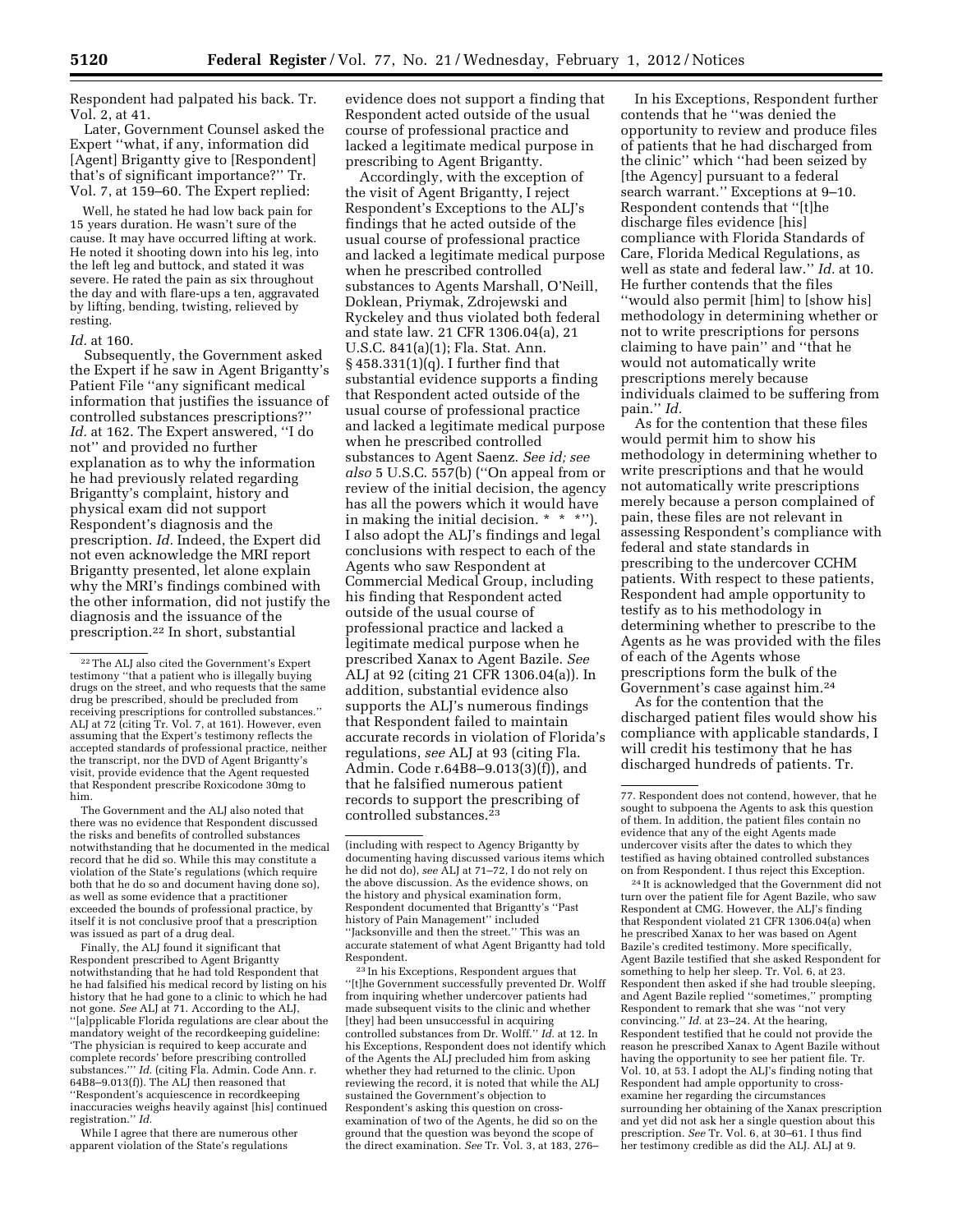Vol. 9, at 272. Accordingly, the files were not necessary to prove his assertion and Respondent cannot claim prejudice. *Cf.* 5 U.S.C. 706 (''due account shall be taken of the rule of prejudicial error'').

However, that Respondent discharged hundreds of other patients does not render the prescriptions he issued to Agents Marshall, O'Neill, Doklean, Priymak, Zdrojewski, Ryckeley, Saenz and Bazile any less unlawful. *See Dewey C. MacKay,* 75 FR 49956, 49977 (2010) (quoting *Jayam Krishna-Iyer,* 74 FR 459, 463 (2009) (holding that a physician's lawful ''prescribings to thousands of other patients [does] not \* \* \* render [his] prescribings to undercover officers any less unlawful, or any less acts which 'are inconsistent with the public interest''')). Indeed, with respect to these patients, the evidence is clear that Respondent was not duped and that he intentionally diverted controlled substances.25 *See* ALJ at 95. Thus, the

Under the CSA, a practitioner is not entitled to a registration unless [he] ''is authorized to dispense \* controlled substances under the laws of the State in which he practices.'' 21 U.S.C. 823(f). Because under law, registration is limited to those who have authority to dispense controlled substances in the course of professional practice, and patients with legitimate medical conditions routinely seek treatment from licensed medical professionals, every registrant can undoubtedly point to an extensive body of legitimate prescribing over the course of [his] professional career.

*Jayam Krishna-Iyer,* 74 FR 459, 463 (2009).

In *Krishna-Iyer,* I further explained that in past cases, this Agency has given no more than nominal weight to a practitioner's evidence that he has dispensed controlled substances to thousands of patients in circumstances which did not involve diversion. *Id. See also MacKay,* 75 FR at 49977; *Paul J. Caragine,* 63 FR 51592, 51599 (1998) (''[T]he Government does not dispute that during Respondent's 20 years in practice he has seen over 15,000 patients. At issue in this proceeding is Respondent's controlled substance prescribing to 18 patients."); *id.* at 51600 ("[E]ven though the patients at issue are only a small portion of Respondent's patient population, his prescribing of controlled substances to these individuals raises serious concerns regarding [his] ability to responsibly handle controlled substances in the future.'').

While in *Caragine,* my predecessor did consider ''that the patients at issue ma[de] up a very small percentage of Respondent's total patient population,'' he also noted—in contrast to most of the prescriptions at issue here—''that [those] patients had legitimate medical problems that warranted some form of treatment.'' *Id.* at 51601. Moreover, in contrast to this case, in *Caragine,* there was no evidence that the practitioner had intentionally diverted. *Id. See also Medicine Shoppe—Jonesborough,* 73 FR 364, 386 & n.56 (2008) (noting that pharmacy ''had 17,000 patients,'' but that ''[n]o amount of legitimate dispensings can render \* \* \* flagrant violations [acts which are] 'consistent with the public interest.' ''), *aff'd, Medicine Shoppe-Jonesborough* v. *DEA,* 300 Fed. Appx. 409 (6th Cir. 2008).

Indeed, DEA has revoked other practitioners' registrations for committing as few as two acts of diversion, and ''can revoke based on a single act of diversion'' absent a credible showing by the

Government has made out a *prima facie*  case that Respondent ''has committed such acts as would render his registration \* \* \* inconsistent with the public interest.'' 26 21 U.S.C. 824(a)(4).

As the ALJ explained, under longstanding Agency precedent, where, as here, ''the Government has proved that a registrant has committed acts inconsistent with the public interest, a registrant must 'present sufficient mitigating evidence to assure the Administrator that [he] can be entrusted with the responsibility carried by such a registration.' '' *Medicine Shoppe,* 73 FR at 387 (quoting *Samuel S. Jackson,*  72 FR 23848, 23853 (2007) (quoting *Leo R. Miller,* 53 FR 21931, 21932 (1988))). ''Moreover, because 'past performance is the best predictor of future performance,' *ALRA Labs, Inc.* v. *DEA,*  54 F.3d 450, 452 (7th Cir.1995), [DEA] has repeatedly held that where a registrant has committed acts inconsistent with the public interest, the registrant must accept responsibility for [his] actions and demonstrate that [he]

Accordingly, evidence that a practitioner has treated thousands of patients does not negate a *prima facie* showing that the practitioner has committed acts inconsistent with the public interest. While such evidence may be of some weight in assessing whether a practitioner has credibly shown that he has reformed his practices, where a practitioner commits intentional acts of diversion and insists he did nothing wrong, such evidence is entitled to no weight. *Krishna-Iyer,* 74 FR at 463.

26As the ALJ explained, the public interest factors are ''considered in the disjunctive. [I] may properly rely on any one or a combination of those factors, and give each factor the weight [I] deem appropriate, in determining whether a registration should be revoked or an application for registration should be denied.'' ALJ at 43 (citing cases); *see also Hoxie* v. *DEA,* 419 F.3d, 477, 482 (6th Cir. 2005). Nor am I required to make findings as to all of the factors. *Hoxie,* 419 F.3d at 482. Moreover, whether conduct is considered under factor two—the experience factor, or factor four—the compliance factor, or both factors, is of no legal consequence because the fundamental question is whether the registrant ''has committed such acts as would render [his] registration \* \* \* inconsistent with the public interest.'' 21 U.S.C. 824(a)(4). Thus, as both the Agency and various courts of appeals have recognized, findings under a single factor are sufficient to support the revocation of a registration, especially where the proven misconduct involves egregious acts. *See Hoxie,* 419 F.3d at 482; *Morall*  v. *DEA,* 412 F.3d 165, 173–74 (DC Cir. 2005); *Krishna-Iyer,* 74 FR at 462.

That said, I have considered the ALJ's findings with respect to each of the factors and adopt them except as noted herein.

will not engage in future misconduct.'' *Medicine Shoppe,* 73 FR at 387; *see also Jackson,* 72 FR at 23853; *John H. Kennedy,* 71 FR 35705, 35709 (2006); *Prince George Daniels,* 60 FR 62884, 62887 (1995). *See also Hoxie* v. *DEA,*  419 F.3d 477, 483 (6th Cir. 2008) (''admitting fault'' is ''properly consider[ed]'' by DEA to be an ''important factor[]'' in the public interest determination). In addition, DEA has held that a registrant's candor is an important factor in the public interest determination. *See Satinder Dang,* 76 FR 51424 (2011); *Alan H. Olefsky,* 76 FR 20025 (2011); *The Lawsons, Inc.,* 72 FR 74334 (2007). *See also Hoxie,* 419 F.3d at 483.

It is acknowledged that Respondent testified that he had fired several clinic employees after he purchased CCHM and that he brought in a risk manager to assess the clinic's procedures and to create a policy and procedures manual. However, as the ALJ found, ''Respondent's testimony \* \* \* repeatedly demonstrated [his] belief that he had engaged in no past misconduct and was in full compliance with existing laws and regulations,'' as well as ''a remarkable lack of acknowledgment and recognition of the risks of diversion.'' ALJ at 97–98. In addition, the ALJ found that ''Respondent's testimony in numerous instances was not credible and reflected an overall lack of admission of past misconduct, let alone acceptance of responsibility.'' *Id.* at 98. Indeed, much of his testimony regarding the CCHM patients was patently disingenuous. Accordingly, I adopt the ALJ's conclusion that Respondent has ''fail[ed] to accept responsibility for his misconduct and demonstrate that he will not engage in future misconduct,'' ALJ at 98, and therefore hold that he has not rebutted the Government's *prima facie* case. Given the egregiousness of his misconduct, I further adopt the ALJ's recommendation that Respondent's registrations be revoked and that any pending application for renewal or modification of his registrations be denied.

#### **Order**

Pursuant to the authority vested in me by 21 U.S.C. 823(f) and 824(a), as well as 28 CFR 0.100(b), I order that DEA Certificates of Registration FW1453757, BW3918440, BW4448571, AW2065058, FW1338690, BW4362935, AW2654639, AW8594233, and BW0601446, issued to Randall L. Wolff, M.D., be, and they hereby are, revoked. I also order that any pending application of Randall L. Wolff, M.D., to renew or modify these registrations, as well as any pending

<sup>25</sup>As I have previously explained,

registrant that he accepts responsibility for his misconduct. *MacKay,* 75 FR at 49977. *See also Alan H. Olefsky,* 57 FR 928, 928–29 (1992) (revoking registration based on physician's presentation of two fraudulent prescriptions to pharmacy and noting that the respondent ''refuses to accept responsibility for his actions and does not even acknowledge the criminality of his behavior''); *Sokoloff* v. *Saxbe,* 501 F.2d 571, 576 (2d Cir. 1974) (upholding revocation of practitioner's registration based on *nolo contendere* plea to three counts of unlawful distribution).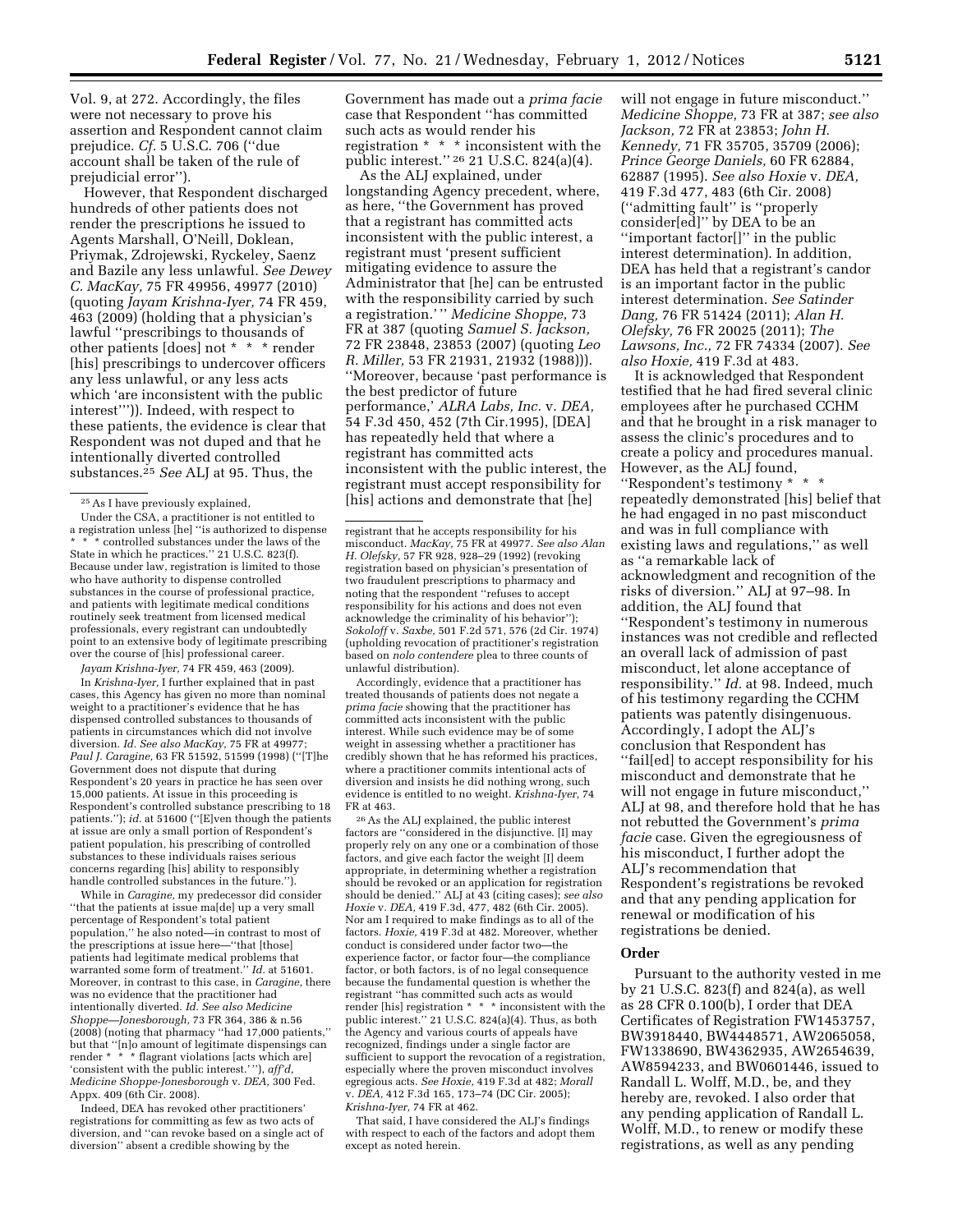application for a new registration, be, and they hereby are denied. This order is effective immediately.27

Dated: January 19, 2012.

**Michele M. Leonhart,** 

*Administrator.* 

# *Theresa Krause, Esq.,* for the Government

*Bruce A. Zimet, Esq.,* for the Respondent

# **Recommended Ruling, Findings of Fact, Conclusions of Law and Decision of the Administrative Law Judge**

# **I. Introduction**

# **A. The Order to Show Cause and Immediate Suspension of Registration**

Timothy D. Wing, Administrative Law Judge. This proceeding is an adjudication pursuant to the Administrative Procedure Act (APA), 5 U.S.C. 551 *et seq.,* to determine whether the Drug Enforcement Administration (DEA or Government) should revoke a physician's DEA Certificates of Registration (CORs) as a practitioner pursuant to 21 U.S.C. 824(a)(4) and deny, pursuant to 21 U.S.C. 823(f), any pending applications for renewal or modification thereof and any application for a new COR. Without these registrations, Respondent Randall L. Wolff, M.D. (Respondent), of the State of Florida, would be unable to lawfully prescribe, dispense or otherwise handle controlled substances in the course of his practice.

On December 16, 2010, $\frac{1}{1}$  the Deputy Administrator, DEA, served an Order to Show Cause and Immediate Suspension of Registration (OSC/IS) upon Respondent, dated December 14, 2010. The OSC/IS immediately suspended Respondent's nine (9) DEA CORs as a practitioner, and also provided notice to Respondent of an opportunity to show cause as to why the DEA should not revoke Respondent's CORs, pursuant to 21 U.S.C. 824(a)(4), and deny, pursuant to 21 U.S.C. 823(f), any pending applications for renewal or modification thereof and any applications for a new COR, alleging that Respondent's continued registration is inconsistent

with the public interest as that term is defined in 21 U.S.C. 823(f).

The OSC/IS alleges that Respondent is registered as a practitioner in Schedules II through V under DEA registration numbers FW1453757, BW3918440, BW4448571, AW2065058, FW1338690, BW4362935, AW2654639, AW8594233 and BW0601446, and that on or about August 12, 2010, Respondent submitted an application for registration, assigned Control Number W10053115C, as a practitioner in Schedules II through V. (Administrative Law Judge (ALJ) Ex. 1 at  $1-2.$ 

The OSC/IS further alleges that between approximately March 5, 2010, and July 23, 2010, Respondent distributed controlled substances (to include oxycodone and alprazolam) by issuing prescriptions to at least eleven undercover law enforcement officers for other than a legitimate medical purpose or outside the usual course of professional practice. In particular, the OSC/IS alleges that on March 5, 2010, Respondent distributed to three undercover law enforcement officers various quantities of controlled substances after conducting little or no physical examination, among other deficiencies.

In addition, the OSC/IS alleges that from April 7, 2010, through July 23, 2010, Respondent distributed oxycodone and alprazolam tablets to at least eight undercover law enforcement officers under circumstances similar to those noted above, to include little or no physical examination, no diagnosis warranting the prescription for controlled substances and under circumstances which Respondent knew or should have known that prescribing controlled substances was for other than a legitimate medical purpose.

Finally, the OSC/IS alleges that Respondent's registered location associated with DEA COR FW1453757 is the location of Coast to Coast Healthcare Management Pain Clinic (CCHM) and the location where the vast majority of the undercover activity occurred; that from approximately July 30, 2009, through December 29, 2009, Respondent ordered approximately 249,000 dosage units of oxycodone that were delivered to this location; and that from approximately January 4, 2010, through September 1, 2010, Respondent ordered approximately 267,000 dosage units of oxycodone that were delivered to this location.

In addition to the OSC/IS, the Government also noticed and alleged additional information in its initial and supplemental prehearing statements to include Automation of Reports and Consolidated Orders System (ARCOS)

data pertaining to Respondent, along with medical expert opinion regarding Respondent's prescribing and recordkeeping practices.

Following prehearing procedures, a hearing was held in Ft. Lauderdale, Florida between February 15, 2011, and February 18, 2011, and in Miami, Florida between March 8, 2011, and March 17, 2011,<sup>2</sup> with the Government represented by counsel and Respondent represented by counsel. Both parties called witnesses to testify and introduced documentary evidence. After the hearing, both parties filed proposed findings of fact, conclusions of law and argument. All of the evidence and posthearing submissions have been considered, and to the extent the parties' proposed findings of fact have been adopted, they are substantively incorporated into those set forth below.

#### **II. Issue**

Whether the record establishes that Respondent's DEA CORs FW1453757, BW3918440, BW4448571, AW2065058, FW1338690, BW4362935, AW2654639, AW8594233 and BW0601446 as a practitioner should be revoked and any pending applications for renewal or modification thereof and any applications for a new COR, to include application WI0053115C, should be denied, on the grounds that Respondent's continued registration would be inconsistent with the public interest as that term is used in 21 U.S.C. 824(a)(4) and 823(f).

## **III. Evidence and Incorporated Findings of Fact 3**

I find, by a preponderance of the evidence, the following facts:

#### *A. Stipulated Facts 4*

1. Respondent is registered with DEA as a practitioner in Schedules II through V under DEA registration numbers FW1453757, BW3918440, BW4448571, AW2065058, FW1338690, BW4362935, AW2654639, AW8594233 and BW0601446 at 328 East Hillsboro Blvd., Deerfield Beach, Florida 33441; Delray Beach Fire Dept., 501 W. Atlantic Avenue, Delray Beach Florida 33444; Palm Beach Fire Rescue, 300 N. County Road, Palm Beach, Florida 33480; West Palm Beach Fire Dept., 500 North Dixie, West Palm Beach, Florida 33401; Wycliffe Golf & Country Club, 4160 Wycliffe Country Club Drive,

<sup>27</sup>For the same reasons that I ordered the immediate suspension of Respondent's registrations, I conclude that the public interest requires that his order be effective immediately. 21 CFR 1316.67.

<sup>1</sup>The Government's Notice of Service of Order to Show Cause and Immediate Suspension of Registration states that ''Service was completed on December 16, 2010.'' (Notice of Service at 1.) In his hearing request, Respondent states that ''Dr. Wolff was served on December 17, 2010. \* \* \*'' (Hg. Req. at 2.) Respondent subsequently stipulated that service occurred on December 16, 2010.

 $\,$  2 Hearing was recessed over the weekend of March 12–13, 2011.

<sup>3</sup> In addition to the evidence discussed in this Section, additional evidence and findings of fact are discussed in later Sections of this Recommended Decision.

<sup>4</sup> (*See* ALJ Ex. 8; *see also* Tr. vol. 5, at 4–5.)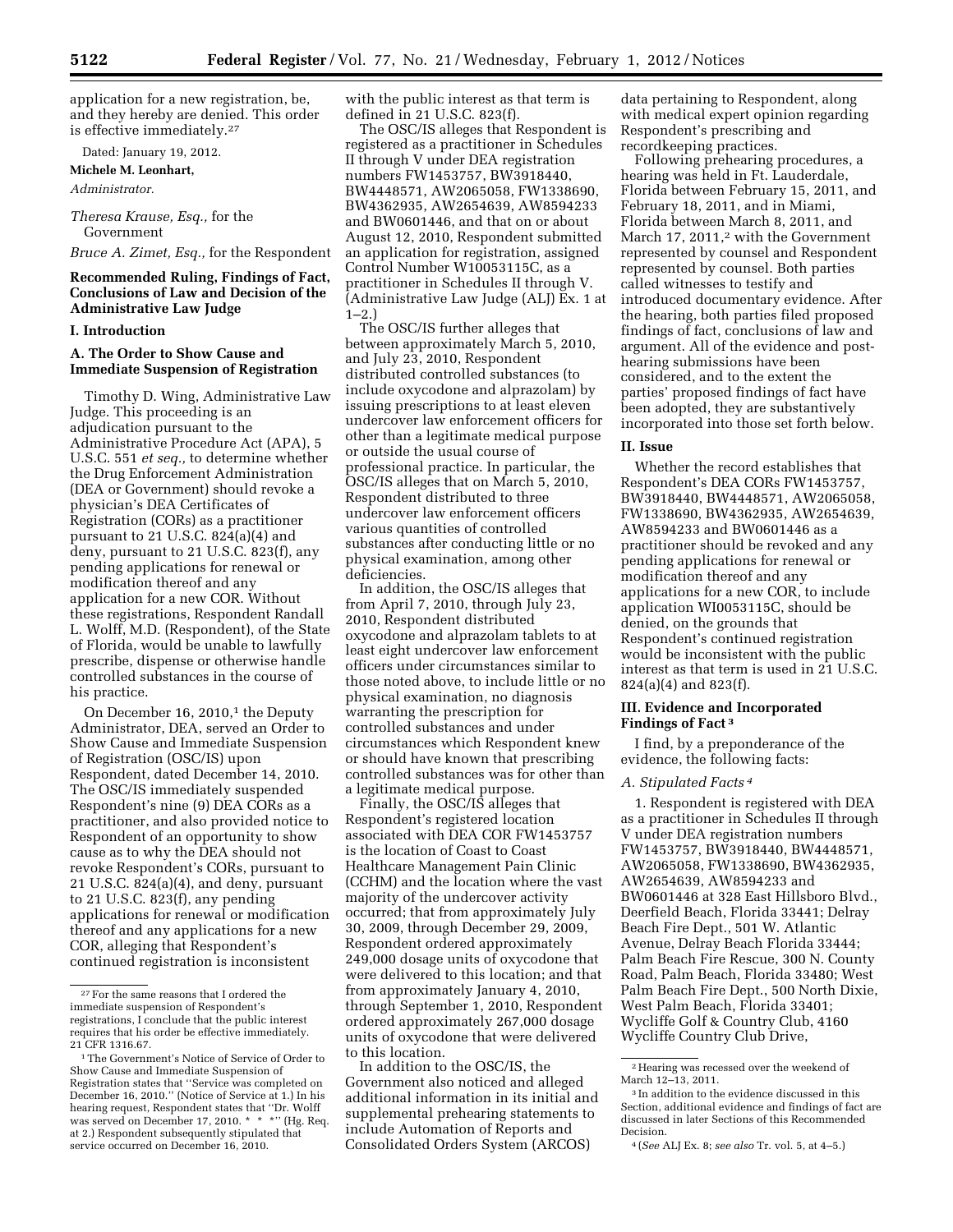Wellington, Florida 33449; Public Safety Fire Department, 560 US Highway 1, North Palm Beach, Florida 33408–4902; Greenacres City Public Safety, 2995 Jog Road, Greenacres City, Florida 33467; 10985 Blue Palm Street, Plantation, Florida 33324–8234 and Lake Worth Fire Dept., 1020 Lucerne Ave., Lake Worth, Florida 33460, respectively.

2. Respondent's DEA registration numbers FW1453757, BW3918440, BW4448571, AW2065058, FW1338690, BW4362935, AW2654639, AW8594233 and BW0601446 expire by their terms on May 31, 2012, May 31, 2012, May 31, 2013, May 31, 2012, May 31, 2012, May 31, 2013, May 31, 2012, May 31, 2012 and May 31, 2011, respectively.

3. On or about August 12, 2010, Respondent filed an application with DEA for a DEA COR as a practitioner to handle controlled substances in Schedules II through V at 8609 Forest City Road, Orlando, Florida 32809; this application was assigned DEA Control Number W10053115C. Respondent's application is pending.

4. On December 16, 2010, a federal criminal search warrant was executed at 328 East Hillsboro Blvd., Deerfield Beach, Florida 33441, one of Respondent's registered locations. Respondent was simultaneously served with the DEA OSC/IS.

5. Oxycodone is a Schedule II controlled substance pursuant to 21 CFR 1308.12(b)(1)(xiii).

6. OxyContin is a brand of oxycodone, a Schedule II narcotic controlled substance pursuant to 21 CFR 1308.12(b)(1)(xiii).

7. Roxicodone is a brand of oxycodone, a Schedule II narcotic controlled substance pursuant to 21 CFR 1308.12(b)(1)(xiii).

8. Alprazolam is a Schedule IV controlled substance pursuant to 21 CFR 1308.14(c)(1).

9. Xanax is a brand of alprazolam, a Schedule IV narcotic controlled substance pursuant to 21 CFR  $1308.14(c)(1)$ .

10. Vicodin is a brand of hydrocodone combination product, a Schedule III narcotic controlled substance pursuant to 21 CFR 1308.13(e)(1)(iv).

11. Soma is a brand of carisoprodol, a non-controlled 5 muscle relaxant.

### *B. Introduction*

Respondent completed his internship and residency in the field of internal medicine in 1980, subsequently working in emergency medicine as well as completing a fellowship in pulmonary/ critical care. (Tr. vol. 9, at 211.) Respondent worked in Florida as an emergency department physician at JFK Medical Center beginning in 1982, later becoming Deputy Medical Director, and eventually Medical Director from 1995 to 2001. (Tr. vol. 9, at 214.) Respondent next worked as a regional medical director for three hospitals in California for a little more than a year, before returning to Florida to work in several different emergency departments. (Tr. vol. 9, at 216–17.) Respondent began a clinic in Delray Beach, Florida, and also worked as medical director for various municipal and community fire and emergency departments. (Tr. vol. 9, at 217.)

In July 2009 Respondent accepted a position at Commercial Medical Group (CMG),6 a pain management clinic in Fort Lauderdale, Florida. Respondent's employment at CMG ended in February or March 2010 due to a conflict between Respondent and the owner, Mr. Vincent Colangelo. (Tr. vol. 9, at 220.)

Respondent next worked for another clinic known as American Pain for approximately one week, before the clinic was closed down.7 (Tr. vol. 9, at 235.) In April 2010, Respondent began working for another pain clinic, CCHM, initially working there with three or four other doctors until October 2010, when Respondent's role changed from independent contractor to owner of the clinic. (Tr. vol. 9, at 221.) Respondent remained at CCHM as owner and practicing doctor from October 2010 until mid-December 2010, when the clinic was closed by DEA. (Tr. vol. 9, at 222.)

#### *C. Evidence*

#### 1. Background

The Government's evidence included testimony from seventeen witnesses, including Respondent and a pain management expert, Dr. Scott A. Berger, M.D. Three witnesses were undercover law enforcement officers who posed as patients and received treatment from Respondent at CMG: DEA Special Agent (SA) Mark McClarie (SA McClarie); SA Rochelle E. Burnett Bazile (SA Bazile); and SA Kirk Miller (SA Miller). Eight witnesses were undercover law enforcement officers who posed as

patients and received treatment from Respondent at CCHM: SA Nicholas Priymak (SA Priymak); SA Jeffrey K. O'Neil (SA O'Neil); SA Julia Saenz de Viteri (SA Saenz); SA Marc A. Marshall (SA Marshall); DEA Task Force Officer (TFO) Dana G. Doklean (TFO Doklean); SA Louis J. Ryckeley (SA Ryckeley); SA Brian M. Zdrojewski (SA Zdrojewski); and SA Edwin Brigantty (SA Brigantty). Mr. Kyle J. Wright, Unit Chief, DEA Office of Diversion Control, testified regarding ARCOS data pertaining to Respondent.8 DEA Diversion Investigator (DI) Barbara Boggess (DI Boggess) testified regarding Respondent's DEA certificates of registration. Finally, the evidence included testimony from DEA TFO Robbie R. Weir (TFO Weir), ''case agent'' for the investigation of CCHM, and SA Joseph Gill (SA Gill), ''case agent'' for the investigation of CMG.

The Government's evidence also included various audio and video recordings of undercover meetings that occurred at CMG and CCHM, along with transcripts of portions of the various recordings.9 Additionally, the evidence included eight patient files associated with undercover visits to CCHM. No patient files were offered with regard to undercover visits to CMG.

Respondent's evidence included testimony from four witnesses, including Respondent. Three witnesses provided testimony related to three of Respondent's registered locations: Phil Webb, Fire Chief, West Palm Beach Fire Department; Mark Pure, EMS Chief, Greenacres City Department of Public Safety; and David Dyal, Assistant Fire Chief, Stuart, Florida. Respondent testified regarding his education and professional background, as well as his

9No recording was made of the meeting between SA Bazile and Respondent at CMG, or SA Saenz and Respondent at CCHM, due to recording failures.

<sup>5</sup>Although not pertinent to the instant proceeding, I note that because of its potential for abuse, DEA has initiated a proceeding to place carisoprodol into Schedule IV under the Controlled Substances Act. *See* 74 FR 59,108, 59,109 (DEA 2009).

 $^6\!$  Respondent testified that CMG had previously been called Seaside Pain Management Clinic, but that the name was changed in or about August or September 2009. (Tr. vol. 11, at 95.)

<sup>7</sup>Respondent testified on cross-examination that the only pain clinics he worked at were CMG and CCHM, except that he also worked ''for a brief time in Orlando'' but did not remember the name of the clinic. (Tr. vol. 11, at 76.)

<sup>8</sup>The ARCOS evidence shows trends in Respondent's prescribing of controlled substances over time as well as absolute numbers of dosage units prescribed. (*See* Tr. vol. 1, at 100–169; *see also* Gov't Exs. 13 & 30.) Mr. Wright could not testify as to the causes of the trends other than to identify that the trends existed. (*E.g.,* Tr. vol. 1, at 148.) The Government concedes, correctly, that ''[s]tanding alone this ARCOS data is not persuasive \* \* \*.'' (Gov't Br. at 8.) The Government argues, however, that in conjunction with evidence of Respondent's prescribing practices, the ''ARCOS data \* \* \* reveals \* \* \* the impact that the Respondent's illegal conduct had on the health and safety of the public.'' (Gov't Br. at 8.) To the contrary, in the form it was offered, the ARCOS evidence provides little insight into whether Respondent's conduct was consistent or inconsistent with the public interest. *See Gregg & Son Distribs.,* 74 FR 17,517, 17,517 n.1 (DEA 2009) (''To make clear, it is the Government's obligation as part of its burden of proof and not the ALJ's responsibility to sift through the records and highlight that information which is probative of the issues in the proceeding.'')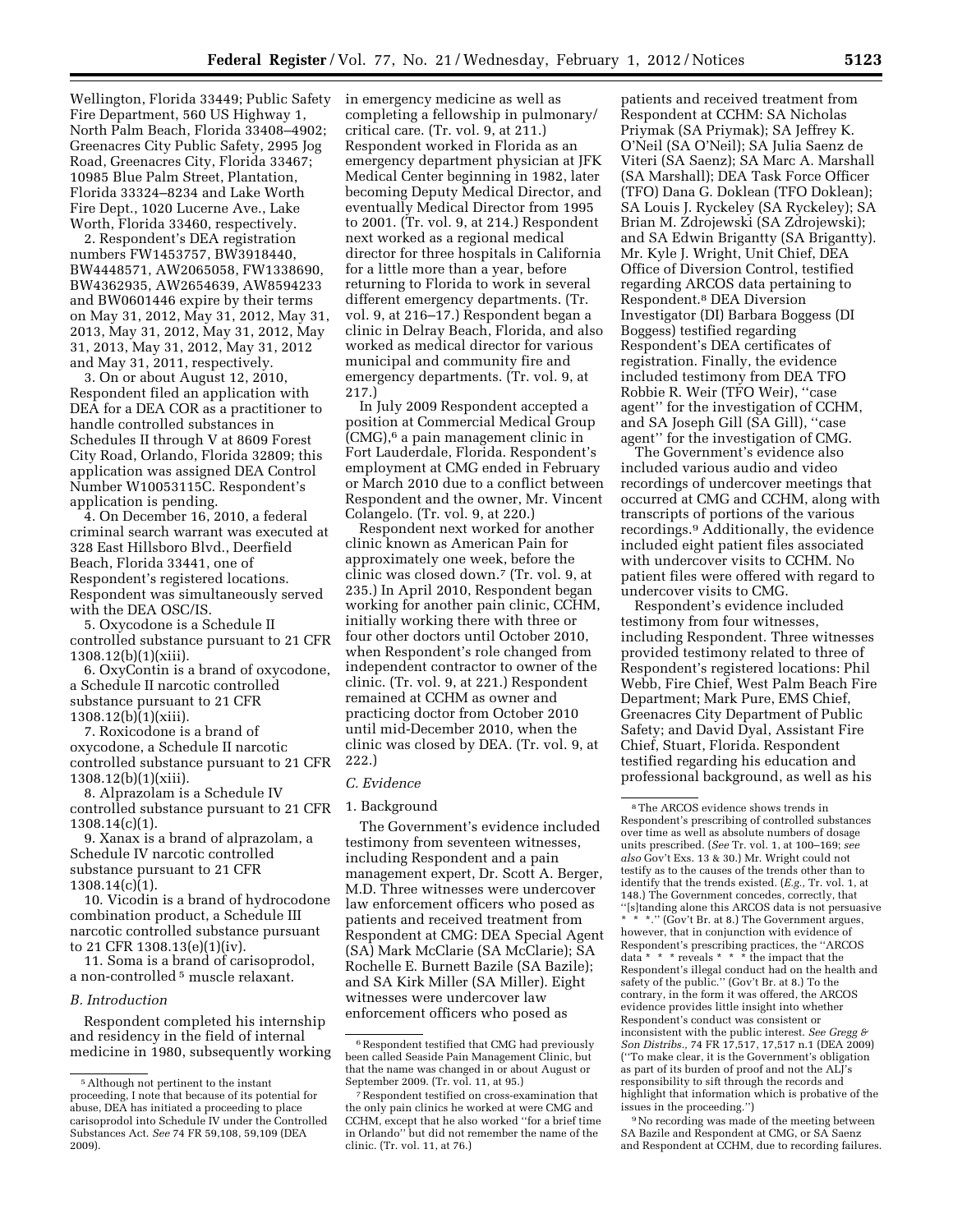prescribing practices. Respondent's evidence also included eight patient files associated with undercover visits to CCHM,<sup>10</sup> along with six other patient files reflecting prior treatment by Respondent. (Resp't Exs. 1–8; 11, 13, 15–17 & 19.)

With the exception of Respondent and Dr. Berger, I find all of the witnesses at hearing to be fully credible in that the testimony was generally internally consistent and evidenced a reasonable level of memory for past events. Each witness presented testimony in a professional manner and the material portions of the testimony was consistent with other credible evidence of record. Respondent's testimony was presented in a professional and serious manner, but as more fully explained in the discussion section below, I find it to be only partially credible. Dr. Berger's testimony was generally credible, but was diminished in several respects by various factual errors, as more fully explained below.

# 2. Expert Testimony and Report

The Government presented the testimony of Dr. Scott A. Berger, M.D., along with a written report prepared by Dr. Berger (Gov't Ex. 32), pertaining to his review of various DEA reports of investigation and eight patient files related to DEA undercover visits to CCHM between April 7, 2010, and July 23, 2010. Dr. Berger did not review or offer any testimony related to three undercover patient visits to CMG.

The Government offered Dr. Berger as an expert in the legitimate and illegitimate use of narcotic controlled substances related to pain management. (Tr. vol. 7, at 38.) Dr. Berger testified that he has over twenty years of experience in treating chronic pain patients and is certified by the American Board of Anesthesiology, as well as the American Academy of Pain Management. (Tr. vol. 7, at 11; *see* Gov't Ex. 20 at 3.) Dr. Berger further testified that the American Academy of Pain Management is not a board, but rather a peer review organization, which predated the American Board of Pain Management. Dr. Berger testified that he is not board certified by the American Board of Pain Management. (Tr. vol. at 7, at 26.) Based on his experience, education, and training, I accepted Dr.

Berger as an expert within the field of pain medicine.

Consistent with his testimony, Dr. Berger stated in his report that the patient files for undercover special agents Brigantty, Zdrojewski and Ryckeley reflected ''extremely superficial physical examinations, which were essentially memorialized in the record as a series of checkboxes, which did not truly indicate what was done.'' (Gov't Ex. 32 at 113.) Dr. Berger's report further indicated that the three patient files reflected referrals to a neurosurgeon in two instances, and an interventional anesthesiologist in the third, but ''these were just words, and never actually occurred.'' (Gov't Ex. 32 at 114.)

Dr. Berger opined that with regard to his review of eight undercover patient files, and related information, Respondent ''fell well below the standard of care in many if not all the standards as they relate to the prescribing of controlled substances in the State of Florida.'' (Tr. vol. 7, at 177.) Dr. Berger explained the basis for his opinion to include the fact that evaluations of patients were incomplete, lacked review of prior patient records, and Respondent was ''essentially taking [patients] at their word for a lot of their stories.'' (Tr. vol. 7, at 178.) Dr. Berger further explained that Respondent's treatment plans were just checked boxes, and Respondent had not made actual referrals to other healthcare providers. Dr. Berger also testified that it is very dangerous to treat people with depression or bipolar disorder with a combination of opioids and benzodiazepine. (Tr. vol. 7, at 180.)

# 3. Commercial Medical Group (CMG)

SA Gill testified in substance to having approximately seven years of law enforcement experience with DEA. SA Gill testified that he was primarily involved in the investigation of CMG, which began in September of 2009. (Tr. vol. 5, at 203.) SA Gill testified that he was the ''case agent'' and learned from a confidential source that a Mr. Vincent Colangelo was the owner of several pain clinics, including CMG. (Tr. vol. 5, at 203.) CMG was determined to be a cashonly business open usually six days per week, with lines of patients outside the door. (Tr. vol. 5, at 205.) SA Gill was also aware that Respondent worked as a physician at CMG. (Tr. vol. 5, at 204.) SA Gill further testified that weekly surveillance which revealed vehicles from the states of Kentucky, Tennessee, the Carolinas and Ohio, among others, raised DEA agents' suspicions. (Tr. vol. 5, at 205.)

SA Gill further testified that based on information from various confidential sources, CMG saw approximately forty to one hundred patients a day. (Tr. vol. 5, at 207–08.) SA Gill testified that Mr. Colangelo had a well-known formula that would generate the most amount of money for the clinic, keep patients happy and generate a lot of money for the pharmacy. (Tr. vol. 5, at 214.) The formula was ''240 oxycodone 30 milligram tablets, 90 oxycodone 15 milligram tablets, and, then, 90 Xanax, 2-milligram bars.'' (Tr. vol. 5, at 214.)

SA Gill testified that as part of the investigation of CMG, three undercover law enforcement officers posing as patients visited CMG in early 2010 11 with the goal of meeting one-on-one with a doctor to determine if there was any level of criminal behavior or if inappropriate prescriptions were being written. (Tr. vol. 5, at 206.) SA Gill further testified on direct examination that in January 2011, he instructed that law enforcement officers go to CMG with release forms and attempt to recover patient files related to three undercover law enforcement visits to CMG in 2010.12 (Tr. vol. 5, at 215.) SA Gill testified on direct examination that he was unsuccessful in obtaining the undercover patient files from CMG.

On cross-examination, over Government counsel's objection,<sup>13</sup> SA Gill testified that he had recovered the patient files for at least two of the three undercover officers that met with Respondent at CMG. (Tr. vol. 5, at 218.) The files were recovered at a storage warehouse. (Tr. vol. 5, at 219.) SA Gill also testified the ''Colangelo formula'' had been reduced due to law enforcement and media attention, and the formula was not consistent with every patient. (Tr. vol. 5, at 227.) SA Gill further testified on cross-examination that he was aware Respondent had quit CMG, but did not know the reason. (Tr. vol. 5, at 237–38.)

12Special Agents Miller, Bazile and McClarie. 13As a cautionary note, although Agency precedent relieves the Government of a duty to disclose ''potentially exculpatory information'' to a respondent, there remains, of course, an ongoing duty to ensure that material evidence and argument made to a fact-finder is not knowingly contradicted by other material evidence in the Government's possession, but not otherwise disclosed. *See, e.g., Richard A. Cole, M.D.,* 57 FR 8677, 8677 (DEA 1992) (after hearing, Government filed Request for *In Camera* Inspection of Information advising that one of Government's witnesses at hearing failed to disclose information in response to certain questions asked during cross-examination).

<sup>10</sup>Respondent argued at hearing that use of separate copies of patient files for the eight undercover visits to CCHM was necessary because the source of the files, and arguably content, varied from those presented by the Government. In the absence of an objection by the Government, the patient files, which are substantially identical to those offered by the Government, were admitted. (Tr. vol. 10, at 86–88; Tr. vol. 11, at 46.)

 $^{\rm 11}\!$  The witness did not recall the exact date, but thought it was ''January or so.'' (Tr. vol. 5, at 205.) The testimony of the undercover officers and other uncontroverted evidence of record places the date at March 5, 2010.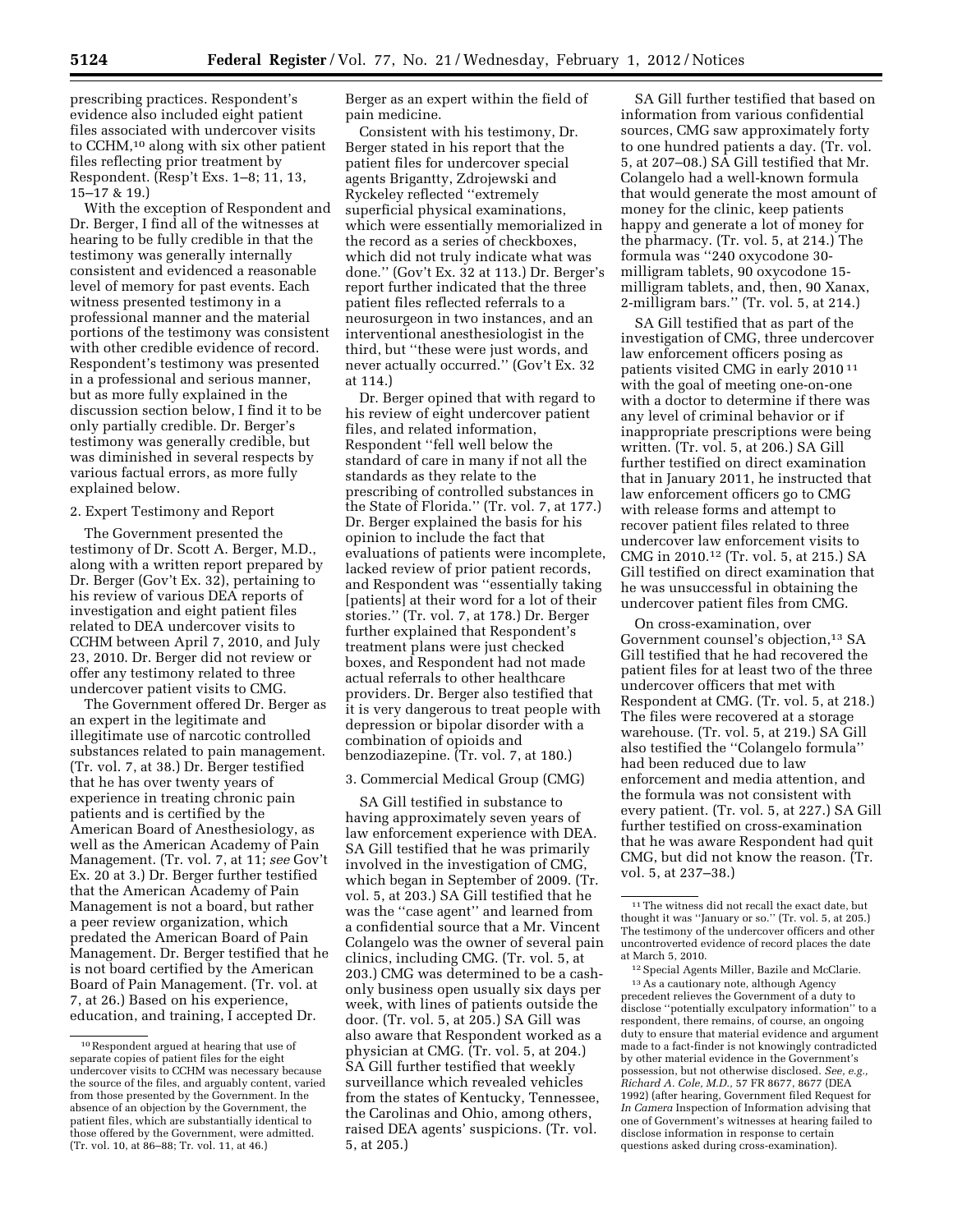### (a) SA Miller, March 5, 2010 Undercover Visit to CMG

SA Miller testified in substance to having approximately fourteen years of law enforcement experience, including an assignment to a DEA Tactical Diversion Squad for the past three years. SA Miller testified that he met Respondent on March 5, 2010, at CMG while working in an undercover capacity and posing as a patient. Upon arriving at CMG he observed the waiting area to be very crowded and disorganized, with a long line of people. (Tr. vol. 5, at 13.) After waiting in line, SA Miller was handed a clipboard with paperwork and told the cost of the visit was \$250, for which he gave the receptionist  $$300.<sup>14</sup>$  (Tr. vol. 5, at 14.) SA Miller completed the paperwork, noting left knee discomfort and nothing on the pain scale, among other information. (*E.g.,* Tr. vol. 5, at 16.) SA Miller also provided CMG staff a copy of an MRI report which was an actual report of SA Miller's knee using his undercover name. (Tr. vol. 5, at 29; *see*  Gov't Ex. 12 at 13.) After returning the forms to the receptionist, SA Miller waited approximately two hours, noticing that other patients arriving after him had already been seen by a doctor. (Tr. vol. 5, at 17.) SA Miller approached the receptionist and gave her a \$100 tip to speed things along, and waited another two hours before being called to triage. (Tr. vol. 5, at 17.) In triage, SA Miller's blood pressure was taken and he was asked the purpose of the visit. SA Miller also submitted to a urinalysis test. (Tr. vol. 5, at 18.)

SA Miller next testified that before he went to the triage area, Mr. Vincent Colangelo arrived and appeared agitated, questioning why so many people were waiting, and indicated that the doctor was not then seeing anyone. (Tr. vol. 5, at 20.) After triage, SA Miller overheard Mr. Colangelo speaking on the phone about prices charged for outof-state patients. (Tr. vol. 5, at 20.)

SA Miller continued to wait, and eventually Respondent called SA Miller to come back and see him. (Tr. vol. 5, at 23.) SA Miller met with Respondent in an examination room, with the visit lasting a total of approximately five minutes. (Tr. vol. 5, at 23.) SA Miller explained his knee issue, noting that he had seen a family practice doctor in Colorado, but had not seen a doctor in approximately one month. (Tr. vol. 5, at 24.) SA Miller also told Respondent he was taking Vicodin. (Tr. vol. 5, at 26.) Upon questioning by Respondent, SA

Miller stated his pain was a five on a one-to-ten scale. (Tr. vol. 5, at 24.) Respondent next asked SA Miller to stand, raise his arms, touch his toes, and Respondent also placed a stethoscope on SA Miller's chest and back. (Tr. vol. 5, at 25.) Respondent next issued SA Miller a prescription for 60 Roxicodone 15 mg tablets.15 (Tr. vol. 5, at 26; Gov't Ex. 12 at 14.)

Respondent testified in substance that review of the patient file for SA Miller, including the MRI report, was critical to his ability to respond to the Government's allegations, and would have assisted him with testimony. (Tr. vol. 10, at 13–16.) Respondent understood SA Miller's representation of pain to be a five located in the knee, with pain lasting for eighteen months. (Tr. vol. 10, at 18.) Respondent further testified to the importance he places on listening to patients with regard to prescribing medication. (Tr. vol. 10, at 22.) Having patients perform range-ofmotion exercises included checking for track marks. (Tr. vol. 10, at 23.) Respondent testified he believed SA Miller was being honest, expressing reports of pain that were real and significant. (Tr. vol. 10, at 26–27.)

Respondent also testified that part of his plan in treating SA Miller was to assess in a follow-up appointment whether the medication had relieved the pain. (Tr. vol. 10, at 29.) Respondent testified that he ''would not have prescribed medication unless a patient presents a convincing story of pain and has a legitimate medical purpose for receiving medication.'' (Tr. vol. 10, at 30.)

# (b) SA McClarie, March 5, 2010 Undercover Visit to CMG

SA McClarie testified in substance to having approximately thirteen years of law enforcement experience, including an assignment to a DEA Tactical Diversion Group for the past few years. (Tr. vol. 5, at 94–95.) SA McClarie testified to meeting Respondent on March 5, 2010, at CMG while working in an undercover capacity and posing as a patient. (Tr. vol. 5, at 95–96.) SA McClarie testified that upon arriving at approximately 1:30 p.m., he observed approximately fifty people inside the clinic. (Tr. vol. 5, at 97.) While waiting in line, SA McClarie overheard one person state that he was from New York and ''was down here to get prescription medication.'' (Tr. vol. 5, at 98.) SA McClarie further testified to observing a male who appeared to be in the

company of four or five people, and the male went to the front desk, paid cash for all of the people with him and obtained clipboards and forms for the group to fill out. (Tr. vol. 5, at 99.)

SA McClarie next testified that when he reached the front counter he was charged \$350 for the visit and another \$100 for ''VIP'' expedited service, all paid in cash. (Tr. vol. 5, at 111–12.) The receptionist gave SA McClarie forms to fill out including a pain scale, on which he circled all the numbers with one large circle. (Tr. vol. 5, at 112–13.) SA McClarie also informed CMG staff that he had an MRI done but did not have the MRI report with him, to which the staff indicated they would have it faxed over. (Tr. vol. 5, at 113–14.) SA McClarie next completed a triage procedure 16 and after an additional wait, met with Respondent.

SA McClarie testified that Respondent told him that the MRI of his knee was not very impressive. (Tr. vol. 5, at 117 & 119.) SA McClarie also informed Respondent he was having issues with his back. (Tr. vol. 5, at 117.) Respondent asked SA McClarie about his blood pressure and whether he was allergic to anything, listened to SA McClarie's heart with a stethoscope and had SA McClarie perform a series of basic movements such as standing and bending, among others. (Tr. vol. 5, at 121.) SA McClarie completed the rangeof-motion test without difficulty. (Tr. vol. 5, at 121.) Respondent asked SA McClarie how the over-the-counter medications were working, to which SA McClarie said they were doing nothing. (Tr. vol. 5, at 122.) Respondent indicated there was no way he could prescribe strong pain medication and SA McClarie said he did not want the strongest and just wanted some help. (Tr. vol. 5, at 122.) Respondent then prescribed 120 Roxicodone 15 mg tablets, noting that this was a ''compromise.'' (Tr. vol. 5, at 122 & 172.) 17

 $^{\rm 17}\mathrm{The}$  Government offered a transcript of the audio recording of SA McClarie's undercover meeting at CMG (Gov't Ex. 10), but I excluded the transcript for lack of foundation and reliability. (Tr. vol. 5, at 199.) SA McClarie credibly testified that he last listened to the audio recording over a year ago. (Tr. vol. 5, at 133.) SA McClarie further testified that he was certain that portions of the transcript marked as inaudible were in fact audible. (Tr. vol. 5, at 146.) SA McClarie further testified that he was not certain if other portions of the transcript were inaccurate. (Tr. vol. 5, at 147.) The patient file for SA McClarie was not produced at hearing by either party.

<sup>14</sup>The receptionist indicated she did not have any change and SA Miller told her to keep the difference, which she did. (Tr. vol. 5, at 14.)

<sup>15</sup>The evidence also included a partial transcript of the undercover meeting. Neither party produced a patient file.

<sup>16</sup>The triage procedure at CMG generally consisted of an inquiry regarding the purpose of the visit, medications, and the measurement of biometric data such as height, weight, blood pressure and urinalysis testing.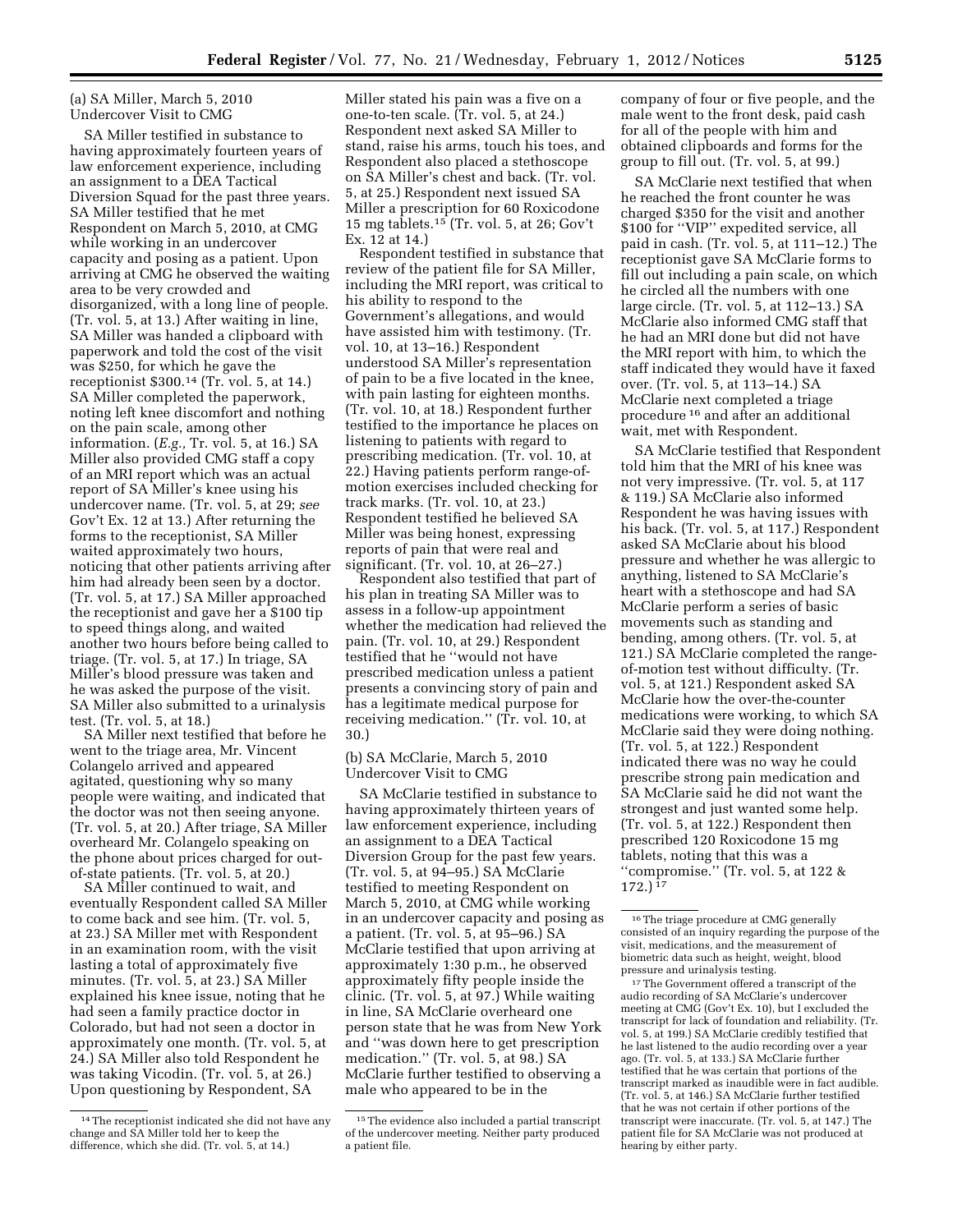Respondent testified in substance that as with SA Miller, his inability to review the patient file for SA McClarie significantly impaired his ability to respond to the Government's allegations. (Tr. vol. 10, at 32.) Respondent testified that he recalls SA McClarie complaining of knee and back pain, but only had an MRI report of the knee. (Tr. vol. 10, at 35.) Respondent further testified that in his experience MRI reports reflecting abnormalities do not always correlate to pain, explaining that there may be patients with significant abnormalities on an MRI report with little or no pain, and other patients with no abnormal findings and significant pain. (Tr. vol. 10, at 36.) Respondent testified that ''[w]e required them to have an MRI'' to provide some basis to support a diagnosis. (Tr. vol. 10, at 37.)

Respondent testified that in prescribing Roxicodone to SA McClarie, his treatment plan was recorded in the patient chart, and believed the treatment plan would have been to lower pain, increase function and improve ability to work, among other goals. (Tr. vol. 10, at 48.) Respondent further testified that it is sometimes more appropriate to address other items in a treatment plan on subsequent visits, because the doctor/patient relationship is more mature, and the patient has already been in the office a long time on the first visit. (Tr. vol. 10, at 49.)

#### (c) SA Bazile, March 5, 2010 Undercover Visit to CMG

SA Bazile testified in substance that she had approximately ten years of law enforcement experience, having previously worked as a DEA diversion investigator for approximately six years and most recently as a special agent. (Tr. vol. 6, at 10.) SA Bazile testified to meeting Respondent on March 5, 2010, at CMG while working in an undercover capacity and posing as a patient. (Tr. vol. 6, at 11–12.) SA Bazile was in possession of a recording device to record conversations, but it failed to operate during the entire visit including SA Bazile's meeting with Respondent. (Tr. vol. 6, at 28.) SA Bazile noted approximately twenty persons in the waiting room upon arrival. (Tr. vol. 6, at 12.) SA Bazile testified to overhearing a conversation in the waiting area between a CMG employee and a patient. SA Bazile had noticed the patient because he was falling asleep and had slurred speech. (Tr. vol. 6, at 13.) SA Bazile also overheard the patient complain about not being seen by a doctor because of a staff error. (Tr. vol. 6, at 14.) The patient stated to a CMG employee that he had paid the staff

member ''\$40 to pass a dirty urine'' and the staff member acknowledged that but was explaining to the patient that the reason he could not be seen was due to his appointment being too early. (Tr. vol. 6, at 14.) SA Bazile noted the patient remained in the waiting room for some time, but was unsure if he had been seen by a doctor. (Tr. vol. 6, at 15.)

SA Bazile next testified that upon contact with the CMG receptionist, she was charged \$350 for the office visit and was told by the receptionist that for an additional \$100 she could be placed on the ''VIP'' list. (Tr. vol. 6, at 15.) SA Bazile agreed and paid a total of \$450 cash. (Tr. vol. 6, at 16.) SA Bazile filled out various forms including a pain scale of one to ten, on which she circled five. (Tr. vol. 6, at 17.) SA Bazile testified that in advance of the office visit she had obtained an actual MRI of her shoulder using her undercover name, which she believed was faxed to CMG from the MRI facility. (Tr. vol. 6, at 26.) After completion of the paperwork, and a short triage procedure, SA Bazile waited approximately one hour before seeing Respondent. (Tr. vol. 6, at 19– 20.) Respondent asked SA Bazile questions about her pain and when the injury to her left shoulder occurred, to which SA Bazile stated ''about a year ago,'' referring to the pain as ''stiffness.'' Respondent also reviewed SA Bazile's MRI during the visit, noting that there were no particular findings. Respondent had SA Bazile stand, lift her arms up, and touch her toes, remarking that she had good range of motion. (Tr. vol. 6, at 21.)

SA Bazile testified that after completing the range-of-motion exam she sat down and asked Respondent what he would prescribe, stating in substance that she likes ''blues'' 18 and shares them with a friend. Respondent did not directly respond to the statement about sharing ''blues'' but asked why SA Bazile wanted them, noting they are for patients with debilitating illnesses. (Tr. vol. 6, at 22– 23.) Respondent also indicated in substance that he was aware from news stories that DEA was ''targeting doctors like him.'' (Tr. vol. 6, at 23.) Respondent then prescribed SA Bazile 90 Roxicodone 15 mg tablets. SA Bazile then asked Respondent for something to help her sleep to which Respondent inquired if she had trouble sleeping. SA Bazile stated ''sometimes'' and Respondent replied that she was not very convincing, but prescribed 30

Xanax 1 mg tablets. (Tr. vol. 6, at 23– 24.)

Respondent testified in substance that he believed SA Bazile had been a patient truthfully seeking relief from pain, and relied on the MRI report and SA Bazile's statements in issuing a prescription for Roxicodone. (Tr. vol. 10, at 52.) Respondent testified that Xanax is used to assist patients with sleep problems, which some people taking Roxicodone may experience, but could not provide the reasons for prescribing Xanax to SA Bazile without having the opportunity to see her patient file. (Tr. vol. 10, at 53.)

4. Coast to Coast Healthcare Management (CCHM)

TFO Weir testified in substance to having approximately ten years of law enforcement experience, and to becoming involved in the investigation of CCHM as case agent. TFO Weir testified that he was involved in redacting information from various patient files, and explained the substance of the information redacted from Government Exhibits 21–28. (Tr. vol. 5, at 266–305.)

(a) SA Marshall, April 7 and May 4, 2010 Undercover Visits to CCHM

SA Marshall testified in substance to having seven years of law enforcement experience, of which the last five were with DEA. (Tr. vol. 4, at 6.) SA Marshall participated in an investigation of Respondent on April 7 and May 4, 2010. (Tr. vol. 4, at 10 & 11.) SA Marshall had visited CCHM in an undercover role as a first-time patient on March 3, 2010, but had seen a doctor other than Respondent. (Tr. vol. 4, at 9.) SA Marshall testified that as he filled out paperwork in the waiting area during the March 3, 2010 visit a person unknown to him, but who appeared friendly with CCHM staff, provided him advice on filling out the paperwork. (Tr. vol. 4, at 14.) SA Marshall informed the person that he was concerned that his urinalysis would not be ''dirty'' and the person informed SA Marshall that SA Marshall could give the ''girl'' some money and she could ''dirty'' up the urine. (Tr. vol. 4, at 14.) SA Marshall further testified that during the triage process, he informed the female staff member about the conversation in the waiting area, and gave the staff member \$50 in cash, which she accepted. (Tr. vol. 4, at 15.) SA Marshall then observed the staff member indicate on the urinalysis paperwork the presence of opiates, but had never tested his urine. (Tr. vol. 4, at 15.)

SA Marshall testified that on April 7, 2010, he again travelled to CCHM acting

<sup>18</sup>SA Bazile further explained that ''Blues'' are the street name for oxycodone 30 mg tablets. (Tr. vol. 6, at 22.)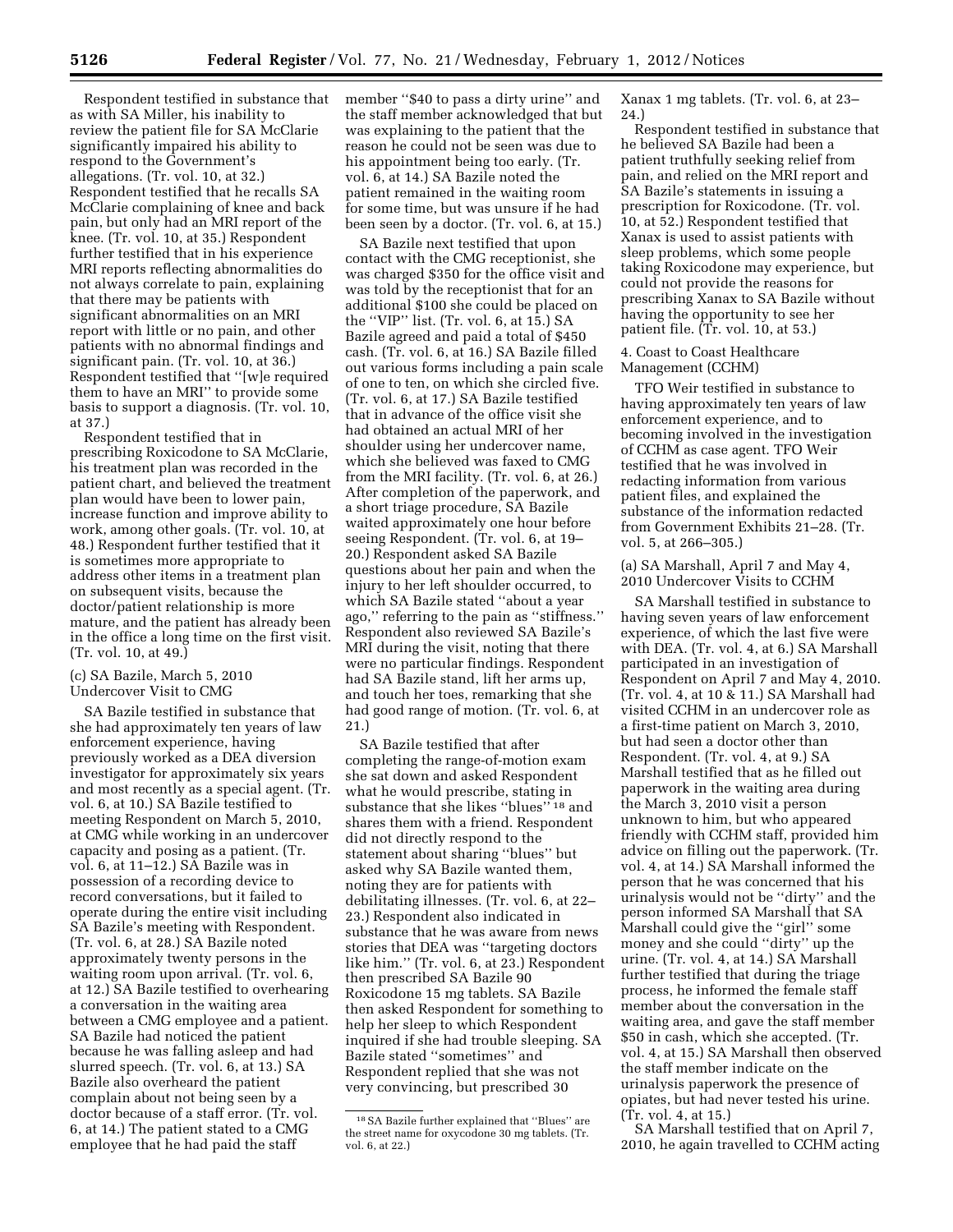in the undercover role of a patient, carrying a concealed recorder, and met with Respondent. (Tr. vol. 4, at 11.) After completing a triage procedure, and a short wait, SA Marshall met with Respondent in a patient examination room. During the encounter SA Marshall stated in substance to Respondent that he was homeless and needed oxycodone, and upon questioning by Respondent provided information on the street value of the medication. (Gov't Ex. 6 at 18–19, 21– 22.) SA Marshall further testified that Respondent then informed him that ''we don't participate in such folly'' and walked him to a nurse's station. (Tr. vol. 4, at 25.) SA Marshall testified that Respondent walked up to a nurse but ''that was in a back room, and I couldn't hear what they were saying'' and waited. (Tr. vol. 4, at 25.) SA Marshall waited and observed Respondent call another patient.

SA Marshall testified that he then met privately with a staff member named Cindy Mesa, who chastised SA Marshall for informing Respondent that he was living on the street and selling the ''stuff,'' because she would have to erase the information and call him back the next day to see a different doctor. (Tr. vol. 4, at 26; Gov't Ex. 6 at 9.) SA Marshall further testified that Ms. Mesa stated that Respondent thought SA Marshall was an ''undercover'' and trying to ''bust'' Respondent. (Tr. vol. 4, at 26.) SA Marshall further testified that he returned the next day, April 8, 2010, was seen by a different doctor and was prescribed the following controlled substances: 120 oxycodone 30 mg and 30 Xanax 2 mg tablets. (Tr. vol. 4, at 27; Gov't Ex. 21 at 24.)

SA Marshall next testified that he returned to CCHM on May 4, 2010, for a follow-up visit, and met with Respondent. (Tr. vol. 4, at 29.) SA Marshall understood from other agents posing as patients that they had already established a ''relationship'' with staff and had front-of-the-line privileges. (Tr. vol. 4, at 29.) SA Marshall testified that he paid \$200 cash for the visit and met with a female staff member in triage who was the same person he had met on his three previous visits to CCHM. (Tr. vol. 4, at 29.) SA Marshall informed the staff member that he had been kicked out by Respondent on a prior visit because he had told Respondent he was living on the street and selling the drugs, at which point both SA Marshall and the staff member laughed. (Tr. vol. 4, at 30.) Following the triage encounter, SA Marshall waited to be called by Respondent.

SA Marshall further testified that he met with Respondent for a brief visit

lasting approximately three minutes, with questions relating to how he was doing and if the medications were working. Respondent checked SA Marshall with a stethoscope and had him perform some body movements, and then issued prescriptions. (Tr. vol. 4, at 31.) Respondent prescribed SA Marshall 120 oxycodone 30 mg and 30 Xanax 2 mg tablets. (Gov't Ex. 6 at 45.)

Respondent testified in substance that information relating to the April 7, 2010 meeting with SA Marshall was missing from the patient file. (Tr. vol. 10, at 59; Resp't Ex. 1.) Respondent further testified that he recalled how SA Marshall looked on April 7, 2010, noting some type of gel in his hair, which was pointing up. Respondent testified that he became concerned during the visit with SA Marshall on April 7, 2010, concluding that SA Marshall was not in need of medication, ''but instead was diverting.'' (Tr. vol. 10, at 61.) Respondent testified that after he discharged SA Marshall, he did not know that SA Marshall had returned the next day and was seen by a different doctor, or that the patient file had been destroyed by CCHM staff. (Tr. vol. 10, at 66.)

With regard to the May 4, 2010 follow-up visit, Respondent testified that he recalls SA Marshall's appearance as being different in that he was wearing a hat, but did not recognize him to be the same person he had discharged on April 7, 2010. (Tr. vol. 10, at 69.) Respondent testified that in making his medical assessment of SA Marshall on May 4, 2010, he reviewed the notes of two other CCHM doctors in the patient file. (Tr. vol. 10, at 75–76.) Respondent testified that in issuing the May 4, 2010 prescription he believed SA Marshall had real pain and the medication was helping. (Tr. vol. 10, at 85–86.)

Dr. Berger testified in substance that the medical file for SA Marshall contained numerous inconsistencies, to include no obvious physical examination on the first visit, an MRI report issued two days before the first visit with no prescribing or ordering physician noted on the MRI report. (Tr. vol. 10, at 63–64; Gov't Ex. 21 at 8.) Dr. Berger further testified that he found the patient file was ''very unusual'' in that it reflected prescriptions in a ''polypharmacy fashion,'' meaning the use of both benzodiazepines with an opiate, for a patient who had a bipolar disorder with expressions of ''severe recent depression,'' yet no psychiatric consultation in the chart. (Tr. vol. 10, at 64–65.)

(b) SA Saenz May 4, 2010 Undercover Visit to CCHM

SA Saenz testified in substance to having eight years of law enforcement experience with DEA and to participating in an investigation of Respondent on May 4, 2010. (Tr. vol. 2, at 229–31.) SA Saenz testified that on the morning of May 4, 2010, she travelled to CCHM, acting in the undercover role of a patient, with a concealed recorder,19 and met with Respondent. (Tr. vol. 2, at 231.) This was SA Saenz's first time meeting with Respondent at CCHM but she had been there on two prior occasions in an undercover patient role, and met with different doctors on each visit.20 (Tr. vol. 2, at 231.) SA Saenz also testified that on a March 10, 2010 visit to CCHM she had listed her pain level as nine, further describing it as sharp, shooting and unbearable. (Tr. vol. 2, at 271.) SA Saenz testified that in filling out the pain assessment forms on March 10, 2010, she was coached by a CCHM employee. (Tr. vol. 2, at 271.) SA Saenz testified that her undercover role was that of a patient in pain that needed medication, but during the March 10, 2010 visit told the doctor that her pain was a level three or four on a pain scale of one to ten. (*See generally* Tr. vol. 2, at 272–73.)

SA Saenz further testified that during the May 4, 2010 visit to CCHM she was in the company of two other DEA undercover agents, and understood that ''one of the undercovers'' had negotiated the cost of the visit with CCHM staff. (Tr. vol. 2, 233.) The cost of the office visit was \$150 and SA Saenz paid \$200, but was not given any change. SA Saenz completed one form and after completing a triage procedure 21 met with Respondent.

SA Saenz testified that upon meeting Respondent, Respondent asked her about current medications, work and whether the medications were helping. (Tr. vol. 2, at 242, 275.) SA Saenz indicated she worked in daycare and needed one more pill per day to increase her current prescription from ninety to 120 pills, and Respondent indicated that he could give her an extra pill a day. (Tr. vol. 2, at 242–43.) SA Saenz testified her medication from a previous visit to CCHM was Roxicodone 30 milligrams. (Tr. vol. 2, at 243.) Respondent checked SA Saenz's heart

 $19$ The recording equipment failed to record the meeting. (Tr. vol. 2, at 231.)

<sup>&</sup>lt;sup>20</sup> March and April of 2010. (Tr. vol. 2, at 238.) A different CCHM doctor issued SA Saenz's prescriptions for 90 oxycodone 30 mg and 30 Xanax

<sup>&</sup>lt;sup>21</sup> At triage, staff measured her blood pressure, height, weight and temperature. (Tr. vol. 2, at 241.)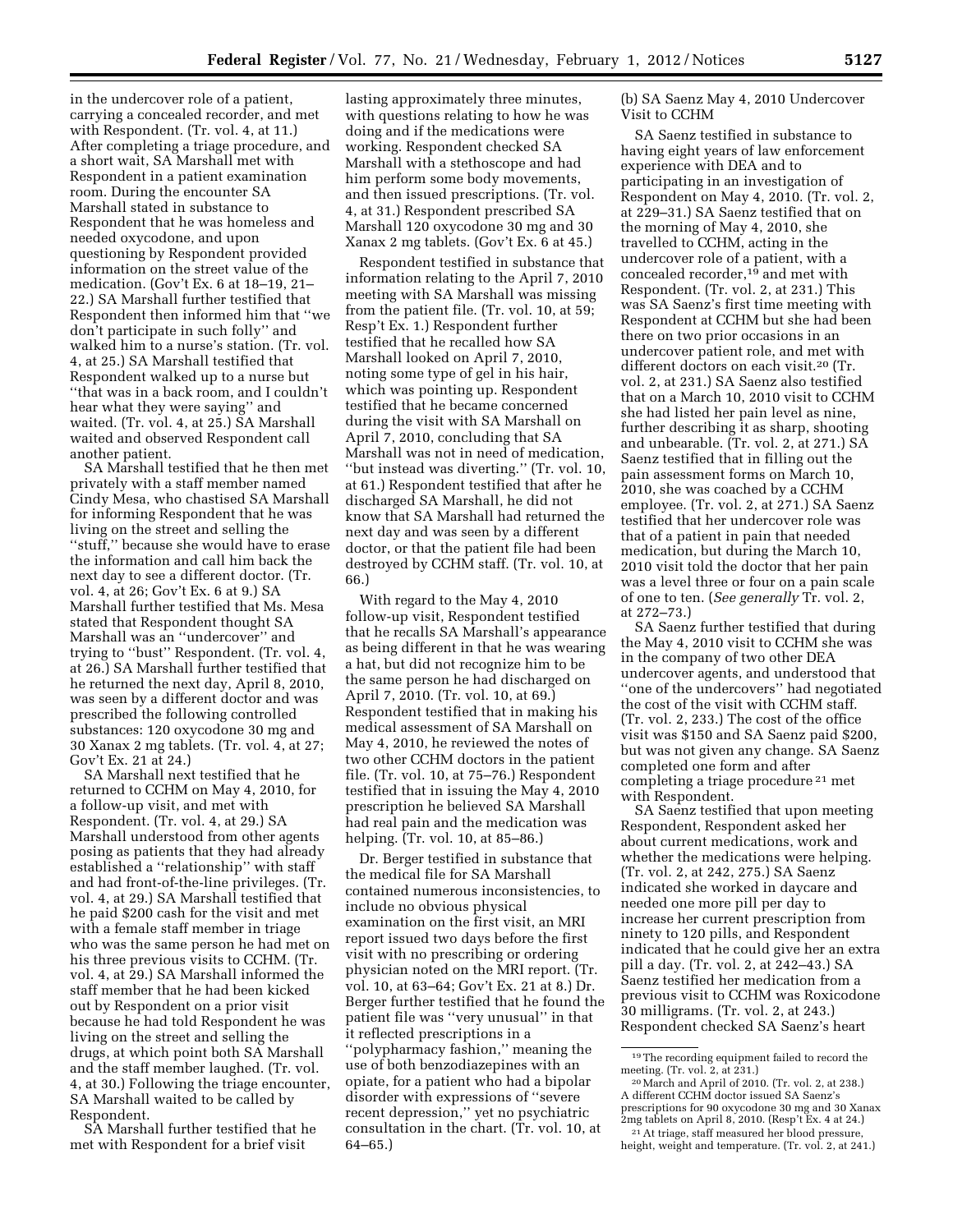rate with a stethoscope and asked where the pain was located. Respondent printed the prescriptions and advised SA Saenz not to share or sell the medication. Respondent did not discuss prior CCHM visits with SA Saenz, nor did he discuss a treatment plan, objectives, goals, risks, benefits or alternative medications. (Tr. vol. 2, at 249–51.)

Respondent issued SA Saenz prescriptions for 120 Roxicodone 30 mg and 30 Xanax 2 mg tablets on May 4, 2010. (Tr. vol. 2, at 245; Gov't Ex. 15 at  $1-2.$ 

Respondent testified in substance that when he met with SA Saenz on May 4, 2010, he was aware from the patient file that she had two prior visits to CCHM, and was seen by two different physicians with initial complaints of back pain. (Tr. vol. 10, at 173–75.) Respondent testified that the initial treatment regimen was Motrin, a Medrol dose pack and Vicodin, which was changed on the second visit to oxycodone 30 mg three times per day, as well as Xanax for sleep. (Tr. vol. 10, at 175; Resp't Ex. 4 at 24–25.) Respondent further testified that his thought process on the May 4, 2010 visit was to try and ''dial in the right dose'' based in part on information contained in the file, and information learned from the patient. (Tr. vol. 10, at 176–80.) Respondent also testified that SA Saenz had convinced him that her pain was still significant, and he relied upon the truthfulness of the information provided by SA Saenz to increase the dose by one tablet per day. (Tr. vol. 10, at 177 & 180.)

Dr. Berger testified in substance and in error that Respondent had treated SA Saenz on April 8, 2010.22 (Tr. vol. 7, at 129, 135 & 137; Tr. vol. 8, at 206.) Dr. Berger also erroneously stated in his report: ''On 4–8–10. Dr. Wolff sees the patient for a second time \* \* \*'' (Gov't Ex. 32 at 78; Tr. vol. 8, at 207.) Dr. Berger further stated in his report the belief that the April 8, 2010 patient chart had a signature that appeared to belong to Respondent, which was also erroneous. (Gov't Ex. 32 at 80; Tr. vol. 8, at 199–207.) Dr. Berger also erroneously concluded in his written report that a urinalysis report dated March 10, 2010, was ''positive for Phencylidine, [a]nti-depressants, amphetamine, clearly making her a potential dangerous patient to prescribe narcotics to.'' (Gov't Ex. 32 at 82; Tr. vol. 8, at 190–202.)

(c) SA O'Neil, May 4, 2010 Undercover Visit to CCHM

SA O'Neil testified in substance that he had five years of law enforcement experience with DEA and participated in an investigation of Respondent on May 4, 2010. (Tr. vol. 3, at 301.) SA O'Neil testified that on May 4, 2010, he travelled to CCHM acting in the undercover role of a patient, with a concealed recorder, and met with Respondent. (Tr. vol. 3, at 302, 308.) This was SA O'Neil's first time meeting with Respondent at CCHM but he had been there on two prior occasions in an undercover patient role.23 SA O'Neil further testified that he was in the company of other undercover DEA agents. He paid \$200 cash for the visit costing \$150, letting a CCHM staff member "keep the change." (Tr. vol. 3, at 305.) SA O'Neil informed a female staff member that he was with three other ''patients,'' two with him and one on the way, but they ''were all together,'' and asked her to put their charts in a stack, which she did. (Tr. vol. 3, at 305.)

SA O'Neil next testified that when called to the triage area, he stated to a female staff member ''the fact that there was going to be four of us and I'd be quadrupling my money.'' (Tr. vol. 3, at 306.) In response, the staff member shook her head. SA O'Neil later stated to the same staff member during triage that he did not take the medication, to which the staff member indicated: ''I know you don't take them,'' implying that she was not ''stupid.'' (Gov't Ex. 14 at 25.)

SA O'Neil testified that after waiting for a period of time following triage he was called and met with Respondent. During the meeting SA O'Neil requested an increase in medication, noting at one point that he had run out of the previous prescription and needed more. (Tr. vol. 3, at 340.) SA O'Neil specifically asked if Respondent could increase the Roxicodone dosage from 120 to 210 tablets, to which Respondent replied: ''I mean maybe, maybe eventually, but \* \* \*." and concluded by stating he absolutely could not double the medication now. (Tr. vol. 3, at 312; Gov't Ex. 14 at 30.) SA O'Neil also informed Respondent that he had taken liquid oxycodone from a friend, prompting Respondent to reply: ''Don't even tell me that.'' (Gov't Ex. 14 at 30.) Respondent counseled SA O'Neil about the dangers of taking liquid oxycodone and informed SA O'Neil that talking

about using another patient's medication in a pain clinic could result in getting discharged. (Tr. vol. 3, at 313, 354; Gov't Ex. 14 at 31–32.) Respondent asked SA O'Neil to lift his upper and lower extremities and had him breathe in and out. SA O'Neil testified that Respondent discussed how he was doing on the medication and counseled him on stretching exercises. (Tr. vol. 3, at 313–14, 361.) Respondent counseled SA O'Neil on safekeeping and use of medication. (Tr. vol. 3, at 351.)

On May 4, 2010, Respondent issued SA O'Neil prescriptions for 150 Roxicodone 30 mg, 90 Roxicodone 15 mg and 30 Xanax 2 mg tablets. (Gov't Ex. 14 at 53–54.) On April 7, 2010, Dr. [L.C.] issued SA O'Neil prescriptions for 120 oxycodone 30 mg, 90 oxycodone 15 mg, 30 Xanax 2 mg and 30 Lisinopril 24 20 mg tablets. (Tr. vol. 10, at 151; Resp't Ex. 3 at 24.) On March 10, 2010, Dr. [L.C.] issued SA O'Neil prescriptions for 120 oxycodone 15 mg and 30 Xanax 2 mg tablets. (Tr. vol. 10, at 150–51; Resp't Ex. 3 at 24–25.)

Respondent testified in substance that another CCHM doctor had treated and prescribed medication to SA O'Neil on the April 7 and March 10, 2010 visits. Upon inquiry, Respondent learned from SA O'Neil that SA O'Neil had not filled the blood pressure medication prescription. (Tr. vol. 10, at 152.) Respondent further testified that in talking with SA O'Neil Respondent understood most of the pain to be in the lower back, and the present dose was insufficient. (Tr. vol. 10, at 152–53.) With regard to SA O'Neil's statement that he had used liquid oxycodone, Respondent testified that his statement ''Don't even tell me that,'' was not meant to ignore the issue but rather indicated Respondent's being ''disturbed'' and ''hurt'' to hear of patients using a dangerous product. (Tr. vol. 10, at 155.) Respondent testified that he explained at length the dangers of using liquid oxycodone, to include death, and believed at the end of his comments that SA O'Neil accepted the rules and guidelines. (Tr. vol. 10, at 159.) Respondent also testified that he told SA O'Neil about Williams stretching exercises, and to look them up on the computer.25

UC1: Yeah

<sup>22</sup>This error was compounded by Government counsel's questions on direct examination, which misstated the evidence, given that SA Saenz had previously testified during the hearing that she first met Respondent at CCHM on May 4, 2010. (*Compare* Tr. vol. 7, at 137, *with* Tr. vol. 2, at 231.) 23March and April, 2010. (Tr. vol. 3, at 301–02.)

<sup>24</sup>Lisinopril is a blood pressure medication. (Tr. vol.  $10.$  at  $151.$ )

<sup>25</sup>The undercover transcript (Gov't Ex. 14 at 34) reflects in relevant part:

WOLFF: Maybe the person that gave you the, uh \* \* \*

UC1: [LAUGHS]

WOLFF: Oxy [U/I]

WOLFF: let you use the computer, in light [PH] of the fact that they're trying to murder you.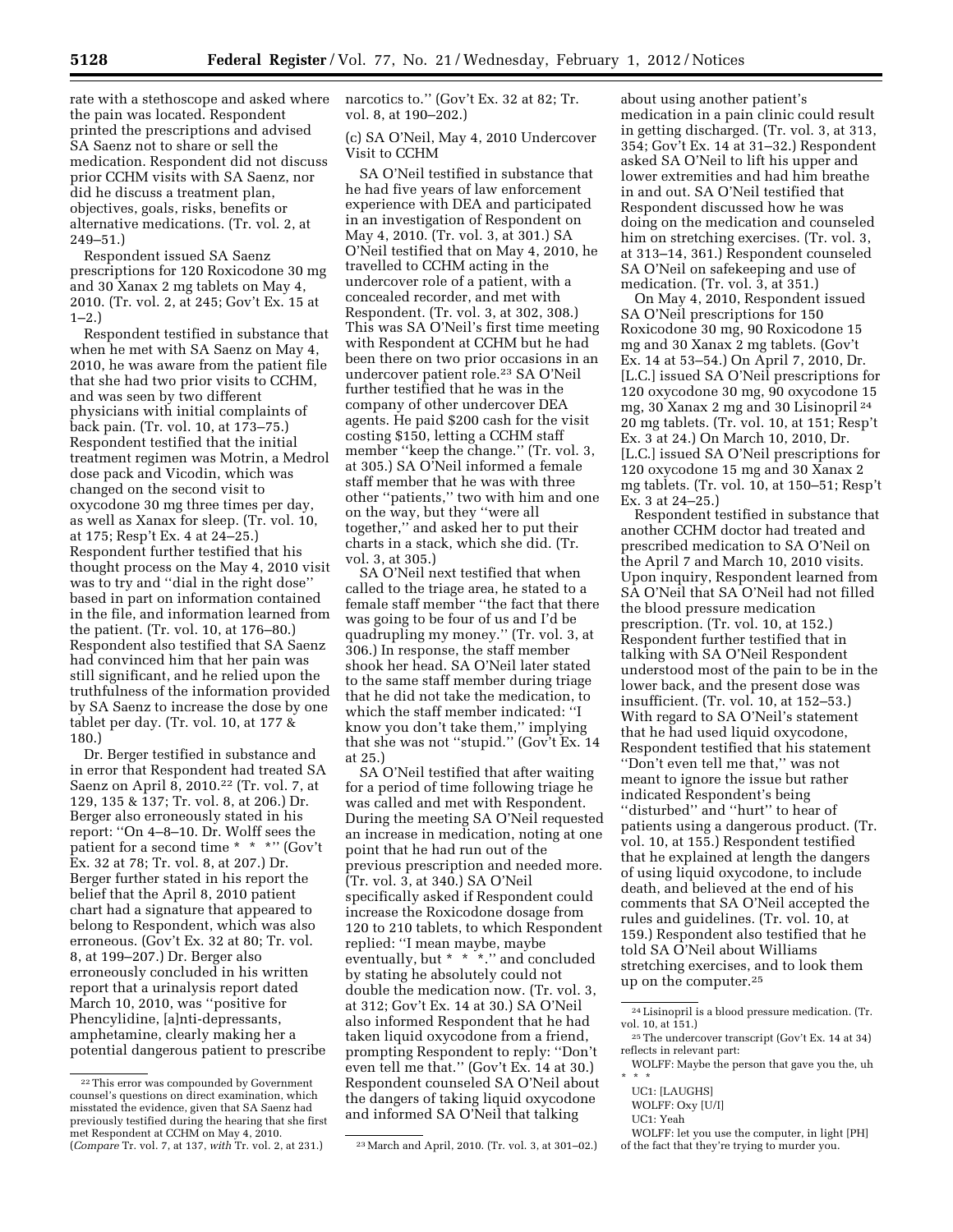Dr. Berger testified in substance that the medical file for SA O'Neil had several blank pages, including the history and physical examination forms, as well as several forms that had dates inconsistent with the office visit in March 2010. (Gov't Ex. 23, at 10, 12–13; Tr. vol. 7, at 108–09.) Dr. Berger testified that the existence of blank forms in a medical file is significant because it goes to the ''degree of caution in the practice.'' (Tr. vol. 7, at 117.) Not having a history and physical in the chart is ''absolutely below the standard of care.'' (Tr. vol. 7, at 117.)

Dr. Berger further testified that the patient file reflected a drug screen dated March 10, 2010, which was positive for benzodiazepines only, but contained no indication of a test for alcohol. (Tr. vol. 7, at 113; Gov't Ex. 23 at 27.) Dr. Berger testified that in his opinion, there was no legitimate basis to treat SA O'Neil with ''such large doses of narcotics without going through other channels first,'' to mean such things as a review of prior medical records, other diagnostic tests, medications, x-rays, nerve conduction studies and an orthopedist consultation. (Tr. vol. 7, at 116.) Dr. Berger further testified that SA O'Neil's mention of using liquid oxycodone shows the patient has a tendency to receive medications illegally through diversion, which makes them ''a very unlikely candidate to receive further narcotic prescriptions \* \* \*.'' (Tr. vol. 7, at 125–26.)

# (d) TFO Doklean, July 23, 2010 Undercover Visit to CCHM

TFO Doklean testified in substance that she had approximately fourteen years of law enforcement experience, most recently working in a Tactical Diversion Squad, and participated in an investigation of Respondent on July 23, 2010. (Tr. vol. 1, at 176, 178–79.) TFO Doklean testified that on July 23, 2010, she travelled to CCHM acting in the undercover role of a patient,<sup>26</sup> with a concealed audio and video recorder,<sup>27</sup> and met with Respondent for approximately ten minutes. (Tr. vol. 1, at 177, 178, 181 & 268; Gov't Ex. 4.) The patient file indicates this was TFO Doklean's first visit to CCHM in her

undercover role. (*See* Gov't Ex. 25.) TFO Doklean was in the company of several other DEA agents acting in undercover roles as patients, and the group was represented by an undercover agent posing in the role of ''crew leader or ringleader'' who was bringing all of the undercover patients to the clinic. (Tr. vol. 1, at 186.) TFO Doklean testified that she paid \$300 for the office visit and another \$200 to a CCHM staff member named Linda for ''VIP treatment,'' meaning expedited service. (Tr. vol. 1, at 186, 187.)

TFO Doklean further testified that the portion of the clinic she observed during her visit to CCHM included examination rooms, waiting areas, a pharmacy dispensary, triage area, front desk and a restroom. (Tr. vol. 1, at 179, 180.) TFO Doklean testified that while waiting for her appointment she engaged in a brief conversation with a male seated next to her regarding levels of prescribing at CCHM, and he told her that even if she was started on low levels of medication ''they will bump you up.'' (Tr. vol. 1, at 185.) TFO Doklean also testified that she observed a sign in the waiting room that stated: ''Please be aware that outside pharmacies are reporting prescription transactions to law enforcement agencies. Feel free to discuss this with your physician.'' (Tr. vol. 1, at 193.)

TFO Doklean testified that following a triage process she met with Respondent. Upon inquiry, TFO Doklean informed Respondent of issues for the prior six months with neck pain of unknown origin. (Gov't Ex. 4 at 31.) Respondent indicated in substance confusion because TFO Doklean had provided an MRI report of her back, not her neck. (Tr. vol. 1, at 201.) TFO Doklean further testified that she informed Respondent that the pain fluctuates from a two or three upwards, depending on the day, and impacts her daily activities, including child care. (Tr. vol. 1, at 202.) Later, when Respondent inquired whether TFO Doklean drank alcohol, TFO Doklean stated to Respondent that she had been in rehab last year in November, but was "clean and sober." (Tr. vol. 1, at 203; Gov't Ex. 4 at 34.) TFO Doklean testified that Respondent made no further inquiry regarding where, why or how long she had been in rehabilitation. (Tr. vol. 1, at 203; Gov't Ex. 4 at 34–36.) Upon inquiry about taking medication, TFO Doklean stated to Respondent that in addition to Advils she has been taking some ''blues'' obtained from a friend on and off for about six months, representing that they seemed to help. (Gov't Ex. 4 at 34.) TFO Doklean testified that the term ''blues'' is street

terminology for oxycodone 30 milligram tablets. (Tr. vol. 1, at 204.)

TFO Doklean next testified that Respondent examined her breathing with a stethoscope and requested that she perform range-of-motion exercises, including turning her head, which she successfully completed without display or complaint of pain. (Tr. vol. 1, at 205 & 206.) Respondent inquired and confirmed that TFO Doklean was not currently taking medications, and stated that he would get TFO Doklean started on some medication, cautioning her on the use and safe storage of the medication. (Tr. vol. 1, at 286; Gov't Ex. 4 at 36.) TFO Doklean then asked if she was going to get some ''blues'' and Respondent stated in substance that he would look at the chart and ''see what we can do for you.'' (*Id.*)

Respondent issued TFO Doklean a prescription for 120 Roxicodone 30 mg tablets, which CCHM filled for a cost of \$600 cash. (Tr. vol. 1, 189, 190; Gov't Ex. 4 at 54.) TFO Doklean testified that in addition to requesting but not receiving a prescription for Xanax from Respondent, she also did not know what kind of prescription would be provided until after her meeting with Respondent had already concluded.

TFO Doklean also testified that she had been unsuccessful in persuading a CCHM office manager named Richard to increase the amount of the Roxicodone prescription, noting to Richard that ''[i]t's not enough to finance what I need to pay,'' which Richard acknowledged he understood. (Tr. vol. 1, at 290; Gov't Ex. 4 at 40.) TFO Doklean further testified that following her meeting with Respondent, Richard provided instruction and direction about concerns that Respondent had about patients ''not putting the proper things in the paperwork,'' and that the patients needed to say that they were in pain on the paperwork, and to tell the doctors they were in pain. This information was also directed to the undercover patients who had not yet been seen by a doctor. (Tr. vol. 1, at 188; Gov't Ex. 4 at 39–40.) Richard further stated to TFO Doklean (referring to Respondent): ''This guy is a little  $* * *$  this guy is a little  $* *$ you know \* \* \* serious and by the book in making sure \* \* \* uh \* \* \* He does everything \* \* \* partly because he's been in a clinic that's been shut down before, so, it's very hard for him. He knows \* \* \* you guys are cool.'' (Tr. vol. 1, at 290; *id.* at 40.)

Respondent testified in substance that based on TFO Doklean's statements, he believed she had both neck and back pain, and the pain was significant enough at times to impact her ability to provide care for her children. (Tr. vol.

UC1: [LAUGHS]

WOLF: [PAUSE] Google that. William's stretching exercises.

<sup>26</sup>The undercover role included identification information and an actual MRI report of the undercover officer's back taken in advance of the appointment. The MRI was provided to the clinic. (Tr. vol. 1, at 215; Gov't Ex. 4 at 60, 61.)

<sup>27</sup>TFO Doklean testified that she had a concealed recording device in her possession throughout her visit to CCHM, with the exception of a few minutes when the recorder was in possession of another undercover agent. (Tr. vol. 1, at 239.)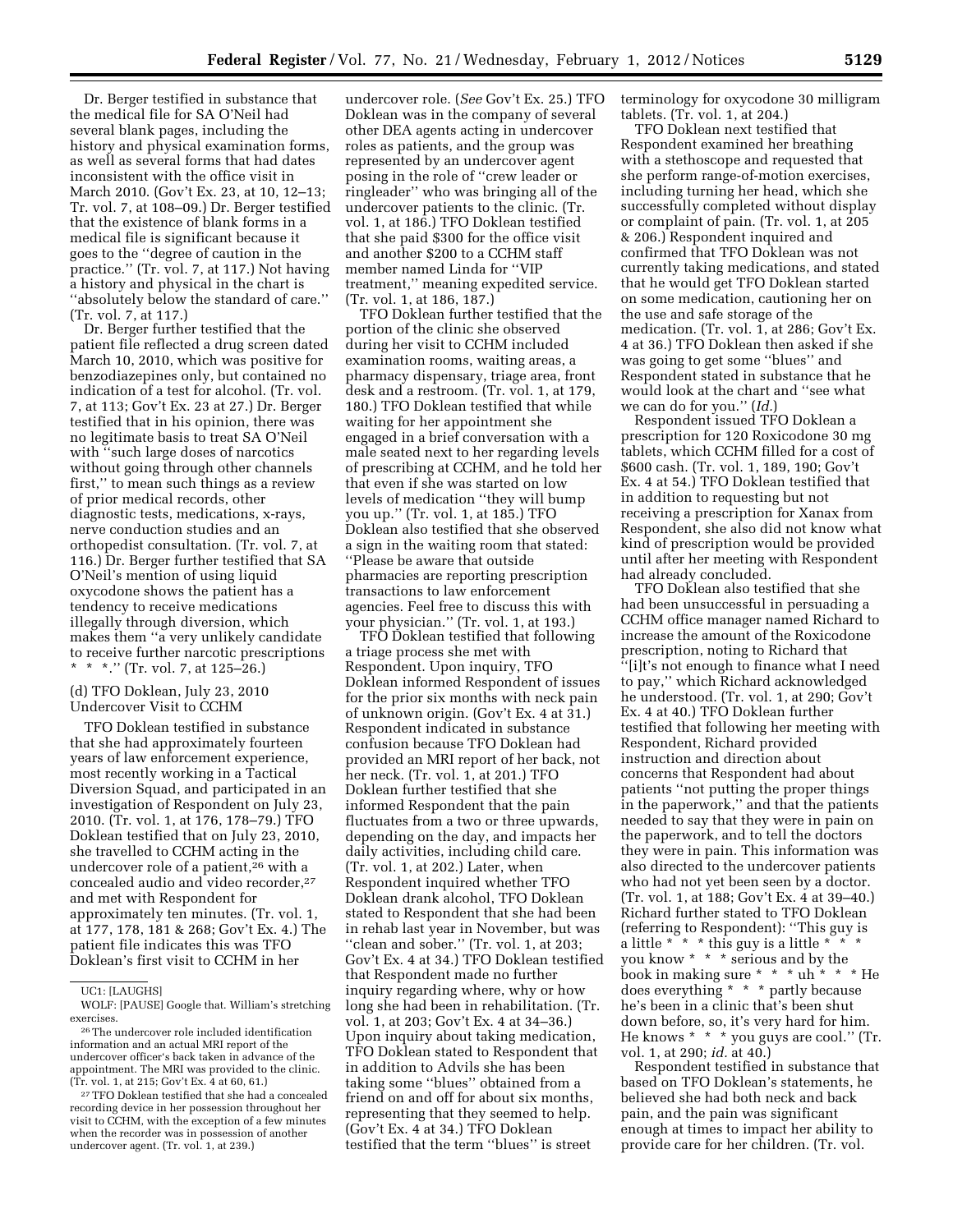10, at 186, 189 & 190–91.) Respondent further testified that he was concerned with her drinking, but understood from TFO Doklean that she had been out of ''rehab'' and sober for eight or nine months. (Tr. vol. 10, at 192.) Respondent testified that with regard to the term ''blues'' and whether it constituted a ''red flag'' for prescribing, he did not ''want to make a value judgment upon her as to why she used that term'' rather than Roxicodone 30 mg. (Tr. vol. 10, at 193.) Respondent further explained that use of the term ''blues'' and previously buying or receiving a controlled substance outside of a prescription is not a disqualifier to his prescribing controlled substances to such a patient.

Respondent also testified that he gave TFO Doklean a prescription for an MRI of her neck and expected to review an MRI report on the next follow-up visit. (Tr. vol. 10, at 197.) Respondent further testified that he prescribed Roxicodone 30 mg tablets because of the severity of the unrelieved pain, and planned to reevaluate the patient in one month. (Tr. vol. 10, at 198.) Respondent testified with regard to the patient file, explaining that he documented various statements by TFO Doklean, including past history of alcohol use. (Tr. vol. 10, at 202.)

Dr. Berger testified in substance that the patient file reflected that TFO Doklean had a prior history of alcohol rehabilitation, but did not list her treating physician, type of treatment or that TFO Doklean had mentioned that she had obtained narcotics on the street. (Tr. vol. 7, at 146.) Dr. Berger testified that this information, taken together, ''preclude her from being a good candidate for receiving controlled drugs'' on her first visit, and that such a prescription would not be in compliance with ''the established care in Florida.'' (Tr. vol. 7, at 147.) Dr. Berger testified that Respondent was not in compliance with the established standard of care for TFO Doklean, based on Respondent's failure to conduct a complete physical examination, inquire further about past drug use and rehabilitation, or engage in appropriate consultations, among other deficiencies. (Tr. vol. 7, at 153–55.)

Dr. Berger's report similarly concluded that Respondent's treatment of TFO Doklean fell below the standard of care in the areas of patient evaluation, informed consent and agreement for treatment, periodic review, consultation, medical records and compliance with controlled substances laws and regulations. (Gov't Ex. 32 at 32–35.)

(e) SA Brigantty, July 23, 2010 Undercover Visit to CCHM

SA Brigantty testified in substance that he had nine years of law enforcement experience with DEA and participated in an investigation of Respondent on July 23, 2010. (Tr. vol. 2, at 13–16.) SA Brigantty testified that on July 23, 2010, he travelled to CCHM acting in the undercover role of a patient,28 with a concealed audio and video recorder, and met with Respondent. (Tr. vol. 2, at 16, 22 & 26.) This was SA Brigantty's first time visiting CCHM as an undercover patient. (Tr. vol. 2, at 17.) SA Brigantty was in the company of several other DEA agents acting in undercover roles as patients, and the group was represented by a DEA agent acting in the undercover role of ringleader and patient. (Tr. vol. 2, at 17–19.) CCHM staff members also understood this role, and treated the undercover agents as a group. (Tr. vol. 2, at 17 & 18.) SA Brigantty paid \$200 for the office visit, which was the same for each member of the group and included an expediting fee, and SA Brigantty later paid \$750 for medication prescribed and another \$50 tip to a female CCHM staff member during the clinic visit. (Tr. vol. 2, at 19, 42.)

SA Brigantty further testified that prior to meeting with Respondent he filled out various clinic forms, with assistance from CCHM staff. (Tr. vol. 2, at 2, 60–80.) Following a triage procedure, SA Brigantty testified that he met with Respondent. During the meeting, which lasted approximately fifteen minutes (*see* Gov't Ex. 9 at 35– 46), SA Brigantty informed Respondent about lower back pain which SA Brigantty stated had been present for fifteen years, and was caused by heavy lifting. (Tr. vol. 2, at 22, 59 & 89; Gov't Ex. 9 at 36.) SA Brigantty testified that he informed Respondent that he had been taking pain medicine in the form of ''Oxys, 30 milligrams'' and a ''Zany bar'' referring to Xanax, which he purchased ''off the street.'' (Tr. vol. 2, at 37; Gov't Ex. 9 at 41.) SA Brigantty also represented to Respondent that the pain at times was a six or greater, and at times could be debilitating. (Tr. vol. 2, at 92, 96; Gov't Ex. 9 at 37.)

SA Brigantty testified that prior to being seen by Respondent he was standing outside Respondent's office and noted that Respondent was ''walking around, nervous like, trying to

figure out what was going on,'' and before seeing SA Brigantty went to see another doctor for approximately twenty minutes. (Tr. vol. 2, at 97.) SA Brigantty further testified that he had then heard from other undercover officers present at CCHM that ''you need to say you are in pain'' in order for Respondent and the rest of the doctors to prescribe pain. (Tr. vol. 2, at 97–98.)

SA Brigantty further testified that during the office visit, Respondent performed a brief examination in the form of having him push, pull and lift his upper and lower extremities, and also showed SA Brigantty a chart. (Tr. vol. 2, at 40–43.) During the examination Respondent asked SA Brigantty a series of questions about past medical issues, including blood pressure, to which SA Brigantty responded that he had been informed earlier that it was high. (Gov't Ex. 9 at 40.) Respondent then acknowledged it was very high and counseled SA Brigantty on the need for re-evaluation, meaning the ''need to find a regular medical doctor as soon as possible'' to be rechecked. (Gov't Ex. 9 at 42.) Respondent inquired of SA Brigantty what he had previously been prescribed, and SA Brigantty stated ''Oxy Thirties,'' further explaining when asked by Respondent whether he ''use to go to American Pain'' that he put that on the form because the ''girls outside'' told him he had to write something. (Gov't Ex. 9 at 44.) SA Brigantty explained to Respondent that he was not seeing a physician and could barely afford to come to CCHM. Respondent made no inquiry regarding SA Brigantty's statement of falsely listing American Pain as a current or former treatment provider. (Gov't Ex. 9 at 44–46; 60–V– 0010.)

Respondent issued SA Brigantty a prescription for 150 Roxicodone 30 mg tablets. (Tr. vol. 2, at 45; Gov't Ex. 9 at 53–54.)

Respondent testified in substance that he believed SA Brigantty had described significant pain, and even though SA Brigantty had previously been on a lot of medication, Respondent felt it reasonable to start him on a lower dose of 150 Roxicodone 30 mg tablets, to be taken up to five times per day. (Tr. vol. 10, at 265.) Respondent further testified that he did not believe it necessary to prescribe Xanax because the patient stated that if his pain were under control he would sleep better. (Tr. vol. 10, at 265.) Respondent also testified that the MRI report reflected significant disc disease, with disc bulging and ''evidence of boney abnormality compressing the spinal cord as well as both areas where the nerve comes out

<sup>28</sup>The undercover role included identification information and an actual MRI report of the undercover officer's back taken in advance of the appointment. The MRI was provided to the clinic prior to the appointment. (Tr. vol. 2, at 29–30; Gov't Ex. 9 at 55;  $\overrightarrow{Gov}$ 't Ex. 26 at 22.)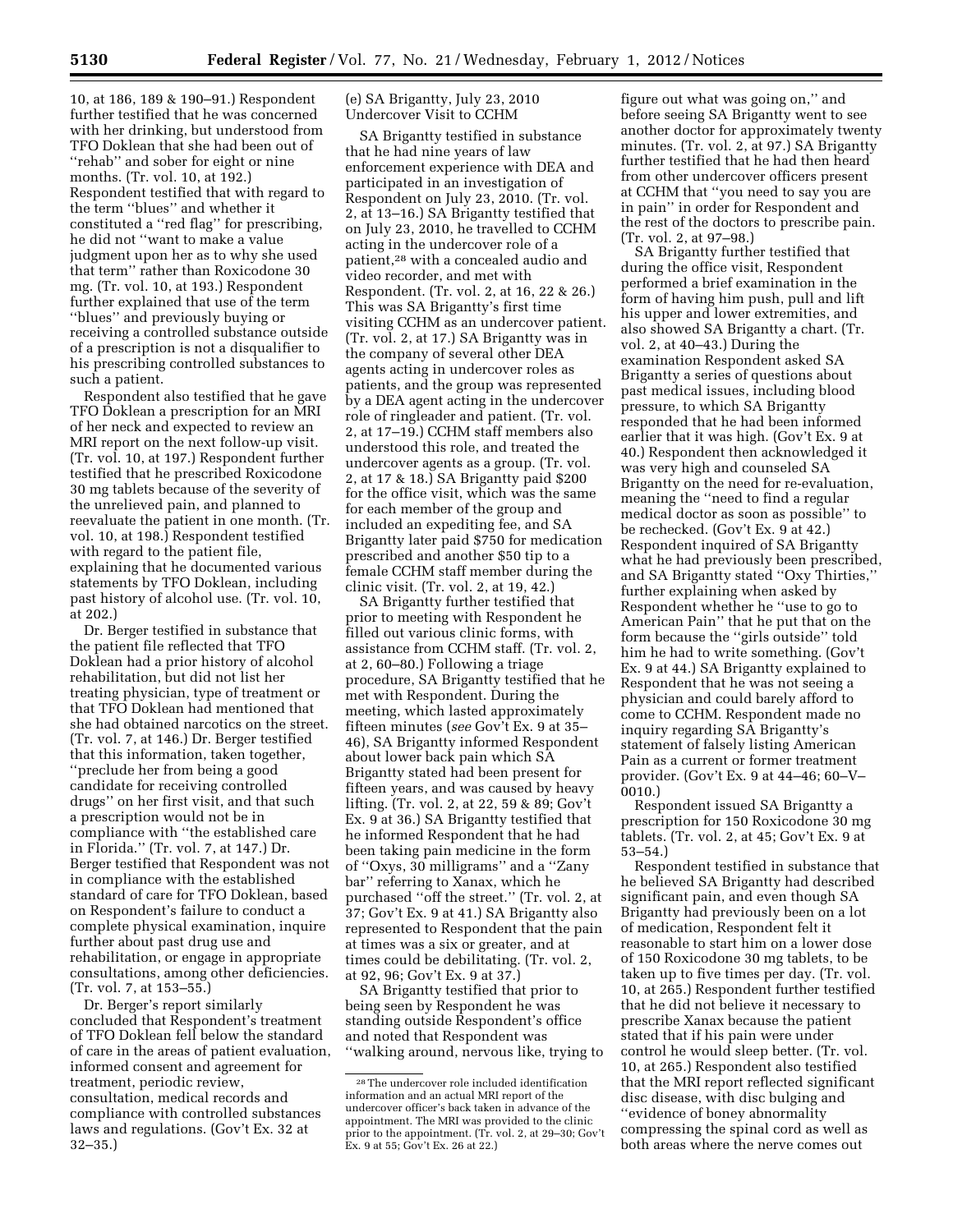\* \* \*.'' which correlated with SA Brigantty's complaint of pain. (Tr. vol. 10, at 267.)

Dr. Berger testified in substance that a patient who represents that he is illegally buying drugs on the street, and is requesting the same drug to be prescribed, would be precluded from receiving prescriptions for controlled substances. (Tr. vol. 7, at 161.) Dr. Berger further testified that based on his review of the medical file, he did not see anything that justified the issuance of controlled substances. (Tr. vol. 7, at 162; Gov't Ex. 26.)

(f) SA Priymak, April 7 and May 4, 2010 Undercover Visits to CCHM

SA Priymak testified in substance to having worked for DEA since 2004 and to participating in an investigation of Respondent on April 7 and May 4, 2011. (Tr. vol. 2, at 314–15.) On April 7, 2011, SA Priymak travelled to CCHM acting in the undercover role of a patient, carrying a concealed audio recorder. SA Priymak testified to seeing several dozen people in the waiting room, and to paying \$175 cash to the receptionist. (Tr. vol. 2, at 318–19.) After completing a series of forms and a triage procedure,29 SA Priymak met with Respondent. (Tr. vol. 2, at 320–21.) SA Priymak further testified that he informed Respondent that he had a little bit of pain in his neck with a pain level of two and three, which Respondent stated was low for him to write a prescription. (Tr. vol. 2, at 322–23.) SA Priymak also testified that upon questioning by Respondent, SA Priymak increased the level to five. (Tr. vol. 3, at 15.) SA Priymak informed Respondent that he was taking 160 milligrams of OxyContin per day along with a quantity of Xanax and Soma, stating he was buying them ''off the street.'' (Tr. vol. 2, at 323, 376.) SA Priymak also indicated a history of intravenous drug use which ended five years prior and current use of alcohol. (Gov't Ex. 5 at 38 & 41.)

SA Priymak next testified that Respondent informed him he would not write a prescription for thirty milligram ''oxi's'' so SA Priymak inquired about fifteen milligrams, to which Respondent shook his head and said yes. (Tr. vol. 2, at 324.) SA Priymak further testified that Respondent asked him if he wanted Xanax, to which SA Priymak said yes. (Tr. vol. 2, at 325.) Respondent also suggest to SA Priymak that he go to a rehabilitation facility. (Tr. vol. 2, at

325.) Respondent wrote a prescription to SA Priymak for 150 Roxicodone 15 mg and 30 Xanax 2 mg tablets. (Gov't Ex. 5 at 63–64.)

SA Priymak further testified that he returned to CCHM on May 4, 2010, for a follow-up appointment with Respondent. (Tr. vol. 2, at 327.) The cost of the appointment was \$150, for which SA Priymak paid \$200 in cash to CCHM staff but was not given change back. (Tr. vol. 2, at 328.) After a wait and triage procedures, SA Priymak met with Respondent for a very short visit lasting approximately less than four minutes. (Tr. vol. 2, at 328; Gov't Ex. 5 at 2–5.) SA Priymak testified that Respondent checked his breathing and again issued prescriptions for 150 Roxicodone 15 mg and 30 Xanax 2 mg tablets. (Tr. vol. 2, at 328–29; Gov't Ex. 5 at 65–66.) Respondent did not raise the issue of rehabilitation or the use of alcohol during the patient encounter on May 4, 2010. (Gov't Ex. 5 at 54–58.)

Respondent testified in substance that the MRI report associated with the April 7, 2010 visit had been verified. (Resp't Ex. 1 at 25; Tr. vol. 10, at 91.) Respondent further testified that he believed SA Priymak's reference to pain as a one, two and zero to be confusion on the part of the patient, and Respondent attempted to ''clarify'' but not coach the patient in arriving at a pain number. (Tr. vol. 10, at 94–95.) Respondent testified that during the course of his meeting with SA Priymak, Respondent came to believe that SA Priymak was from ''another country'' and was not communicating properly. (Tr. vol. 10, at 99.) Respondent explained that he asked a series of questions, including history of past treatment, alcohol and drug use. (Tr. vol. 10, at 102–03.) Respondent testified that he declined to write a prescription for the type and quantity of medication requested by SA Priymak; rather he used his medical judgment based on his interpretation and assessment of the degree of pain, but was convinced that SA Priymak had significant pain. (Tr. vol. 10, at 108.)

Respondent also testified that he does not believe a doctor is precluded from prescribing controlled substances to a patient who has previously taken or is currently taking illegal drugs or drugs without a prescription. (Tr. vol. 10, at 111.) With regard to the prescription for Xanax, Respondent testified that he prescribed it because SA Priymak stated he had problems sleeping, and Respondent felt it was medically appropriate. (Tr. vol. 10, at 116.) Respondent declined to prescribe Viagra, which SA Priymak had requested, because he saw no medical

indication to support SA Priymak's request. (Tr. vol. 10, at 117.) Respondent testified that he diagnosed SA Priymak with neck pain, chronic pain and cervical disc disorder. (Tr. vol. 10, at 125.)

With regard to the May 4, 2010 follow-up visit, Respondent testified that he would have had the prior file information available to him, and relied on the truthfulness of what patients represent, including patient forms with attestations of truthfulness. (Tr. vol. 10, at 131; Resp't Ex. 2 at 15.) Respondent further testified that people may try to deceive him but he is ''always on the lookout to catch that,'' noting he is not perfect. (Tr. vol. 10, at 132.) Respondent testified that his interpretation of the March 10, 2010 MRI report was ''consistent with a patient having significant neck pain.'' (Tr. vol. 10, at 138; Resp't Ex. 2 at 25.) Respondent testified that based on the patient's representations that he was doing well, Respondent prescribed SA Priymak the same dose of medications.

Dr. Berger testified in substance that after a review of the patient file, among other information, he was of the opinion that prescriptions for Roxicodone and Xanax on April 7, 2010, were unwarranted, particularly given the patient's history of being an intravenous drug user and having purchased drugs illicitly on the street. (Tr. vol. 7, at 92.) Dr. Berger further testified that his review of the patient file noted a discrepancy between the chart, which referenced Roxicodone 30 mg, and the actual prescription, which Respondent issued for Roxicodone 15 mg. (Tr. vol. 7, at 97; Gov't Ex. 22 at 22–24.) Dr. Berger also testified that from April 7, 2010 to May 4, 2010, there was no significant information to legitimize the reissuance of a prescription for controlled substances, explaining that the patient had not gone for another opinion, to include other therapies to reduce narcotic requirements. (Tr. vol. 7, at 98.)

Consistent with his testimony, Dr. Berger opined in his written report that Respondent ''fell below the standard of care and treatment of this particular UC patient.'' (Gov't Ex. 32 at 73.) In support of this opinion, Dr. Berger noted that Respondent's evaluation lacked a complete history of pain, prior treatments, effects, physicians and records, among other deficiencies. (Gov't Ex. 32 at 73.)

#### (g) SA Zdrojewski, July 23, 2010 Undercover Visit to CCHM

SA Zdrojewski testified in substance that he had nine years of law enforcement experience with DEA, most

<sup>29</sup>The triage procedure at CCHM generally consisted of a collection of biometric information such as height, weight and blood pressure, and sometimes included urinalysis testing.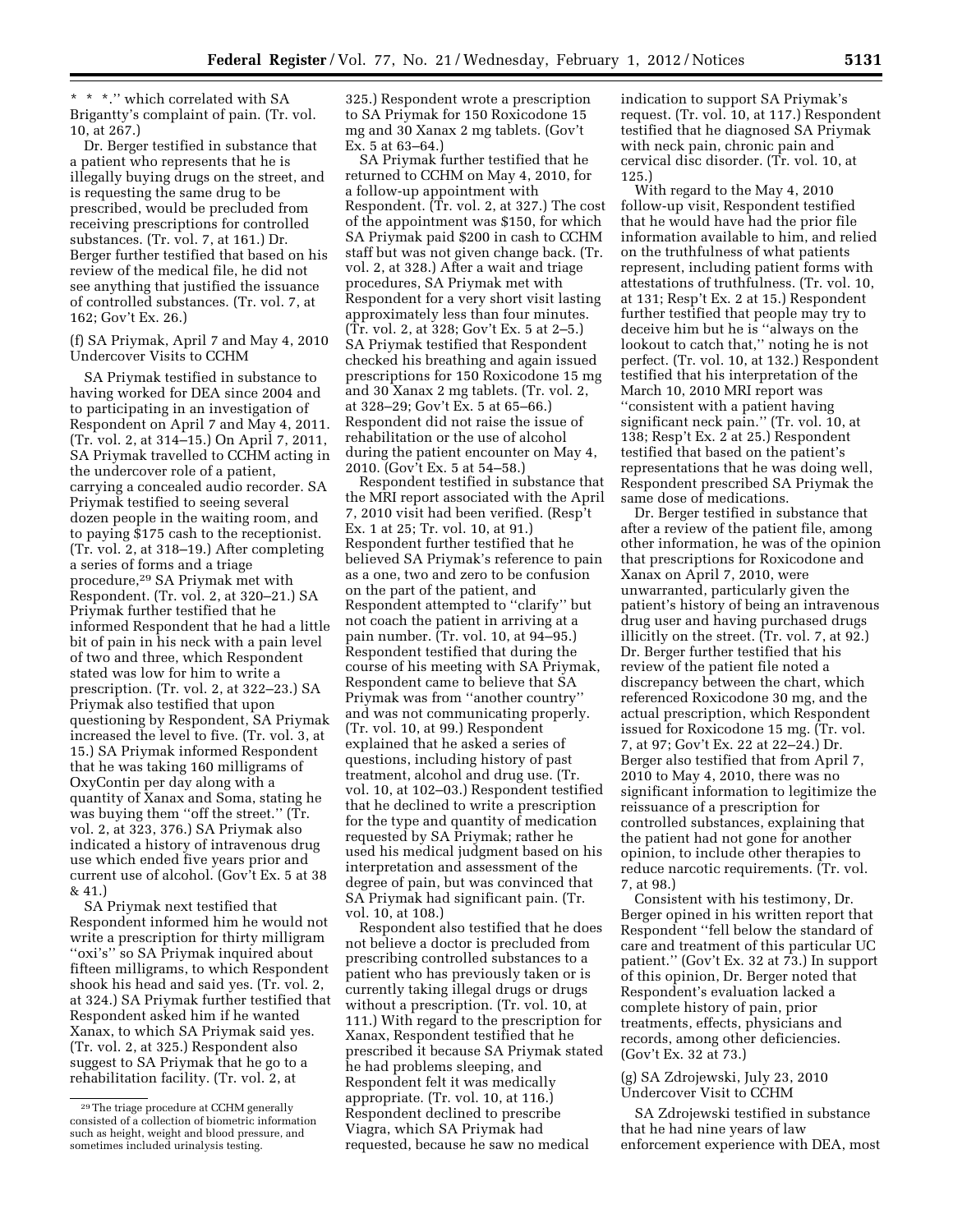recently working in a Tactical Diversion Squad, and participated in an investigation of Respondent on July 23, 2010. (Tr. vol. 3, at 68–69.) SA Zdrojewski testified that on July 23, 2010, he travelled to CCHM, acting in the undercover role of a patient,<sup>30</sup> with a concealed audio recorder, and met with Respondent. (Tr. vol. 3, at 69 & 71.) SA Zdrojewski was in the company of several other DEA agents acting in undercover roles as patients, and the group was represented by a DEA agent, SA Jack Lundsford, acting in the undercover role of ''ringleader'' for the undercover patients. (Tr. vol. 3, at 69– 72.) SA Zdrojewski testified that he paid \$300 for the office visit and another \$200 to SA Lundsford to be given to CCHM staff for ''VIP treatment.'' (Tr. vol. 3, at 72.)

SA Zdrojewski next testified that following completion of ''paperwork'' he waited and was eventually called to a triage room, where two female CCHM staff members recorded his height, weight and blood pressure. (Tr. vol. 3, at 73 & 76.) SA Zdrojewski was asked to provide a urine sample and noted during the process that other than directions from staff, the urinalysis process was unsupervised. (Tr. vol. 3, at 78.) After providing the urine sample to staff, SA Zdrojewski testified that he told staff members that he had ''fooled around with the test'' but no one said anything to him. (Tr. vol. 3, at 79.)

SA Zdrojewski further testified that he eventually was called and met with Respondent for approximately ten minutes.31 (Tr. vol. 3, at 83.) Upon inquiry by Respondent, SA Zdrojewski stated in substance that he had been having intermittent neck pain for approximately one and one-half years, but did not know the cause. (Tr. vol. 3, at 86, 87 & 126.) SA Zdrojewski further testified that with regard to a history and physical examination form, Respondent had not discussed with him various items checked on the form, to include: Anti-inflammatories and diet, yoga/stretching exercises, and use of omega-3 fish oil, three to six grams per day, among others.32 (Tr. vol. 3, at 88, 89; Gov't Ex. 28 at 5; Gov't Ex. 8 at 11– 18.) Upon inquiry by Respondent, SA

Zdrojewski stated that he smoked marijuana and was self-medicating for pain. (Tr. vol. 3, at 89 & 90.) SA Zdrojewski had originally written on the pain scale that his pain was a zero or a one but upon explanation by Respondent that zero to one meant no pain, SA Zdrojewski told him to ''top it,'' meaning all the way to the high end of the pain scale. (Tr. vol. 3, at 97, 141– 42.) SA Zdrojewski stated to Respondent that other treating sources had given him very large amounts of pain medications, which he further indicated was more than he needed. (Gov't Ex. 8 at 12.)

SA Zdrojewski next testified that upon inquiry by Respondent about alcohol use, SA Zdrojewski stated he drank a lot, further explaining that he considered a ''case of beer'' to be ''a lot'' and drank no hard liquor when working. (Tr. vol. 3, at 88, 147; Gov't Ex. 8 at 14.) Respondent had SA Zdrojewski take some breaths and perform some physical maneuvers including bending and touching his toes.33 (Gov't Ex. 8 at 16.) Respondent then explained to SA Zdrojewski the results of his MRI, noting that the ''MRI doesn't show much of anything and secondly, drinking a case of beer is not compatible with taking strong medicine like this \* \* \*.'' (Tr. vol. 3, at 153; Gov't Ex. 8 at 17.) Respondent inquired of SA Zdrojewski about the alcohol consumption, to which SA Zdrojewski stated he would stop drinking. (Gov't Ex. 8 at 17–18; Tr. vol. 3, at 163.) Respondent noted the chart contained self-reported use of Xanax, and SA Zdrojewski said that Xanax had been given to him previously and that he would accept an additional Xanax prescription if one were offered to him. (*See* Gov't Ex. 8 at 18.) Respondent stated in substance that he does not give medication simply in order to write a prescription. (Gov't Ex. 8 at 18.) Respondent concluded the meeting with SA Zdrojewski by advising him to keep the medication locked up in a safe place. (Tr. vol. 3, at 167.) SA Zdrojewski further testified that at the end of the meeting with Respondent he did not know what, or even if, he was going to be prescribed medication. (Tr. vol. 3, at 169.)

Respondent issued a prescription to SA Zdrojewski for 150 Roxicodone 30 mg tablets. (Tr. vol. 3, at 184; Gov't Ex. 28 at 19–20.)

Respondent testified in substance that he learned from SA Zdrojewski during the patient visit that SA Zdrojewski had previously been treated at another clinic that was now closed, had tried other treatments, and had been taking 60 Xanax 2 mg, 240 Roxicodone 30 mg and 90 OxyContin 80 mg tablets. (Tr. vol. 10, at 239–41.) Respondent further testified that a patient's use of marijuana is not an automatic disqualifier for prescribing controlled substances. (Tr. vol. 10, at 243–44.) Respondent testified that it appeared SA Zdrojewski had done ''okay'' on medication but he had resorted to self-medicating with marijuana after the other clinic closed. (Tr. vol. 10, at 245.) Respondent also testified that after his discussion with SA Zdrojewski about use of alcohol, he understood from SA Zdrojewski's answer that he would rather take medication than use alcohol. (Tr. vol. 10, at 248.) Respondent testified that he did not prescribe Xanax because SA Zdrojewski stated he did not need it, and was also concerned that SA Zdrojewski was drinking some, so ''it was more cautious to hold off on that without a \* \* \* strong indication.'' (Tr. vol. 10, at 250.)

Respondent further testified that he prescribed medication that Respondent believed was sufficient to cover SA Zdrojewski's pain, but noted in the patient file the need for referral to neurosurgery or a Board Certified pain management specialist before continuing care, because Respondent did not expect the patient to have such severe symptoms given the MRI findings. (Tr. vol. 10, at 254.) Respondent testified that he reviewed the patient chart after SA Zdrojewski left because he had some lingering questions, and made a note to prompt him to have questions answered on the next visit, which never occurred. (Tr. vol. 10, at 254; Resp't Ex. 8 at 5.)

Dr. Berger testified in substance that SA Zdrojewski's admission to Respondent that he was engaged in the illegal use of drugs made him a less suitable candidate for prescribing controlled substances to reduce pain. Dr. Berger also did not note any referral to rehabilitation in the patient file. (Tr. vol. 7 at 175–76.) Dr. Berger testified that issuing 150 dosage units of 30 mg Roxicodone to someone admitting use of marijuana is not within the established standard of care ''as a first-line of treatment'' in Florida. (Tr. vol. 7, at 176.)

# (h) SA Ryckeley, July 23, 2010 Undercover Visit to CCHM

SA Ryckeley testified in substance that he had over ten years of law

<sup>30</sup>The undercover role included identification information and an actual MRI report of the undercover officer's neck taken in advance of the appointment. The MRI was provided to the clinic. (Tr. vol. 3, at 81; Gov't Ex. 8 at 24.)

<sup>31</sup>SA Zdrojewski represented to Respondent that this was his first visit to CCHM and that he had previously been treated at ''Tampa Bay Wellness before they were closed down.'' (Tr. vol. 3, at 97; Gov't Ex. 8 at 11.)

<sup>&</sup>lt;sup>32</sup>This was consistent with testimony from the other witnesses who had posed as patients and seen Respondent.

<sup>33</sup>SA Zdrojewski testified that he stated to Respondent that he could not bend over and touch his toes at the same time that he was doing so, and in fact was able to complete the maneuver. SA Zdrojewski further testified that he overexaggerated all of the requested maneuvers. (Tr. vol. 3, at 159, 160 & 185.)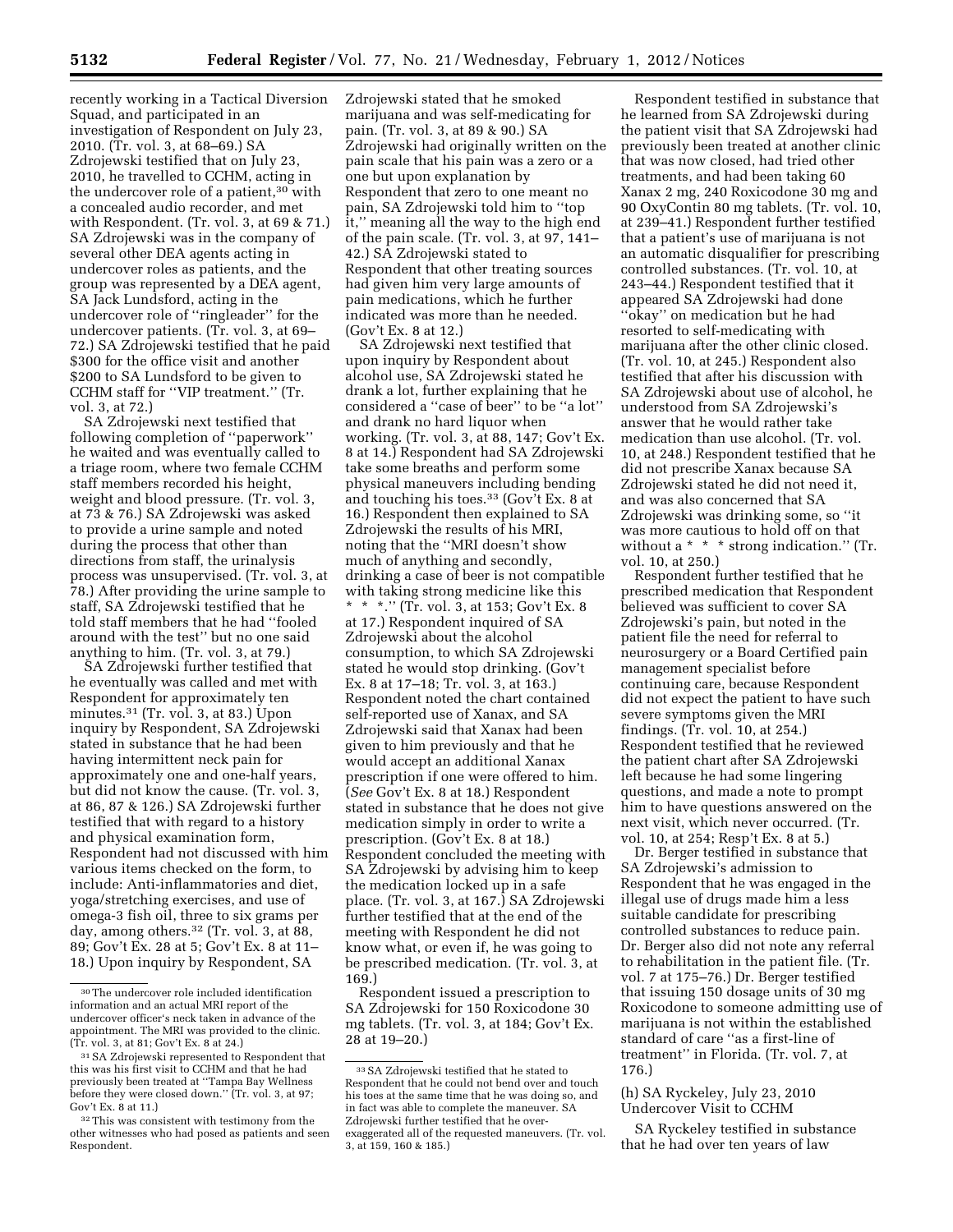enforcement experience with DEA, most recently working in a Tactical Diversion Squad, and that he participated in an investigation of Respondent on July 23, 2010. (Tr. vol. 3, at 199, 200 & 233.) SA Ryckeley testified that on July 23, 2010, he travelled to CCHM acting in the undercover role of a patient,<sup>34</sup> with a concealed audio recorder, and met with Respondent. (Tr. vol. 3, at 200 & 206.) SA Ryckeley was in the company of several other DEA agents acting in undercover roles as patients, and the group was represented by a DEA agent, SA Jack Lundsford, acting in the undercover role of ''sponsor'' for the undercover patients, with the undercover ''patients'' following his direction, ''and he was organizing primarily everything with the clinic staff.'' (Tr. vol. 3, at 201.) SA Ryckeley testified that he paid \$300 for the office visit and another \$200 to a CCHM staff member for ''VIP treatment,'' meaning accelerated preferential treatment. (Tr. vol. 3, at 201.)

SA Ryckeley further testified that following a triage procedure which included a urinalysis test, he was eventually called to meet with Respondent. (Tr. vol. 3, at 206.) SA Ryckeley informed Respondent initially during the meeting that he was suffering from back discomfort which began in May 2010.35 SA Ryckeley testified that he informed Respondent that he sustained the injury while fishing and landing a fish, and had been taking his girlfriend's ''thirties,'' referring to 30 milligram oxycodone, which made him feel better. (Tr. vol. 3, at 207; Gov't Ex. 7 at 12–13.) Upon inquiry as to pain level, SA Ryckeley initially reported pain at ''around a two,'' later adjusting the level upward to ''moderate'' upon Respondent's explanation of the pain scale. (Tr. vol. 3, at 257.) SA Ryckeley testified that in his undercover role he was trying to avoid using the term "pain" to help gauge the willingness and propensity of the physician to prescribe controlled substances or discharge the patient. (Tr. vol. 3, at 236, 237.) Upon further inquiry by Respondent about pain, use of medication and impact on daily activities, Respondent stated in substance that SA Ryckeley was ''underwhelming'' him, that he should just take Tylenol, stating: ''You don't have anything wrong, I don't get it.'' (Tr. vol. 3, at 209; Gov't Ex. 7 at 23–24.)

Upon inquiry, SA Ryckeley informed Respondent that he drinks ''socially,'' elaborating that he drank ''two (2), two (2) or, I don't know. Two (2) or three (3) drinks, max \* \* \* a week maybe, I don't know, maybe \* \* \* it depends on the occasion  $* * *$ ." (Gov't Ex. 7 at 26.) Respondent advised SA Ryckeley that ''we don't prescribe medicines for people who drink alcohol'' explaining further the incompatibility of drinking and taking medications, which SA Ryckeley acknowledged, stating ''yeah'' and ''Okay, doc.'' (*Id.* at 26–27.)

Respondent further inquired of SA Ryckeley whether the ''thirties (30s) seem to be working for you,'' and SA Ryckeley replied that he liked them, further explaining that ''they work good,'' prompting Respondent to state: ''You know, you're killing me, I can't even believe I'm having this conversation.'' (Gov't Ex. 7 at 28.) SA Ryckeley testified that Respondent had him perform a range-of-motion test, including bending and walking across the room, which SA Ryckeley performed with ease. (Tr. vol. 3, at 210; Gov't Ex. 7 at 28.) Upon inquiry by Respondent as to SA Ryckeley's current pain, SA Ryckeley responded that pain was a five or seven without medication. (Gov't Ex. 7 at 29.) SA Ryckeley testified that at the completion of the meeting, Respondent told him he would be started on some medication but Respondent ''never told me that he was going to issue me oxycodone.'' (Tr. vol. 3, at 211–12.)

Respondent issued SA Ryckeley a prescription for 150 Roxicodone 30 mg tablets, which CCHM filled for an initial cost of \$900 cash, but CCHM staff refunded SA Ryckeley \$150 because he was a member of a ''group.'' (Tr. vol. 3, at 212; Gov't Ex. 7 at 62–63.)

Respondent testified in substance that he understood SA Ryckeley's pain to have begun approximately three months prior to the appointment, and interpreted references of ''discomfort'' to mean pain. (Tr. vol. 10, at 209–12.) Respondent also testified that with regard to alcohol use, he had tried to overemphasize and caution SA Ryckeley not to ''drink and take medicine.'' (Tr. vol. 10, at 227.) Respondent further testified that he interpreted various statements by SA Ryckeley to mean that he was somewhat language-challenged, but gave him the benefit of the doubt while finding SA Ryckeley's choice of words ''a little unusual.'' (Tr. vol. 10, at 227.)

Respondent also testified that he prescribed a lower dose of pain medication than what SA Ryckeley had represented he had taken of his girlfriend's medication, explaining to

the patient not to take the medication more often than needed. Respondent testified regarding the patient chart, explaining the chart reflected his diagnosis of lumbar disc displacement, chronic low back pain and muscle spasm. (Tr. vol. 10, at 237; Resp't Ex. 7 at 4.) Respondent testified that he made notes regarding reevaluation of the patient on a follow-up visit, including a concern if the patient was ''a legitimate pain patient,'' and intended to perform a urine drug screen test on the next visit with possible referral to a ''Board Certified pain management specialist.'' (Tr. vol. 10, at 238; Resp't Ex. 7 at 5.)

Dr. Berger testified in substance and in error that SA Ryckeley had reported ''only a three week history of back pain.'' 36 (Tr. vol. 7, at 164; Tr. vol. 9, at 49–60.) Dr. Berger also testified that references in the medical file regarding the patient taking controlled substances from his girlfriend makes the patient ''a bad candidate for compliance,'' because the patient may be willing to share or divert medication. (Tr. vol. 7, at 167.)

# 5. Respondent's Registered Locations

The Government presented the testimony of DI Barbara Boggess, DEA, who testified in substance to having approximately twenty-five years of experience with DEA as a diversion investigator. (Tr. vol. 1, at 67.) DI Boggess identified nine registered locations where Respondent had maintained a DEA COR, along with Respondent's Internet application for a DEA registration in Orlando, Florida. (Tr. vol. 1, at 70; Gov't Exs. 2 & 3.) The evidence also included a ''returned'' envelope, sent by DEA to Respondent's registered location in Wellington, Florida, bearing a postage date of December 22, 2010.37

DI Boggess further testified that if a registrant discontinues practice at a registered location, there is a process to return a COR to DEA. (Tr. vol. 1, at 83– 84.) A registrant that leaves a location with the intent of returning prior to the registration expiration date is not required to notify DEA. (Tr. vol. 1, at 86.)

<sup>34</sup>The undercover role included identification information and an actual MRI report of the undercover officer's lower back taken in advance of the appointment. The MRI was provided to the clinic. (Tr. vol. 3, at 216; Gov't Ex. 7 at 67.)

<sup>35</sup>SA Ryckeley related the date of injury to the date of his MRI. (Gov't Ex. 7 at 18–19.)

<sup>36</sup>The testimony of SA Ryckeley, which was fully consistent with the medical file, audio recording and transcript, reflected a reported duration of pain of approximately three months. (*See* Gov't Exs. 7 & 27.) On cross-examination, Dr. Berger eventually acknowledged the error, stating: ''I felt that [Respondent] wrote three weeks. Frankly, three weeks or three months is not that big a difference.'' (Tr. vol. 9, at 60.)

<sup>37</sup>Contrary to the Government's Prehearing Statement, DI Boggess offered no testimony pertaining to her activities on December 16, 2010, related to collecting unused copies of DEA Form 222, or inventory of controlled substances at Respondent's registered location in Deerfield, Beach, Florida. (*See* ALJ Ex. 9 at 38.)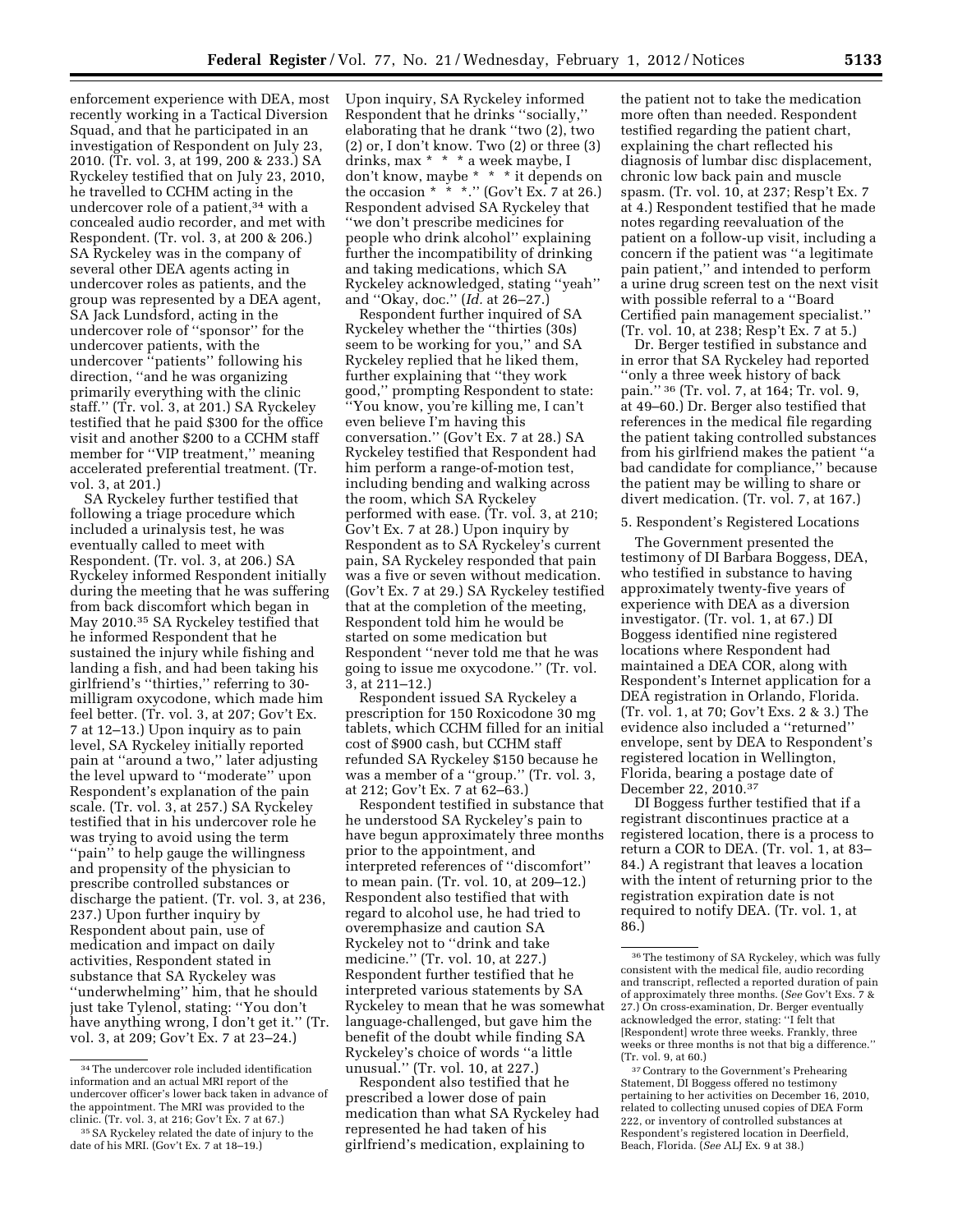6. Respondent's Registration History and Prescribing Practices

Respondent offered testimony related to his prescribing experience and practice generally. Respondent also presented testimony from three witnesses related to his work for public safety departments at three registered locations in Florida. Mark Pure, Division Chief, Green Acres Fire and Rescue Department, testified in substance that he has been employed by the City of Greenacres, Florida for approximately eighteen years, and has known Respondent the entire time. (Tr. vol. 9, at 146–47.) Mr. Pure testified that Respondent was the Medical Director for the fire department, overseeing emergency medical service issues, to include writing protocols. The written protocols included guidance on handling of controlled substances such as morphine, Dilaudid and others. (Tr. vol. 9, at 149.) Mr. Pure testified that during his tenure he was unaware of any issues or concerns related to Respondent's ordering, maintenance or distribution of controlled substances.

David Dyal, Assistant Fire Chief, Stuart, Florida, testified in substance to having previously worked for the West Palm Beach Fire Department from 1976 to 2004, where he worked with Respondent. (Tr. vol. 9, at 170–71.) Mr. Dyal testified that he met Respondent in the 1980's after Respondent became Medical Director, and worked with Respondent until 2004, but has not worked with him since. (Tr. vol. 9, at 179.) Mr. Dyal testified to interaction over the years with Respondent related to medical treatment protocols, paramedic training and record keeping, to include Respondent's preparation of copies of DEA Form 222. Mr. Dyal further testified that he was not aware of any issues with controlled substances, such as safety or diversion, during his tenure. (Tr. vol. 9, at 174.) Mr. Dyal testified that he believed Respondent to be an outstanding physician. (Tr. vol. 9, at 177.)

Philip Webb, Fire Chief, City of West Palm Beach, Florida, testified in substance to having previously worked with Respondent since in or about 1985 or 1986, but only professionally. (Tr. vol. 9, at 191 & 196.) Mr. Webb testified that during the entire twenty-six year period, Respondent has been the Medical Director for the fire department, performing functions such as training, quality assurance and protocols, among others. (Tr. vol. 9, at 192–93.) Mr. Webb further testified that he is unaware of any problems or issues regarding controlled substances during the time period that Respondent has been

Medical Director. (Tr. vol. 9, at 193–94.) Mr. Webb testified that he has not observed Respondent write prescriptions or treat patients. (Tr. vol. 9, at 198.)

Respondent testified in substance to having a twenty-eight year history as an emergency room physician, prescribing controlled substances to large numbers of patients over the years, in addition to work with emergency medical services. (Tr. vol. 9, at 222.) Respondent testified that he has experience assessing pain, as well as treating chronic pain. (Tr. vol. 9, at 222–23.) Respondent's experience included patients seeking pain medication, and he would attempt to validate if the pain was real or not. (Tr. vol. 9, at 227.) Respondent further testified that over time he developed a ''sixth sense in determining whose pain was real or not.'' (Tr. vol. 9, at 231.) Respondent further testified that since residency training, he has not had any formal training in pain management, other than a one-hour home study course related to pain. (Tr. vol. 11, at 191–92.)

Respondent next testified that he did not receive any new or additional training before starting work at CMG. (Tr. vol. 9, at 232.) Respondent left CMG because of a disagreement with the owner regarding the owner's unwillingness to fire a staff member that Respondent believed was responsible for the falsification of a patient drug screen. (Tr. vol. 9, at 233.) Respondent was not allowed to take his patient files with him when he left CMG, because Respondent felt under duress, fear and in danger, but did not report the incident to the police. (Tr. vol. 11, at 69–70, 74.) Respondent also worked for another pain clinic for approximately one week before it was closed. (Tr. vol. 9, at 235.)

Respondent testified that he began working at CCHM in April 2010, as one of four or five doctors, along with five or six staff members. (Tr. vol. 9, at 236.) In October 2010, Respondent became the owner of CCHM, as well as practicing physician, and ''fired'' or ''didn't continue'' a number of staff members, due to issues of trust and comfort that they were on the ''same page.'' (Tr. vol. 9, at 236–37.) Respondent testified that he began making other changes at the clinic upon becoming owner, in an attempt to implement changes that were being contemplated but not yet enacted by the Florida Board of Medicine. (Tr. vol. 9, at 237–38, 249; Resp't Ex. 22.) As part of that process, Respondent hired a Florida certified risk manager, who worked with Respondent to implement

a policy and procedure manual for CCHM. (Tr. vol. 9, at 238; Resp't Ex. 23.)

Respondent testified that after becoming owner of CCHM, he recalled an occasion where he ''learned that a triage person had dirtied, if you will, a urine test,'' explaining that to be ''slang that patients use'' where check boxes are made to look like the patient is taking medication. (Tr. vol. 9, at 239.) Respondent further testified that he confronted the employee, who admitted the misconduct, and then Respondent fired the person. (Tr. vol. 9, at 240–41.) Respondent also testified that on six to ten occasions Respondent or his staff contacted the Broward County Sheriff's Office to report illegal or deceptive activity, but found the Sheriff's Office very unresponsive. (Tr. vol. 9, at 241– 43.)

Respondent testified that the specific changes to CCHM that he began implementing after becoming owner in October 2010 included changes to patient drug testing, an office policy and procedure manual, and urine drug screening process, and the discharge of hundreds of patients. (Tr. vol. 9, at 260– 74; Resp't Ex. 23.)

Respondent next testified that during his tenure at CCHM beginning in April 2010, he had ''no knowledge that a staff member or physician filled in a form'' on a patient's behalf. (Tr. vol. 9, at 285.) Respondent testified there were times when notations might be placed on forms based on what a patient told a doctor. (*Id.*) Respondent testified that with regard to SA Priymak's patient file, an arrow on the pain scale form filled out by the patient that reflects higher pain may have been placed on the form by Respondent, who explained in substance that marking a patient form in that matter is appropriate if it clarifies what the patient meant. (Tr. vol. 11, at 63–64; Gov't Ex. 22 at 10.)

Respondent testified that he did not know how many of his patients lived outside of Florida and ''never tracked that,'' but based on patient files acknowledged three lived in Kentucky, and another had identification listing residence in Virginia. (Tr. vol. 11, at 85– 87; Resp't Exs. 13, 15, 17 & 19.) Respondent testified that his staff tried to get medical records, but acknowledged that six of the patient files presented at hearing contained no prior medical records or verification of statements made by the patients.38 (Tr. vol. 11, at 91–92; Resp't Exs. 11, 13, 15– 17 & 19.) Respondent testified that

<sup>38</sup>With regard to verifying patient statements, Respondent tautologically explained: ''Well, if you can't get medical records, then you know, it can't be verified.'' (Tr. vol. 11, at 92.)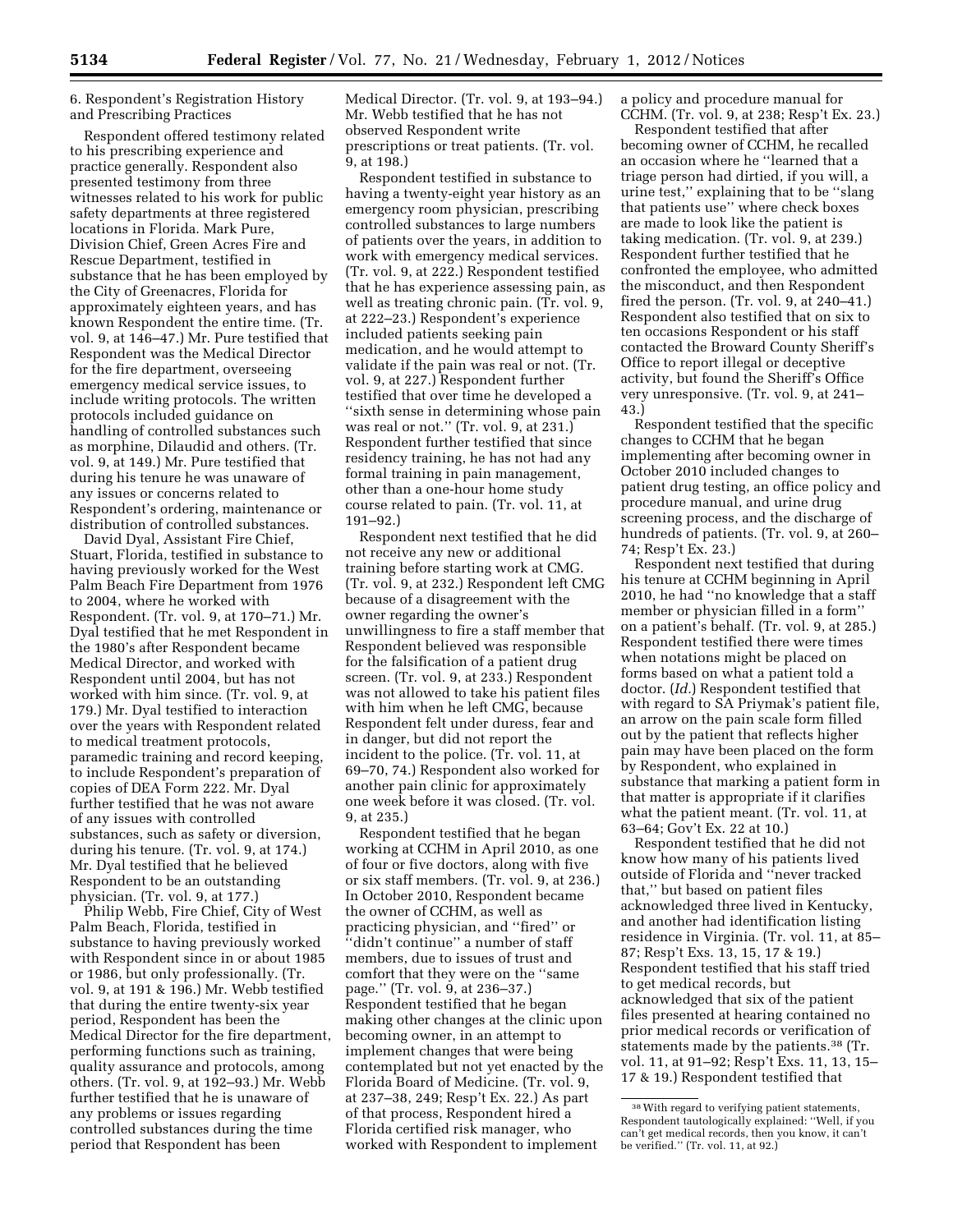hundreds of other patient files contain prior medical records, but acknowledged that none introduced at hearing, including undercover files,

contained any. (Tr. vol. 11, at 94.) Respondent testified that he did not recall how he was paid while working at CMG, but the salary was not tied to dispensing pills, and Respondent received payment from the owner. (Tr. vol. 11, at 97–98.) Respondent testified that while at American Pain he made ''maybe \$1000,'' explaining that he ''never actually made any money there, because the checks never cleared.'' (Tr. vol. 11, at 104.) At CCHM, Respondent testified that he recalls being paid ''\$1500 a day'' by check, and received ''\$250 a week'' which was not ''directly attached to the distribution of pills'' but had to do with time Respondent spent in the CCHM pharmacy, on things such as record-keeping, and work with the "pharmacy tech," among other duties.<sup>39</sup> (Tr. vol. 11, at 106.)

Respondent further testified that he was aware of the term ''VIP service'' in the context of a pain clinic visit, explaining that staff members didn't ask for money, ''but that you know, occasional patient would add some money to their bill, in order to be expedited'' at the clinic. (Tr. vol. 11, at 183.)

#### **IV. Discussion**

# *A. The Applicable Statutory and Regulatory Provisions*

The CSA provides that any person who dispenses (including prescribing) a controlled substance must obtain a registration issued by the DEA in accordance with applicable rules and regulations.40 ''A prescription for a controlled substance to be effective must be issued for a legitimate medical purpose by an individual practitioner acting in the usual course of his professional practice. The responsibility for the proper prescribing and dispensing of controlled substances is upon the prescribing practitioner'' with a corresponding responsibility on the pharmacist who fills the prescription.41 It is unlawful for any person to possess a controlled substance unless that substance was obtained pursuant to a valid prescription from a practitioner acting in the course of his professional practice.42 In addition, I conclude that the reference in 21 U.S.C. 823(f)(5) to ''other conduct which may threaten the

public health and safety'' would as a matter of statutory interpretation logically encompass the factors listed in  $§ 824(a).43$ 

# *B. The Public Interest Standard*

The CSA, at 21 U.S.C. 824(a)(4), provides, insofar as pertinent to this proceeding, that the Administrator may revoke a COR if she finds that the continued registration would be inconsistent with the public interest as that term is used in 21 U.S.C. 823(f).

Pursuant to 21 U.S.C. 823(f), the Administrator may deny an application for a DEA COR if she determines that such registration would be inconsistent with the public interest. In determining the public interest, the Administrator is required to consider the following factors:

(1) The recommendation of the appropriate state licensing board or professional disciplinary authority.

(2) The applicant's experience in dispensing or conducting research with respect to controlled substances.

(3) The applicant's conviction record under federal or state laws relating to the manufacture, distribution or dispensing of controlled substances.

(4) Compliance with applicable state, federal or local laws relating to controlled substances.

(5) Such other conduct which may threaten the public health and safety.

As a threshold matter, the factors specified in Section 823(f) are to be considered in the disjunctive: the Administrator may properly rely on any one or a combination of those factors, and give each factor the weight she deems appropriate, in determining whether a registration should be revoked or an application for registration denied. *See David H. Gillis, M.D.,* 58 FR 37,507, 37,508 (DEA 1993); *see also D & S Sales,* 71 FR 37,607, 37,610 (DEA 2006); *Joy's Ideas,* 70 FR 33,195, 33,197 (DEA 2005); *Henry J. Schwarz, Jr., M.D.,* 54 FR 16,422, 16,424 (DEA 1989). Application of the public interest factors requires an individualized determination and assessment of prescribing and recordkeeping practices that are ''tethered securely to state law \* \* \* and federal regulations.'' *Volkman* v. *DEA,* 567 F.3d 215, 223 (6th Cir. 2009). Additionally, in an action to deny a registrant's COR, the DEA has the burden of proving that the requirements for revocation are satisfied.44 The burden of proof shifts to

the respondent once the Government has made its prima facie case.<sup>45</sup>

#### *C. The Factors To Be Considered*

Factors 1 and 3: The Recommendation of the Appropriate State Licensing Board or Professional Disciplinary Authority and Conviction Record Under Federal or State Laws Relating to the Manufacture, Distribution or Dispensing of Controlled Substances.

In this case, regarding Factor One, it is undisputed that Respondent currently holds a valid unrestricted medical license in Florida. Moreover, up until the time he was served with the OSC/ IS in this case, Respondent held a Florida state dispensing license.46 (Tr. vol. 11, at 117.) Although not dispositive, Respondent's possession of a valid unrestricted medical license in Florida weighs against a finding that Respondent's registration would be inconsistent with the public interest. *See Robert A. Leslie, M.D.,* 68 FR 15,227, 15,230 (DEA 2003) (state license is a necessary, but not a sufficient condition for registration, and therefore, this factor is not dispositive).

Regarding Factor Three, there is no evidence that Respondent has ever been convicted under any federal or state law relating to the manufacture, distribution or dispensing of controlled substances. I therefore find that this factor, although not dispositive, *see Leslie,* 68 FR at 15,230, weighs against a finding that Respondent's registration would be inconsistent with the public interest.

Factors 2 and 4: Respondent's Experience in Handling Controlled Substances; and Compliance With Applicable State, Federal or Local Laws Relating to Controlled Substances

In this case, there is indeed evidence that Respondent has failed to remain in compliance with applicable federal and state law relating to controlled substances, and that his past experience in dispensing controlled substances with regard to several patients was inconsistent with the public interest. The evidence at hearing centered in substantial part on patient files previously seized from Respondent's office on December 16, 2010. (*E.g.,* Tr. vol. 2, at 111.) In addition to the patient files, the Government presented the testimony and written report of a medical expert witness, Dr. Berger, with regard to his review of eight patient files

<sup>39</sup>Respondent testified that payment for pharmacy duties continued up until he purchased CCHM in October 2010. (Tr. vol. 11, at 108.)

<sup>40</sup> 21 U.S.C. 822(a)(2); 21 U.S.C. 802(10).

<sup>41</sup> 21 CFR 1306.04(a).

<sup>42</sup> 21 U.S.C. 844(a).

<sup>43</sup>*See Kuen H. Chen, M.D.,* 58 FR 65,401, 65,402 (DEA 1993).

<sup>44</sup>*See* 21 CFR 1301.44(e) (2010).

<sup>45</sup>*See Medicine Shoppe—Jonesborough,* 73 FR 364, 380 (DEA 2008); *see also Thomas E. Johnston,*  45 FR 72,311, 72,311 (DEA 1980).

<sup>46</sup>He surrendered that license because ''without a DEA license, I could not dispense.'' (Tr. vol. 11, at 117.)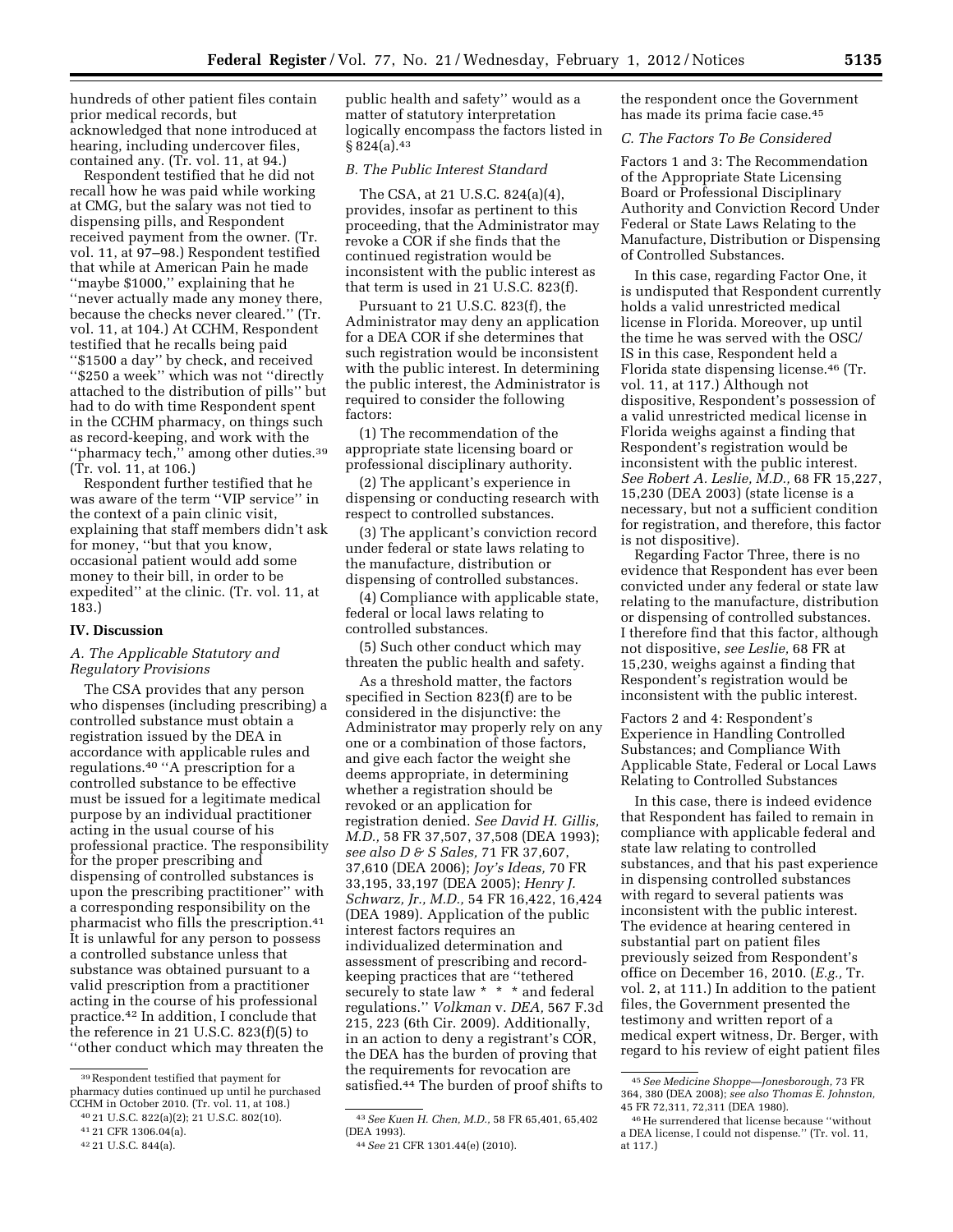along with his opinion as to whether Respondent issued prescriptions in each instance for a legitimate medical purpose and in the usual course of professional practice. The patient files related to office visits with Respondent occurring at various dates between April and July, 2010. Respondent testified as to his standard of care and treatment for each of the eight patients, along with his past experience, among other testimony. Respondent also testified as to his standard of care and treatment of six additional patients. (*See* Resp't Exs. 11, 13, 15–17 & 19.)

Evaluation of Respondent's prescribing conduct in this case is governed by applicable federal and state law. The applicable standard under federal law is whether a prescription for a controlled substance is ''issued for a legitimate medical purpose by an individual practitioner acting in the usual course of his professional practice.'' 21 CFR 1306.04(a). The standard of care refers to that generally recognized and accepted in the medical community rather than a standard unique to the practitioner. *Robert L. Dougherty, M.D.,* 76 FR 16,823, 16,832 (DEA 2011) (citing *Brown* v. *Colm,* 11 Cal.3d 639, 642–43 (1974)). Although it is recognized that state law is a relevant factor in determining whether a practitioner is acting in the ''usual course of professional practice,'' it is also appropriate in the context of an inquiry under federal law to also consider ''generally recognized and accepted medical practices'' in the United States. *Bienvenido Tan, M.D.,* 76 FR 17,673, 17,681 (DEA 2011).

The applicable standards under Florida law may be found in FAC 64B8– 9.013 (''Standards for the Use of Controlled Substances for the Treatment of Pain'').47 Prevailing Florida regulation emphasizes the importance of ''prescribing, dispensing, [and] administering controlled substances including opioid analgesics[] for a legitimate medical purpose[] that is supported by appropriate documentation establishing a valid medical need and treatment plan.'' Fla. Admin. Code Ann. r. 64B8–9.013(1)(b) (2003). It further provides that ''[p]hysicians should be diligent in preventing the diversion of drugs for illegitimate purposes,'' and that ''prescribing must be based on clear documentation of unrelieved pain \* \*.'' *Id.* r. 64B8–9.013(1)(d)–(e). In

support of these principles, the Florida Board of Medicine has adopted a list of standards for the use of controlled substances for pain control. *See id.* r. 65B8–9.013(3). Pertinent obligations include the following:

(a) Evaluation of the Patient. A complete medical history and physical examination must be conducted and documented in the medical record. The medical record should document the nature and intensity of the pain, current and past treatments for pain, underlying or coexisting diseases or conditions, the effect of the pain on physical and psychological function, and history of substance abuse. The medical record should also document the presence of one or more recognized medical indications for the use of a controlled substance.

(b) Treatment Plan \* \* \*

(c) Informed Consent and Agreement for Treatment. The physician should discuss the risks and benefits of the use of controlled substances with the patient \* \* \*.

(e) Consultation. The physician should be willing to refer the patient as necessary for additional evaluation and treatment \* \* \* Special attention should be given to those pain patients who are at risk for misusing their medications and those whose living arrangements pose a risk for medication misuse or diversion \* \* \*.

(f) Medical Records. The physician is required to keep accurate and complete records to include, but not be limited to:

1. The medical history and physical examination, including history of drug abuse and dependence, as appropriate;

2. Diagnostic, therapeutic, and laboratory results;

- 3. Evaluations and consultations;
- 4. Treatment objectives;
- 5. [D]iscussion of risks and benefits;

6. Treatments;

7. Medications (including date, type, dosage, and quantity prescribed);

8. Instructions and agreements; and

10.

Fla. Admin. Code Ann. r. 65B8–9.013(3) (2003).

Turning to the evidence in the instant case, the record reveals violations of federal and state law relating to Respondent's interactions with undercover agents posing as patients at two clinics: CCHM and CMG.

# 1. CCHM

(a) SA Marshall

(i) SA Marshall, March 10, 2010 Visit to CCHM

As noted above, the record reflects that SA Marshall visited CCHM on March 10, 2010, and was ultimately treated by Dr. [L.C.].48 (*See, e.g.,* Gov't Ex. 6 at 18 & 20; Tr. vol. 4, at 7.) SA

Marshall presented the staff with an MRI. (Tr. vol. 4, at 43.) A man in the lobby filled out some of SA Marshall's patient paperwork, to include circling the numbers nine and eight on his pain scale, the descriptions of pain, the times of day that pain became worse, whether pain was continuous and side effects from medication. (Tr. vol. 4, at 22, 38– 39.) A patient in the lobby told SA Marshall that to indicate on his patient forms that he was already receiving opiates, he should reference American Pain, a clinic which was then closed, ''because they had been closed down and [CCHM] wouldn't be able to pull my prior history there \* \* \*.'' (Tr. vol. 4, at 41.) SA Marshall told Dr. [L.C.] that ''someone in the lobby had \* \* \* circled the 9's, and I told him that I was more like a three or a four.'' (Tr. vol. 4, at 50.) Dr. [L.C.] ultimately issued SA Marshall a prescription for oxycodone and Xanax. (Gov't Ex. 21 at 25; Tr. vol. 4, at 42–43; *see* Gov't Ex. 6 at 19, 21–23.)

(ii) SA Marshall, April 7, 2010 Visit to CCHM

SA Marshall returned to CCHM in an undercover capacity on April 7, 2010. (*E.g.,* Gov't Ex. 6, at 1.) A CCHM employee named Cindy Mesa recognized him when he arrived, stating ''I know you.'' (Gov't Ex. 6 at 2.) SA Marshall responded that he was there for a follow-up visit and Ms. Mesa directed him to a window for follow-up patients. (Gov't Ex. 6 at 3.) Respondent later testified that on April 7, 2010, SA Marshall appeared unshaven and his hair stood up in spikes as if there were gel in it. (Tr. vol. 10, at 60.)

Behind closed doors in the triage nurse's office (*see* Tr. vol. 4, at 20), SA Marshall had a conversation with CCHM triage nurse (Tr. vol. 4, at 13) Chera Kay Davis (*e.g.,* Gov't Ex. 6 at 27), in which SA Marshall recounted that an unknown white male in the lobby (Tr. vol. 4, at 13–14) during his March 10 visit ''said \* \* \* to give you some dough and you'd dirty up my urine \* \* \* He told you that \* \* \* he'd slide you fifty dollars \* \* \* and that you'd, you, dirty up my urine.'' 49 (Gov't Ex. 6 at 10.) Ms. Davis responded that she remembered (Gov't Ex. 6 at 10) and then asked: ''Oh, he just gave you fifteen's the last time?'' to which SA Marshall responded ''Yeah, he didn't give me  $[$ anything]  $* * I$  don't have  $[$ anything] in my urine, so I hope he'll up, he'll up me \* \* \* You think he will?'' (Gov't Ex.

<sup>47</sup> Due to the effective dates of the applicable state regulation, FAC 64B8–9.013 (2003) applies to conduct between October 19, 2003, and October 17, 2010; FAC 64B8–9.013 (2010) applies to conduct thereafter. *See generally [https://www.flrules.org/](https://www.flrules.org/gateway/ruleNo.asp?id=64B8-9.013)  [gateway/ruleNo.asp?id=64B8–9.013.](https://www.flrules.org/gateway/ruleNo.asp?id=64B8-9.013)* 

<sup>9.</sup> Periodic Reviews \* \* \*.

<sup>48</sup>Although there is some ambiguity in the record as to the date, the great weight of references to SA Marshall's March 2010 visit to Coast to Coast places the meeting on March 10, 2010.

<sup>49</sup>At hearing, SA Marshall explained that ''what I mean by dirty up my urine is to ensure that it showed it had narcotics in my system \* \* \*'' (Tr. vol. 4, at 13.)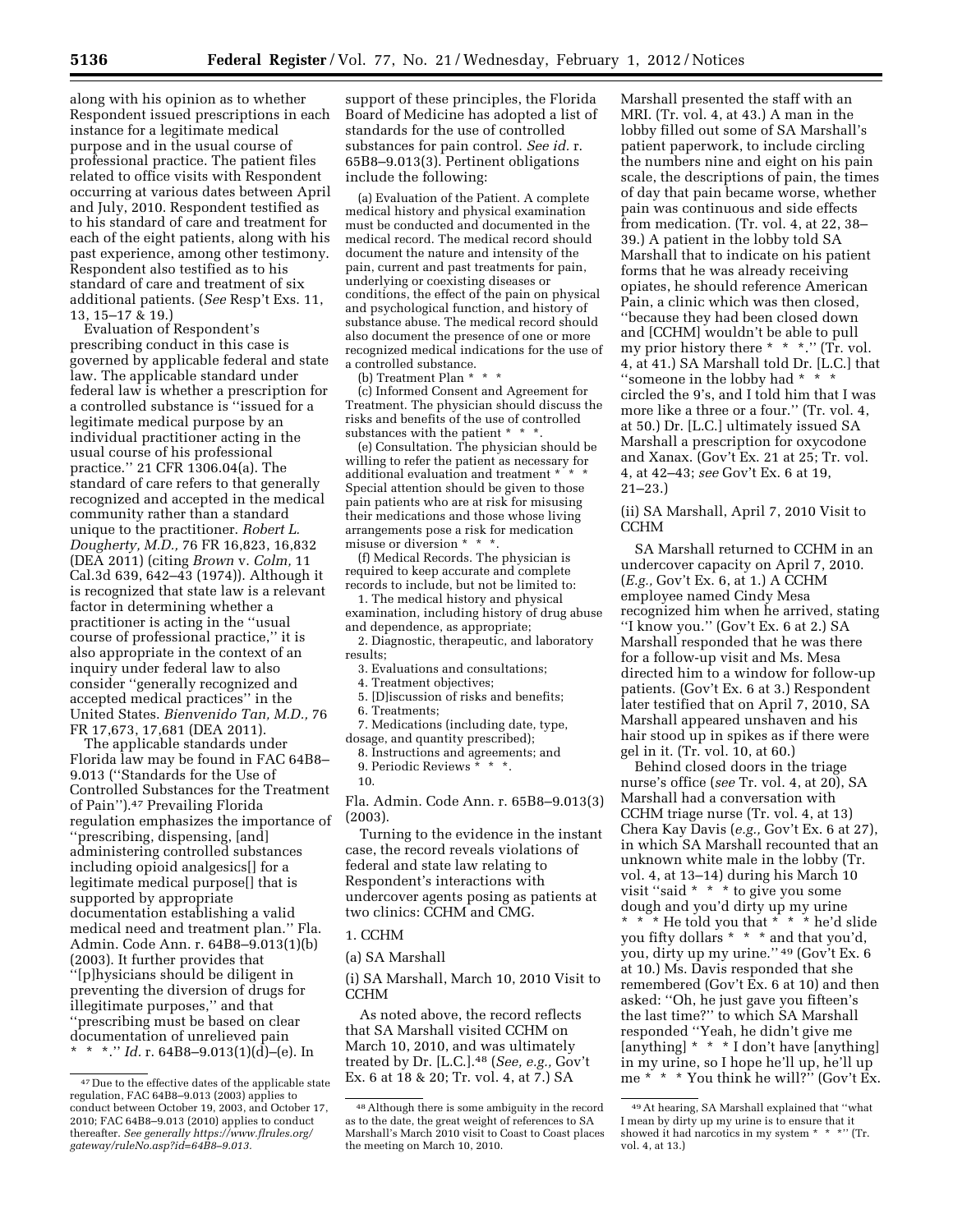6 at 10.) Ms. Davis replied: ''You're seeing another doctor though, so don't \* \* \* worry about him.'' (Gov't Ex. 6 at 10–11.) SA Marshall testified that ''I slid her \$50. Then she took it and she found the sheet that referenced urinalysis and I noticed that she checked opiates, specifically \* \* \* And she never tested my urine.'' 50 (Tr. vol. 4, at 15, 18; *see*  Gov't Ex. 21 at 26.) This conversation constitutes evidence that at least one member of Respondent's staff was willing to falsify SA Marshall's patient files in an effort to facilitate the diversion of controlled substances.

The record further reflects a meeting between Respondent and SA Marshall on April 7, 2010.51 (*Compare* Gov't Ex. 6 at 1, *with id.* at 16; Tr. vol. 4, at 20.) Respondent asked ''what have you been treated for here?'' to which SA Marshall responded ''my neck.'' (Gov't Ex. 6 at 18.) Respondent asked how SA Marshall hurt himself, to which SA Marshall replied ''I'm homeless \* \* \* I live out on the streets \* \* \* [a]nd I can't sleep.'' (Gov't Ex. 6 at 18.) SA Marshall stated he was taking an unidentified medication to help him sleep and oxycodone to help with his stiff neck. (Gov't Ex. 6 at 19.) Respondent asked how bad his pain was, to which SA Marshall responded that ''sometimes it's like a three or four  $* * *$  How  $* * *$ does it need [to] be?'' (Gov't Ex. 6 at 19.) SA Marshall also told Respondent that a person in the lobby had filled out his patient forms. (*E.g.,* Tr. vol. 4, at 62; Gov't Ex. 6 at 20.) Respondent replied: "Is this a test?  $* * \cdot \text{I think this must}$ be \* \* \* a test for me.'' (Gov't Ex. 6 at 19–20; Tr. vol. 4, at 24.) Respondent asked what being homeless had to do with pain medicine, confirming with SA Marshall in substance that SA Marshall was selling the prescriptions. (Gov't Ex. 6 at 21–23.) Shortly thereafter, Respondent escorted SA Marshall to the reception area, (Tr. vol. 4, at 25), stating: "we don't, um, participate in such<br>\* \* \* folly "  $(Gov't Ex 6 at 23)$  $*$  folly." (Gov't Ex. 6 at 23.)

SA Marshall testified that Respondent walked up to a nurse but ''that was in a back room, and I couldn't hear what they were saying.'' (Tr. vol. 4, at 25.) SA Marshall waited and observed Respondent call another patient.

SA Marshall testified that a nurse named Cindy Mesa then took him aside for a conversation (Tr. vol. 4, at 25) in

the reception area (Gov't Ex. 6 at 24). Ms. Mesa elaborated:

- Mesa: Are you [expletive] crazy? \* \* \* You told him you live on the street and that you sell the pills?
- UC1: Well he wouldn't \* \* \* listen to my story about how I'm trying to fix my neck.
- Mesa: Oh my God! You know, okay, now you know what I have to do? I have to change the files and erase this [information] that he put here, and reschedule for [Dr.[R.C.]] tomorrow. Okay? \* \* \* never, never say that you sell this, that, that on the street, ever. Because they think that you're an undercover, okay? And that you're trying to bust his nuts \* \* \* Now I'll have to call you tomorrow.

(Gov't Ex. 6 at 25–26.) At hearing, SA Marshall explained that Ms. Mesa told him she would ''change your chart, erase the information and call you back tomorrow to see another doctor.'' (Tr. vol. 4, at 26.) Respondent testified that he was not privy to this conversation, nor was he made aware that records from SA Marshall's April 7, 2010 visit would be destroyed or that SA Marshall returned the next day to see Dr. [N.]. (Tr. vol. 4, at 65–66.) Respondent further testified that there was no basis in the medical record to conclude that Dr. [N.] was aware that SA Marshall had been ejected the previous day. (Tr. vol. 10, at 68.) Although I find that that Respondent did not know in April 2010 that his employee destroyed documents from SA Marshall's original patient chart or arranged for him to be seen again, I find that Respondent believed SA Marshall was an undercover law enforcement officer, which served as his basis for discharging SA Marshall. At hearing, Respondent testified that he discharged SA Marshall because he was concerned about the possibility of diversion, which I do not find credible. (Tr. vol. 10, at 61–62, 64.) In fact, Respondent had a concern about law enforcement activity dating back to at least March 5, 2010, as evidenced by his statement to SA Bazile during an undercover patient visit at CMG that he was aware from news stories that DEA was ''targeting doctors like him.'' (Tr. vol. 6, at 23.)

(iii) SA Marshall, April 8, 2010 Visit to CCHM

On April 8, 2010, one day after his unsuccessful visit with Respondent, SA Marshall returned to CCHM in an undercover capacity (Tr. vol. 4, at 27) and was seen by Dr. [N.] (Gov't Ex. 6 at 38; Tr. vol. 4, at 27–28.) The evidence further reflects that Cindy Mesa had

prepared a new chart for SA Marshall and ''She had me sign something, which was so quick, I don't know what I signed.'' (Tr. vol. 4, at 27.) SA Marshall received prescriptions for OxyContin, Roxicodone and Xanax from Dr. [N] or Dr. [N.]'s physician's assistant. (Tr. vol. 4, at 28, 42; Gov't Ex. 21 at 24.)

(iv) SA Marshall, May 4, 2010 Visit to CCHM

SA Marshall returned to CCHM in an undercover capacity for a fourth visit on May 4, 2010. (*E.g.,* Gov't Ex. 6, at 27; Tr. vol. 4, at 11, 28–29.) SA Marshall had a conversation with triage nurse Chera Kay Davis (Tr. vol. 4, at 29) recounting how Respondent had rejected SA Marshall as a patient on a previous visit and what happened afterward. ''[H]e went and he told Cindy and  $*$   $*$   $*$  she changed my paper work and brought me back in and  $\overline{I}$  saw \* \* \* [Dr. [N.]]. So I hope he doesn't remember me \* \* \* my paperwork is all different,52 but he shouldn't \* \* \* recognize it.'' (Gov't Ex. 6 at 38; *see generally* Tr. vol. 10, at 59.) Davis responded: ''You go and tell that man, tell him that you are in pain. What the hell!'' (Gov't Ex. 6 at 38.) This conversation constitutes evidence that multiple members of Respondent's staff knew, and were not concerned, that CCHM staff member Cindy Mesa had tampered with SA Marshall's patient files in an effort to facilitate the diversion of controlled substances.

SA Marshall then met with Respondent, who did not recognize him. (Gov't Ex. 6 at 39–41; Tr. vol. 4, at 126; Tr. vol. 10, at 69–70.) Nor did SA Marshall call Respondent's attention to the fact that they had met before (*see* Tr. vol. 4, at 76, 125–26); Respondent testified that SA Marshall's spiked hair was covered with a hat, that SA Marshall presented with a different persona and that Respondent had seen approximately 400 patients since last they met. (Tr. vol. 10, at 69, 73–74, 76.) The meeting lasted under three minutes. (Tr. vol. 4, at 30, 128.) Respondent listened to SA Marshall's breathing and directed him to place his hands out palm up. (Tr. vol. 4, at 31.) Although SA Marshall had indicated in his patient forms that he had emphysema/asthma, bipolar disorder, fractures, insomnia, depression and headaches (Tr. vol. 4, at 36–37; Gov't Ex. 21 at 10–11),

<sup>50</sup>SA Marshall later testified that he gave the triage nurse money on March 10, not April 7. (Tr. vol. 4, at 18–19.)

<sup>51</sup>SA Marshall testified that his first meeting with Respondent occurred on April 8, 2010, (Tr. vol. 4, at 7), but he later retracted this testimony and stated that his first meeting with Respondent occurred on April 7, 2010. (Tr. vol. 4, at 10.)

<sup>52</sup>The record reflects, however, that some of SA Marshall's original paperwork remained. (*E.g.,* Tr. vol. 4, at 38 (paperwork completed on March 10, 2010).) I therefore infer that Cindy Mesa destroyed only the notes relating to SA Marshall's first visit associated with Respondent's decision to terminate SA Marshall as a patient, clearly evidencing Ms. Mesa's disagreement with Respondent's assessment that SA Marshall was an undercover law enforcement officer. (*See* Tr. vol. 4, at 92.)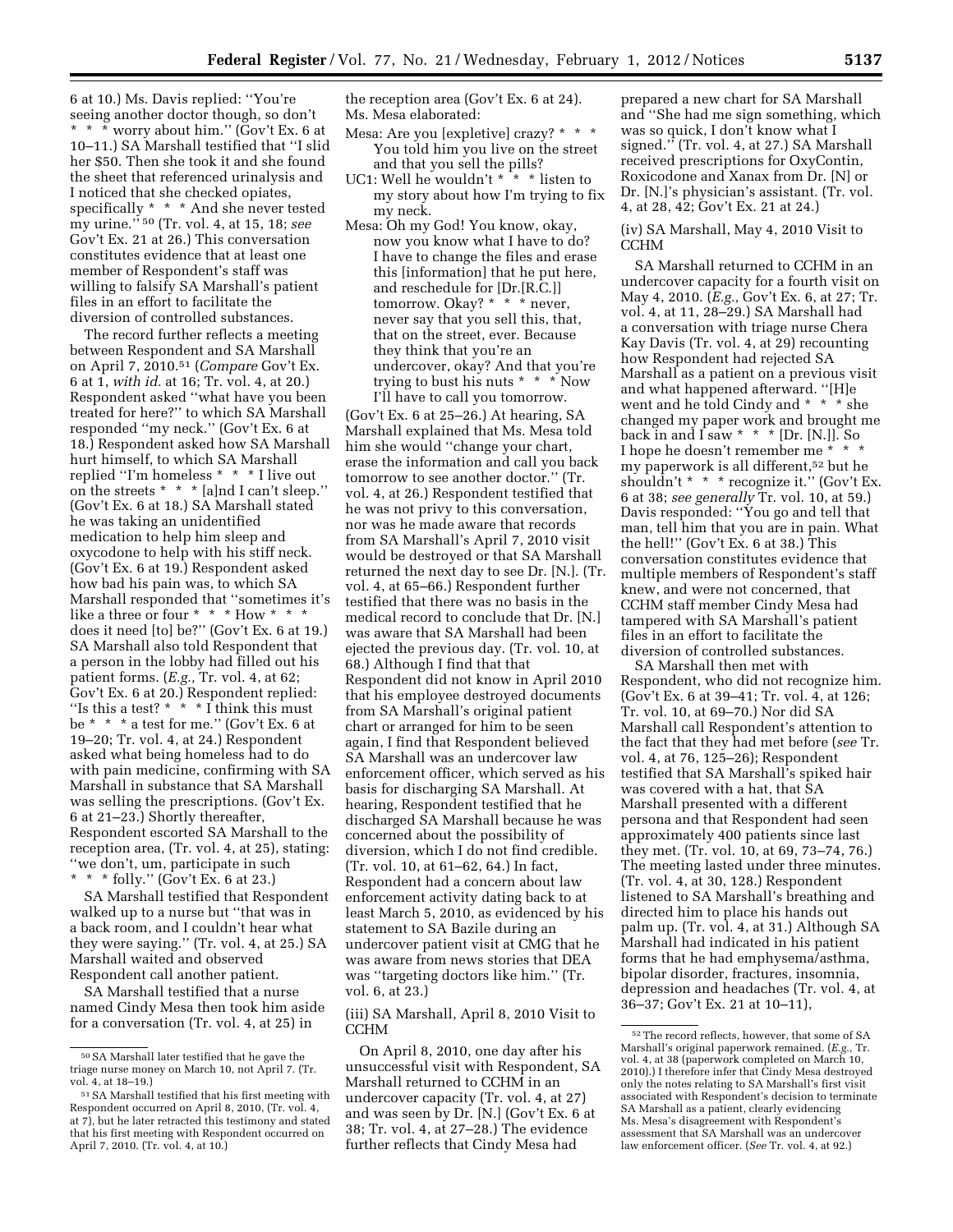Respondent did not discuss any of these topics with SA Marshall. (Tr. vol. 4, at 36–37.) As noted above, Dr. Berger found notable the absence of psychiatric consultations in the patient chart. (*See*  Tr. vol. 10, at 64–65.)

Respondent then inquired whether SA Marshall had pain in his back, and SA Marshall responded in the negative. (Tr. vol. 4, at 31.) Respondent asked if SA Marshall had pain in his neck, and SA Marshall responded in the affirmative. (Tr. vol. 4, at 31.) Moments later, Respondent issued SA Marshall the same prescription Dr. [N.] had prescribed on April 8, 2010 (Tr. vol. 4, at 86): 120 oxycodone 30 mg and 30 Xanax 3 mg tablets.53 (Tr. vol. 4, at 31; Gov't Ex. 6 at 45; Gov't Ex. 21 at 22.) Respondent did not address alternative medications, treatment plans or physical therapy. (Tr. vol. 4, at 44–45.) Respondent did not ask SA Marshall for prior medical records from previous doctors, which is inconsistent with the requirement and spirit of Fla. Admin. Code Ann. r. 64B8–9.013(3)(f), which provides that a physician must keep accurate medical records.54 (Tr. vol. 4, at 45.) He ordered no diagnostic tests, provided no time table for his pain management, discussed no objective goals for pain relief and did not explain how SA Marshall's care would continue or be monitored. (Tr. vol. 4, at 45.) Respondent did, however, ask whether, overall, SA Marshall was doing okay, to which SA Marshall responded in the affirmative. (Tr. vol. 4, at 81.) Dr. Berger testified in substance that the medical file for SA Marshall contained numerous inconsistencies, to include no obvious physical examination on the first visit, an MRI report issued two days before the first visit with no prescribing or ordering physician noted on the MRI report. (Tr. vol. 10, at 63–64; Gov't Ex. 21 at 8.)

The record further reveals evidence that Respondent documented in SA Marshall's patient file discussions that did not actually occur. For instance, despite contrary notations in the patient file (*see* Gov't Ex. 21 at 8), SA Marshall testified that Respondent never discussed anti-inflammatory medication, diet, the risks and benefits of the medication, omega-3 fish oil, glucosamine chondroitin sulfate, avoidance of alcohol, soda and illegal drugs or weaning off of medication or the medications SA Marshall was

currently taking. (Tr. vol. 4, at 35–36, 39.) Respondent did, however, advise SA Marshall to do some stretching. (Tr. vol. 10, at 85.) Respondent's conduct constitutes a failure to keep accurate records, to include evaluations, consultations and discussion of risks and benefits, in violation of Fla. Admin. Code Ann. r. 65B8–9.013(3).

In summary, the record reveals violations attributable to Respondent of applicable standards and regulations concerning the prescribing of controlled substances in the context of SA Marshall's undercover visits to CCHM. I find that Respondent credibly testified that he did not recognize SA Marshall on May 4, 2010, or remember having terminated him as a patient. Nevertheless, substantial evidence supports a finding that Respondent's prescription of controlled substances to SA Marshall lacked a ''legitimate medical purpose \* \* \* that is supported by appropriate documentation establishing a valid medical need and treatment plan,'' in violation of Fla. Admin. Code Ann. r. 64B8–9.013(1)(b) (2003), and was outside the usual course of professional practice, in violation of 21 CFR § 1306.04(a). Moreover, I find that Respondent knew or should have known that staff members and individuals posing as patients at CCHM diverted or attempt to divert controlled substances.

#### (b) SA Saenz

SA Saenz visited CCHM in an undercover capacity on March 4, 2010, twice on March 10, 2010, and again on April 8, 2010. (*See* Tr. vol. 2, at 236–37, 259 & 265.) She was seen by Dr. [L.C.], Dr. [R.C.] and Dr. [N.] and prescribed controlled substances by Dr. [R.C.] and Dr. [N.] 55 (Tr. vol. 2, at 237, 281–83; Gov't Ex. 24 at 25–26.) May 4, 2010, however, was the first time SA Saenz came into contact with Respondent at CCHM, when she visited again in an undercover capacity. (*See* Tr. vol. 2, at 231, 238.) SA Saenz testified that at each visit she went to a different doctor at CCHM, ''told them I wanted something stronger'' and the doctors accommodated her request. (Tr. vol. 2,

at 263–64.) She has no legitimate medical condition that would justify taking any of the prescriptions she was ultimately prescribed. (Tr. vol. 2, at 264.)

During SA Saenz's undercover visit to CCHM on May 4, 2010 (Tr. vol. 2, at 231), she was accompanied by two other undercover agents initially and a third who joined them later. (Tr. vol. 2, at 233 & 285.) Upon arriving at the clinic they requested to be moved to the front of the line, paid a receptionist named Carla \$200 for the \$150 office visit and did not receive any change. (Tr. vol. 2, at 233–34.) Carla then instructed SA Saenz to complete paperwork to add to her patient file, which already contained paperwork from previous visits. (Tr. vol. 2, at 235–36.) She was directed to wait in a waiting room, after which she completed triage procedures with staff members. (*See* Tr. vol. 2, at 241.)

The record reflects that Respondent briefly met with SA Saenz in a patient consultation room and issued her controlled substances prescriptions after limited conversation and a cursory physical examination. SA Saenz testified that she met with Respondent for no more than ten minutes. (Tr. vol. 2, at 242, 244.) He asked her how she was, whether her current prescriptions were helping and whether she had a job; beyond that did not discuss her previous medication. (Tr. vol. 2, at 242, 257.) She said her prescriptions, including oxycodone, were helping and that she had a job at daycare but requested to increase her Roxicodone 30 mg dosage from ninety to 120 pills, and Respondent agreed. (Tr. vol. 2, at 242– 43, 275–76.) Using a computer, he printed prescriptions for 120 Roxicodone 30 mg and 30 Xanax 2 mg tablets. (Tr. vol. 2, at 245; Gov't Ex. 15 at 1–2, 5–6; Gov't Ex. 24 at 2 & 24) and advised her not to share or sell her prescriptions. (Tr. vol. 2, at 243–44.) SA Saenz testified that Respondent checked her heart rate with a stethoscope but did not conduct any further testing or direct her to complete any physical exercises. (Tr. vol. 2, at 245.) Respondent asked what was bothering her and she indicated her lower back. (Tr. vol. 2, at 245.) He did not use his hands to check her spine. (Tr. vol. 2, at 245.) Respondent did not discuss the prior doctors that SA Saenz saw, additional diagnostic tests she might have, a treatment plan, the objective and goals for pain relief, a time table for pain management treatment, the risks and benefits of the pain medication or alternative medication and treatments. (Tr. vol. 2, at 249–50.) Under such circumstances, questions arise as to whether Respondent complied with

<sup>53</sup>As Respondent testified, I find that Dr. Berger's testimony that Respondent had doubled the prescription was inaccurate. (Tr. vol. 10, at 82–83.)

<sup>54</sup>A copy of SA Marshall's MRI report appears to have been in his case file at the time Respondent viewed it. (*E.g.,* Gov't Ex. 21 at 27–28; Tr. vol. 4, at 42–45.)

<sup>55</sup>SA Saenz testified that Dr. [L.C.] declined to prescribe medication for her during a previous visit to Coast to Coast. ''He told me he didn't want me to be a drug addict, and that is why he wasn't going to prescribe it, because he didn't think I needed it.'' (Tr. vol. 2, at 300.) SA Saenz did not tell Respondent about her conversation with Dr. [L.C.], but she did tell the clinic staff (Tr. vol. 2, at 301), which tends to show that Respondent's staff facilitated or acquiesced in the prescription of controlled substances for other than a legitimate medical purpose and outside the usual course of professional practice.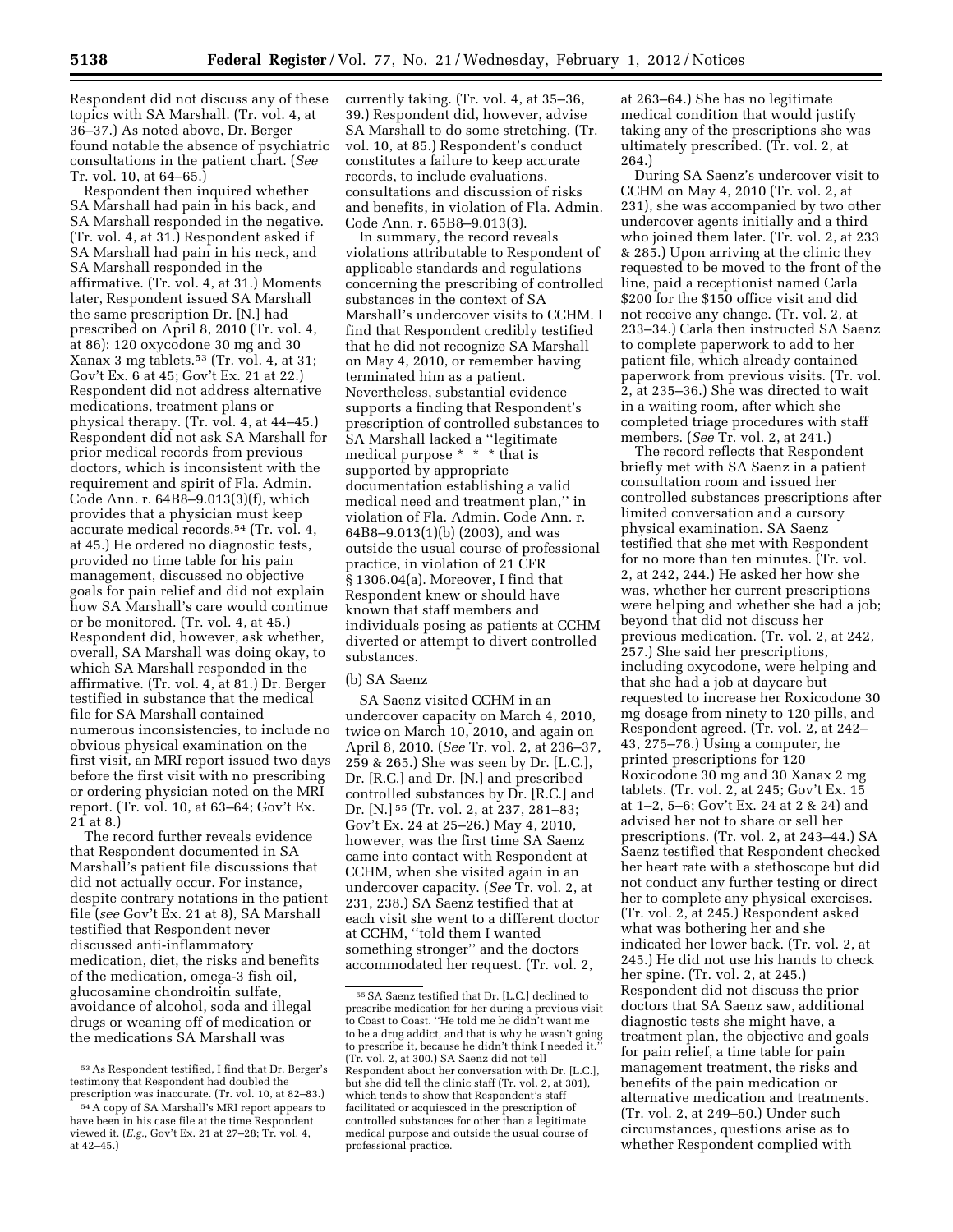Florida guidelines regarding treatment plans and informed consent, to include discussion of risks and benefits. *See* Fla. Admin. Code Ann. r. 65B8–9.013(3)(b) & (c).

The record further reveals evidence that Respondent documented in SA Saenz's patient file discussions that did not actually occur. For instance, despite contrary notations in the patient file (Gov't Ex. 24 at 2 & 9), SA Saenz testified that Respondent never discussed anti-inflammatory medications, diet, the risks and benefits of the medication, yoga and stretching exercises, omega-3 fish oil, recommended at 36 grams per day, glucosamine chondroitin sulfate, avoidance of alcohol and soda, smoking cessation, follow-up visits or weaning off medications, in violation of compulsory language contained in Fla. Admin. Code Ann. r. 65B8–9.013(3)(f) (''The physician *is required* to keep accurate and complete medical records \* \* \* .'' (emphasis supplied)). Of additional concern is Respondent's failure to discuss alcohol avoidance while on the controlled substances that he prescribed, in light of the fact that SA Saenz had indicated on patient intake forms in her patient file that she drank alcohol. (Tr. vol. 2, at 255; Gov't Ex. 24 at 12.)

By corollary, the record reveals evidence of discussions that should have occurred, but didn't. SA Saenz testified that in her patient intake form she indicated that she suffered from insomnia and depression (Gov't Ex. 24 at 11, Tr. vol. 2, at 291) but the record supports the inference that Respondent did not inquire about these matters (*see*  Tr. vol. 2, at 226 (SA Saenz's testimony that she did not forget about anything that occurred during her visit with Respondent)) and the patient note from the visit does not reflect that Respondent made such inquiries. (*See*  Gov't Ex. 24 at 2.)

In support of his prescribing practices, Respondent testified as to how SA Saenz presented as a patient on May 4, 2010. He testified that she had been seen previously, had an MRI reflecting abnormalities in her lower lumbar spine and that Dr. [R.C.] and Dr. [N.] prescribed medication that did not afford her much relief. (Tr. vol. 10, at 174–75.) Respondent opined that ''trying to dial in the right dose for each patient, sometimes takes some modifications and takes some time to reach that dose.'' (Tr. vol. 10, at 175.) Moreover, Respondent testified that ''She lists back in March that \* \* \* she was taking a large amount of medication [and] \* \* \* was still well below what she represented that she had taken''

previously. (Tr. vol. 10, at 176–77; *see also id.* 179.) Respondent further explained that two drugs that SA Saenz had listed on her pain assessment form, Roxicodone 30 mg and oxycodone 50 mg tablets, might reasonably be prescribed together to address breakthrough pain. (Tr. vo. 10, at 177– 78.) Respondent testified that he was relying on the truthfulness of the information contained in her patient file, and that had he been aware of the misrepresentations, he would not have prescribed medications to her. (Tr. vol. 10, at 180.) Respondent further testified that he believed she was using the medication for medical purposes and was not diverting. (Tr. vol. 10, at 180– 81.)

As noted above, I give little to no weight to Dr. Berger's testimony with respect to SA Saenz because of material factual errors in his analysis of this patient file.

In sum, the record reveals violations of applicable standards and regulations concerning the prescribing of controlled substances in the context of SA Saenz's May 4, 2010 visit to CCHM. Substantial evidence supports a finding that Respondent kept inaccurate records, in violation of Florida regulations. The Government, however, has failed to sustain its burden of proof to support its allegation that Respondent's issuance of controlled substances prescriptions to SA Saenz were for other than a legitimate medical purpose.

#### (c) SA O'Neil

SA O'Neil visited CCHM in an undercover capacity in March and April 2010 and met with Dr. [L.C.] (Tr. vol. 3, at 301–02.) Pursuant to those visits, SA O'Neil supplied CCHM with an MRI report. (*See* Tr. vol. 3, at 304; Gov't Ex. 14 at 55–56.) On May 4, 2010, he returned to CCHM in an undercover capacity and met with Respondent for the first time. (*E.g.,* Tr. vol. 3, at 301.) The circumstances of Respondent's interaction with SA O'Neil make clear that Respondent and Respondent's staff believed SA O'Neil was diverting and abusing controlled substances.

On May 4, 2010, SA O'Neil arrived at CCHM with three other agents and entered the facility through the front door. (Tr. vol. 3, at 301.) Upon arrival, SA O'Neil signed in as a returning patient and requested that he and the other three agents be seen together. (Tr. vol. 3, at 303, 305.) A woman asked whether they were new patients. SA O'Neil responded ''No, no, no. They're

\* \* \* followers." (Gov't Ex.  $14^{56}$  at 3.) The staff member complied with his request and placed the agents' charts in the same area. (Tr. vol. 3, at 306; *see*  Gov't Ex. 14 at 16–19.) SA O'Neil paid \$200 for a \$150 visit and let the employee keep the change. (Tr. vol. 3, at 305.) He also told the staff member that he would quadruple the money. (Tr. vol. 3, at 306; Gov't Ex. 14 at 16.) Although not dispositive, this evidence indicates that the staff of CCHM interacted with patients in unorthodox ways. For instance, the overpayment by \$50 and discussion of quadrupling provides some evidence of a profit motive for employees to process patients according to the patients' requests instead of according to an established or conventional medical office procedure. Hearing the patients referred to as ''followers'' provides some basis for the staff member to have suspected, if not actually known, that the patients were together as some sort of a common plan or scheme.

SA O'Neil next proceeded to the triage area where a female staff member named Ms. Wade measured his blood pressure, weight and temperature and asked for his height. (Tr. vol. 3, at 306; *see* Gov't Ex. 14 at 23–25.) SA O'Neil testified that ''I discussed the fact that I don't take the medication \* \* \* And she said 'I know.' She said something to the extent of 'I know, I'm not stupid.' (Tr. vol. 3, at 307.) A transcription of an undercover recording of the conversation confirms SA O'Neil's account:

- WADE [Laughs]: Ah ah ah. [Pause] How could he get you on this s[tuff]? UC1: Uh-huh.
- WADE: You asked him for it?
- UC1: Yeah, of course. I'm not gonna
	- waste money \* \* \* for nothing \* \* \* even more too.
- WADE: You take the pills, Sean? UC1: Nah.
- WADE: I know you [unintelligible] \* \* \* Besides, I know you don't
- take them.
- UC1: How can you tell?
- WADE: What you mean how can I tell? I'm stupid?

(Gov't Ex. 14 at 24–25; *see generally* Tr. vol. 3, at 308.) This conversation constitutes evidence that Respondent's staff in this instance possessed actual knowledge of diversion by patients. The staff's open indifference, if not encouragement, of patients seeking controlled substances for no legitimate medical purpose is inconsistent with Respondent's claim that he was

<sup>56</sup>SA O'Neil testified that in the context of the first tape (N43.1) of Government Exhibit 23, SA O'Neil is identified as UC1. (Tr. vol. 3, at 363.)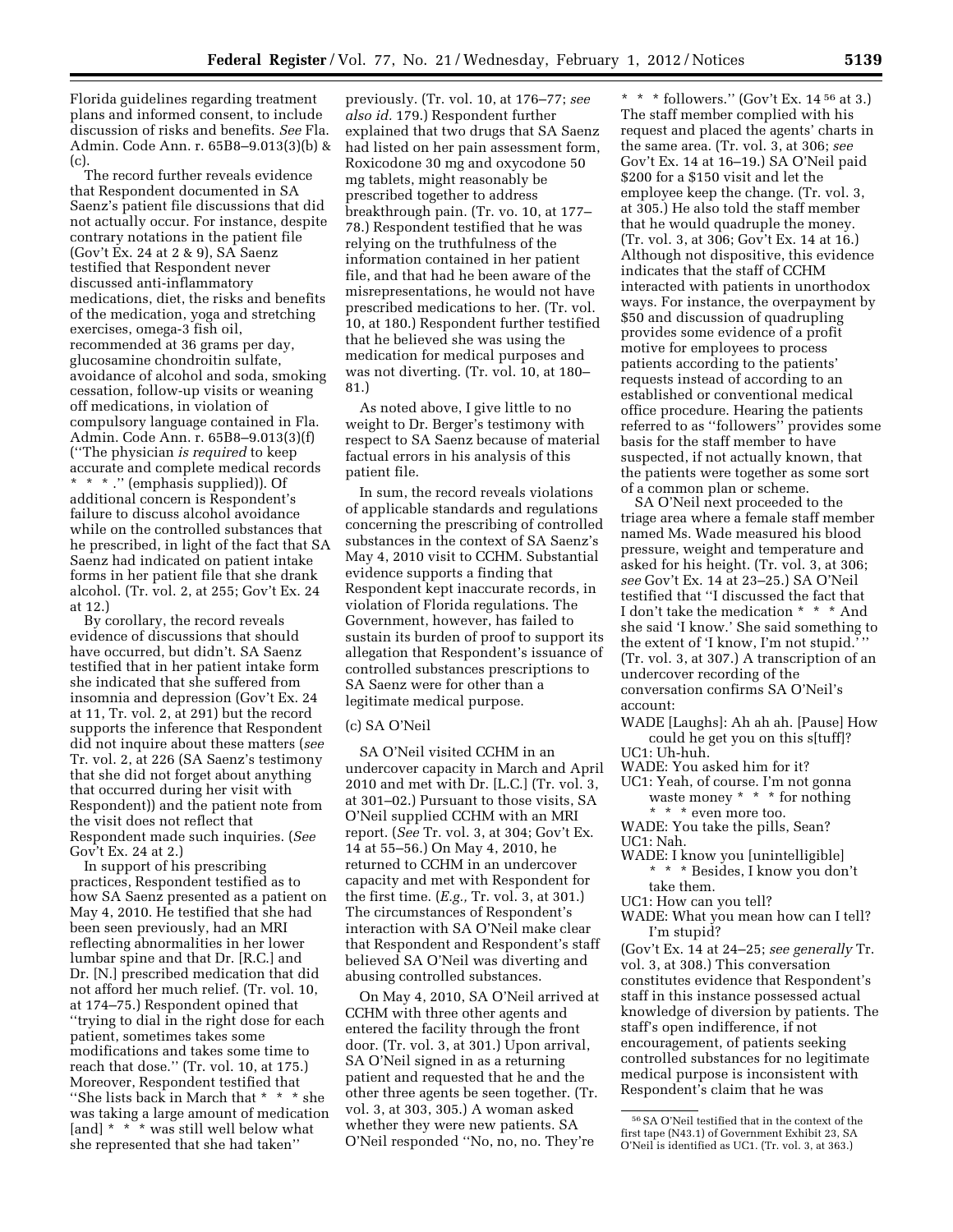unaware of the problems plaguing CCHM. Episodes such as this, while perhaps not on their own dispositive as to Respondent's specific knowledge of staff misconduct, do in the aggregate weigh in favor of a finding that Respondent was, at a minimum, willfully blind to the flagrant indications of diversion and abuse at the clinic he worked in and later owned.

Following his conversation with Ms. Wade, SA O'Neil waited and was later seen by Respondent. (Tr. vol. 3, at 308–10.) The consultation occurred in an office and lasted approximately fifteen minutes. (Tr. vol. 3, at 310.) Respondent asked SA O'Neil how he was, what his age was and what his current medication was. (Gov't Ex. 14 at 26.) SA O'Neil responded that he was ''not bad'' and that he took ''thirties  $(30s) * * *$  two times. And then fifteens (15s) I usually take about one eighty (180), but you wrote it too low last time \* \* \* And then, Xanax, two (2) milligrams, and sometimes soma.'' 57 (Gov't Ex. 14 at 26.) Respondent reviewed the medication SA O'Neil had been prescribed previously by Dr. [L.C.], stating: ''Well, it's inappropriate \* \* \* your blood pressure. You're taking a blood pressure medicine?'' (*See* Gov't Ex. 14 at 26–27; *see generally* Tr. vol. 10, at 150–51.) SA O'Neil responded ''Uh \* \* \* I just never filled it,'' to which Respondent replied that SA O'Neil's blood pressure was up again on that day. (Gov't Ex. 14 at 27.)

SA O'Neil next told Respondent what Dr. [L.C.] had told him on a previous visit. ''He told me \* \* \* 'start, and you can go up each time.' \* \* \* I found out he only works Wednesdays, but, \* \* \* he said you'd [sic] gonna increase it.'' (Gov't Ex. 14 at 27.) This statement by SA O'Neil apprised Respondent that SA O'Neil was a drug-seeking individual and that Respondent's colleague, Dr. [L.C.], was also aware of this fact.

Respondent asked how SA O'Neil was doing on the present dosage of medication. (Gov't Ex. 14 at 27.) A transcript of the conversation that followed reveals that SA O'Neil communicated that although he was doing ''Fine'' (Gov't Ex. 14 at 27), he nevertheless wanted a higher dosage of medication for other than a legitimate medical purpose:

WOLFF: Oh, so you're doing okay?

UC1: No, no. I need more. But I don't need any less. The present dose is not \* \* \* it would be better if it was more. It's not, you know, not making me feel worse.

WOLFF: No, no, I understand. You ran out, or it wasn't enough UC1: Yeah, yeah, I ran out.58 (Gov't Ex. 14 at 27–28.) Respondent's comment about SA O'Neil's medication running out represents the first instance that either of them had suggested that SA O'Neil ran out.

SA O'Neil later requested that Respondent increase his prescription to 210 pills, to which Respondent replied "maybe eventually, but \* \* \* I can't double your medicine now. Absolutely not.'' (Gov't Ex. 14 at 30.) The record further reflects that during the meeting, Respondent advised SA O'Neil that ''the goal is not to get up to the highest number possible.'' (Gov't Ex. 14 at 33; Tr. vol. 3, at 338–39.) This statement by Respondent is somewhat consistent with his testimony at hearing that he prescribed controlled substances to SA O'Neil only for a legitimate medical purpose. But other statements and actions by Respondent cut against a finding that Respondent's continued registration would be consistent with the public interest. SA O'Neil provided Respondent with unmistakable evidence of diversion or abuse, stating that he was taking liquid drops of oxycodone that a friend gave him (Gov't Ex. 14 at 30; *see id.* at 34 (''Oxy''); Tr. vol. 10, at 154–55), to which Respondent replied: WOLFF: Don't even tell me that. UC1: Is that still bad? WOLFF: Yeah, high abuse.

(Gov't Ex. 14 at 30.) Incredibly, a followup visit sheet in SA O'Neil's patient file dated May 4, 2010, and filled out by Respondent (*see* Tr. vol. 3, at 321–22), reflects a handwritten check in the box labeled ''No indication of substance abuse or diversion.'' (Gov't Ex. 23 at 2.) Not only did Respondent state that he did not wish to be told about abuse, Respondent filled out paperwork as if he had not been so told.59 Nor did Respondent talk to SA O'Neil about referring him to rehabilitation (Tr. vol.

3, at 371–72), as is contemplated by Fla. Admin. Code Ann. r. 64B8–9.013(3)(e) (''The management of pain in patients with a history of substance abuse \* \* \* requires extra care, monitoring, and documentation, and may require consultation with or referral to an expert in the management of such patients.'').

At hearing, Respondent testified concerning his statement ''Don't even

tell me that.'' Respondent testified that ''I was very disturbed that he would do such a thing, and that was what I said meaning that it—it hurt me to hear that because I don't like to hear patients using that because I think it's a dangerous product.'' (Tr. vol. 10, at 155.) Having observed the witness's demeanor at hearing I reject this statement as not credible, particularly in light of contemporaneous records that Respondent filled out as if SA O'Neil had never told him he was taking liquid oxycodone. (*See* Gov't Ex. 23 at 2.)

In light of the foregoing evidence, it is apparent that Respondent knew or should have known that SA O'Neil presented as a patient who intended to divert or abuse the controlled substances he sought from Respondent. This conclusion is confirmed by statements attributable to Respondent: The record reflects that Respondent directed SA O'Neil not to take anyone else's medication, to only take his own medication as indicated on the bottle, that there was a risk of death and that ''you're living on the edge.'' (Gov't Ex. 14 at 30–31.) Respondent's failure to reject SA O'Neil as a patient and his decision to issue him controlled substances prescriptions is inconsistent with state and federal law. *See* Fla. Admin. Code Ann. r. 64B8–9.013(1)(d) (''Physicians should be diligent in preventing the diversion of drugs for illegitimate purposes.''); *see also* 21 CFR 1306.04(a) (''A prescription for a controlled substance to be effective must be issued for a legitimate medical purpose by an individual practitioner acting in the usual course of his professional practice.'')

Additional statements by Respondent demonstrate Respondent's awareness of the impropriety in the medical community about prescribing to a patient known to be diverting or abusing controlled substances:

- WOLFF: Most pain clinics, when, uh, they find out that uh \* \* \* patients taking other people's stuff, [NOISE].60
- UC1: Really?
- WOLFF: Absolutely. Instantly.
- UC1: Even if you run out?
- WOLFF: Yeah. [Unintelligible.] \* \* \* because then you will have violated what I just said \* \* \* ."

(Gov't Ex. 14 at 32; Tr. vol. 3, at 312.) Respondent's admission that most clinics would not continue prescribing controlled substances to SA O'Neil under the circumstances (*see also* Tr. vol. 10, at 159) is strong evidence that

<sup>57</sup>Respondent testified that he did not understand ''you'' to be referring to himself, because he hadn't seen SA O'Neil before. (Tr. vol. 10, at 151–52.)

<sup>58</sup>SA O'Neil had not previously indicated that he ran out of medication until Respondent suggested the possibility.

<sup>59</sup>As noted below, I therefore reject Respondent's explanation that his statement ''Don't even tell me that'' (Gov't Ex. 14 at 30) should be understood as Respondent's emotional reaction to the patient's behavior. (Tr. vol. 10, at 155.)

<sup>60</sup>The reference to noise on the transcript reflects Respondent's verbal reference to being cut off. *See infra* note 94.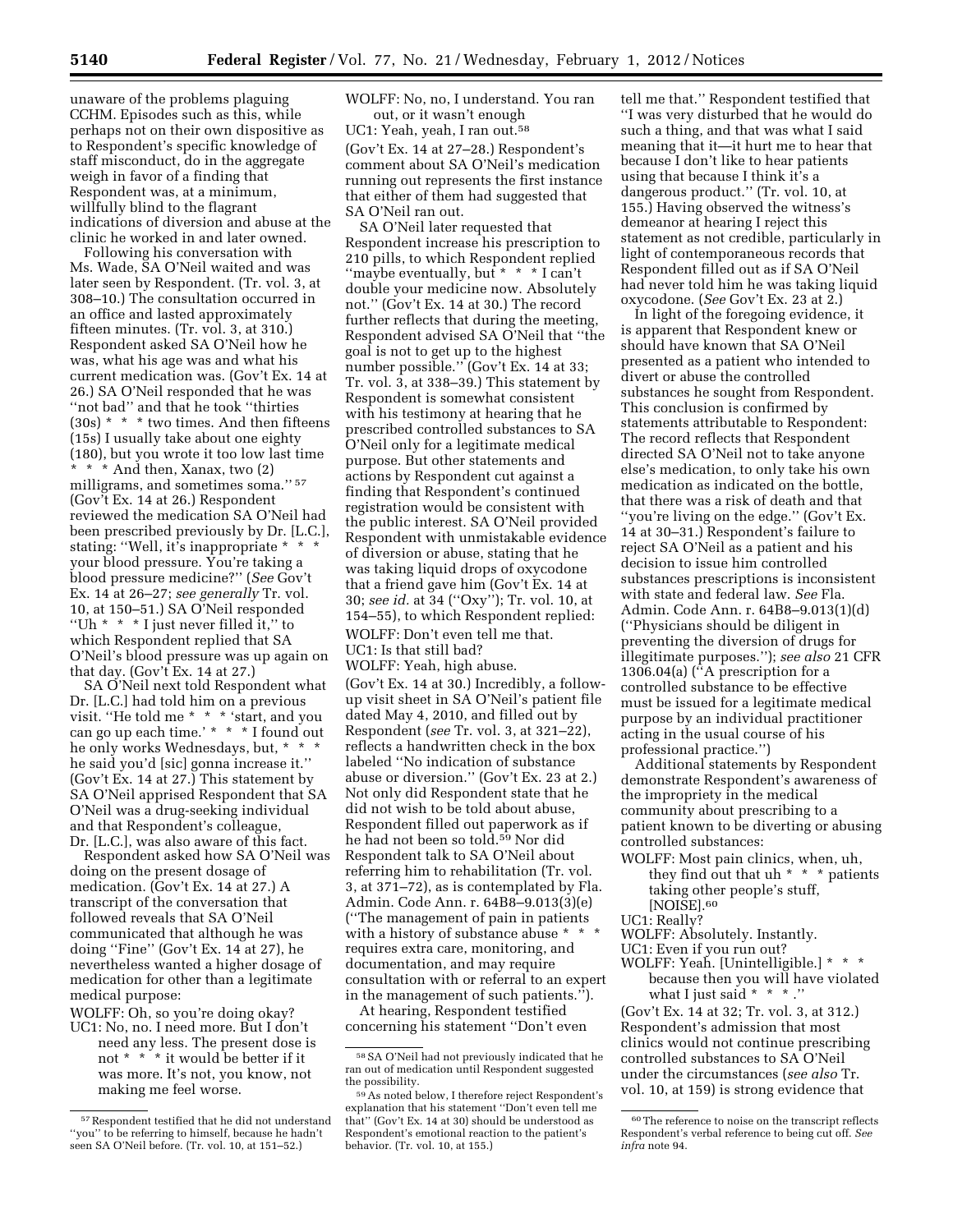Respondent's May 4, 2010 prescriptions to SA O'Neil were outside the usual course of professional practice. Notwithstanding Respondent's admission of the general consensus that further prescribing would be inappropriate, Respondent nevertheless prescribed 150 Roxicodone 30 mg, 90 Roxicodone 15 mg and 30 Xanax 2 mg tablets, constituting an increase of thirty dosage units of oxycodone from what Dr. [L.C.] had prescribed previously. (*E.g.,* Gov't Ex. 14 at 53–54; Tr. vol. 3, at 311, 331 & 356.) And Respondent made clear that SA O'Neil would be welcome again in the future and Respondent would continue to prescribe controlled substances:

UC1: \* \* \* So I should probably just make my appointment in thirty (30) days with you then, right? WOLFF: I'm here for you. UC1: All right. Thanks, doc. WOLFF: Yeah. We got a bond now.<sup>61</sup> Gov't Ex. 14 at 33.) I find that Respondent's issuance of controlled substances to SA O'Neil was outside the usual course of professional practice, in violation of 21 CFR 1306.04(a); *see* Fla. Admin. Code Ann. r. 65B8–9.013.

The record further reflects evidence that Respondent documented in SA O'Neil's patient file discussions with the patient that did not actually occur. For instance, contrary to the indications in SA O'Neil's patient file 62 (*see* Gov't Ex. 23 at 9), Respondent did not discuss alternative medications, such as antiinflammatories, a treatment plan for SA O'Neil's pain management, omega-3 fish oil, glucosamine chondroitin sulfate, avoiding alcohol, smoking and soda, any of SA O'Neil's other doctors other than Dr. [L.C.], SA O'Neil's MRI report, any diagnostic test, objectives or goals for pain relief, a timetable for treatment, the risks and benefits of his medication or SA O'Neil's continuing care, how he would be monitored on controlled substances or weaning off the medications he was taking. (Tr. vol. 3, at 315–16, 324.) Respondent's conduct constitutes a failure to keep accurate records, to include evaluations, consultations and discussion of risks

and benefits, in violation of Fla. Admin. Code Ann. r. 65B8–9.013(3).

Explaining why he prescribed controlled substances to SA O'Neil given his indications of drug abuse or diversion, Respondent testified that ''I didn't want him to have to use liquid medication to supplement what he was previously on. I wanted him \* \* \* to be in that controlled environment \* \* \* where the amount of medication that he's on is controlled by the physician.'' (Tr. vol. 10, at 163.) By raising SA O'Neil's dosage, ''it was my goal to achieve pain control on \* \* \* a slightly increased dosage that would negate any need on his part to supplement the medication because he may have run out.'' (Tr. vol. 10, at 164.) Respondent testified that if he had thought SA O'Neil was diverting controlled substances, ''I would not have written him anything.'' (Tr. vol. 10, at 164.) I reject this testimony as not credible, because it is inconsistent with the objective evidence of record. In short, Respondent at hearing attempted to present the impression that Respondent took very seriously the dangers to the patient illuminated by the patient's selfreported drug abuse or diversion. But Respondent's contentions at hearing are not as telling as his own statements to SA O'Neil on May 4, 2010, when Respondent joked about the friend providing oxycodone drops to SA O'Neil, stating ''Maybe that person that gave you the, uh, \* \* \*  $\alpha$  oxy \* \* \* let you use the computer, in light of the fact that they're trying to murder you \* \* \* Google that. William's stretching exercises.'' (Gov't Ex. 14 at 34.) y

Moreover, as discussed above, Dr. Berger identified numerous problems with Respondent's prescription of controlled substances to SA O'Neil, including, among others, reason to opine that Respondent's documentation with respect to SA O'Neil was ''absolutely below the standard of care.'' (Tr. vol. 7, at 117.)

In summary, the record reveals numerous violations of applicable standards and regulations concerning the prescribing of controlled substances in the context of SA O'Neil's undercover visit to CCHM. Substantial evidence supports a finding that Respondent's prescription of controlled substances to SA O'Neil lacked a ''legitimate medical purpose \* \* \* that is supported by appropriate documentation establishing a valid medical need and treatment plan,'' in violation of Fla. Admin. Code Ann. r. 64B8–9.013(1)(b) (2003), and was outside the usual course of professional practice, in violation of 21 CFR 1306.04(a).

#### (d) TFO Doklean

The record reflects that TFO Doklean visited CCHM in an undercover capacity on July 23, 2010. (*E.g.,* Gov't Ex. 4, at 1.) TFO Doklean's undercover role was as a patient with a level of neck pain that affected her ability to interact normally with her children. (Tr. vol. 1, at 230, 253, 255–56, 258, 264 & 282.) Upon arriving at the clinic, she wrote on patient intake forms that running and exercise made her pain worse. (Gov't Ex. 25 at 9; Tr. vol. 1, at 316.) She also brought an MRI report that she had acquired for the purpose of her undercover visit using her undercover name. (*See* Tr. vol. 1, at 215.) At hearing, TFO Doklean testified that she intended to determine whether she could acquire a prescription without filling out patient intake forms in their entirety. (Tr. vol. 1, at 237.) She therefore intentionally left blank the questions inquiring about her pain level. (Tr. vol. 1, at 252–53.) No one else filled out any of her forms for her. (Tr. vol. 1, at 315.) She made cash payments to office staff totaling \$1100. (Tr. vol. 1, at 190.) The payments included: \$300 for an office visit (Tr. vol. 1, at 186; Gov't Ex. 4 at 7–9); \$200 for ''expedite service'' (Tr. vol. 1, at 187, 314; *see*  Gov't Ex. 4 at 13); and \$600 for medication (Tr. vol. 1, at 189–90 & 213). Respondent ultimately met with TFO Doklean for approximately ten minutes and issued a prescription for oxycodone.

Respondent's prescribing to TFO Doklean was marked by a number of irregularities. First, although she complained of neck pain, the sole MRI report TFO Doklean produced related to her lumbar region and not her neck. (Tr. vol. 1, at 201; Gov't Ex. 4 at 60–61.) Respondent was aware of this discrepancy, and issued a prescription directing TFO Doklean to obtain a cervical spine MRI. (Gov't Ex. 4 at 56; Tr. vol. 10, at 196–97; *see* Tr. vol. 10, at 186.) Notably, however, Respondent did not require that TFO Doklean acquire the MRI report for her neck before prescribing controlled substances. Respondent testified that based on TFO Doklean's statements that ''it goes up and down'' and that the pain ''radiates,'' and based on gestures she made pointing to her lower back, Respondent believed TFO Doklean had back pain, as well as neck pain. (Tr. vol. 10, at 188.) After TFO Doklean testified that her pain was preventing her from playing with her children, Respondent testified that although she stated that her pain was ''two or three'' on a pain scale (Gov't Ex. 4 at 33), Respondent interpreted her pain as actually being

<sup>61</sup>Respondent also instructed SA O'Neil not to see other doctors. (Gov't Ex. 14 at 29.) At hearing, Respondent testified that ''I felt he had received the message and given me feedback that he would comply with my direction.'' (Tr. vol. 10, at 160.)

<sup>62</sup>Page nine of Government Exhibit 23 is not dated or signed and does not on its face contain express indications that Respondent completed it on May 4, 2010, or that it applies to SA O'Neil. Nevertheless, the document is included in an exhibit that SA O'Neil testified contains his medical records (*see* Tr. vol. 3, at 367) and the context, including SA O'Neil's testimony that SA O'Neil did not fill it out (Tr. vol. 3, at 323) offers a basis to conclude that Respondent completed the form.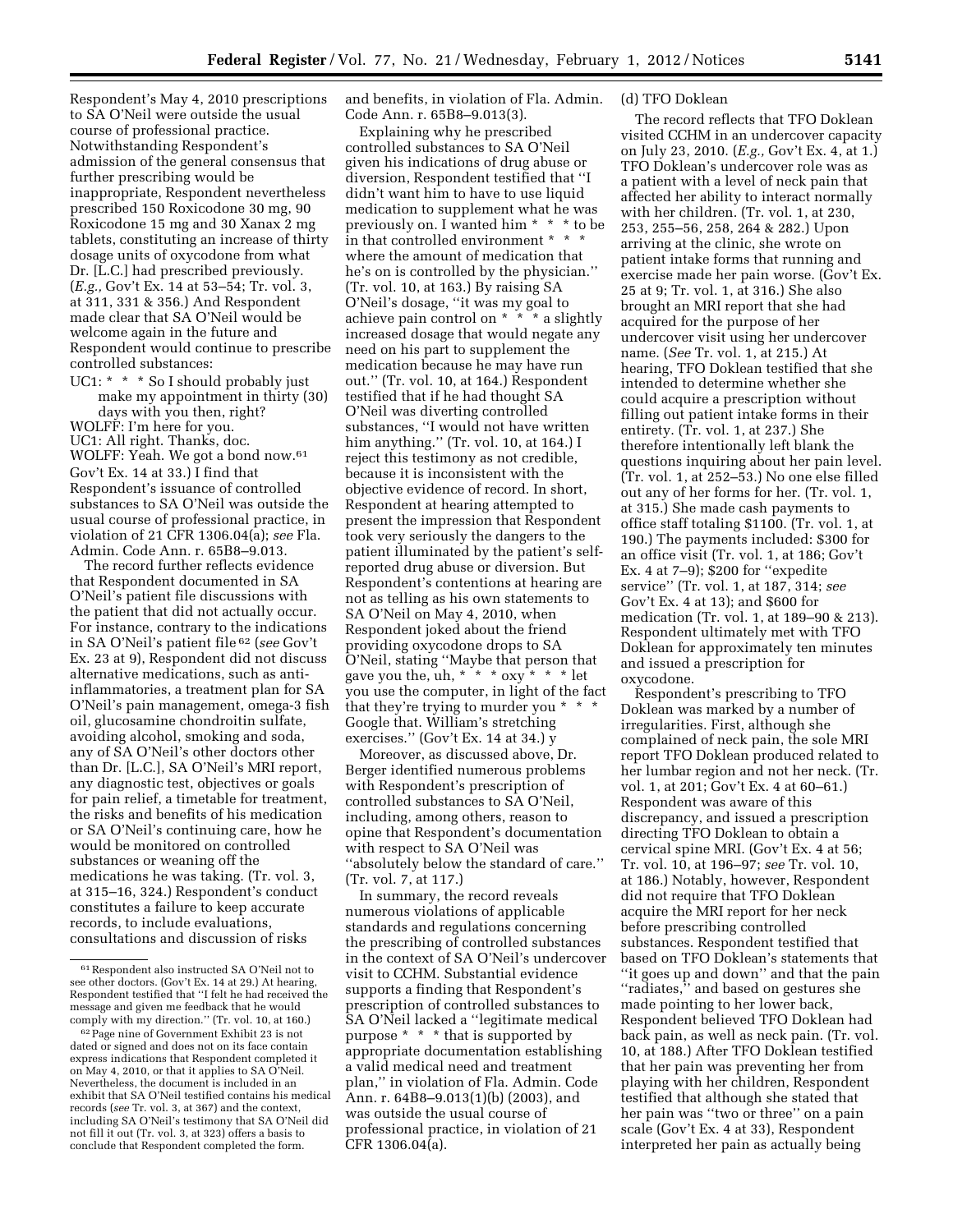higher, such as an eight or a ten. (Tr. vol. 10, at 190–91, 201.) Respondent's assertion that the patient's pain was more than twice the level that the patient herself indicated on the pain scale is dubious.

Respondent's medical examination of TFO Doklean raises additional questions regarding whether the controlled substances prescription he provided was pursuant to a legitimate medical purpose. TFO Doklean testified that Respondent's physical examination of TFO Doklean consisted of placing a stethoscope on her back, asking her to breathe in and out; having her perform some range-of-motion exercises: Bending down, turning her neck and standing on a foot. She displayed no discomfort and did not complain of pain during the exercises, which she completed successfully in less than one minute. (Tr. vol. 1, at 206–08.) TFO Doklean further testified that Respondent seemed to chuckle at the fact that TFO Doklean could bend down completely and touch the ground in a swift maneuver. (Tr. vol. 1, at 206.) Respondent asked if she had any pain when she did the exercises, and she said "not right now." (Tr. vol. 1, at 206.) Respondent did not touch TFO Doklean's spine or neck, the area of her professed pain (Tr. vol. 1, at 208); in fact, he only touched her when he put the stethoscope on her. (Tr. vol. 1, at 208.)

Viewed together, the evidence relating to TFO Doklean's lumbar MRI and Respondent's physical examination constitute a lack of objective indicia of neck pain, along with subjective indicia of neck pain that are inconsistent, insomuch as the patient's comments are contradicted by her ease at performing physical exercises in the clinical setting. This disparity further calls into question the extent to which the prescription Respondent issued to TFO Doklean was pursuant to a legitimate medical purpose consistent with 21 CFR 1306.04(a) and Fla. Admin. Code Ann. r. 64B8–9.013(1)(b) & (3)(f) (2003).

Also of concern is Respondent's acquiescence to TFO Doklean's apparent diversion or misuse of controlled substances. The record reflects that TFO Doklean told Respondent she was getting the ''blues,'' referring to oxycodone 30 mg tablets, from a friend. (*See* Gov't Ex. 4 at 34; Gov't Ex. 25 at 2; Tr. vol. 1, at 204, 216–17.) In addition, for ''Past History of Pain Management,'' Respondent wrote "Friends & Street." (Gov't Ex. 25 at 2; *see* Tr. vol. 1, at 216–17.) Respondent then asked TFO Doklean ''how long have you been taking the blues'' and whether they helped. (Gov't Ex. 4 at 34.)

TFO Doklean responded that she took them every couple of days, and they did help. Respondent did not press the matter. Nor did he ''refer the patient as necessary for additional evaluation and treatment,'' notwithstanding the Florida requirement that ''[s]pecial attention should be given to those pain patients who are at risk for misusing their medication'' or who ''pose a risk for medication misuse or diversion \* Fla. Admin. Code Ann. r. 65B8– 9.013(3)(e). Respondent explained he thought TFO Doklean was getting controlled substances from friends because ''she didn't have the money to see a doctor previously.'' (Tr. vol. 10, at 194.) He intended to ''prescribe medication for her in a controlled way \* \* \* [t]hat prevents diversion and prevents her from continuing to have to get medicine in an illegitimate way.'' (Tr. vol. 10, at 196.) ''I don't discriminate against people for their language, for their social status, for how much money they have.'' (Tr. vol. 10, at 194.)

Respondent's response to TFO Doklean's professed participation in the illicit misuse or diversion of controlled substances is all the more concerning given TFO Doklean's indication that she had undergone rehabilitation for addiction to alcohol. (*See* Gov't Ex. 4 at 34; *see also* Gov't Ex. 25 at 8.) Respondent asked her when she had undergone rehabilitation, TFO Doklean responded ''last November,'' and the conversation moved on to other topics. (Gov't Ex. 4 at 34.) Respondent never asked the name of her rehabilitation clinic, how long she was in rehabilitation or the specific reasons for her treatment. (Tr. vol. 1, at 203.) Even if Respondent believed that TFO Doklean's acquisition from friends of controlled substances was for purely therapeutic purposes, Respondent should have been concerned about her history of addiction. Indeed, although she stated she was sober in her interview with Respondent (Gov't Ex. 4 at 34), TFO Doklean's patient forms indicate that she presently drinks alcohol. (Gov't Ex. 25 at 8.) Respondent was therefore faced with contradictory information but accepted TFO Doklean's representation that she was clean and sober, without securing confirmatory records from any medical facility. Respondent failed to comply with his ''require[ment] to keep accurate and complete records to include, but not \* \* \* limited to: \* \* \* 1. The medical history \* \* \* including history of drug abuse and dependence \* \* \* .'' Fla. Admin. Code Ann. r. 65B8–9.013(3)(f).

The record further contains evidence that Respondent annotated TFO

Doklean's patient file to document conversations with TFO Doklean that did not in fact occur. (*See, e.g.,* Tr. vol. 1, at 221–22.) For instance, despite contrary notations in the patient file (*see*  Gov't Ex. 25 at 5), TFO Doklean testified that Respondent never discussed antiinflammatory medications, diet, the risks and benefits of the medication Respondent prescribed, the risk of abuse or addiction or physical dependence, yoga/stretching exercises, omega-3 fish oil, strict avoidance of alcohol, smoking cessation, illegal drugs, follow-up in one month or issues or concerns or weaning off medication. (Tr. vol. 1, at 217–20.) Similarly, TFO Doklean testified that Respondent filled out the Consent for Chronic Opioid Therapy form, which recites that Respondent has discussed alternate options of ''acupuncture, m[a]ssage, neurological evaluation and surgery'' (Gov't Ex. 25, at 16), but that Respondent never discussed those options with her. (Tr. vol. 1, at 224–25.) In fact, TFO Doklean signed the form before even being seen by Respondent. (Tr. vol. 1, at 225.) Respondent also did not discuss with TFO Doklean other pain medication options and did not ask for TFO Doklean's prior medical records from another doctor, other than the lumbar MRI noted above. (Tr. vol. 1, at 227–28.) He did not ask about her prior treatment plan or give her a time table for pain management. (Tr. vol. 1, at 228.) He did not suggest alternative medications or treatment options. (Tr. vol. 1, at 228.) These facts demonstrate that Respondent did not keep accurate medical records, in violation of Fla. Admin. Code Ann. r. 65B8–9.013(3).

At the end of his meeting with TFO Doklean, Respondent agreed to prescribe medication for TFO Doklean (Gov't Ex. 4 at 36), ultimately prescribing 120 Roxicodone 30 mg tablets. (Gov't Ex. 4 at 53.) Remarkably, TFO Doklean did not know what the medication would be until the consultation with Respondent had already ended.

After her consultation with Respondent, TFO Doklean talked to a manager at the clinic named Richard Mendez. (Tr. vol. 1, at 188.) TFO Doklean testified that Mr. Mendez provided instruction and direction about concerns that Respondent had about patients ''not putting the proper things in the paperwork,'' and that the patients needed to say that they were in pain on the paperwork, and to tell the doctors that they were in pain. (Tr. vol. 1, at 188.) This information was also directed to the undercover patients with TFO Doklean who had not yet been seen by a doctor. (Tr. vol. 1, at 188; Gov't Ex. 4 at 39–40; Gov't Ex. 4, Audio Session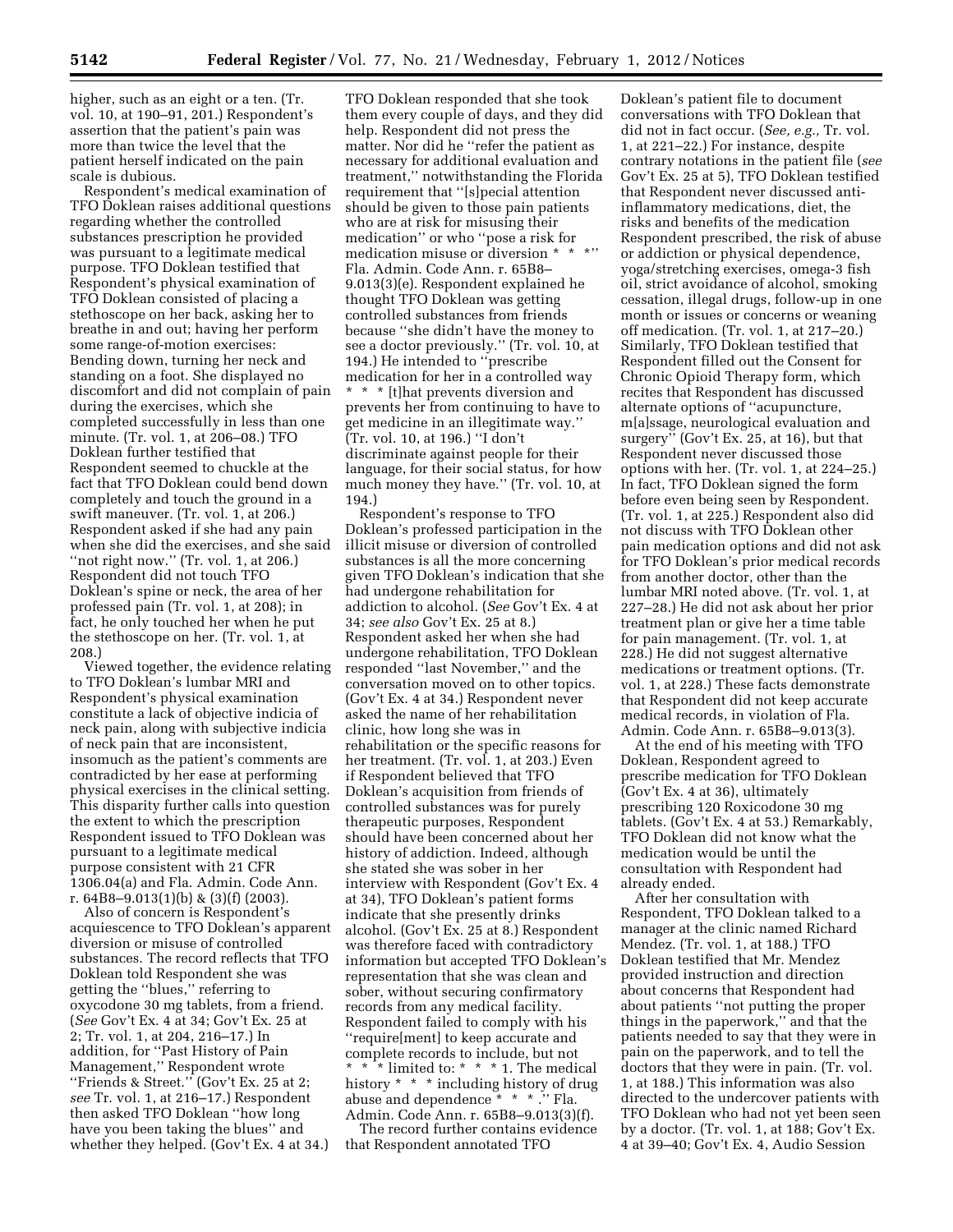#1 10:44–46.) Mr. Mendez further stated to TFO Doklean (referring to Respondent): ''This guy is a little \* \* \* this guy is a little \* \* \* you know \* \* \* serious and by the book in making sure \* \* \* uh \* \* \* He does everything \* \* \* partly because he's been in a clinic that's been shut down before, so, it's very hard for him. He knows \* \* \* you guys are cool.'' (Tr. vol. 1, at 290; *id.* at 40.) I find that Respondent in this instance subjectively did not believe that TFO Doklean was in pain, which weighs in favor of a finding that Respondent's prescription of controlled substances lacked a legitimate medical purpose and was outside the usual course of professional practice. Additionally, the fact that Respondent asked Mr. Mendez to inform patients he had not yet seen to say they were in pain contradicts Respondent's testimony that in all instances he believed that the patients to whom he prescribed controlled substances were truly reporting pain.

TFO Doklean testified that she observed a sign in the waiting room that stated: ''Please be aware that outside pharmacies are reporting prescription transactions to law enforcement agencies. Feel free to discuss this with your physician.'' (Tr. vol. 1, at 193.) This sign in Respondent's waiting room is evidence that Respondent was aware that a meaningful number of his patients diverted or were at risk of diverting controlled substances.

In addition, as noted above, Dr. Berger testified, *inter alia,* that, in substance, the circumstances ''preclude [TFO Doklean] from being a good candidate for receiving controlled drugs'' on her first visit, and that such a prescription would not be in compliance with ''the established care in Florida.'' (Tr. vol. 7, at 147.)

Viewed as a whole, although Respondent's prescription of controlled substances to TFO Doklean was not wholly without some indicia of medical purpose, substantial evidence supports a finding that Respondent's prescription of controlled substances to TFO Doklean lacked a ''legitimate medical purpose \* \* \* that is supported by appropriate documentation establishing a valid medical need and treatment plan,'' in violation of Fla. Admin. Code Ann. r. 64B8–9.013(1)(b) (2003), and was outside the usual course of professional practice, in violation of 21 CFR 1306.04(a).

#### (e) SA Brigantty

The record reflects that SA Brigantty visited CCHM in an undercover capacity on July 23, 2010. (*E.g.,* Gov't Ex. 9 at 3; Tr. vol. 2, at 16.) The evidence regarding this visit reveals a number of departures from the usual course of professional practice that call into question the degree to which the medication that Respondent ultimately prescribed to SA Brigantty was pursuant to a legitimate medical purpose.

As an initial matter, the context of SA Brigantty's arrival at CCHM suggests the existence of an arrangement between undercover agents posing as patients and CCHM's office staff. After being met outside by an individual named Freddy, SA Brigantty entered the clinic through a rear entrance with a group of other undercover agents posing as patients. (Tr. vol. 2, at 17–18.) ''The staff understood that we, as a whole, all those people who went in at the same time, were together.'' (Tr. vol. 2, at 18.) All the undercover officers paid a two hundred dollar expediting fee ''to get through the clinic, see the doctors, and get out.'' (*Id.* at 19.) Although not dispositive, this arrangement casts suspicion on the legitimacy of Respondent's medical practice at CCHM because it provides circumstantial evidence that Respondent's staff participated in a plan by which groups of individuals, who may or may not have legitimate medical needs, could obtain controlled substances. SA Brigantty's testimony that he paid a fifty dollar tip to a female office staff member in the reception area (Tr. vol. 2, at 43) raises similar concerns because it represents a concrete instance of a staff member receiving cash in exchange for funneling patients to Respondent.63

At his meeting with Respondent, SA Brigantty presented as a patient with pain in his lower back for the past fifteen years, which he attributed to lifting heavy objects at a construction job. (Gov't Ex. 9 at 35–36.) He described his pain as about six on a pain scale of one to ten. (Gov't Ex. 9 at 37.) He further described an additional kind of his pain as ''pretty [expletive] bad,'' to which Respondent replied: ''I don't have a number that correlates with that one \* \* \* .'' (*Id.;* Tr. vol. 2, at 96.) SA Brigantty testified that he also circled the number ten on the pain scale. (*See*  Tr. vol. 2, at 48.)

SA Brigantty testified that Respondent did not ask him about his past treatments, previous diagnostic tests or the names of his previous doctors over the fifteen-year period. (Tr. vol. 2, at 34– 36.) In fact, however, Respondent did ask where SA Brigantty previously received pain treatment, and SA

Brigantty replied that he had gone to Jacksonville. (Gov't Ex. 9 at 25.) SA Brigantty also told Respondent that he had previously purchased ''The Oxys. Thirty (30) milligrams'' and ''a Zanie bar,'' referring to Xanax, off the street. (Gov't Ex. 9 at 41; *see* Tr. vol. 2, at 37.) He said he hadn't taken medication for approximately one month, but that the drugs helped him and he had been taking them for two to three years. (Gov't Ex. 9 at 41.) SA Brigantty also wrote on a Pain Assessment Form that he was presently taking oxycodone and Xanax (Gov't Ex. 26, at 9; Tr. vol. 2, at 49), statements which he orally contradicted when he informed Respondent that he was not presently taking medication. (Tr. vol. 2, at 125.) Given SA Brigantty's confessed illicit use of controlled substances, Respondent failed to ''refer the patient as necessary for additional evaluation and treatment,'' notwithstanding the Florida regulations providing that ''[s]pecial attention should be given to those pain patients who are at risk for misusing their medications'' or who ''pose a risk for medication misuse or diversion \* \* \*'' Fla. Admin. Code Ann. r. 65B8–9.013(3)(e). Ultimately, Respondent issued a prescription to SA Brigantty for oxycodone, explaining that many patients get their medications from the street because they: ''find that that is the only place they can get it, short of coming to a doctor. So by starting them on medication you can stop them \* \* \* from having to get the medication in places that they shouldn't be.'' 64 (Tr. vol. 2, at 180.)

The record reveals interactions between Respondent and SA Brigantty that reflect poorly both as to Respondent's standard of care as a physician and as to Respondent's knowledge of operations at CCHM. During the patient consultation, Respondent advised SA Brigantty that his blood pressure was high: ''You need to get yourself re evaluated. Meaning you need to find a regular medical doctor as soon as possible and have that re checked.'' (Gov't Ex. 9 at 42.) Respondent, however, did not offer to prescribe blood pressure medication or perform any diagnostic testing for blood pressure, (Tr. vol. 2, at 38), because

I didn't want to prescribe medication for people I was only going to see one time \* giving a patient a strong recommendation \* \* \* was more in the patient's best interest \* \* \* because it

<sup>63</sup>The extent and import of Respondent's knowledge of his staff's practices is discussed in numerous locations throughout this Recommended Decision.

<sup>64</sup>Respondent declined to issue a prescription for Xanax, because SA Brigantty ''seemed to indicate that if the pain was under control, he would be sleeping better. So I didn't want to prescription [sic] any Xanax if it wasn't necessary.'' (Tr. vol. 10, at 265.)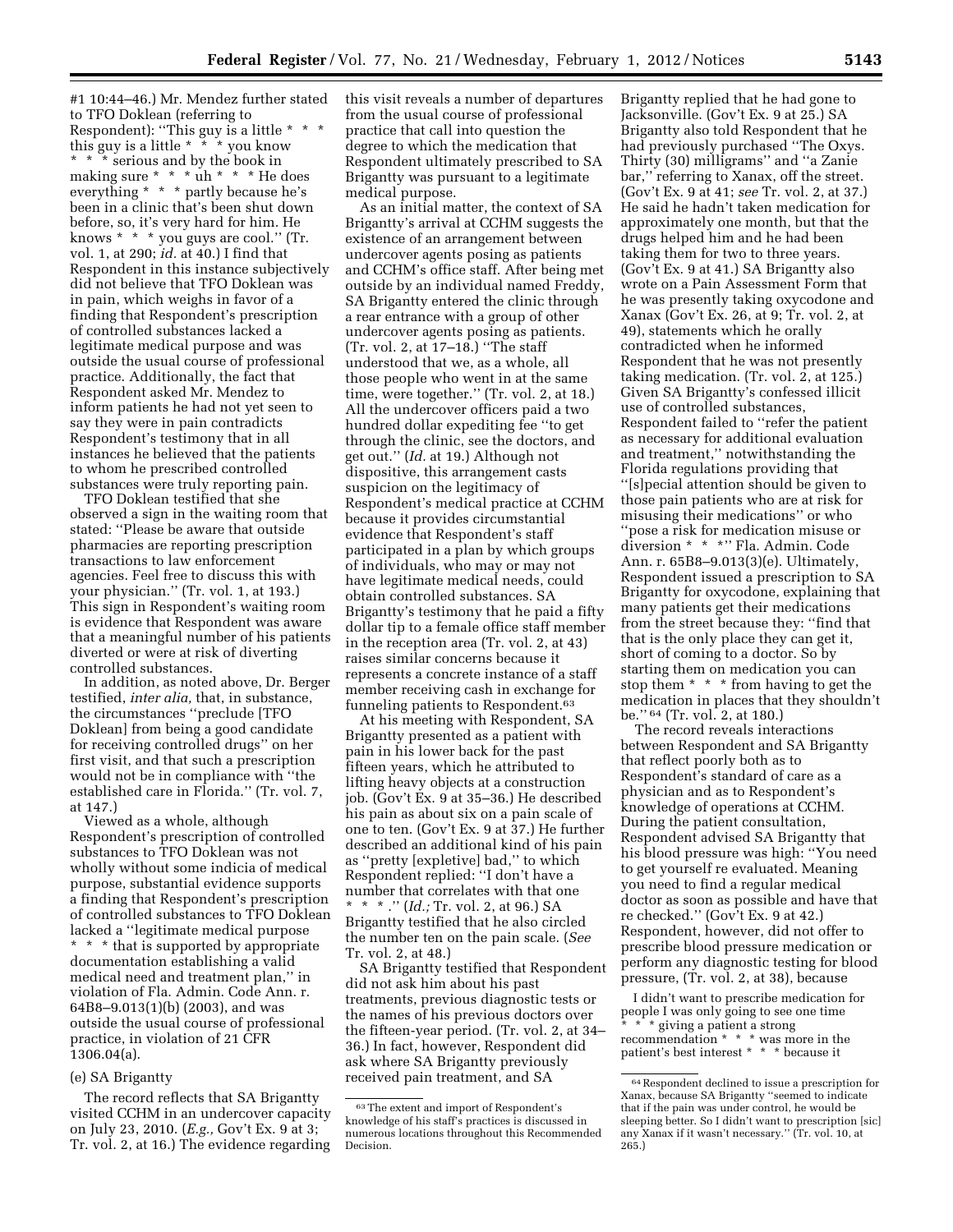prompted them to seek out a regular medical doctor, which would have been a more appropriate place for them to receive medication on a regular basis, and receive the follow-up that they needed.

(Tr. vol. 2, at 169.) Respondent later contradicted himself, testifying that

My best measure of success was in my interaction with the patient, in that we were going to prescribe some medication, we were going to see how he did \* \* \* I would have had to see him back, at a follow-up appointment, and ask him questions as to how he was doing. And then I would have been able to measure the success of the oxycodone treatment. (Tr. vol. 2, at 214–15.) This second statement by Respondent can be read in two ways: either Respondent thought SA Brigantty would return for another visit, undercutting Respondent's assertion that he did not expect SA Brigantty would return for a follow-up appointment; or it shows that Respondent did not truly expect ever to see SA Brigantty again, calling into question Respondent's ability to monitor the success of his interaction with the patient and tending to show Respondent did not believe he was issuing the prescription in the usual course of a professional practice or pursuant to a legitimate medical purpose.65

In any event, even if it can be reconciled with his other statements, Respondent's explanation as to why he failed to prescribe blood pressure medications to SA Brigantty raises more questions than it answers. First, Respondent's assertion that he did not expect to see SA Brigantty again for a follow-up visit is inconsistent with Respondent's testimony that line items on the History and Physical Examination Form in SA Brigantty's medical file ''should serve as talking points, over time, with patients'' and need not be discussed all at once. (Tr. vol. 2, at 172; *see* Gov't Ex. 26 at 5.) These two statements are inconsistent because viewing the discussion checklist as the basis of a continuing doctor-patient dialogue over time is incompatible with a view that the patient probably will not return for a follow-up visit.

Moreover, Respondent's opinion that SA Brigantty should seek a ''regular doctor,'' speaks volumes as to Respondent's beliefs about his own

practice. Respondent explained that he considers himself ''a regular medical doctor. But in this setting, this was a clinic where we treated pain management, or our main role was pain management.'' (Tr. vol., 2, at 169.) Even if Respondent's testimony concerning the need for SA Brigantty to see a separate ''regular doctor'' is to be taken at face value, the record unambiguously reflects that Respondent did not refer SA Brigantty to any particular ''regular doctor'' (Tr. vol. 2, at 170), which is inconsistent with the referral standard contained in Fla. Admin. Code Ann. r. 65B8–9.013(3). Moreover, Respondent did not discuss the risks to a person with high blood pressure of taking oxycodone, the controlled substance he ultimately prescribed to SA Brigantty (Tr. vol. 2, at 39–40), contrary to Fla. Admin. Code Ann. r. 65B8–9.013(3)(c) (''The physician should discuss the risks and benefits of the use of controlled substances with the patient \* \* \* .'') and Fla. Admin. Code Ann. r. 65B8–9.013(3)(f) (requiring accurate and complete medical records of ''Discussion of risks and benefits''). Additionally, Respondent's contention that the oxycodone he prescribed to SA Brigantty was merely a ''therapeutic trial'' (Tr. vol. 2, at 177–78) cannot comfortably coexist with Respondent's assertion that he did not believe SA Brigantty would return for a follow up visit (*see* Tr. vol. 2, at 169).

Also notable is evidence of SA Brigantty's misrepresentation in his undercover role about his own medical history, and Respondent's reaction after learning of the misrepresentation. SA Brigantty testified that when filling out patient intake paperwork, a female member of Respondent's office staff communicated the requirement that ''you had to put down \* \* \* a primary doctor, or some other place you have been to \* \* \* . she told us you can put anything down, put American Pain, they are closed.'' (Tr. vol. 2, at 20–21.) On cross-examination, SA Brigantty elaborated that the staff member had instructed: ''I don't care what it is, where you have been, you can write American Pain.'' (Tr. vol. 2, at 61.) In fact, the staff member's actual statement as reflected in a transcribed recording was: ''Your last physician is gonna be \* \* \* We need all the information. If you don't have it you gotta, somehow get it. If it is American Pain, Right [sic] American Pain, if they are no longer there or \* \* \* you gotta put something.'' (Gov't Ex. 9 at 23; *see* Tr. vol. 2, at 73.) SA Brigantty testified that he interpreted this as coaching him to

write ''American Pain'' as his previous provider. (Tr. vol. 2, at 21.)

This incident came to light during Respondent's consultation with SA Brigantty, when Respondent inquired if SA Brigantty had been to American Pain. The undercover agent responded that he wasn't seeing a physician, but that the office staff had instructed him '''You need to write something.' Someone said American, I was like '[expletive] it, I'll put American.''' (Gov't Ex. 9 at 44.) Despite knowing that the patient had falsified his medical record, and knowing that SA Brigantty believed Respondent's staff had coached him to make such a falsification, Respondent ultimately issued a prescription for 150 Roxicodone 30 mg tablets to SA Brigantty. (Gov't Ex. 9 at 53–54; Tr. vol. 2, at 29.) SA Brigantty paid \$750 cash. (Tr. vol. 2, at 31.) Applicable Florida regulations are clear about the mandatory weight of the recordkeeping guideline: ''The physician is required to keep accurate and complete records'' before prescribing controlled substances. Fla. Admin. Code Ann. r. 65B8–9.013(3)(f). Respondent's acquiescence in recordkeeping inaccuracies weighs heavily against Respondent's continued registration under Factors Two and Four of 21 U.S.C. 823(f).

SA Brigantty's undercover patient file reflects additional irregularities. For instance, a History and Physical Examination form not filled out by SA Brigantty (Tr. vol. 2, at 45) reflects that Respondent prescribed to SA Brigantty Roxicodone 15 mg and Xanax 2 mg tablets. (Gov't Ex. 26, at 5.) SA Brigantty testified, however, that he never received any such prescriptions from Respondent. (Tr. vol. 2, at 45.) Respondent explained that his notation in the file as to the Roxicodone 15 mg and Xanax 2 mg must have been in error. (Tr. vol. 2, at 163–64.) Even crediting Respondent's testimony and finding that the inaccuracy was an oversight, the error nevertheless constitutes a violation of Florida's recordkeeping regulations. *See* Fla. Admin. Code Ann. r. 65B8–9.013(3)(f). In addition, the record reflects that SA Brigantty completed a urine test, which Respondent's office staff did not monitor. (Tr. vol. 2, at 133–34.)

The record further reveals evidence that Respondent documented in SA Brigantty's patient file discussions with the patient that did not actually occur. For instance, despite contrary notations in the patient file (Gov't Ex. 26 at 5–6), SA Brigantty testified that Respondent never discussed anti-inflammatory medications, diet or the risks and benefits of medication, including the

<sup>65</sup> In support of his prescribing practices, Respondent testified that an MRI report for SA Brigantty revealed significant disc disease and evidence of a boney abnormality compressing the spinal cord sac, consistent with pain. (Tr. vol. 10, at 267–68.) On different facts devoid of irregularities in CCHM's office practice and Respondent's conduct with respect to SA Brigantty and SA Brigantty's indications of diversion, such evidence might have been more persuasive.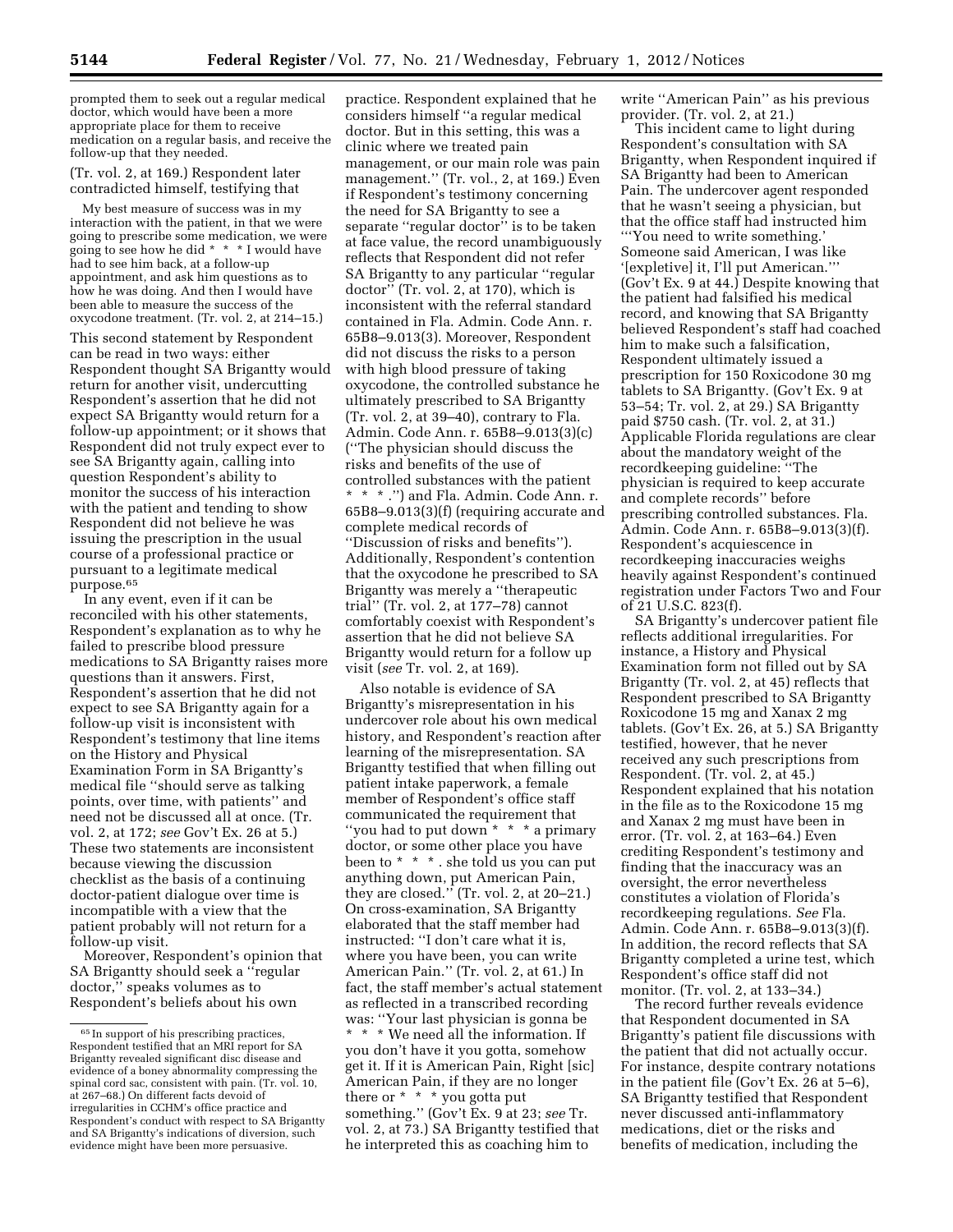risk of abuse, addiction and physical dependence; yoga and stretching exercises; omega-3 fish oil, strict avoidance of alcohol, smoking cessation, or the avoidance of illegal or recreational drugs while on pain medication; or the weaning off of medication or the treatment plan objectives of pain relief or improvement, improved physical and psychological function, improving activity of daily living, working at full capacity, rehabilitation programs or interdisciplinary approaches to treatment.66 (Tr. vol. 2, at 45–48.)

Respondent attempts to downplay these misrepresentations on the basis that some of the information he failed to discuss with SA Brigantty is contained in the consent form for opioid medications provided to patients at CCHM. (*E.g.,* Tr. vol. 2, at 170.) This attempt is unpersuasive for two reasons. First, Respondent's argument is undercut by his admission in a similar context that ''the word discussed should probably be whited out'' because ''these should serve as talking points, over time, with patients." (Tr. vol. 2, at 172.) Respondent's argument fails because if the items are to be discussed over time, it is logical to check off an item only once it has actually been discussed, and not before, as happened here. Second, Respondent's argument cannot overcome the plain language of the Florida regulation providing that ''[t]he physician is *required* to keep accurate and complete records to include \* \* \* [e]valuations and consultations [and] \* \* [d] iscussion of risks and benefits \* \* \* .'' Fla. Admin. Code Ann. r.

65B8–9.013(3) (emphasis supplied). In addition, as noted above, Dr. Berger testified in substance that a patient who is illegally buying drugs on the street, and who requests that the same drug be prescribed, should be precluded from receiving prescriptions for controlled substances. (Tr. vol. 7, at 161.) Dr. Berger further testified that based on his review of the medical file, he did not see anything that justified the issuance of controlled substances to SA Brigantty. (Tr. vol. 7, at 162; Gov't Ex. 26.)

In summary, the record reveals numerous violations of applicable standards and regulations concerning the prescribing of controlled substances in the context of SA Brigantty's undercover visit to CCHM. Substantial evidence supports a finding that Respondent's prescription of controlled substances to SA Brigantty lacked a ''legitimate medical purpose \* \* \* that

is supported by appropriate documentation establishing a valid medical need and treatment plan,'' in violation of Fla. Admin. Code Ann. r. 64B8–9.013(1)(b) (2003), and was outside the usual course of professional practice, in violation of 21 CFR 1306.04(a).

# (f) SA Priymak

SA Priymak first visited CCHM in an undercover capacity on April 7, 2010, accompanied by two or three other undercover agents. (*E.g.,* Tr. vol. 2, at 315–16; Gov't Ex. 5 at 1.) He approached the front desk, presented as a new patient and obtained patient intake forms, which he filled out as he sat down. (Tr. vol. 2, at 317–20.) He paid \$175 for the visit. (Tr. vol. 2, at 319.) Dozens of people were waiting in the lobby. (Tr. vol. 2, at 318.) After completing all the triage procedures that were requested of him, SA Priymak testified that Respondent called his name, and SA Priymak followed Respondent to an office. (Tr. vol. 2, at 321.) This testimony, consistent with testimony of other agents, tends to show that Respondent did have interaction with the waiting area. Respondent therefore was not completely isolated from the waiting or triage area and can reasonably be understood to have at least some knowledge of things that occurred there and objects present there, to include a sign on the waiting room wall as of July 23, 2010 stating: ''Please be aware that outside pharmacies are reporting prescription transactions to law enforcement agencies. Feel free to discuss this with your physician.'' (Tr. vol. 1, at 193.)

When SA Priymak entered the consultation room, Respondent asked if it was SA Priymak's first visit, to which SA Priymak responded in the affirmative. (Gov't Ex. 5 at 34.) Respondent's next statement was ''Alright. Let['s] see. We gonna help with your pain in your neck," (Gov't Ex. 5 at 34; Tr. vol. 2, at 321) even though SA Priymak had not mentioned having any pain or neck issues.67 SA Priymak affirmed that he had neck pain, stating also that his shoulder was ''kind a \* \* \* tight.'' (Gov't Ex. 5 at 34.) Respondent asked SA Priymak how long he had had pain, how he had injured his neck, how old he was and whether he was working. (Gov't Ex. 5 at 34–35.) SA Priymak responded that the pain began in 2001 when he tweaked his neck playing basketball, that he was thirtyfour years old and that he was between jobs, working in construction. (Gov't Ex. 5 at 34–35.)

SA Priymak further told Respondent that he was not presently taking medication (Gov't Ex. 5 at 35), in direct contrast to his later statements to Respondent and also his pain assessment form dated April 7, 2010, which indicated he was taking medications consistent with OxyContin, Xanax, Soma and Dilaudid, listing side effects from medication as ''it feels good.'' (Gov't Ex. 22 at 9–10; *see* Tr. vol. 2, at 331, 349–50.) I find that SA Priymak's statement that ''it feels good'' was evidence of potential diversion that Respondent did not sufficiently weigh in deciding to prescribe controlled substances. Moreover, SA Priymak testified that Respondent never discussed Dilaudid with SA Priymak (Tr. vol. 2, at 349), constituting additional evidence of Respondent's lack of concern for potential drug abuse or diversion.

Respondent remarked that SA Priymak's condition didn't sound so bad, to which SA Priymak responded that he had been taking medication on and off for the last ten years ''cause it gets tight, especially in my \* \* \* shoulder.'' (Gov't Ex. 5 at 36.) Respondent stated ''So the pain is sort of mild. It's that right?'' and asked what medicines SA Priymak had been taking. (Gov't Ex. 5 at 36.) He responded that he was taking four tablets of ''Oxy forties'' per day, which Respondent confirmed was oxycodone, and ''some Somas'' that weren't helping him, and agreed that the pain was mild. (Gov't Ex. 5 at 36–37, 40; Tr. vol. 2, at 323.) Respondent confirmed: ''you told me that pain is mild  $* * *$  and mostly affects you \* \* \* when you play basketball  $* * *$  you otherwise do pretty good?'' (Gov't Ex. 5 at 37.) SA Priymak responded: ''Mm \* \* \* No. I just  $* * * I$  need that  $* * *$  to get through the day,'' and stated that sometimes his pain was a five. (Gov't Ex. 5 at 37.) Under the number ''5'' on SA Priymak's pain assessment form, there appears a handwritten arrow that SA Priymak testified he did not draw (Gov't Ex. 22 at 10; Tr. vol. 2, at 350), leading to the conclusion that Respondent drew the arrow. Respondent asked if SA Priymak was sleeping well, to which SA Priymak responded in the negative and indicated that he had been taking one-half to two bars of Xanax. (Gov't Ex. 5 at 37, 40.)

Upon inquiry from Respondent, SA Priymak stated that he was not allergic to any medications, smoked approximately two cigars per day, had high blood pressure and had used

<sup>66</sup>Respondent did, however, raise the issue of surgery. (Tr. vol. 2, at 102.)

<sup>67</sup> In mitigation, SA Priymak testified that he provided Coast to Coast with an MRI report of his neck (Tr. vol. 2, at 331), which Respondent later testified was consistent with a patient having significant neck pain. (Tr. vol. 10, at 138.)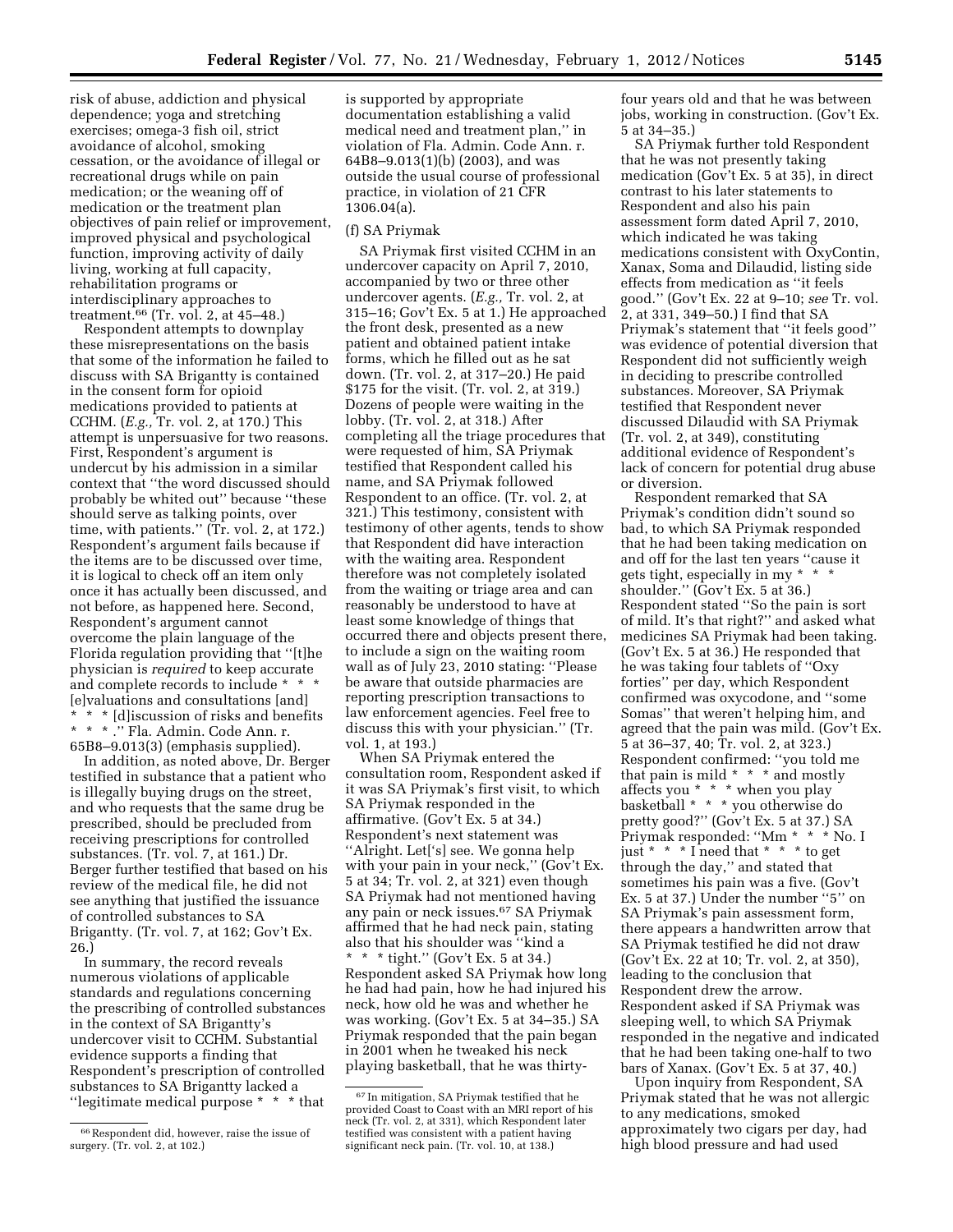intravenous drugs five or six years ago. (Gov't Ex. 5 at 38.) Respondent then inquired:

- WOLFF: Is there any history of drug abuse or drug dependence?
- UC1: Mm  $*$   $*$   $*$   $\bar{I}'$  ve been taking Oxies for, for a while.
- WOLFF: Ox[y]codone.

UC1: Yes.

- WOLFF: How much [o]xycodone are you taking?
- UC1: I mean, it depends. Uhm \* \* \* it's kind of expensive, so \* \* \* I \* \* buy forties. \* \* \*
- WOLFF: And have you seen a doctor at all uh lately, or no?

UC1: No, no.

WOLFF: No. So just get them off the street.

UC1: Yeah.

(Gov't Ex. 5 at 39; *see also* Tr. vol. 2, at 323; Tr. vol. 3, at 33.)

The record reveals evidence that Respondent's staff tampered with SA Priymak's patient file. On crossexamination, SA Priymak admitted that he was not actually taking controlled substances that he claimed he obtained off the street. (Tr. vol. 3, at 33–34.) A urine drug screen for SA Priymak, however, indicates a positive test for opiates/morphine, benzodiazepine and oxycodone. (Gov't Ex. 22 at 25; *see* Tr. vol. 3, at 34–36.) Further complicating matters is SA Priymak's testimony that he did not recall taking a drug test. (Tr. vol. 3, at 37.) He testified that ''when I was seen at the triage room, the staff member indicated playfully that checked something in my file like 'Yeah, you have drugs in your system.' '' (Tr. vol. 3, at 37; *see* Gov't Ex. 5 at 24.) I find by substantial evidence that a member of Respondent's staff at CCHM falsified SA Priymak's patient file to reflect false positive test results for a urine drug screen. Although there is no indication that Respondent knew of this particular instance of tampering with SA Priymak's medical record, the record as a whole supports the conclusion that such practices were not uncommon at CCHM. Each additional instance of misconduct by Respondent's staff decreases the credibility of Respondent's contention that he was unaware of his staff's actions.

Respondent then inquired about SA Priymak's alcohol consumption, to which he admitted drinking three or four bottles of beer a couple times a week. (Gov't Ex. 5 at 39.) Respondent conducted a brief physical examination of SA Priymak, including motion exercises. (*See* Tr. vol. 2, at 330.) SA Priymak successfully completed the exercises without showing signs of pain (Tr. vol. 2, at 330), which should have

given Respondent pause before prescribing controlled substances. Perhaps it did: Respondent then stated ''I think that you're taking a lot of medicine for mild pain.'' (Gov't Ex. 5 at 40.) He continued that SA Priymak was ''on requirements for medication []way out of proportions for the degree of pain you have \* \* \* I don't think I['m] gonna be able to help you. \* \* \*' (Gov't Ex. 5, at 41.) SA Priymak then proposed:

- UC1: Can you help me with something of less amount?
- WOLFF: Like?
- UC1: I won't be able to function, like thirties (30s), twenties (20s).
- WOLFF: I mean, thirties (30s) is always right, you know?
- UC1: Can be thirties (30s)?
- WOLFF: I just don't' see it uh for \* \* \* what you have.
- UC1: Can you give me some fifteens (15)s?
- WOLFF: You know, maybe I'll give you some fifteens (15s).
- UC1: Oh, thank you.
- WOLFF: You probably would need to be on \* \* \* medicine to get off of this. You should go up to some sort of rehab facility  $* \cdot * *$  you want some Xanax?
- UC1: Yeah.

(Gov't Ex. 5 at 42; *see generally* Tr. vol. 2, at 347.) SA Priymak next requested Viagra, stating that he was going to a party next week and wanted to try it. (Gov't Ex. 5 at 43.) Respondent asked if he had ''some problems \* \* \* that we're gonna give that for you?'' to which SA Priymak answered in the negative. (Gov't Ex. 5 at 44.) Respondent confirmed: ''Just for the party?'' to which SA Priymak responded ''yeah.'' Respondent laughed and said ''Good try.'' (Gov't Ex. 5 at 44.) Respondent wrote SA Priymak a prescription for 150 Roxicodone 15 mg and 30 alprazolam 2 mg tablets on April 7, 2010.68 (Gov't Ex. 22 at 23; Tr. vol. 2, at 325–36.)

Respondent's failure to refer SA Priymak to a particular rehabilitation center, despite the notation in the patient chart ''Rec. pt see MD for Suboxone'' (Gov't Ex. 22 at 6) is concerning and raises questions of whether Respondent complied with Fla. Admin. Code Ann. r. 65B8–9.013(3)(f) (requiring a physician to keep accurate medical records) and Fla. Admin. Code Ann. r. 65B8–9.013(3)(e) (stating that a physician ''should be willing to refer the patient as necessary for additional evaluation and treatment \* \* \*").<sup>69</sup>

Respondent acted correctly in declining to prescribe Viagra to SA Priymak, in light of the patent lack of medical indication. Respondent's prescription of pain medication, however, was another matter. Respondent knew that SA Priymak was a drug-seeking individual who had purchased controlled substances off the street and whom Respondent suspected had used intravenous drugs due to ''something on his arm.'' (Tr. vol. 10, at 100.) As noted above, Dr. Berger opined that prescriptions for Roxicodone and Xanax were unwarranted, particularly given the patient's history of being an intravenous drug user and having purchased drugs illicitly on the street. (Tr. vol. 7, at 92.) Moreover, Respondent acknowledged that SA Priymak's mild pain level did not support the controlled substances SA Priymak said he was currently taking off the street. (Tr. vol. 10, at 105.) Additionally, Respondent did not inquire as to the source of SA Priymak's drugs, nor did he admonish him to stop acquiring off the street.

Under these circumstances, it cannot be concluded that Respondent's controlled substances prescriptions, even at a so-called ''reduced'' amounts, were pursuant to a legitimate medical purpose or within the usual course of professional practice. To the contrary, they were not. Respondent's testimony that he didn't want SA Priymak to suffer from withdrawal symptoms (Tr. vol. 10, at 128) and the fact that Respondent's prescription of oxycodone was less than half of the dosage that SA Priymak represented he was previously taking (Tr. vol. 3, at 32; Tr. vol. 10, at 109) perhaps mitigate in Respondent's favor, but do not alter the conclusion that the prescriptions themselves were not justified under all the circumstances.

SA Priymak returned to CCHM in an undercover capacity on May 4, 2010. (Tr. vol. 2, at 315.) He paid \$200 for the \$150 visit but did not receive any change back. (Tr. vol. 2, at 327–28.) This evidence is consistent with payments for ''VIP service,'' apparently common at CCHM. As noted elsewhere in this

<sup>68</sup>SA Priymak also testified that a staff member at the reception area said Respondent did not have a DEA license and therefore the prescription could not be filled at Coast to Coast. (Tr. vol. 2, at 326– 27.)

<sup>69</sup>Referring to a later visit by SA Priymak, Respondent testified that he did not urge that SA Priymak get rehabilitation treatment at his second visit to CCHM because SA Priymak said he was not experiencing withdrawal symptoms. (Tr. vol. 10, at 140.) The persuasiveness of Respondent's testimony in this regard is substantially undercut by Respondent's statement that SA Priymak ''was no longer having to get his medicine on the street.'' (Tr. vol. 10, at 141.) Respondent had no way to verify the truth of this statement, nor does a transcript of the May 4, 2010 visit indicate Respondent made such an inquiry. (*See* Gov't Ex. 5, at 54–58.)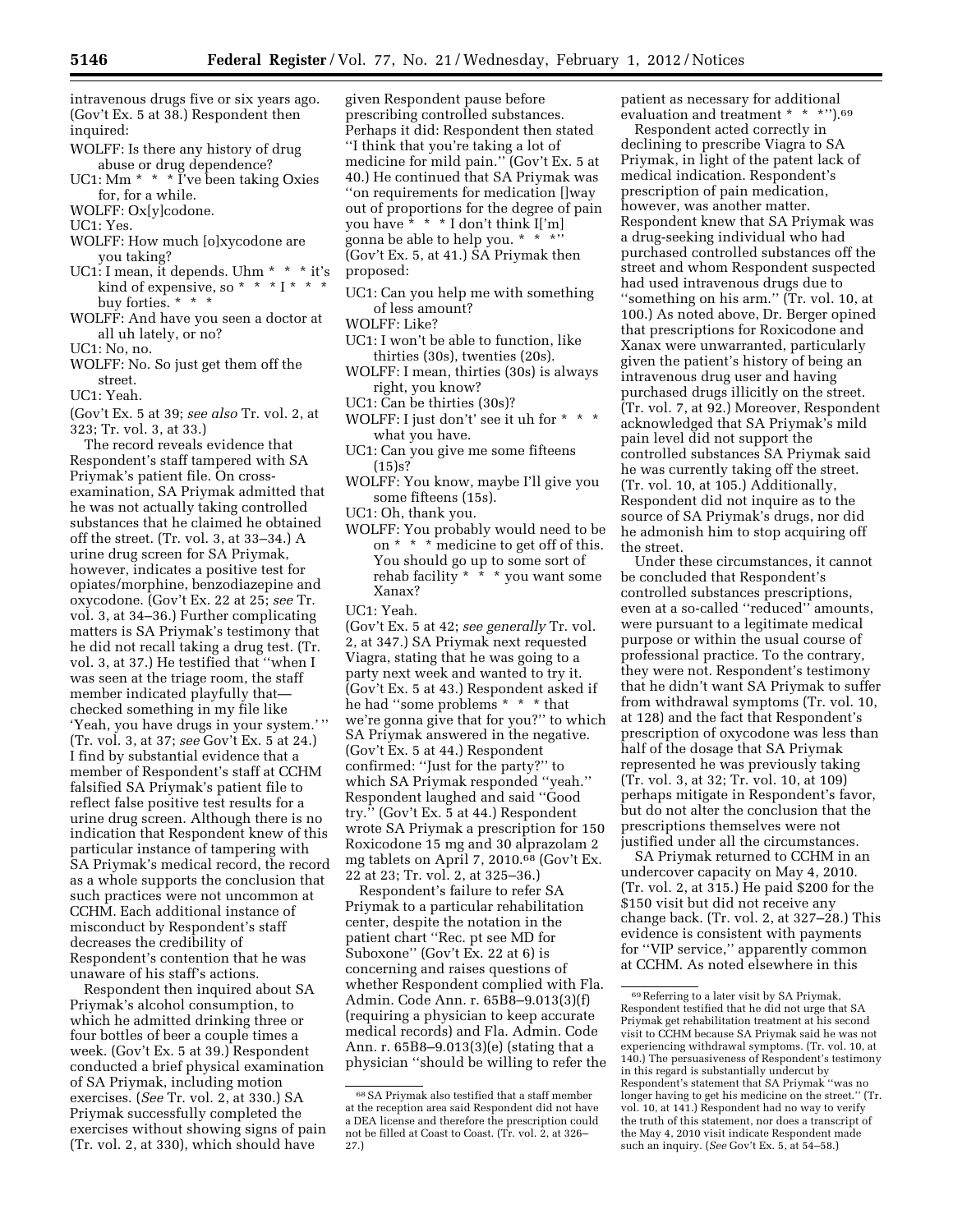Recommended Decision, overpaying for medical service is indicative of, or at least consistent with, a climate where patients and staff members play an improper role in causing controlled substances to reach patients outside the usual course of professional practice. The record as a whole supports a finding that all or substantially all of the undercover agents sought and received VIP treatment as a matter of course. Given the clear prevalence of this practice at CCHM, I reject Respondent's testimony that he had no knowledge of it, especially as the admitted owner of CCHM as of October 2010, daily work history at CCHM beginning in April 2010, and in light of Respondent's admission at hearing that he was familiar with the practice for an ''occasional patient.'' (Tr. vol. 11, at 183.)

After completing triage procedures, SA Priymak met with Respondent. (Tr. vol. 2, at 328.) Respondent asked whether the medication he had prescribed was working, to which SA Priymak responded in the affirmative. (Tr. vol. 2, at 328; Tr. vol. 3, at 56–58.) After checking SA Priymak's breathing, Respondent asked him to move his hands up and down and his head from left to right. (Tr. vol. 2, at 330.) Respondent prescribed 150 Roxicodone 15 mg and 30 alprazolam 2 mg tablets. (Tr. vol. 2, at 328–29, 338, 348, 352; Tr. vol. 3, at 60–61; Gov't Ex. 22 at 20–21.)

The record reveals evidence that Respondent documented in SA Priymak's patient file discussions that did not actually occur. For instance, despite contrary notations in the patient file (*e.g.,* Gov't Ex. 22 at 6), SA Priymak testified that Respondent did not discuss a treatment plan with SA Priymak on either April 7 or May 4, 2011, alternative medications or treatment options, anti-inflammatories or diet, yoga and stretching exercises or return to functional ability while on pain medication. (Tr. vol. 2, at 331, 333 & 345.) Respondent's conduct constitutes a failure to keep accurate records, to include evaluations, consultations and discussion of risks and benefits, in violation of Fla. Admin. Code Ann. r. 65B8–9.013(3).

As noted above, Dr. Berger credibly testified that in his professional medical opinion, Respondent's April 7, 2010 and May 4, 2010 Roxicodone and Xanax prescriptions were unwarranted and that Respondent's treatment of SA Priymak fell below the standard of care. (*E.g.,* Tr. vol. 7, at 92, 98; Gov't Ex. 32 at 73.) The record as a whole reveals numerous violations of applicable standards and regulations concerning the prescribing of controlled substances

in the context of SA Priymak's undercover visits to CCHM. Substantial evidence supports a finding that Respondent's prescription of controlled substances to SA Priymak lacked a ''legitimate medical purpose \* \* \* that is supported by appropriate documentation establishing a valid medical need and treatment plan,'' in violation of Fla. Admin. Code Ann. r. 64B8–9.013(1)(b) (2003), and was outside the usual course of professional practice, in violation of 21 CFR 1306.04(a)

# (g) SA Zdrojewski

The record reflects that SA Zdrojewski visited CCHM in an undercover capacity on July 23, 2010, along with nine other undercover agents. (Tr. vol. 3, at 69.) The agents arrived at the back door of the clinic. (Tr. vol. 3, at 69–70.) The back room was bare, containing approximately eleven chairs and ''there was really no real interaction with office staff.'' (Tr. vol. 3, at 70.) After a few minutes, an armed staff member named Fred or Freddie, and a separate staff member named Lina, came to the back room and spoke with the "ringleader" SA Lunsford. (Tr. vol. 3, at 71–72.) The agents paid \$500, including an extra \$200 for ''VIP treatment, speeding it up a little bit.'' (Tr. vol. 3, at 72; Gov't Ex. 8 at 3–4.) SA Zdrojewski also testified that he gave his patient paperwork to SA Lunsford to hand in to the office staff.70 (Tr. vol. 3, at 73–74.) Although not dispositive, this evidence indicates that the staff of CCHM interacted with patients in unorthodox ways. The existence of a ringleader, the agents' entrance through a back door of the clinic into a back room, and the payment of \$200 for preferential treatment provides clear evidence of a profit motive for employees to process patients according to the patients' requests instead of according to an established and legitimate medical procedure.

SA Zdrojewski also testified that agents made comments within earshot of clinic staff members that ''This is costing us too much money. We're not gonna make any money off this.'' (Tr. vol. 3, at 73.) Although not dispositive, this testimony provides evidence that CCHM staff members, at least those within earshot of the undercover agents, knew that the ''patients'' sought to acquire controlled substances for the purpose of diverting and selling them.

SA Zdrojewski proceeded to a triage area where he was weighed and his blood pressure and other vital signs were measured. (*See* Tr. vol. 3, at 74– 76; Gov't Ex. 8 at 8.) SA Zdrojewski's blood pressure reading was high, and SA Zdrojewski informed staff members that he was on the medication Diovan, which he believed they documented in his chart.<sup>71</sup> (Tr. vol. 3, at 77.) Triage staff informed SA Zdrojewski that he couldn't see a doctor without conducting a urinalysis first. (Tr. vol. 3, at 77.) SA Zdrojewski submitted a urine specimen for analysis. (Tr. vol. 3, at 77.) SA Zdrojewski testified that

It was not supervised, and after I came out of [the bathroom], I was kind of joking around that I fooled with the test, like put water in it \* \* \* I just said I fooled around with the test in front of staff members and in front of those nurses to other agents and was kind of laughing about it, but then no one ever said anything.

(Tr. vol. 3, at 78–79.) The cup he used did not contain a label identifying it as his own. (Tr. vol. 3, at 79.) The staff's non-reaction and apparent indifference to SA Zdrojewski's manifestations that he had tampered with his urine drug screen are indicative of a culture at CCHM that is accepting of diversion of controlled substances and prescribing outside the usual course of professional practice. I find that the drug screen process, as applied to SA Zdrojewski and other undercover agents discussed elsewhere in this Recommended Decision, was manifestly inadequate at CCHM, which Respondent knew or should have known. Respondent's testimony that he felt the need to improve the urinalysis process after assuming ownership of CCHM in October 2010 indicates that at some point prior to October 2010 he had actual knowledge of the deficiencies in CCHM's urinalysis process. (*See* Tr. vol. 9, at 260–74.)

SA Zdrojewski testified to his visit with Respondent. A staff member directed SA Zdrojewski to stand in a dimly lit hallway with no chairs for approximately ten to fifteen minutes. (Tr. vol. 3, at 83.) He watched an individual named Richard Mendez enter Respondent's office, where SA Zdrojewski saw Respondent sitting at a desk. (Tr. vol. 3, at 83.) After exiting Respondent's office, Mr. Mendez talked to an undercover agent who then approached SA Zdrojewski, stating: ''You have pain.'' (Tr. vol. 3, at 84.) Although not dispositive, this statement

<sup>70</sup>SA Zdrojewski also testified that he supplied a true MRI report of his body. (Tr. vol. 3, at 81; *see*  Gov't Ex. 8 at 24.)

<sup>71</sup>Respondent also asked SA Zdrojewski if he had medical problems such as high blood pressure or diabetes, and SA Zdrojewski responded in the affirmative, stating he was on Diovan. (Gov't Ex. 8 at 14.)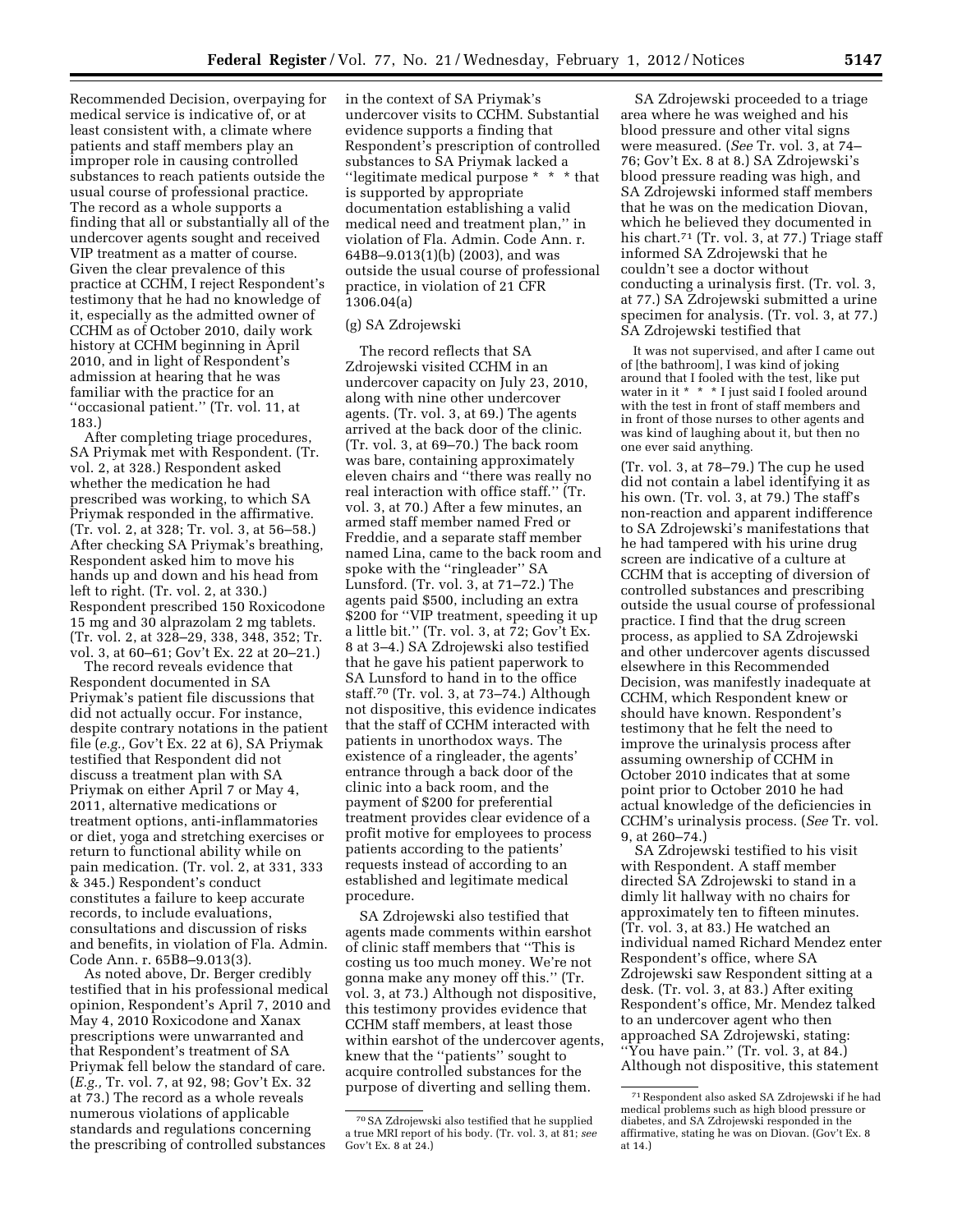is consistent with other evidence of record that Respondent instructed CCHM staff members to tell patients they needed to indicate pain.72

A couple minutes later, Respondent invited SA Zdrojewski to enter the office, which contained a desk, chairs and an examination table. (Tr. vol. 3, at 85–86.) SA Zdrojewski approached the examination table ''and kind of vaulted myself up on it.'' (Tr. vol. 3, at 86.)

Respondent asked if SA Zdrojewski was visiting for the first time, and SA Zdrojewski responded in the affirmative, stating that he had previously been a patient at Tampa Bay Wellness, which had closed. (Gov't Ex. 8 at 11.) Respondent inquired where SA Zdrojewski's pain was and how long the pain had lasted, to which SA Zdrojewski responded ''Neck'' and a year and a half.73 (Gov't Ex. 8 at 11.) SA Zdrojewski further stated that he was self-employed as a charter captain and could not explain how he hurt his neck.74 (Gov't Ex. 8 at 11–12; *see* Tr. vol. 3, at 87.) He stated that his previous doctor gave him ''crazy amounts but I didn't even fill it all out. Dude was giving me ninety (90) count eighties  $(80's)$  \* \* \* [and] sixty (60), two (2) [m]illigrams [X]anax and two hundred forty (240) Thirties (30's) \* \* \* Don't need all that.'' (Gov't Ex. 8 at 12.) Respondent replied by asking SA Zdrojewski to describe his pain, noting that ''You got zero (0) to one (1), is that right?'' (Gov't Ex. 8 at 12.) Respondent did not ask what SA Zdrojewski was doing with the excess medication he was not using. (Tr. vol. 3, at 98.)

At hearing, SA Zdrojewski testified that he had circled zero to one on the pain scale. (Tr. vol. 3, at 96.) SA Zdrojewski stated to Respondent that his pain was intermittent, comes and goes, and later in his conversation with Respondent ''I just said, 'Well, then top it, then,' meaning just, you know, 'You write it in there,'' and that's all I said is, ''Top it, then,' and he filled that out.'' 75 (Tr. vol. 3, at 97.) As viewed at the date of hearing, SA Zdrojewski's pain assessment form indicates that Respondent circled the numbers eight through ten on the pain scale. (Gov't Ex. 28 at 9; *see* Tr. vol. 3, at 97.) Although SA Zdrojewski stated ''It can be'' after Respondent inquired whether ''the pain's been pretty bad?'' (Gov't Ex. 8 at 12), SA Zdrojewski told Respondent that he controls his pain: ''you know, I'm just, not gonna sit around.'' (Gov't Ex. 8 at 13.) The inconsistency in SA Zdrojewski's representations as to the degree of his pain and SA Zdrojewski's ability to vault up onto the examination table should have given Respondent pause before prescribing controlled substances.

SA Zdrojewski also told Respondent that he had previously received traction treatment and treatment from a chiropractor. (Tr. vol. 3, at 87.) Respondent asked when SA Zdrojewski last received treatment from Tampa Bay Wellness, and SA Zdrojewski responded that he had received treatment approximately two months previously. (Gov't Ex. 8 at 15.) Respondent, however, did not ask for these doctors' prior medical records. (Tr. vol. 3, at 95.)

Respondent conducted a physical examination of SA Zdrojewski, lasting approximately one to two minutes. (Tr. vol. 3, at 107.) He directed SA Zdrojewski to complete a variety of range-of-motion exercises (*see* Gov't Ex. 8 at 16), which SA Zdrojewski did with ''solid, strong movements. I kind of over-exaggerated my movements. \* \* \*  $\cdot$   $\overline{T}$ r. vol. 3, at 106.) Moreover, SA Zdrojewski testified that he completed all those movements without mentioning pain.76 (Tr. vol. 3, at 106– 07.) As noted elsewhere in this Recommended Decision in the context of other undercover patients, the ease and overtly painless effort with which SA Zdrojewski completed his physical examination contradicted SA Zdrojewski's reports of pain, which varied throughout the course of the meeting. It was an inconsistency that should have alerted Respondent to the possibility that SA Zdrojewski was posing as a patient who was not seeking controlled substances for a legitimate medical purpose. Perhaps Respondent considered this possibility and simply went through the motions in conducting a physical examination: on a patient who complained of neck pain, Respondent never touched SA Zdrojewski's neck. (Tr. vol. 3, at 107.)

Consulting SA Zdrojewski's MRI report, Respondent told SA Zdrojewski he had only trace amounts of

inflammation in the joints between SA Zdrojewski's vertebra and neck: ''it's very minimal \* \* \* Other than that it's normal. There's no disk herniations, everything else is in place \* \* \* .'' (Gov't Ex. 8 at 16.) SA Zdrojewski inquired what caused his headaches, in that case. Respondent answered: ''Oh, my God, there's nothing. I \* \* \* I don't know. There's nothing around here that, that ah, explains that.'' (Gov't Ex. 8 at 16; Tr. vol. 3, at 95.) The following colloquy ensued:

WOLFF: Well, uh \* \* \* we have a little issue here. First of all your MRI doesn't show much of anything and secondly, drinking a case of beer <sup>77</sup> is not compatible with taking a strong medicine like this  $* \times \mathbb{I}$  im not sure \* \* \*

UC1: I can pull that off.

- WOLFF: I'm not sure how you lived though, all of this Oxy \* \* \*
- UC1:  $I^*$  \* \* I told you I didn't take, I didn't take all of that.
- WOLFF: \* \* \* . alcohol \* \* \* coupled with Oxycontin and Oxycodone and Xanax is being very bad combination, as in you need to worry about death \* \* \*
- UC1: You got to watch your \* \* \* I get it. I'll stop drinking.
- WOLFF: Watch you! Yeah I \* \* \* I think that \* \* \* um \* \* \* So, you rather take the medicine than to be drinking, is that right?

UC1: Yeah, yup.

WOLFF: Alright, well let me look at your chart to see what we can do to help you.

(Gov't Ex. 8 at 17–18.) On July 23, 2010, Respondent issued SA Zdrojewski a prescription for 150 Roxicodone 30 mg tablets.78 (Gov't Ex. 28 at 19; Gov't Ex. 8 at 22–23; Tr. vol. 3, at 103.) Although Respondent testified that this prescription is much less than what SA Zdrojewski told Respondent he had previously been prescribed (Tr. vol. 10, at 255), the import of the difference is reduced in substantial part by SA Zdrojewski's statement to Respondent that he wasn't even filling all of the prescriptions his previous doctor had provided, because they were ''crazy amounts.'' 79 To be certain, Respondent's lowering of the dosage

<sup>72</sup>*E.g., supra* text at notes 26–28 (noting TFO Doklean's testimony that a staff member voiced Respondent's concerns that patients needed to say they were in pain in their paperwork, and needed to tell doctors they were in pain).

<sup>73</sup>Respondent asked how long SA Zdrojewski's back had been hurting, and SA Zdrojewski replied that in fact his neck was the issue. (*E.g.,* Tr. vol. 3, at 86–87.)

<sup>74</sup>Respondent did not inquire about SA Zdrojewski's duties as a charter captain. (Tr. vol. 3, at 99.)

<sup>75</sup>To similar effect, Respondent testified that SA Zdrojewski had said ''swap it.'' (Tr. vol. 10, at 242.)

<sup>76</sup>The only apparent exception was one instance in which Respondent apparently directed SA Zdrojewski to bend over, and the latter replied ''I can't bend that far down.'' (Gov't Ex. 8 at 16.) Even in this case, however, SA Zdrojewski did successfully bend down and touch his toes, even as he said he could not. (Tr. vol. 3, at 160.)

<sup>77</sup>SA Zdrojewski had told Respondent he was drinking a lot of alcohol, to include a case of beer on the weekends. (*See* Tr. vol. 3, at 88; Gov't Ex. 8 at 14.)

<sup>78</sup>Respondent declined to write SA Zdrojewski a prescription for Xanax because Respondent didn't believe SA Zdrojewski needed it. (Gov't Ex. 8 at 18.)

<sup>79</sup>Notably, Respondent demonstrated no interest in learning any information to include the doctor's name at Tampa Bay Wellness that had prescribed what SA Zdrojewski represented to be ''crazy amounts'' of controlled substances.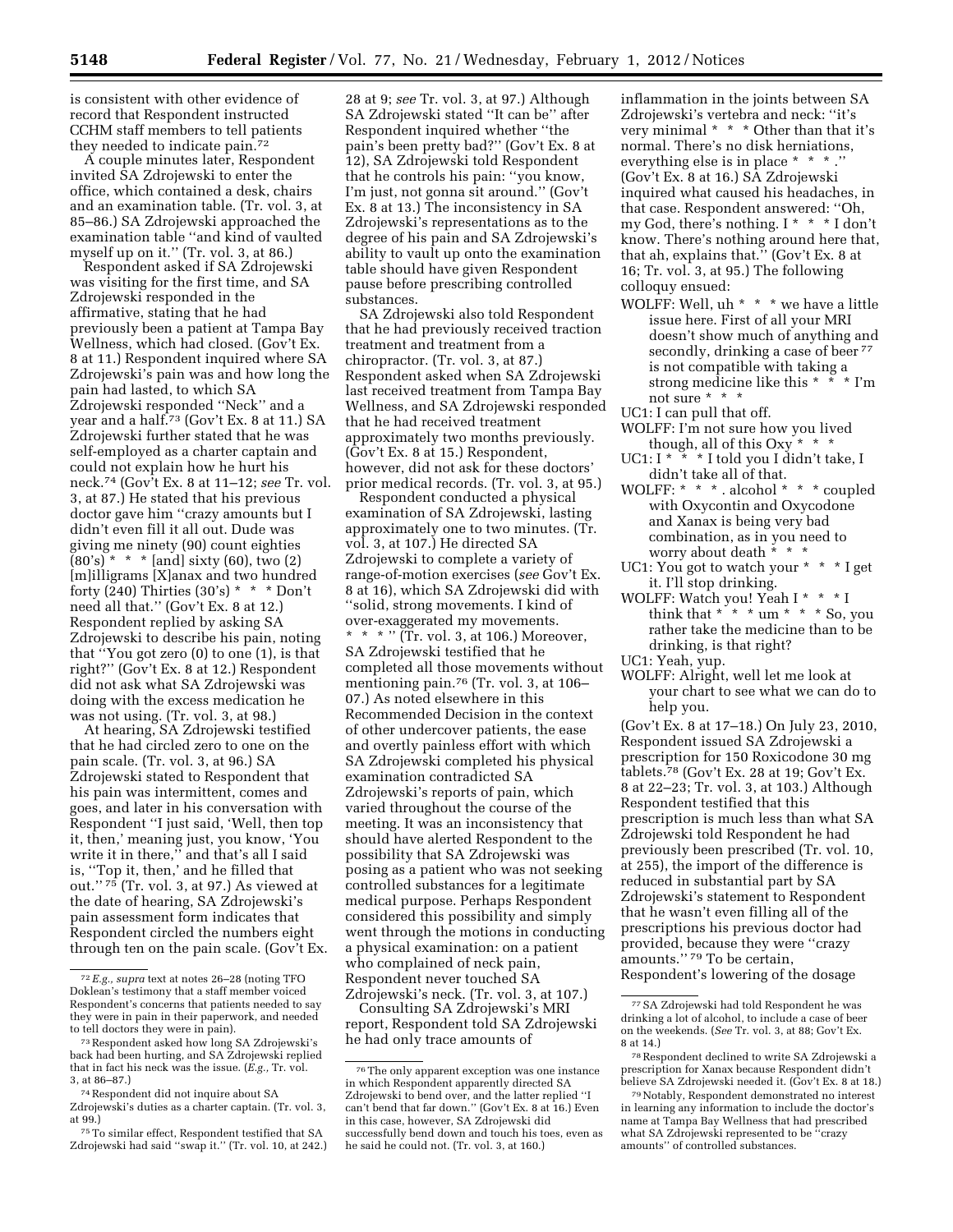standing alone cuts somewhat in Respondent's favor; but I find Respondent's reliance on SA Zdrojewski's self-reported past prescriptions of excessive quantities of controlled substances as a baseline for future prescriptions to be facially outside the usual course of professional practice.

The record further reveals evidence that Respondent documented in SA Zdrojewski's patient file discussions that did not actually occur. For instance, despite contrary notations in the patient file (*e.g.,* Gov't Ex. 28 at 5), SA Zdrojewski testified that Respondent never discussed anti-inflammatories and diet, the risk and benefits of medication, including the risk of abuse and addiction and physical dependency,80 yoga and stretching exercises, omega-3 fish oil, the use of illegal drugs, $81$ weaning off medications, treatment plans for pain relief or improvement,<sup>82</sup> improving physical and psychological functions, regaining quality of life, improving SA Zdrojewski's activities of daily living, sleep, improved energy, mood or motivation, working at full capacity, a rehabilitation program, exercise, diet, lifestyle or habits. (Tr. vol. 3, at 88–92.) He did not discuss alternative medications beside controlled substances or alternative treatments for pain, such as back injections. (Tr. vol. 3, at 109.) Respondent's conduct constitutes a failure to keep accurate records, to include evaluations, consultations and discussion of risks and benefits, in violation of Fla. Admin. Code Ann. r. 65B8–9.013(3). Consistent with Dr. Berger's testimony as noted above (*e.g.,*  Tr. vol. 7, at 176), Respondent's failure to refer SA Zdrojewski to rehabilitation for his use of recreational and illicit

82SA Zdrojewski explained ''I didn't even know how many oxycodones I was getting [from Respondent] until I received them.'' (Tr. vol. 3, at 109.)

controlled substances, and what may well have been his excessive use of licit controlled substances, is also inconsistent with Florida standards.83*See* Fla. Admin. Code Ann. r. 65B8–9.013(3)(e) (''The physician should be willing to refer the patient as necessary for additional evaluation and treatment \* \* \* Special attention should be given to those patients who are at risk for misusing their medications [or] \* \* \* pose a risk for medication misuse or diversion \* \* \* .'')

By corollary, the record reveals evidence of discussions that should have occurred, but didn't. The record reflects that SA Zdrojewski indicated in his patient form that he suffered from bipolar disorder (Gov't Ex. 28 at 7), but SA Zdrojewski testified that Respondent did not discuss bipolar disorder. (Tr. vol. 3, at 93–94.) SA Zdrojewski further testified that Respondent did not discuss high blood pressure. (Tr. vol. 3, at 93.)

In sum, the record reveals numerous violations of applicable standards and regulations concerning the prescribing of controlled substances in the context of SA Zdrojewski's July 23, 2010 visit to CCHM. Substantial evidence supports a finding that Respondent's prescription of controlled substances to SA Zdrojewski lacked a ''legitimate medical purpose \* \* \* that is supported by appropriate documentation establishing a valid medical need and treatment plan,'' in violation of Fla. Admin. Code Ann. r. 64B8–9.013(1)(b) (2003), and was outside the usual course of professional practice, in violation of 21 CFR 1306.04(a).

### (h) SA Ryckeley

The record reflects that SA Ryckeley visited CCHM in an undercover capacity on July 23, 2010. (*E.g.,* Gov't Ex. 7 at 2; Tr. vol. 3, at 200.) He arrived with a group of nine other undercover officers, and the group was ''shepherded in through the back door.'' (Tr. vol. 3, at 200, 203.) SA Ryckeley testified that the group was led by undercover agent Jack Lunsford, who was acting as a sponsor: a person who arranged for a group of people to come in and attempt to seek pain medicine. (Tr. vol. 3, at 201.) A female employee of the clinic greeted

the group and requested \$300 for the office visit. (Tr. vol. 3, at 201.) The agents also paid her an additional \$200 for accelerated preferential treatment.84 (Tr. vol. 3, at 201; Gov't Ex. 7 at 6.)

Record evidence concerning SA Ryckeley's visit with Respondent in Respondent's office (Tr. vol. 3, at 206) reveals a number of departures from the usual course of professional practice. As the visit began, Respondent asked if it was SA Ryckeley's first visit, and SA Ryckeley said yes. (Gov't Ex. 7 at 18.) Respondent asked ''where's your pain that we're gonna help you with?'' to which SA Ryckeley replied ''Uh, back discomfort. I came in with, uh, David Hays and all those guys.'' (Gov't Ex. 7 at 18.) SA Ryckeley's statement gave Respondent reason to suspect, if not to know, that SA Ryckeley was visiting CCHM with other people as part of a common plan or scheme that may not have been connected to legitimate complaints of pain.

It is also notable that SA Ryckeley's statements regarding the intensity of his pain changed over the course of the interview. Respondent asked SA Ryckeley to describe his pain with reference to the pain descriptions on a Pain Assessment Form, which SA Ryckeley did not complete upon intake but believed that Respondent partially completed for him during the consultation.85 (Gov't Ex. 7, at 20; Gov't Ex. 27 at 9; Tr. vol. 3, at 225–26.) SA Ryckeley replied that his pain ached in his lower back area. (Gov't Ex. 7 at 20.) ''[I]t comes and goes, mostly comes when I fish.'' (Gov't Ex. 7 at 20.) Respondent asked how bad the pain was, on a scale of one to ten, to which SA Ryckeley responded ''[u]h, probably around two (2).'' (Gov't Ex. 7 at 20.) Respondent replied that maybe SA Ryckeley didn't understand the pain scale, and that ''a one (1) and two (2) is \* \* \* just sort of \* \* \* a very mild kinda problem, ten (10) is were your [sic] screaming. So, that sort of the scale \* \* \* So \* \* \* would you characterize it as mild? Which is about (1) or two (2), or, or moderate? You know, five (5) or six (6) or is it pretty severe, like, eight

<sup>80</sup>Respondent did counsel SA Zdrojewski, however, on the risk of alcohol. (Tr. vol. 3, at 88.) 81Strictly speaking, Respondent did ask whether SA Zdrojewski was using recreational drugs or had any drug abuse or dependence problems, to which SA Zdrojewski replied that he was presently selfmedicating with marijuana. (Gov't Ex. 8 at 15; *see*  Tr. vol. 3, at 89.) But Respondent's response upon learning of SA Zdrojewski's marijuana use was ''Oh, Oh.'' (Gov't Ex. 8 at 15.) Respondent asked no follow-up questions about his marijuana use. Nor does a transcript of the interview reveal that he asked ''How often?'', as SA Zdrojewski testified. (*See* Tr. vol. 3, at 89.) Significantly, Respondent did not counsel SA Zdrojewski against using marijuana while on pain medication. (Tr. vol. 3, at 90; *see*  Gov't Ex. 8.) Respondent's testimony tending to suggest that he believed SA Zdrojewski ''was using marijuana to get through the day'' now that the Tampa clinic was closed (Tr. vol. 10, at 245) is hard to reconcile with SA Zdrojewski's statements to Respondent that the medication he had been receiving there was wildly excessive.

<sup>83</sup>Respondent's testimony that he intended to make referrals to a neurosurgeon at the next visit (Tr. vol. 10, at 254) is not to the contrary. As an initial matter, there was no subsequent visit. Moreover, Respondent's failure to make a referral in the context of SA Zdrojewski is generally consistent with Dr. Berger's testimony that Respondent failed to make a proper referral in the context of SA Priymak, providing some evidence of a trend. (*See generally* Tr. vol. 8, at 298; Gov't Ex. 5 at 42.)

<sup>84</sup>As noted elsewhere in this Recommended Decision, although not dispositive, evidence of ''VIP treatment'' indicates that the staff of CCHM interacted with patients in unorthodox ways. The existence of a sponsor and the payment of \$200 for preferential treatment provides some evidence of a profit motive for employees to process patients according to the patients' requests instead of according to an established and legitimate medical procedure.

<sup>85</sup>Respondent testified that SA Ryckeley commented that he was not very good with words, which Respondent interpreted as meaning SA Ryckeley was not an educated man and wasn't good with language. (Tr. vol. 10, at 215.)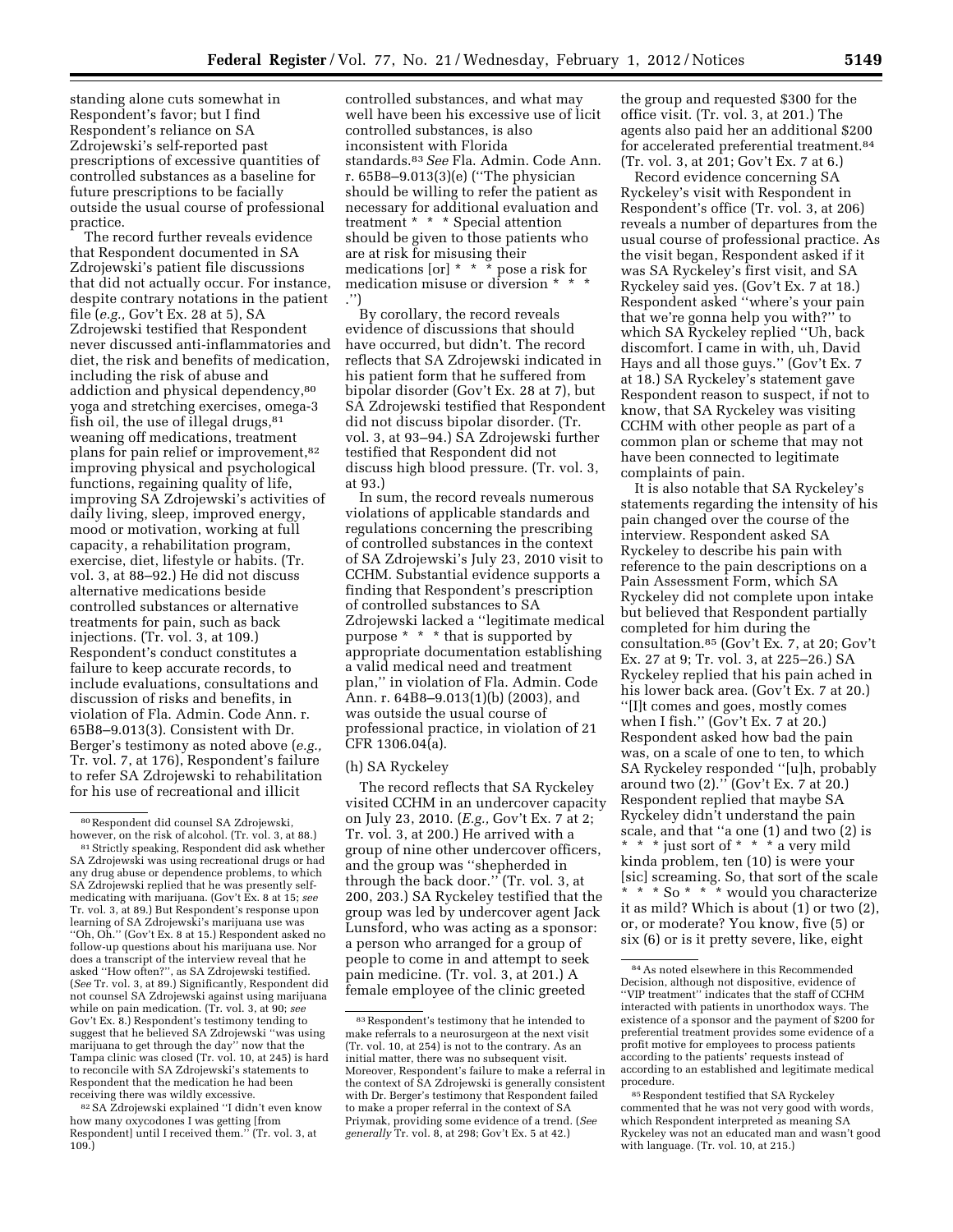(8) or nine (9) or ten (10)?'' (Gov't Ex. 7 at 21.) SA Ryckeley replied: ''Well, I guess it, it could be moderate, I would imagine \* \* \* middle of the road.'' (Gov't Ex. 7 at 21.) SA Ryckeley later characterized his pain as a five or a seven. (Gov't Ex. 7 at 29.) The record does reveal one possible benign explanation for SA Ryckeley's shifting answers: a transcript of the patient meeting shows that SA Ryckeley stated ''when I read through that twelve (12) page medical questionnaire it was a lot of words I didn't understand on there.'' (Gov't Ex. 7 at 29; *see also* Tr. vol. 3, at 270–71.)

SA Ryckeley viewed the situation less optimistically, and testified at hearing that he interpreted remarks by Respondent as coaching him to state he had greater pain. The record shows that Respondent asked how the pain affected SA Ryckeley's life, work and home. (Gov't Ex. 7 at 22.) SA Ryckeley replied that it makes it more difficult to fish, to which Respondent laughed and stated: ''You're under-whelming me.'' (Gov't Ex. 7 at 22.) Respondent elaborated, later saying: ''[E]ither I'm missing the point or you're missing the point.'' (Gov't Ex. 7 at 23.) Respondent told SA Ryckeley that he should just take Tylenol. ''You don't have anything wrong, I don't get it.'' (Gov't Ex. 7 at 24.) SA Ryckeley explained that he believed Respondent was being ''a box-checker \* \* \* going through and checking the boxes and making every element to justify writing me \* \* \* .'' (Tr. vol. 3, at 210.) SA Ryckeley called Respondent's comments ''clear-cut coaching'' (Tr. vol. 3, at 210) ''that I better say the right things if I wanted to get the prescription, so that's what I did.'' (Tr. vol. 3, at 224.) ''[I]t was apparent that he was coaching me to a higher level to be able to prescribe me narcotics.'' (Tr. vol. 3, at 269.)

SA Ryckeley presented Respondent with evidence that he had been taking controlled substances that he obtained without a prescription. Respondent asked how long SA Ryckeley had had back pain, to which SA Ryckeley responded that his pain started in May while he was fishing on a sport fishing charter boat. (Gov't Ex. 7 at 18–19.) SA Ryckeley told Respondent that he took some of his girlfriend's ''thirties,'' and ''it put me in a state were [sic] I liked it, it made me feel better \* \* \* and so I experimented with that, I know I probably shouldn't of [sic] done that.'' (Gov't Ex. 7 at 19–20.) ''I've never really thought about [my pain] after that.'' (Gov't Ex. 7 at 22.) SA Ryckeley testified that Respondent wasn't fazed or set back by learning that SA Ryckeley was using his girlfriend's oxycodone. (Tr. vol. 3, at

208.) In spite of, or perhaps because of, the fact that SA Ryckeley indicated on a patient form that no doctor prescribed the oxycodone he had been taking (*see*  Tr. vol. 3, at 228), Respondent did not ask if any doctor prescribed the 180 oxycodone 30 mg tablets that SA Ryckeley indicated on his Pain Assessment Form that he was taking. (Tr. vol. 3, at 226; Gov't Ex. 27 at 9.)

The record contains evidence that Respondent acknowledged the impropriety of SA Ryckeley's illicit use and possible abuse of oxycodone, but decided to issue a prescription for controlled substances anyway. SA Ryckeley told Respondent he was taking oxycodone six times per day but stopped two weeks before the consultation because of an impending drug test for a job application. (Gov't Ex. 7 at 22 & 24.) He said that his girlfriend had been prescribed four pills per day, but ''[s]ometimes people gave me two (2) at the club and stuff like that.'' (Gov't Ex. 7 at 25.) Respondent later asked:

WOLFF: But the, the thirties (30s) seem to work good for you?

- UC1: Yeah, I like them.
- WOLFF: You like them?
- UC1: Well, which I mean, I think they, they work good.
- WOLFF: You know, you're killing me, I can't even believe I'm having this conversation. [LAUGHS]
- UC1: I've never, I've never been a, uh, educated man doc, you know?

WOLFF: Killing me \* \* \* .

(Gov't Ex. 7 at 28.) SA Ryckeley's confession that he had diverted controlled substances from his girlfriend and others at ''the club'' and his statement that he liked the opioids should have constituted grounds for significant concern by Respondent that the patient was abusing or diverting controlled substances. Indeed, as noted above, Dr. Berger also testified that references in the medical file regarding the patient taking controlled substances from his girlfriend makes ''them a bad candidate for compliance,'' because they may be willing to share or divert their medication. (Tr. vol. 7, at 167.) At hearing, Respondent testified that he found the response ''I like them'' to be unusual and assumed it was related to SA Ryckeley's difficulty communicating and gave SA Ryckeley the benefit of the doubt. (Tr. vol. 10, at 226–27.) But Respondent's reply that ''you're killing me'' demonstrates Respondent's recognition that issuing a prescription under such circumstances would raise serious questions whether such a prescription was within the usual course of professional practice or pursuant to a legitimate medical

purpose. Moreover, the record reflects that Respondent did not discuss a rehabilitation program to address the fact that SA Ryckeley was taking between four and six oxycodone pills per day without a prescription (Tr. vol. 3, at 225), as contemplated by Fla. Admin. Code Ann. r. 64B8–9.013(3)(e) (''The management of pain in patients with a history of substance abuse \* \* \* requires extra care, monitoring, and documentation, and may require consultation with or referral to an expert in the management of such patients.'').86

Respondent ultimately agreed to ''get you started on some medication, we'll see how you do.'' (Gov't Ex. 7 at 31.) Respondent issued a prescription for 150 Roxicodone 30 mg tablets, constituting a decrease by thirty pills from the amount that SA Ryckeley had self-reported. (Tr. vol. 3, at 211, 271; Gov't Ex. 7 at 62–66.) SA Ryckeley filled the prescription at CCHM for a cost of \$900. (Tr. vol. 3, at 211.) Because he was a member of a group of patients who had entered the clinic together, the staff determined that SA Ryckeley had overpaid and refunded him \$150. (*See*  Tr. vol. 3, at 212.) Even in the absence of expert testimony, I find that the practice of providing a discount on medication to patients who arrive together in a group bears no rational connection to the legitimate practice of medicine. Moreover, although it is not by itself conclusive proof of diversion of controlled substances, such a practice is nevertheless consistent with diversion.

The record reflects Respondent's own uncertainty as to whether a controlled substances prescription for SA Ryckeley was for a legitimate medical purpose: ''I don't know, if, if you don't need it I don't want you to take it but if your pain is such that, you know, you can't function without it, then, uh, then that's a reasonable indication.'' (Gov't Ex. 7 at 32.) He cautioned SA Ryckeley not to take the medication except as indicated, not to buy, sell or share it, and to keep it locked in a safe place. (Gov't Ex. 7 at 31.) ''I know it's out in the street and everything, but we consider it serious stuff \* \* \*'' (Gov't Ex. 7 at 31.) At hearing, Respondent testified that he was merely "trying to give him an appreciation for the fact that I don't want him to take the medication unless he needs it.'' (Tr. vol. 10, at 231.) Given SA Ryckeley's shifting answers regarding the scope of his pain and the

<sup>86</sup>Respondent did indicate in the patient file that at the next visit he would ''consider referral to a Board Certified pain management specialist'' (Tr. vol. 10, at 238; Gov't Ex. 27 at 6; Resp't Ex. 7 at 5), but there is no indication regarding referral to a rehabilitation program. In any event, there was no subsequent visit and no such referral ever occurred.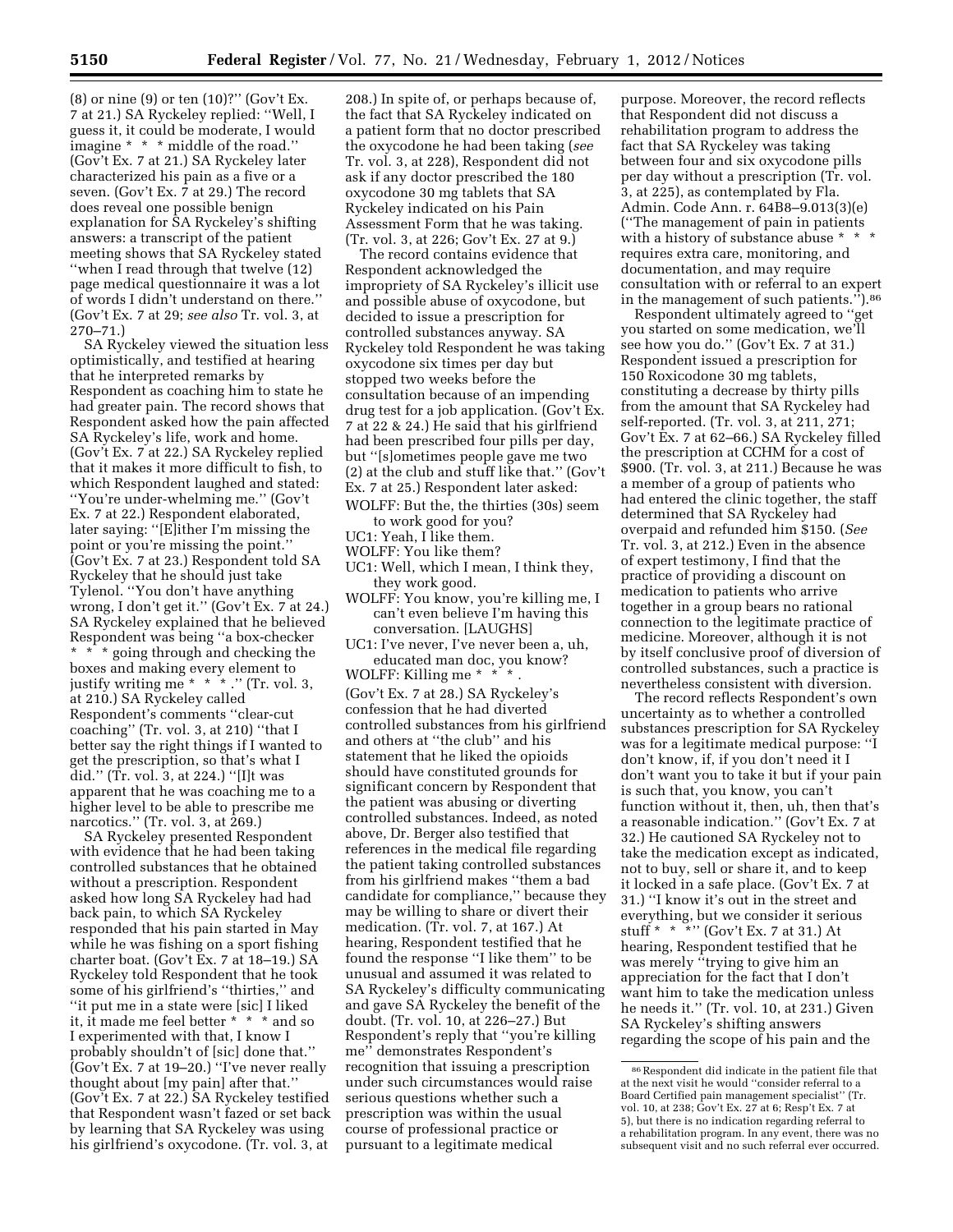other indications of diversion and abuse, however, I give Respondent's explanation little weight. Indeed, Respondent testified that he wrote in SA Ryckeley's patient file (Gov't Ex. 27 at 6; Resp't Ex. 7 at 5) that ''I want to make sure patient is legitimate \* \* \* without a chance of diversion. Will perform urine drug test next visit \* \* \* .'' (Tr. vol. 10, at 238.) Respondent's notation effectively deferring his present concerns of diversion to a future date is consistent with a pattern of evidence that Respondent repeatedly and deliberately ignored clear indications of diversion while prescribing controlled substances.

The record further reveals evidence that Respondent documented in SA Ryckeley's patient file discussions that did not actually occur. For instance, despite contrary notations in the patient file (*e.g.,* Gov't Ex. 27 at 5), SA Ryckeley testified that Respondent never discussed sleep disturbance, antiinflammatory medications, diet or alternative forms of treatment, yoga and stretching exercises, omega-3 fish oil, smoking, weaning off medication or a time frame for pain management. (Tr. vol. 3, at 219–21, 231.) Moreover, although SA Ryckeley told Respondent that he occasionally experienced headaches (Gov't Ex. 7 at 21), Respondent did not discuss the possibilities of neurosurgical consultation and surgery. (Tr. vol. 3, at 228.) Respondent's conduct constitutes a failure to keep accurate records, in violation of Fla. Admin. Code Ann. r. 65B8–9.013(3).

In mitigation, Respondent did inquire whether SA Ryckeley drank. SA Ryckeley responded that he drank socially: ''Two (2) or three (3) drinks, max \* \* \* a week maybe.'' (Gov't Ex. 7 at 26.) Respondent replied that ''we don't prescribe medicines to people who drink alcohol because the interaction between alcohol and medicine is bad \* \* \* you could die from it.'' (Gov't Ex. 7 at 26–27.) ''[T]his medicine and alcohol is not to be mixed.'' (Gov't Ex. 7 at 27.)

Moreover, Respondent did ask SA Ryckeley whether he was currently working. (Gov't Ex. 7 at 24.) SA Ryckeley responded: ''Uh, I'm between jobs.'' (Gov't Ex. 7 at 24.) There is no evidence that Respondent asked SA Ryckeley why SA Ryckeley wrote on his patient medical history that he was currently employed. (*See* Gov't Ex. 27 at 8.) SA Ryckeley did, however, tell Respondent that he occasionally works on weekends. (*See* Gov't Ex. 7 at 32.) SA Ryckeley also told Respondent that he used to work as a boat captain on a commercial charter. (Gov't Ex. 7 at 24.)

Respondent initially thought ''if [SA Ryckeley] couldn't go fishing, it wouldn't be the end of the world. But then I realized that this was his job.'' (Tr. vol. 10, at 222.) Respondent asked if the pain depleted his energy, and SA Ryckeley responded that the pain ''makes me less willing to do what I like to do \* \* \* because \* \* \* I'm in discomfort.'' (Gov't Ex. 7 at 25.) He elaborated that he is in a better mood when on oxycodone pills, that they improve his relationship with his girlfriend or his sex life, and that it is significantly more difficult to work without medicine. (Gov't Ex. 7 at 25– 26.)

In addition, Respondent did conduct a physical examination of SA Ryckeley and also explained that SA Ryckeley's MRI report showed a bulging disk. (Gov't Ex. 7 at 28, 30; *see* Tr. vol. 3, at 208.) SA Ryckeley's performance during a physical examination, however, should have raised concerns of diversion: Respondent instructed SA Ryckeley to perform a range-of-motion test and walk across the room (Tr. vol. 3, at 208 & 210; Tr. vol. 10, at 228; *see*  Gov't Ex. 7 at 21), which SA Ryckeley completed with ease and without complaining about pain. (Tr. vol. 3, at 210.) Because SA Ryckeley told Respondent that he was not currently taking medication (Gov't Ex. 7 at 22 & 24), Respondent could not have believed that SA Ryckeley had pain that was satisfactorily numbed by medication. He therefore should have been concerned that SA Ryckeley's successful and apparently painless completion of the range-of-motion tests contradicted SA Ryckeley's reports of pain, which, as noted above, varied throughout the course of the meeting. It was an inconsistency that should have apprised Respondent that SA Ryckeley may not have been a legitimate patient.

Of still greater concern is that Respondent commenced a physical examination of SA Ryckeley only after deciding to prescribe controlled substances to SA Ryckeley. (*See* Gov't Ex. 7 at 28 (''You like [oxycodone]? \* \* \* You know, you're killing me, I can't even believe I'm having this conversation \* \* \* \* Alright, hold up your arms up here, like this \* \* \* .'').) In requiring that physicians conduct a patient evaluation prior to prescribing controlled substances, *see* Fla. Admin. Code Ann. r. 64B8–9.013(3)(a), the Florida Board of Medicine intended that the physical examination inform the practitioner's decision of whether to prescribe controlled substances, not vice versa. Where, as here, the physician conducts a physical examination of a first-time patient only after having

already decided to prescribe controlled substances, the physician cannot be considered to have acted within the usual course of professional practice.

After considering the evidence weighing in Respondent's favor with respect to SA Ryckeley, the balance of the evidence shows that Respondent knew or should have known that SA Ryckeley was presenting as a patient who had previously obtained and used controlled substances without a prescription and presently intended to use controlled substances for other than a legitimate medical purpose. Dr. Berger was of the opinion that statements by SA Ryckeley, if known by the physician, ''would absolutely preclude a physician practicing medicine within the standard of care'' from prescribing controlled substances. (Gov't Ex. 32 at 111.) I further reject as inconsistent with the weight of the evidence Respondent's statements at hearing to the effect that he would not have prescribed controlled substances if he did not believe SA Ryckeley was a real pain patient. (*See, e.g.,* Tr. vol. 10, at 233–34.) Moreover, I find that Respondent's prescription of oxycodone to SA Ryckeley was outside of the usual course of professional practice and lacked a legitimate medical purpose, in violation of Fla. Admin. Code Ann. r. 64B8–9.013 and 21 CFR 1306.04(a).

#### 2. CMG

As discussed above, the Government presented evidence relating to prescribing practices at CMG and undercover visits to see Respondent at that location by three agents: SA Miller, SA McClarie and SA Bazile. The Government did not produce patient records for these undercover agents or present expert testimony surrounding their visits. Moreover, in light of testimony by Respondent, the treating physician, that he acted appropriately, I give little weight to the evidence relating to CMG except with respect to SA Bazile. The record reflects that after Respondent issued a prescription for 90 Roxicodone 15 mg tablets, SA Bazile testified that she said ''can I have something to sleep and he said do you have trouble sleeping? I said sometimes and he said—he seemed a little irritated. He said you're not very convincing.'' (Tr. vol. 6 at 23.) Ultimately, however, Respondent issued a prescription for Xanax. (Tr. vol. 6, at 24.) SA Bazile's unrebutted testimony that Respondent did not find SA Bazile's need for Xanax ''very convincing,'' even without the aid of expert testimony, fully supports a finding that Respondent's prescription for Xanax was not pursuant to a legitimate medical purpose under 21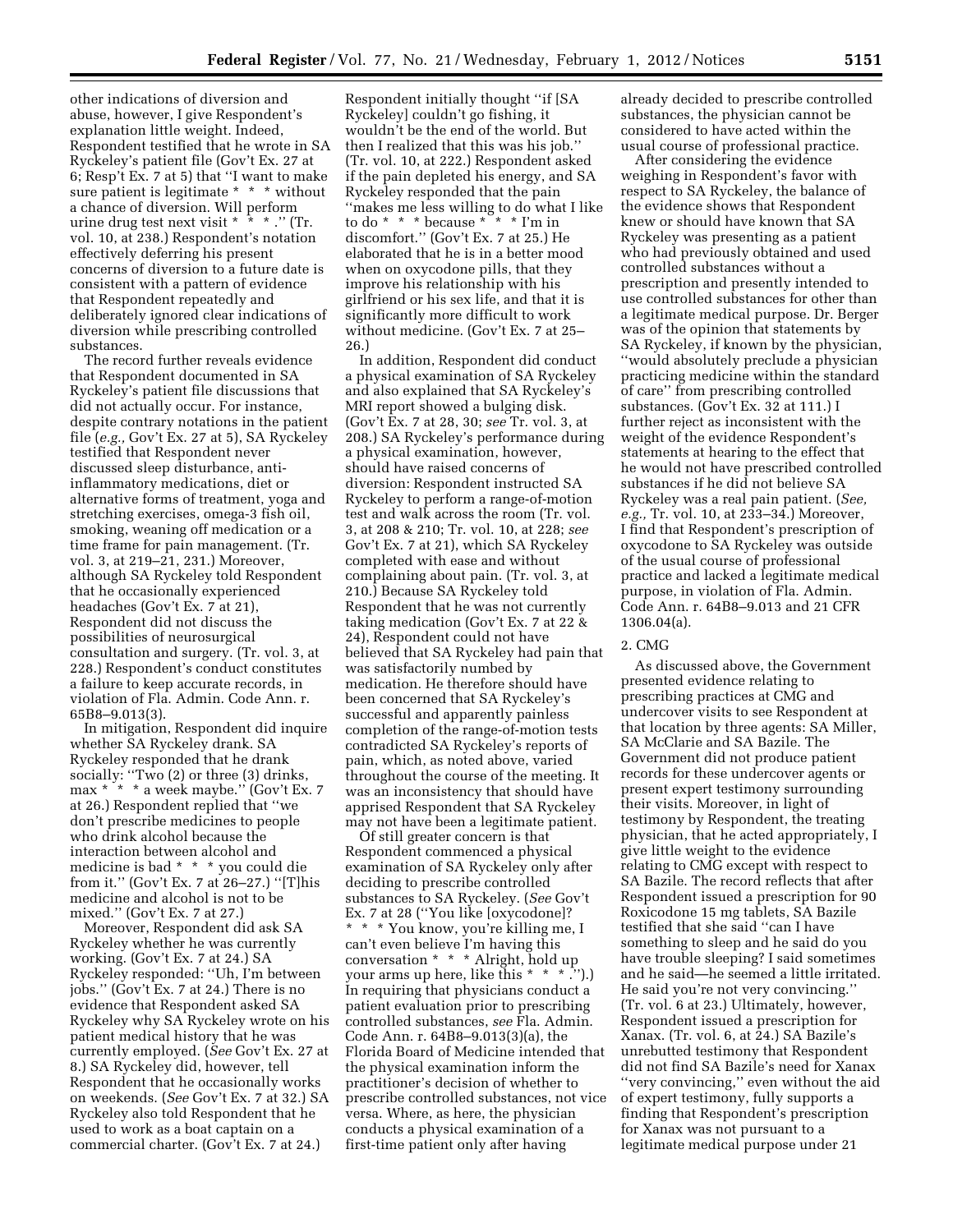CFR 1306.04(a). *See Cynthia M. Cadet, M.D.,* 76 FR 19,450, 19,450 (DEA 2011) (explaining that in cases of particularly flagrant conduct by a registrant ''expert testimony adds little to the proof necessary to establish a violation of Federal law'').

#### 3. Summary of Undercover Patients

For the foregoing reasons, I find by substantial evidence that Respondent issued a substantial number of controlled substance prescriptions for other than a legitimate medical purpose and outside the usual course of professional practice, in violation of federal and state law.87 Additionally, Respondent repeatedly failed to comply with the requirement to keep accurate and complete records.88 This finding weighs heavily in favor of a finding under Factors Two and Four of 21 U.S.C. 823(f) that Respondent's continued registration would be inconsistent with the public interest.

#### 4. Evaluation of Expert Testimony

The evidence at hearing included opinions from Dr. Berger and Respondent regarding Respondent's prescribing practices. Expert testimony regarding a physician's prescribing practices is an important but not indispensible part of evaluating whether a practitioner is acting for a ''legitimate medical purpose'' in the ''usual course of his professional practice.'' 89 The Agency has previously held that ''[w]here, for example, the Government produces evidence of undercover visits showing that a physician knowingly engaged in outright drug deals, expert testimony adds little to the proof necessary to establish a violation of federal law.'' *Cynthia M. Cadet, M.D.,* 76 FR 19,450 (DEA 2011).

As a general matter, the opinion of a treating physician in the context of a DEA administrative hearing should not automatically be given greater weight than the opinion of a non-examining physician. ''Despite a certain degree of lingering confusion among the courts of appeals, it has become overwhelmingly evident that the testimony of the 'treating physician' receives no additional weight.'' *Eastover Mining Co.*  v. *Williams,* 338 F.3d. 501, 509 (6th Cir. 2003). Unlike a Social Security benefit determination that is governed by a regulation giving deference to a treating physician, no such regulation pertains to a DEA administrative hearing.<sup>90</sup>

Accordingly, I have not given Respondent's testimony on the facts of this case greater weight simply because of his status as a treating physician, particularly given the short duration of his treatment of each undercover patient.

Dr. Berger's testimony at hearing, while credible for the most part, was fraught with numerous instances of nonresponsive answers and lapses of memory with regard to the evidence, including his written report. Additionally, Dr. Berger's testimony and report was found to contain substantive errors, including dates of patient treatment, urinalysis results, identity of signatures and patient history.91 (*See, e.g.,* Tr. vol. 7, at 222–24; Tr. vol. 8, at 5; Tr. vol. 8, at 199.) Notwithstanding the foregoing deficiencies, I have given Dr. Berger's testimony and opinions with regard to seven of eight patient files significant weight, as discussed above, since his opinions were well supported by other objective evidence of record, including the patient file.<sup>92</sup> While I have given weight to Dr. Berger's opinions regarding ''medical standards of care'' for seven of the eight patient files relating to CCHM, I give no weight to his various opinions and statements regarding the legality of conduct by physicians and staff at CCHM. (Gov't Ex. 23 at 123.)

Respondent's testimony in this case was significantly diminished by his lack of credibility in numerous instances, to include a lack of objective patient record evidence to support his assertions that he always conducted an adequate patient evaluation, and that he reasonably believed each of the undercover patients to which he prescribed controlled substances truthfully reported real pain. The evidence of record is overwhelming that Respondent had actual knowledge of diversion in a number of instances or simply ignored clear warning signs in others, making incredible his assertion that he was effectively duped into prescribing controlled substances during each undercover visit, with the

exception of SA Marshall.<sup>93</sup> Respondent's testimony and opinion that he acted in accord with the public interest standard in numerous ''other'' cases, even if accurate, is unavailing because even a single act of intentional diversion is sufficient grounds upon which to revoke a registration, *e.g., Cynthia M. Cadet, M.D.,* 76 FR 19,450, 19,450 n.3 (DEA 2011), and ''evidence that a practitioner has properly treated thousands of patients does not negate a prima facie showing that the practitioner has committed acts inconsistent with the public interest.'' *Jayam Krishna-Iyer, M.D.,* 74 FR 459, 463 (DEA 2009).

The evidence in this case reflects in numerous instances a willful blindness or deliberate ignorance by Respondent of facts that put him on notice of actual or potential diversion, yet Respondent ''deliberately closed his eyes to wrongdoing that should have been obvious to him.'' *U.S.* v. *Veal,* 23 F.3d 985, 988 (6th Cir. 1994). For example, Respondent made no substantive inquiry to SA Bazile's statement that she likes ''blues'' and shares them with friends. (Tr. vol. 6, at 22–23.) Similarly, Respondent failed to inquire about the details surrounding SA Priymak's statement that he gets oxycodone off the street. (Gov't Ex. 5 at 39.) In response to SA O'Neil's statement that he was illegally taking liquid oxycodone, Respondent stated: ''Don't even tell me that.'' (Gov't Ex. 14 at 30.) Respondent later stated in substance that most pain clinics hearing such information would cut the patient off.94 (Gov't Ex. 14.)

I find Respondent's testimony explaining that his comment ''[d]on't even tell me that'' was simply an expression of being ''disturbed'' and ''hurt'' to hear such information to be palpably not credible in light of the totality of the evidence, particularly Respondent's pattern of ignoring similar evidence of diversion and abuse. (*See*  Tr. vol. 10, at 155.) The context of Respondent's conversation with SA O'Neil demonstrates that rather than being interested in finding out the facts of the patient's liquid oxycodone use, a substance that Respondent considered highly dangerous, Respondent clearly implied that he did not want to hear such information. (Gov't Ex. 14 at 30–

<sup>87</sup>*E.g.,* 21 CFR 1306.04(a); 21 U.S.C. 841(a)(1); and Fla. Admin. Code Ann. r. 65B8–9.013 (2003). 88Fla. Admin. Code Ann. r. 65B8–9.013(3)(f).

<sup>89</sup> 21 CFR 1306.04(a).

<sup>90</sup>*See* 20 CFR 404.1527(d)(2) and 416.927(d)(2).

<sup>91</sup> Dr. Berger's written report was as unimpressive as his testimony in various respects, to include factual errors and the lack of a date and signature, among other deficiencies. Upon inquiry as to the basis for Dr. Berger's identification of his written report as the final draft, given the absence of a date or signature, he responded: ''It looks familiar to me.'' (Tr. vol. 9, at 137.)

<sup>92</sup> I have given Dr. Berger's testimony with regard to SA Saenz little to no weight due to Dr. Berger's material and erroneous belief that Respondent had treated SA Saenz on more than one occasion, and his erroneous interpretation of a urinalysis report, which clearly influenced his opinion regarding Respondent's standard of care.

<sup>93</sup>Even with regard to SA Marshall, Respondent's decision not to prescribe rested on his belief that SA Marshall was an undercover law enforcement officer rather than upon a concern for preventing diversion.

<sup>94</sup>Compare transcript with audio/video recording of undercover visit, with the latter reflecting Respondent's verbal reference to other clinics cutting a patient off from treatment. (Gov't Ex. 14 at 32; 2010–05–04\_ONeil\_24\_vid.002 at 19:20– 19:40.)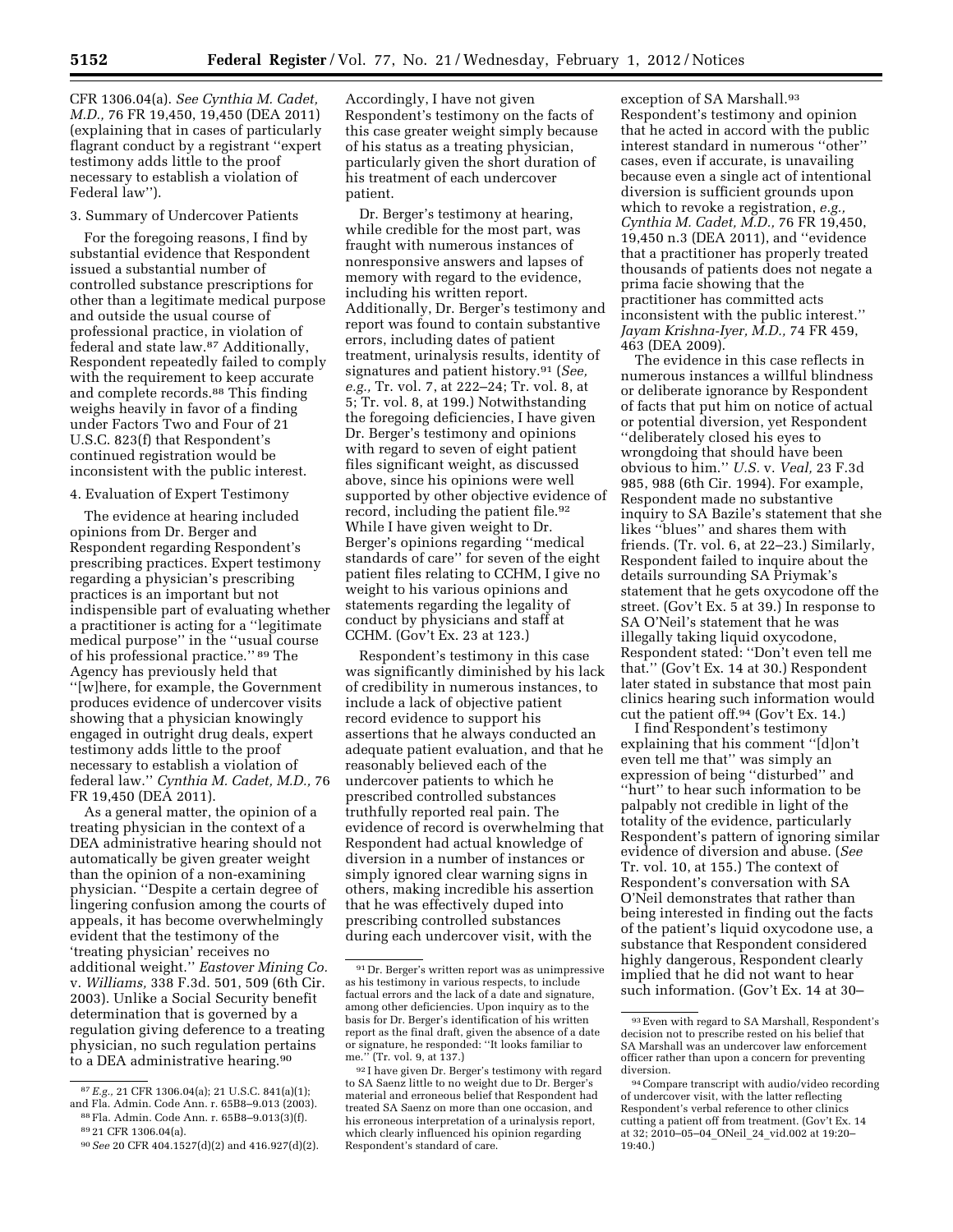32.) The evidence of Respondent's willful blindness to illicit drug use and evidence of diversion was also evidenced by his testimony regarding his departure from CMG over the falsification of a patient drug screen by a staff member. Respondent testified that when he left CMG he felt under duress, fear and danger, but did not report the incident to the police. (Tr. vol. 9, at 69–70, 74.)

Additional examples of Respondent's willful blindness to issues of diversion permeate the record, but further elaboration is unnecessary.

#### 5. Respondent's Positive Experience in Dispensing Controlled Substances

Respondent offered testimony and evidence of his past positive experience in dispensing controlled substances, including his experience working in hospitals and with public safety departments. Additionally, Respondent offered testimony supported by patient files related to his positive experience in treating patients [C.E.], [D.P.], [J.B.], [R.C.], [L.K.], and [J.R.] (Resp't Exs. 11, 13, 15–17 & 19.) Respondent further testified that after becoming owner of CCHM, he implemented various improvements to include staff changes, an updated urinalysis process, and a clinic procedure manual. Respondent also argued that additional files in the Government's possession but otherwise unavailable to Respondent evidenced further instances of positive experience in dispensing controlled substances.

I have considered the evidence related to Respondent's past experience in dispensing controlled substances and find that with regard to Respondent's work with hospitals and public safety departments, he has in fact acted consistent with the public interest. Additionally, the un-rebutted evidence pertaining to patients [C.E.], [D.P.], [J.B.], [R.C.], [L.K.], and [J.R.] are consistent with Respondent's testimony and reflect positive prescribing experiences.

Respondent's claim that patient files in the Government's possession but not produced at hearing or otherwise made available to Respondent may contain additional evidence of positive prescribing is unsupported by record evidence since none of the ''additional'' patient records were produced by either party at hearing. Even if Respondent's claim of additional positive experiences were supported by patient files, Agency precedent has held that such evidence is entitled to some evidentiary weight only in cases where a practitioner credibly demonstrates an acceptance of responsibility and reform of past practices.

[E]vidence that a practitioner has treated thousands of patients does not negate a prima facie showing that the practitioner has committed acts inconsistent with the public interest. While such evidence may be of some evidentiary weight in assessing whether a practitioner has credibly shown that she has reformed her practices, where a practitioner commits intentional acts of diversion and insists she did nothing wrong, such evidence is entitled to no weight.

## *Jayam Krishna-Iyer, M.D.,* 74 FR 459, 463 (DEA 2009).

While I have carefully considered the evidence of Respondent's past positive experiences in dispensing controlled substances, I find those experiences are vastly outweighed by the substantial evidence of Respondent's repeated misconduct in issuing controlled substance prescriptions to undercover law enforcement officers for other than a legitimate medical purpose and outside the usual course of professional practice, in violation of Federal and state law. The weight of Respondent's prior positive experiences is further diminished by Respondent's failure to admit any wrongdoing with regard to his conduct at CMG<sup>95</sup> and CCHM.

Factor 5: Such Other Conduct Which May Threaten the Public Health and Safety

Under Factor Five, the Administrator is authorized to consider ''other conduct which may threaten the public health and safety.'' 5 U.S.C. 823(f)(5). The Agency has accordingly held that ''where a registrant has committed acts inconsistent with the public interest, the registrant must accept responsibility for his or her actions and demonstrate that he or she will not engage in future misconduct. *Patrick W. Stodola,* 74 FR 20,727, 20,734 (DEA 2009).96 A ''[r]espondent's lack of candor and inconsistent explanations'' may serve as a basis for denial of a registration. *John Stanford Noell, M.D.,* 59 FR 47,359, 47,361 (DEA 1994). Additionally, ''[c]onsideration of the deterrent effect of a potential sanction is supported by the CSA's purpose of protecting the public interest.'' *Joseph Gaudio, M.D.,*  74 FR 10,083, 10,094 (DEA 2009).

Respondent argues generally that the Government has failed to establish by a preponderance of evidence that Respondent's continued registration would be inconsistent with the public

interest. (Resp't Br. at 14.) Respondent's testimony at hearing repeatedly demonstrated Respondent's belief that he had engaged in no past misconduct and was in full compliance with existing laws and regulations. (Tr. vol. 11, at 296.) Respondent's testimony further demonstrated a remarkable lack of acknowledgment and recognition of the risks of diversion. For example, Respondent testified in substance that he did not believe that a patient's use of the street term ''blues'' for Roxicodone constituted a ''red flag'' for diversion, even with knowledge of the patient's self-reported recent history of alcohol rehabilitation and illicit use of Roxicodone, because Respondent ''didn't want to make a value judgment'' on the patient's use of the term ''blues.'' (Tr. vol. 10, at 192–93.) Respondent testified in substance that with regard to another patient, he interpreted ''in a positive way'' the patient's statement that the patient was illicitly using another person's medication because the patient ''had gotten relief'' from pain, but did not make any substantive inquiry about the details of the patient's illicit use of the medication.

After balancing the foregoing public interest factors, I find that the Government has established by substantial evidence a prima facie case in support of denying Respondent's application for registration, based on Factors Two, Four and Five of 21 U.S.C. 823(f). Once DEA has made its prima facie case for revocation or denial, the burden shifts to the respondent to show that, given the totality of the facts and circumstances in the record, revoking or denying the registration would not be appropriate. *See Morall* v. *DEA,* 412 F.3d 165, 174 (DC Cir. 2005); *Humphreys* v. *DEA,* 96 F.3d 658, 661 (3d Cir. 1996); *Shatz* v. *United States Dep't of Justice,* 873 F.2d 1089, 1091 (8th Cir. 1989); *Thomas E. Johnston,* 45 FR 72, 311 (DEA 1980).

The record reveals that Respondent has not sustained his burden in this regard. In fact, as discussed above, Respondent's testimony in numerous instances was not credible and reflected an overall lack of admission of past misconduct, let alone acceptance of responsibility. In light of the foregoing, Respondent's evidence as a whole fails to sustain his burden to accept responsibility for his misconduct and demonstrate that he will not engage in future misconduct. I find that Factor Five weighs heavily in favor of a finding that Respondent's registration would be inconsistent with the public interest.

 $\rm ^{95}As$  noted above, the Government has sustained its burden of proving by substantial evidence that Respondent prescribed Xanax to SA Bazile for other than a legitimate medical purpose or outside of the usual course of professional practice.

<sup>96</sup>*See also Hoxie* v. *DEA,* 419 F.3d 477, 484 (6th Cir. 2005) (decision to revoke registration ''consistent with the DEA's view of the importance of physician candor and cooperation.'')